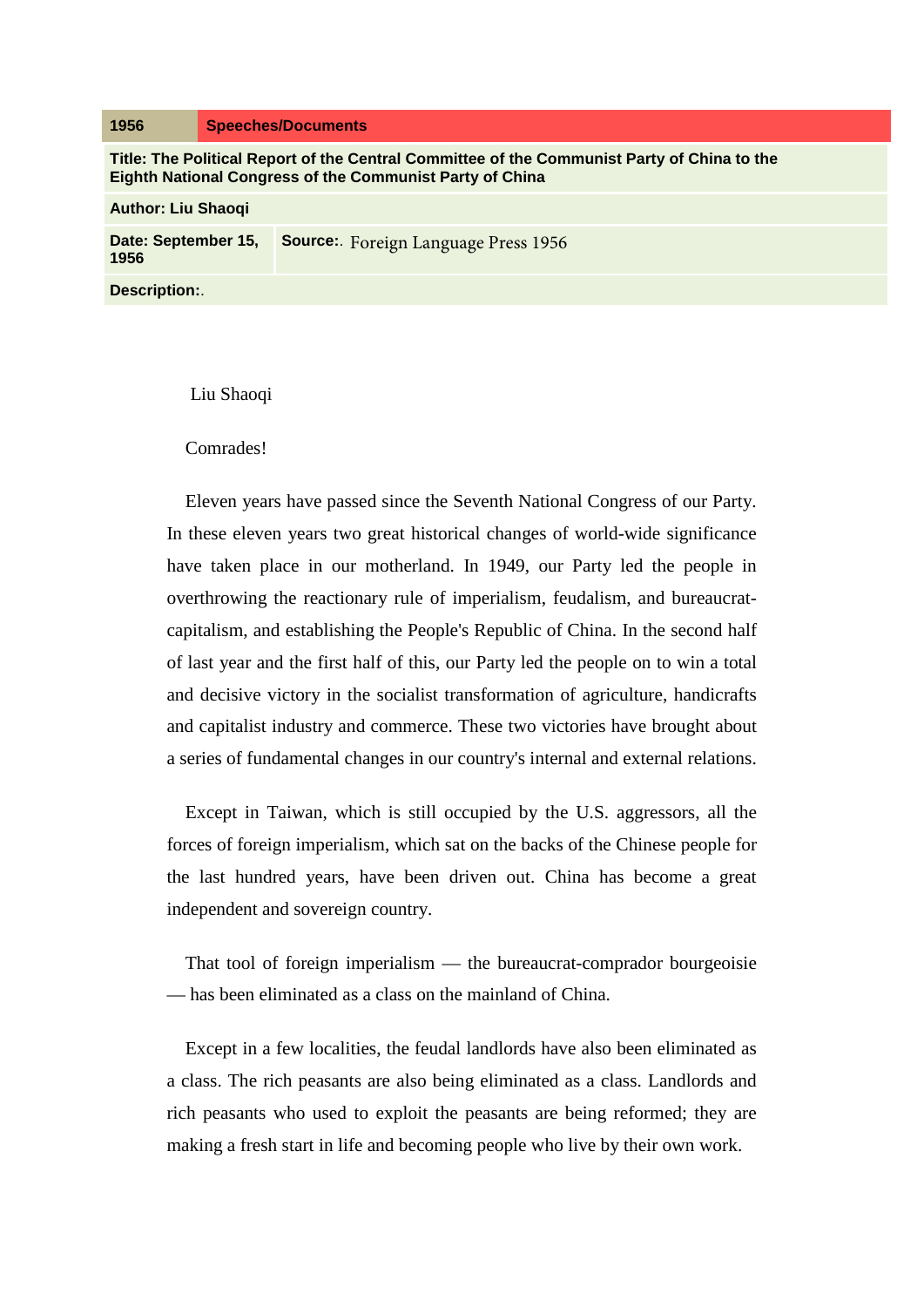The national bourgeois elements are in the process of being transformed from exploiters into working people.

The broad masses of the peasantry and other individual working people have become socialist working people engaged in collective labour.

The working class has become the leading class of the state. Its ranks have increased; it has a very much deeper class consciousness and its cultural and technical levels have been greatly raised.

The intellectuals, who have changed their outlook, are now organized as a force in the service of socialism.

All the nationalities in our country have come together to form one great family of united fraternal nationalities.

The people's democratic united front, led by the Communist Party, has been further broadened and consolidated.

Our country has taken her place in the socialist camp, headed by the Soviet Union, which is striving for a lasting peace and for the progress of mankind; she has forged unbreakable ties of friendship and co-operation with the great Soviet Union and the People's Democracies. In the victorious war to resist U.S. aggression and aid Korea, our people put a check to the rage and ferocity of the imperialist aggressors. In international relations our country stands resolutely for the five principles of peaceful coexistence. The international position of our country has been elevated.

These changes have not only aroused unprecedented revolutionary enthusiasm among the six hundred million people of our country, it was inevitable that they should exert a great power of attraction in international life, particularly among all the oppressed nations and exploited peoples.

The task confronting the Party now is to build China into a great socialist country as quickly as possible by relying on the hundreds of millions of working people who have been liberated and are now organized, by uniting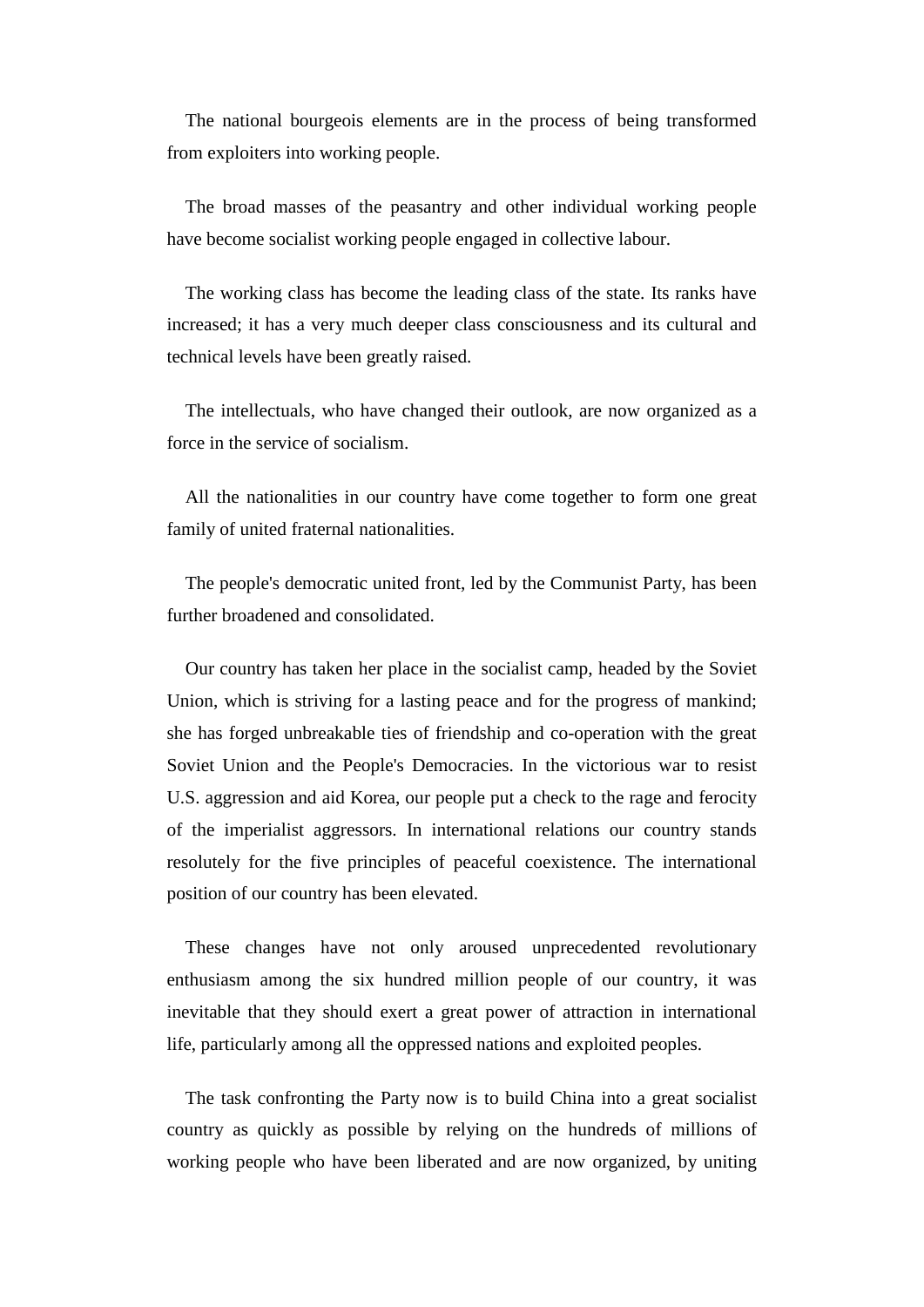with all the forces at home and abroad that can be united, and by turning to full account all conditions that are favourable to us.

In order to fulfil this gigantic task, we should correctly sum up the experience of past struggles, complete the socialist transformation of our country, strengthen our socialist construction, improve and perfect the political life of our country, correctly handle international affairs, and further consolidate our Party. Discussion of all these questions and the decisions reached thereon at \* our Congress will give impetus to our Party and the people of our country to achieve new and still greater victories on the basis of victories already won.

## **I. The Party's General Line in the Period of Transition**

Eleven years ago, the Party's Seventh Congress placed before the Party the task of "boldly rousing the masses to action, expanding the people's strength, and uniting all forces in the country that can be united, in order to defeat the aggressors and build a new China." That task was fulfilled in 1949.

The reactionaries themselves often choose the road to ruin. The policy of the Seventh Congress of our Party was to call on the Kuomintang to form a coalition government with the democratic forces of the country. As early as the first years of the War of Resistance to Japanese Aggression, our Party reached agreement with the Kuomintang on united action against Japan. After that, and especially following the conclusion of the War of Resistance, our Party time and again conducted peace negotiations with the Kuomintang, in an effort to avert civil war and to bring about social and political reforms in China by peaceful means. In 1946, together with several other democratic parties, we reached an agreement with the Kuomintang concerning peace and the reconstruction of the country. But, subsequently, the Kuomintang reactionaries, supported by U.S. imperialism, launched a major civil war throughout the country in an attempt to wipe out the forces that represented the Chinese people, that is, the Chinese Communist Party and all other progressive democratic forces. They miscalculated. While our Party was working for peaceful reform, it did not allow itself to be put off its guard or to give up the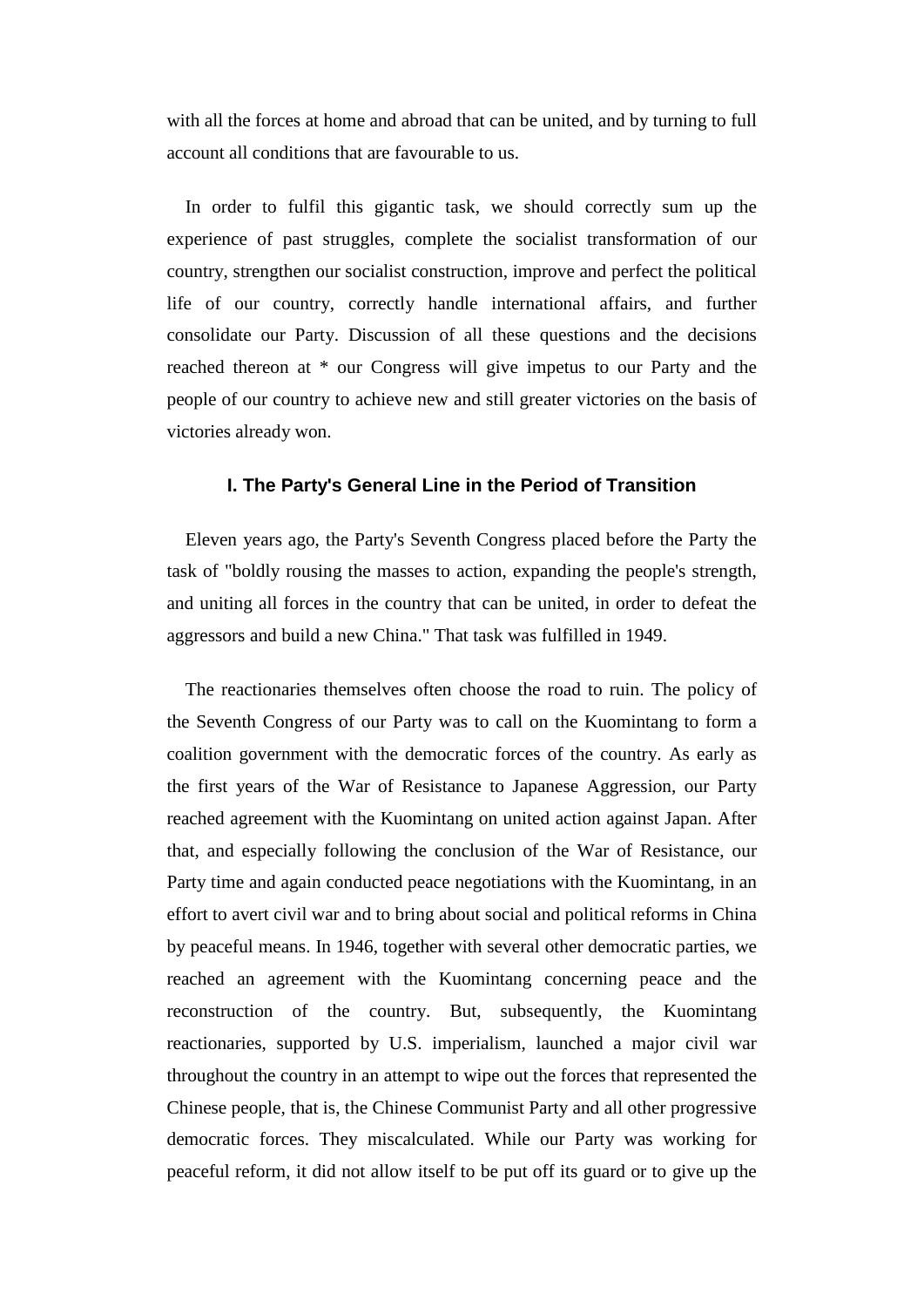people's arms. Our policy was as follows: if the Kuomintang wanted peace and was willing to carry out reforms in conditions of peace, then that was beneficial to the people and we would strive for it with all our might. At the same time, we knew that whether or not the desire for peace would be fulfilled depended not 'on us but on the ruling class at the time. If the Kuomintang reactionaries should insist' on forcing war on the people, we had made sufficient preparations; we would mobilize the people's forces to defeat them and compel the instigators of war to reap what they had sown. And that was precisely the verdict of history: those who had wanted to wipe out the people's forces were themselves wiped out by the people's forces.

Unlike the reactionaries, the people are not warlike. Even during the war, wherever it was possible to achieve liberation peacefully, as in the case of Peking, Suiyuan, Changsha, Kunming western Szechuan, Sinkiang, and Tibet, we strove, made approaches and conducted negotiations to this end, and we did achieve peaceful liberation. But when the people were compelled to take up arms, they were completely justified in doing so. To have opposed the people taking up arms and demanded that they submit to the attacking enemy would have been to follow an opportunist line. Here, the question of following a revolutionary line or an opportunist line became a major issue involving the question whether our six hundred million people should or should not capture political power when conditions were ripe. Our Party followed the revolutionary line and today we have the People's Republic of China.

Since the establishment of the People's Republic of China, the working class has won the power to rule throughout the country in conditions of a firm alliance with several hundred millions of peasants; the party of the working class — the Chinese Communist Party — has become the party that leads the state power of the whole country; therefore, the people's democratic dictatorship has in essence become a form of the dictatorship of the proletariat. Thus, it has become possible for the bourgeois-democratic revolution in our country to be directly transformed, by peaceful means, into a proletariansocialist revolution. The establishment of the People's Republic of China signifies the virtual completion of the stage of bourgeois-democratic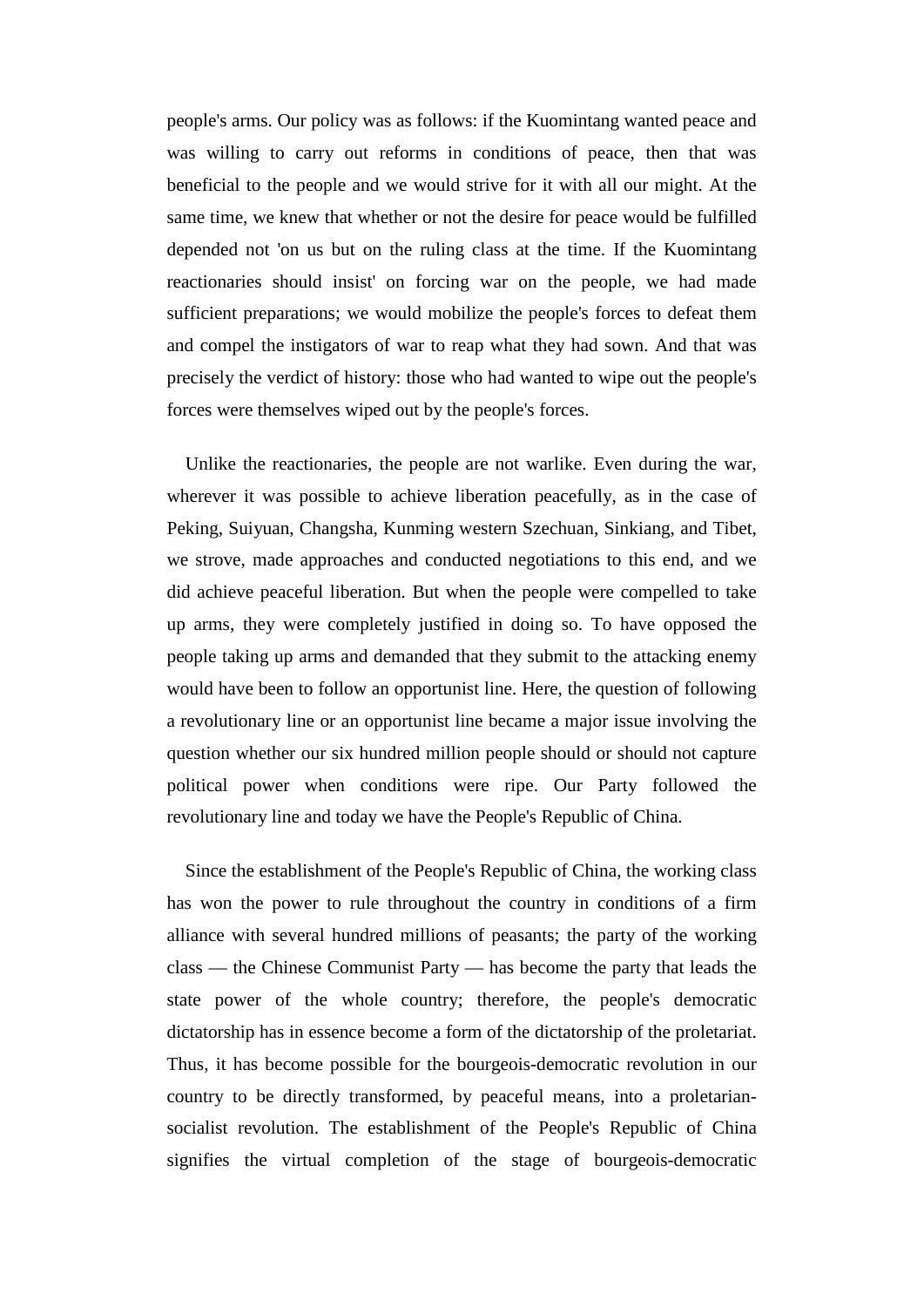revolution in our country and the beginning of the stage of proletarian-socialist revolution: the beginning of the period of transition from capitalism to socialism.

What are the basic characteristics of the period of transition in our country?

First, our country is industrially backward. In order to build a socialist society, we must develop socialist industry, above all, heavy industry, so as to transform China from a backward agricultural country into an advanced industrial country. This, however, will take a considerable time.

Second, in our country the allies of the working class consist not only of the peasantry and the urban petty-bourgeoisie, but also of the national bourgeoisie. For this reason, in order to transform our old economy, we must use peaceful means of transformation not only in the case of agriculture and handicrafts, but also in the case of capitalist industry and commerce. This needs to be done step by step; this too needs time.

On the basis of the actual conditions of our country, the Central Committee has thus defined the Party's general line in the period of transition: to bring about, step by step, socialist industrialization and to accomplish, step by step, the socialist transformation of agriculture, handicrafts and capitalist industry and commerce over a fairly long period. This general line of the Party was first put forward in 1952, when the period of the rehabilitation of the national economy had come to an end. It was accepted by the National People's Congress in 1954, and written into the Constitution of the People's Republic of China as the fundamental task of the state in the transition period.

The Party's general line in the transition period is a beacon that guides our work in every field. Any work that deviates from the general line, immediately lands itself in mistakes, either Rightist or "Leftist." In the last few years the tendency of deviating from the Party's general line to the Right has manifested itself mainly in being satisfied merely with what has been achieved in the bourgeois-democratic revolution, in wanting to call a halt to the revolution, in not admitting the need for our revolution to pass on into socialism, in being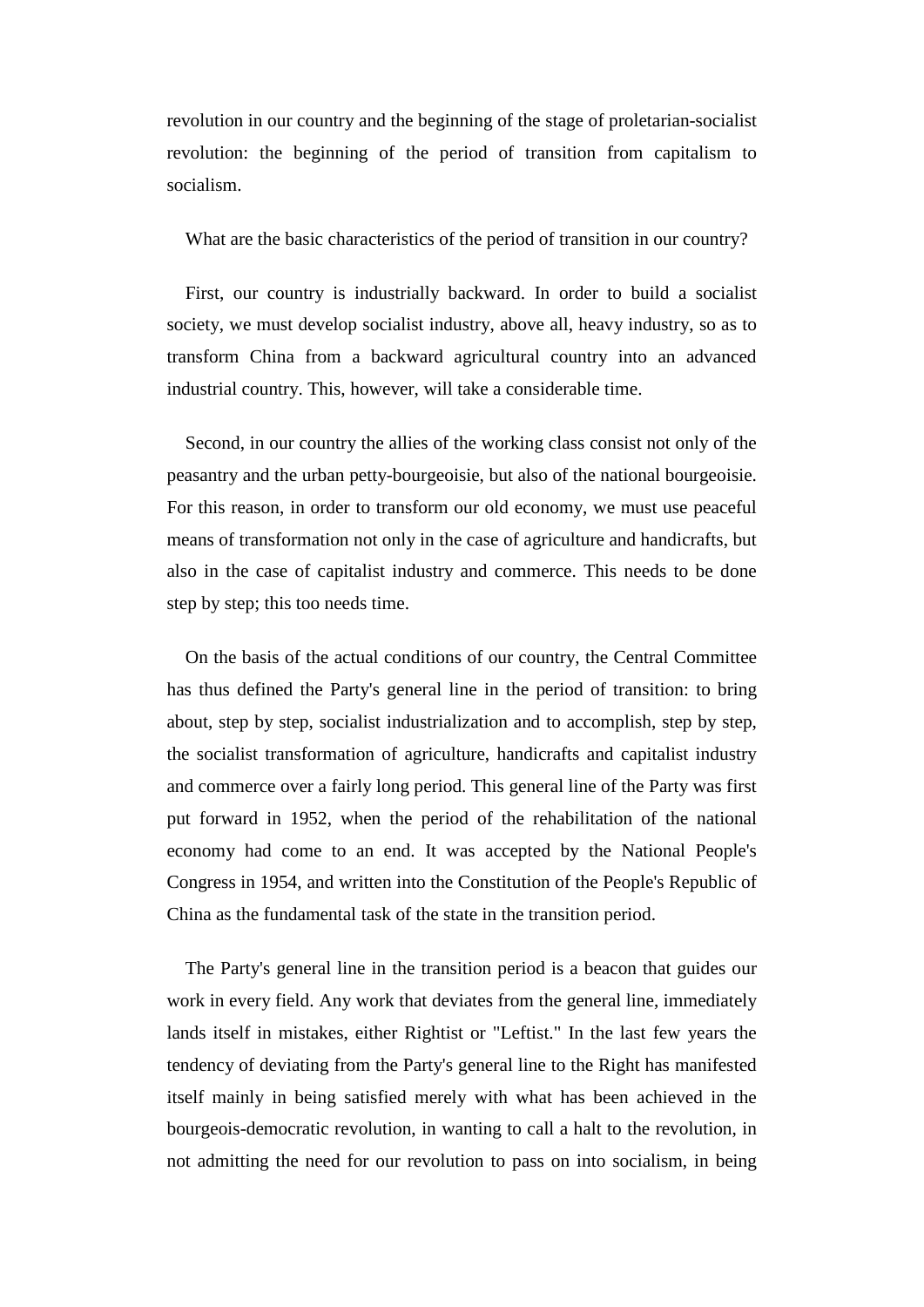unwilling to adopt a suitable policy to restrict capitalism in both town and countryside, in not believing that the Party could lead the peasantry along the road to socialism, and in not believing that the Party could lead the people of the whole country to build socialism in China. The tendency of deviating from the Party's general line to the "Left" has manifested itself mainly in demanding that socialism be achieved overnight, in demanding that some method of expropriation be used in our country to eliminate the national bourgeoisie as a class, or some method be used to squeeze out and bankrupt capitalist industry and commerce, in not admitting that we should adopt measures for advancing, step by step, to socialism, and in not believing that we could attain the goal of socialist revolution by peaceful means. Our Party resolutely repudiated as well as criticized these two deviations. It is quite obvious that had our Party accepted any of these views, we would not be able to build socialism, and would not be successfully building socialism as we are doing today.

In 1953, in accordance with the general line of the transition period, our country began to carry out its First Five Year Plan for development of the national economy. The original estimate made by the Party's Central Committee was that fulfillment of the fundamental task of the transition period would require the time needed to carry out three five-year plans. Our experience in implementing the First Five-Year Plan has confirmed that the industrialization of the country will require the time needed to carry out three five-year plans or even a little longer. However, the task of socialist transformation will be basically fulfilled in the First Five-Year Plan period and, except in a few localities, it will be completely fulfilled in the Second Five-Year Plan period.

## **II. Socialist Transformation**

We have achieved a decisive victory in the socialist transformation of agriculture, handicrafts and capitalist industry and commerce in our country.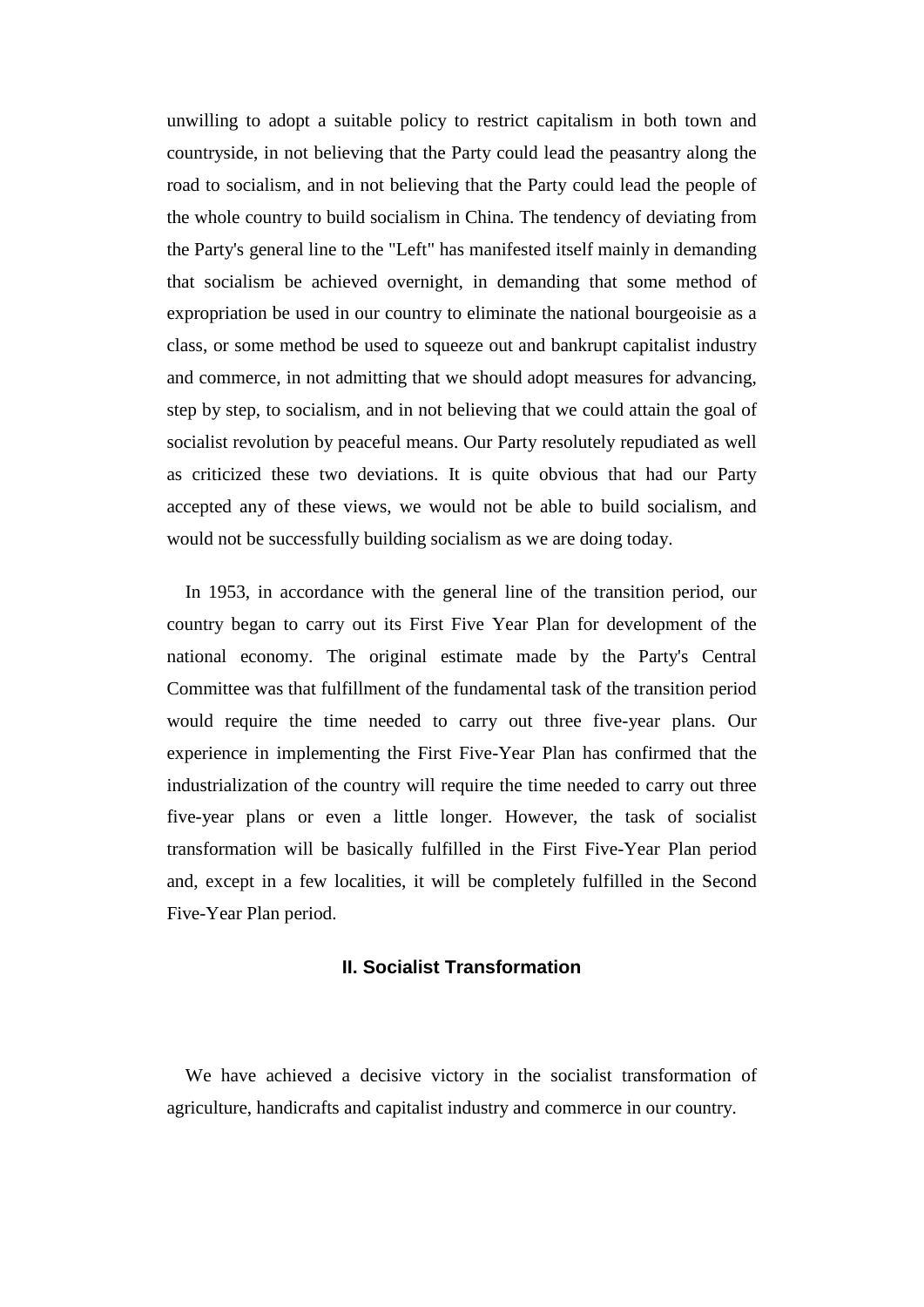According to statistics ending June this year, 110 million, or 91.7 per cent of the 120 million peasant households, in China have joined agricultural producers' co-operatives; 35 million households are in elementary cooperatives while 75 million, or the great majority of them, are in co-operatives of the advanced type. Mutual aid and co-operation in animal husbandry has also made progress.

Individual handicraftsmen throughout the country have joined producers' co-operatives of various forms; 90 per cent of individual handicraftsmen are in industrial producers' co-operatives, producers' groups or supply and marketing co-operatives. Individual fishermen, individual salt producers and labourers working on their own in the transport services have, in the main, been drawn into cooperative organizations.

The great bulk of capitalist industry and commerce in the country has come under joint state-private operation by whole trades. Individual tradesmen have also generally formed themselves into co-operative organizations, which purchase for the state or co-operative trading networks, or act as their commission agents.

All these achievements have been made mainly during the upsurge of socialist transformation in agriculture, handicrafts and capitalist industry and commerce which began in our country in the latter part of 1955.

This upsurge in socialist transformation is not a fortuitous phenomenon; it is the logical outcome of the development and maturing of various social conditions in our country since 1949.

After the establishment of the People's Republic of China, the People's Government confiscated all enterprises operated by bureaucrat-capital which had had a stronghold on all the economic arteries of our country. These enterprises, including the Japanese, German and Italian concerns in China taken over by the Kuomintang government following the victory in the War of Resistance to Japanese Aggression, were turned into socialist, state-owned enterprises; the state came into possession of the largest banks, practically all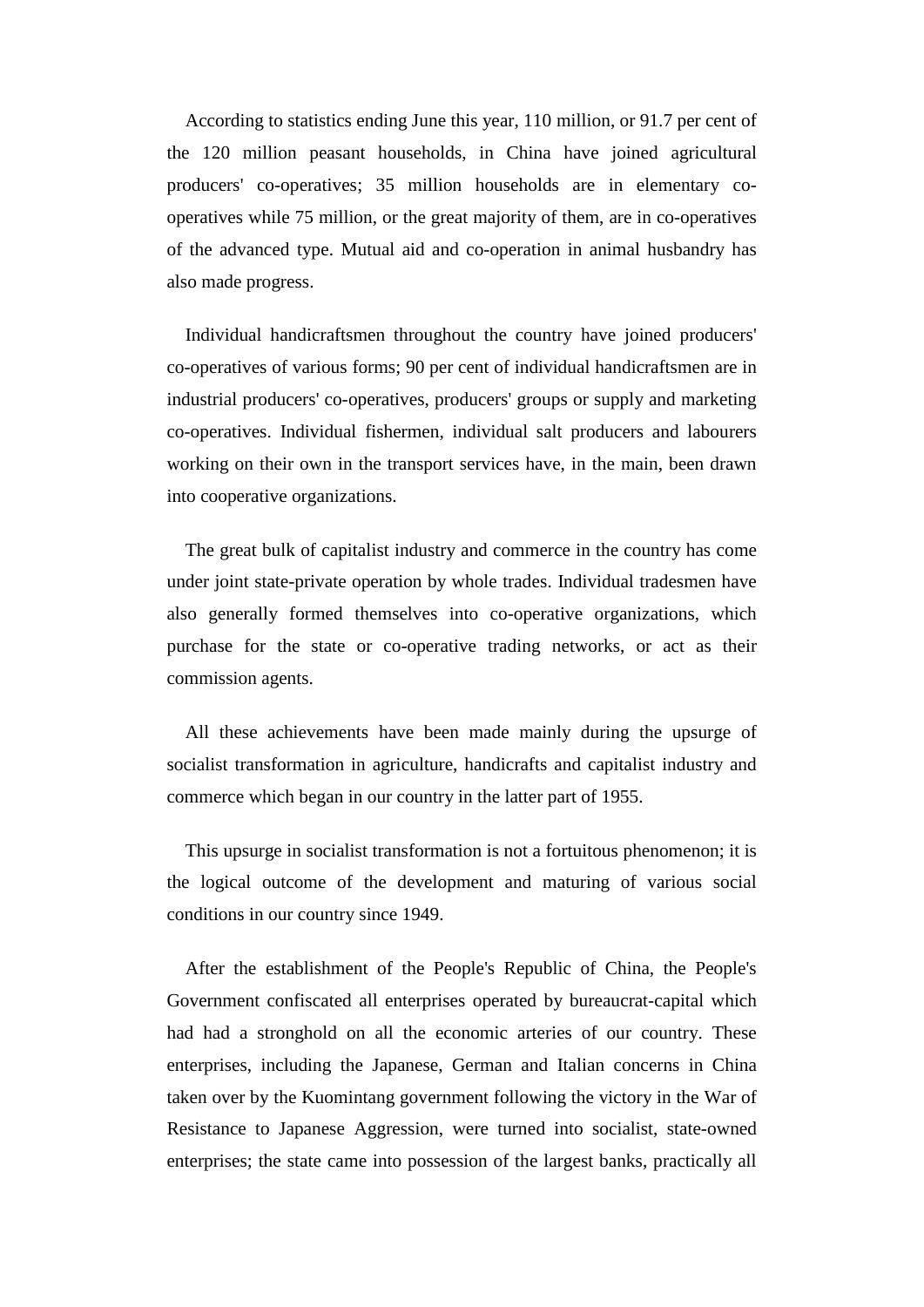the railway lines most of the iron and steel industries and other key sections of heavy industry and certain essential departments of light industry. This laid the foundation for the socialist sector to hold the economic heights in our country.

Subsequently the People's Government made a major effort to develop stateowned industries, state-owned transport services and other state-owned enterprises. In 1949 the value of production of state-owned industries only amounted to 26.3 per cent of the total value of industrial production; in 1952 it had climbed to 41.5 per cent, and by 1955 it was up 51.3 per cent.

The People's Government transformed all private banks and banking houses into unified, joint state-private banks under the leadership of state banks. All bank credit and insurance businesses and all transactions in bullion and foreign currency are now concentrated in the hands of the state. The People's Government has introduced a system of control over foreign trade and foreign exchange. It has also established a nation-wide, uniform and powerful network of state trade and trade through the supply and marketing co-operatives, gained control of the principal, industrial raw materials and the supply of principal commodities, gradually brought about the nationalization of wholesale trade, and consolidated the leading position of socialist trade in the country's market.

The development of a strong socialist economy in our country has laid the material basis for the socialist transformation of agriculture, handicrafts and capitalist industry and commerce. But, in order to accomplish the tasks of socialist transformation, we must also adopt policies and measures suited to conditions in China so that the broad masses of our peasants and handicraftsmen will gladly take to collective economy, and the national bourgeoisie accept socialist transformation without much reluctance.

What policies and measures have we adopted? I shall now briefly discuss the movement for the transformation of agriculture, handicrafts and capitalist industry and commerce.

First of all, let us take up the socialist transformation of agriculture.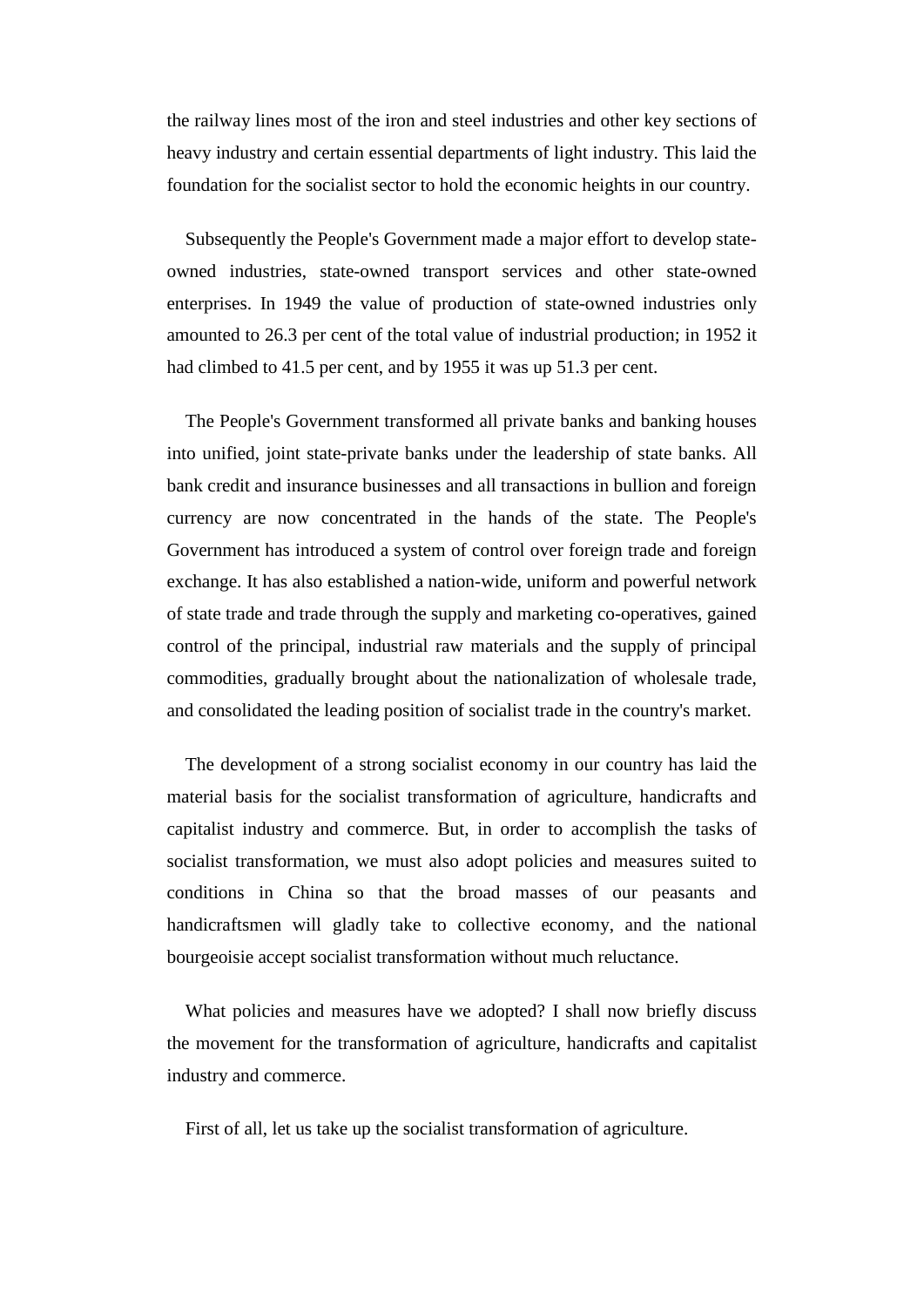We launched the movement for agricultural co-operation on the basis of a thoroughly completed land reform. In carrying out the land reform, our Party did not take the simple and easy way of merely relying on administrative decrees and of "bestowing" land on the peasants. For three solid years after the establishment of the People's Republic of China, we applied ourselves to awakening the class consciousness of the peasants, and particularly of the poor peasants, to the fullest possible extent by following the mass line in fully arousing the peasant masses; we accomplished the task of land reform through the efforts of the peasants themselves. Was it necessary for us to spend so much time on it? We consider that the time spent was absolutely necessary. Because we had used such a method, the peasant masses stood up on their own feet, got themselves organized, closely followed the lead of the Communist Party and the People's Government, and took the reins of government and armed forces in the villages firmly into their hands. Thus, the land reform succeeded not only in eliminating the landlords as a class and weakening to a great extent the rich peasants in the economic realm but also, politically, in overthrowing the landlord class and isolating the' rich peasants. The broad masses of the awakened peasants held that exploitation whether by landlords or by rich peasants was a shameful thing. Conditions were thus created which were favourable to the subsequent socialist transformation of agriculture and helped shorten to a great extent the time needed to bring about agricultural cooperation.

In the old China, 60 to 70 per cent of the rural population were poor peasants and farm labourers. They were, respectively, the semi-proletarians and proletarians of the countryside, who found it very easy to accept the leadership of the working-class party. They have shown great enthusiasm not only in the bourgeois-democratic revolution but also in the socialist revolution. Improvements in the economic position of the peasant masses took place after the land reform, and not a few of the poor peasants and farm labourers have since moved up to become middle peasants. However, 60 to 70 per cent of the rural population remained poor peasants or lower middle peasants, owing to the fact that in China's rural districts there is a large population while there is little land, the average arable area per head in the country being only three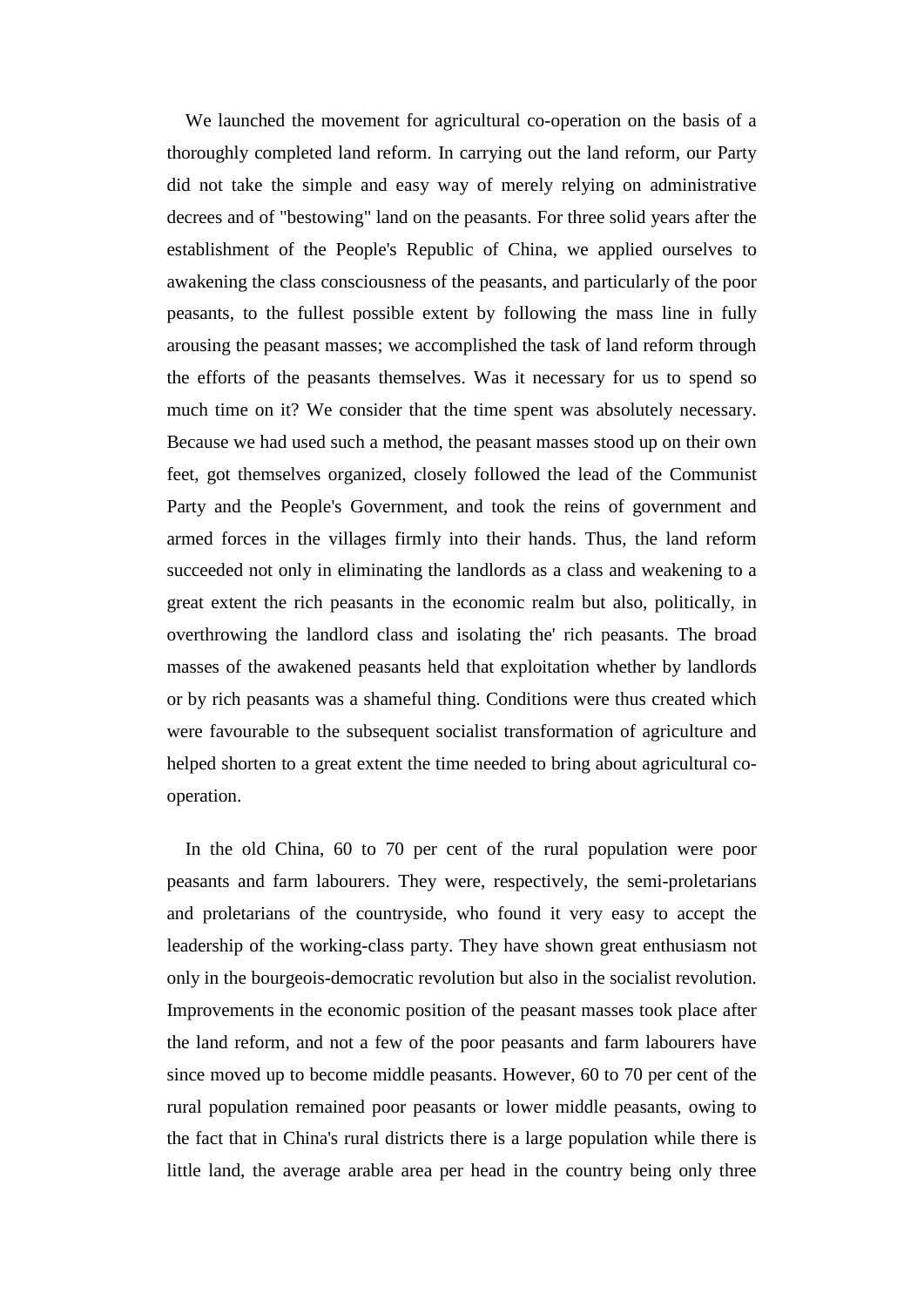mou (approximately one-fifth of a hectare), and in many places in the southern part of the country only one mou, or even less. There was no guarantee for these peasants that they could achieve a life of prosperity by continuing with individual farming. Such being the case, the poor peasants and the not so welloff peasants, who constituted the great majority of the rural population, actively responded to the Party's call and showed themselves willing to take the path of agricultural co-operation.

Following the land reform we immediately and on a wide scale set about establishing among the peasants mutual-aid organizations for agricultural production which contain rudiments of socialism -organizations in which the peasants engage in collective labour. Inasmuch as the mutual-aid teams achieve better results than individual peasants "working on their own," 40 per cent of the country's 'peasant households joined the mutual-aid organizations in 1952, and the number rose to nearly 58 per cent in 1954. In 1952, on the basis of these mutual-aid organizations, the Central Committee of the Party began to promote in a systematic way the semi-socialist agricultural producers' co-operatives — an elementary type of cooperative characterized by the pooling of land as shares and a single management but with land and other principal means of production still privately owned by the members. There were only some three hundred of this type of co-operative at the end of 1951, but having shown their advantage compared to the mutual-aid organizations, their numbers increased by the first half of 1955 to 670,000, with approximately 17 million peasant households. In the latter part of 1955 the agricultural producers' co-operatives began to go forward by leaps and bounds. This, as we all know, followed on the correction by the Party's Central Committee and Comrade Mao Tse-tung of the Rightist conservative ideas within the Party which had tended to stifle the peasant masses' enthusiasm for agricultural co-operation. The co-operatives of an elementary type were subsequently reorganized, group after immense group, into the advanced type, which is socialist in character and capable of organizing production in a more effective way. In these advanced co-operatives, the land and other principal means of production are changed from private into collective ownership.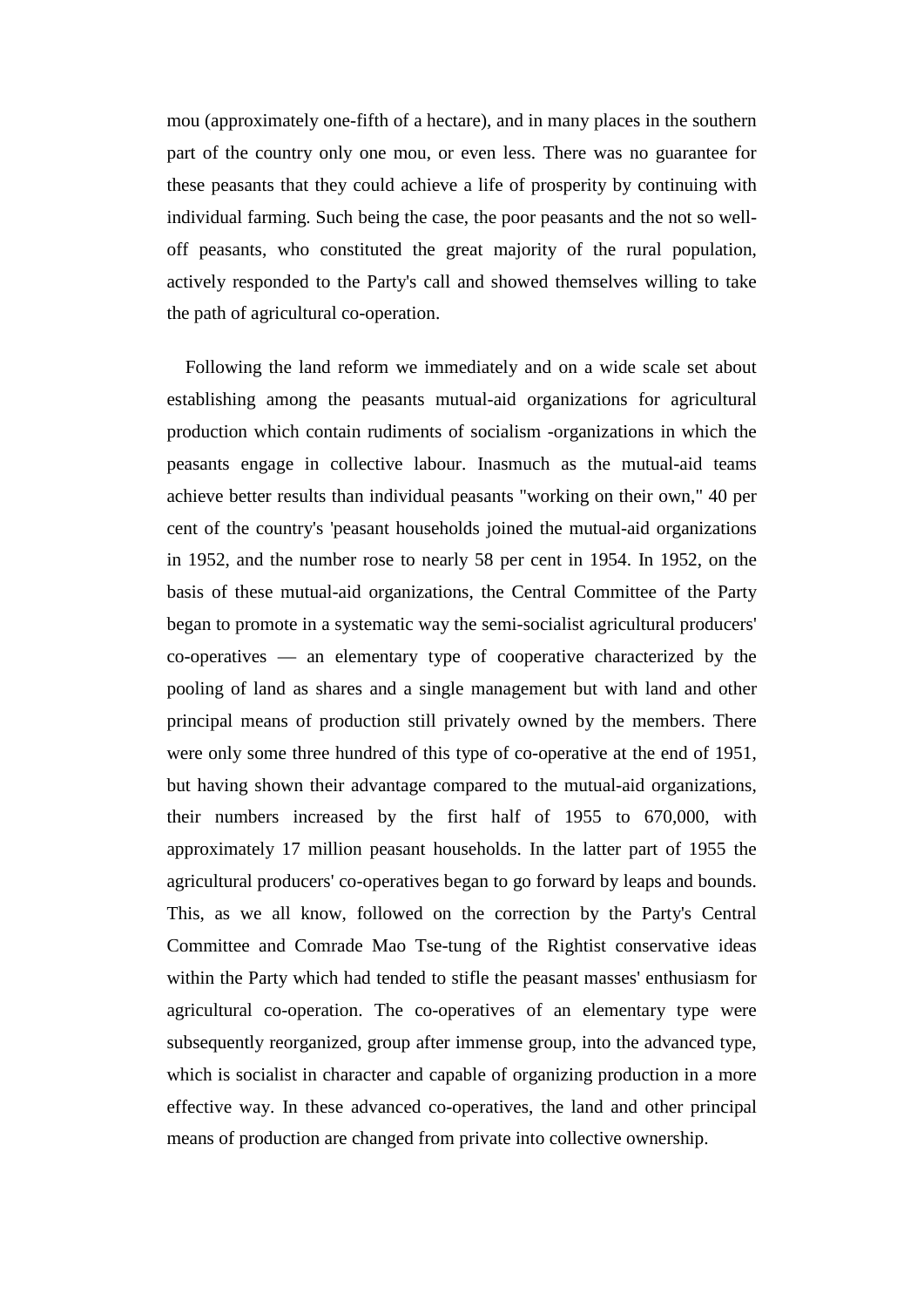Facts have proved that such a step-by-step measure taken by our Party was appropriate. For it enabled the peasants to benefit continuously from the movement for agricultural co-operation, to gradually accustom themselves to the ways of collective production, to forsake more naturally and smoothly the system of private ownership of land and other principal means of production and accept in its stead the system of collective ownership. In this way losses which might have resulted from sudden changes could be averted, or greatly reduced.

In the movement for agricultural co-operation the class policy of the Party has been to establish the poor peasants and those lower middle peasants who have moved up since the land reform from the status of poor peasants in favourable positions to exercise leadership in the co-operatives, and firmly unite with the middle peasants. The well-to-do, or comparatively well-to-do, middle peasants constitute a minority in the rural districts, but the fact remains that they can still exert a considerable influence on the lower middle peasants, and even on the poor peasants. Generally speaking, these well-to-do middle peasants in our country give their support to the Communist Party and the People's Government, and a great number of them had "stood up" in the land reform. But when it comes to taking the path of agricultural co-operation they inevitably waver. In consolidating the alliance with the middle peasants, the key lies in steadfastly adhering to the policy of voluntariness and mutual benefit in the movement for agricultural' cooperation. This policy of voluntariness and mutual benefit holds good for everyone without exception, and for the middle peasants it is of still greater significance. The Party not only forbids dragging reluctant middle peasants into the co-operatives; it further lays it down that in the early stages of their development the co-operatives are to admit the poor peasants and the lower middle peasants first of all, and are generally not to take in the comparatively well-to-do middle peasants as members. Furthermore, the Party lays it down that both before and after the middle peasants join the co-operatives, their interests must not be infringed, and they must not be taken advantage of, particularly when it comes to dealing with the means of production which they pool in the co-operatives. It goes without saying that the middle peasants are also not allowed to infringe the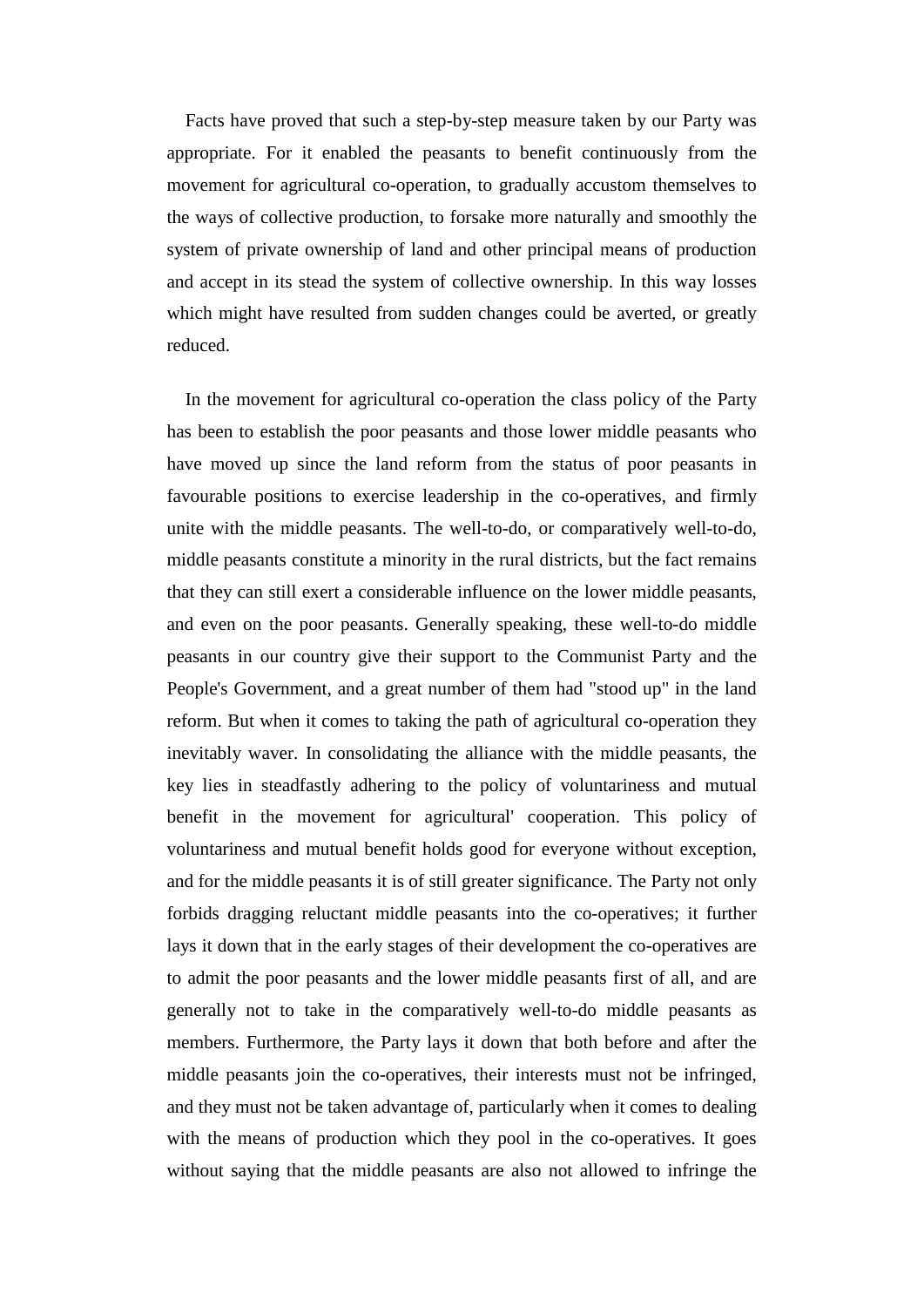interests, or take advantage of the poor peasants. The state's correct policy on food has also had a salutary effect on the middle peasants. By introducing in 1953 a system of planned purchase and supply of grain and other principal farm products and by fixing reasonable prices for such purchases and supplies, the state has, in the main, put an end to capitalist profiteering in these commodities in the market. Again, in 1955, the state fixed the amount of grain to be purchased and corrected the mistake of purchasing 7,000 million catties\* of grain in excess of need the year before, thus relieving the peasants of their misgivings that the state might go in for excessive purchases. Because the Party unswervingly adopted the policy of uniting with the middle peasants and because, the middle peasants realized the futility of taking the path of capitalism and saw the superiority of the co-operatives, made more and more obvious by the rise in production, the broad masses of the middle peasants at last stopped wavering in the high tide of the co-operative movement and eagerly applied for co-operative membership.

With regard to former landlords and rich peasants, the Party has consistently paid attention over the last few years to leading the peasants to forestall and combat their wrecking activities in the co-operative movement. In the initial stage of agricultural co-operation they were barred from the co-operatives. It was only after the movement had been crowned with success that the Party decided to permit them to work in the co-operatives on the basis of equal pay for equal work but with different status, depending on the conditions of each case. The purpose of this was to reform them, so that they could make a fresh start in life.

By virtue of the policies mentioned above, we have been able to accomplish in the main the socialist transformation of agriculture less than four years after land reform was completed throughout the country, organizing 110 million peasant households all over the country into approximately one million agricultural producers' co-operatives, of varying sizes and of both elementary and advanced types.

Next, let us take up the socialist transformation of the handicrafts and other sections of individual economy.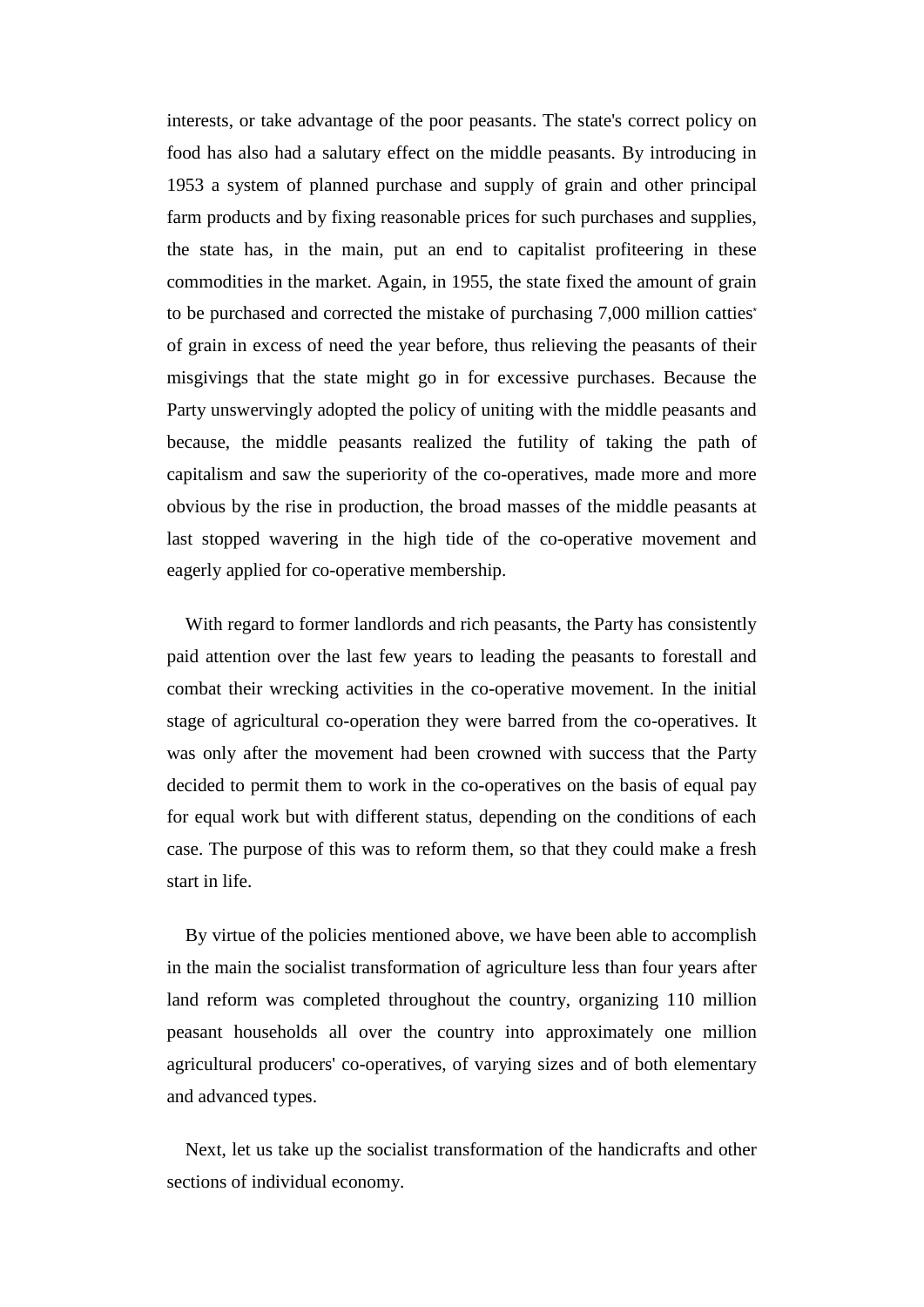Barring the very limited field in which they can market their own products, the individual handicraft working people in our country have to rely on state trading departments and the supply and marketing co-operatives and capitalist enterprises for raw materials, for the marketing of their goods, and for loans of capital. Most of them have found things difficult and have nothing to fall back on in the event of illness, injuries or death. Their production techniques are mostly backward and there is a possibility of their being ousted by modern machinery. So they hope. to organize themselves together and overcome their difficulties under the leadership of the state sector of the economy. Viewed from the interests of the national economy as a whole, much of our handicraft production must needs be preserved and developed, mainly for the sake of satisfying the immense needs of the home market and also partly for the sake, of meeting export requirements. There are in China a considerable number of individual fishermen, salt producers, small merchants and pedlars and labourers working on their own in the transport services, and their conditions are very much the same as those of the handicraftsmen.

The socialist transformation of handicrafts, fisheries, salt production and transport services generally takes the form of co-operation. Over the last few years the co-operative movement in these fields has achieved some success. By 1955 the number of handicraftsmen in handicraft producers' co-operatives had reached 29 per cent of all these handicrafts, but it was not until the first half of this year that the movement for co-operation in the handicrafts and other sections of individual economy began to surge forward. Of the newly formed co-operatives, some came into being through the transitional stage of producers' groups, but most were set up during the high tide of the cooperative movement earlier in the year. Apart from this, a small section of the handicrafts as well as a small section of sailing junks and animal-drawn carts operated along capitalist lines have been turned into joint state-private concerns along with the rest of capitalist industry and commerce.

Small merchants and pedlars are individual working people in the realm of commerce. In the socialist transformation, they have generally taken, the road of cooperation, forming themselves into co-operative stores or groups, while a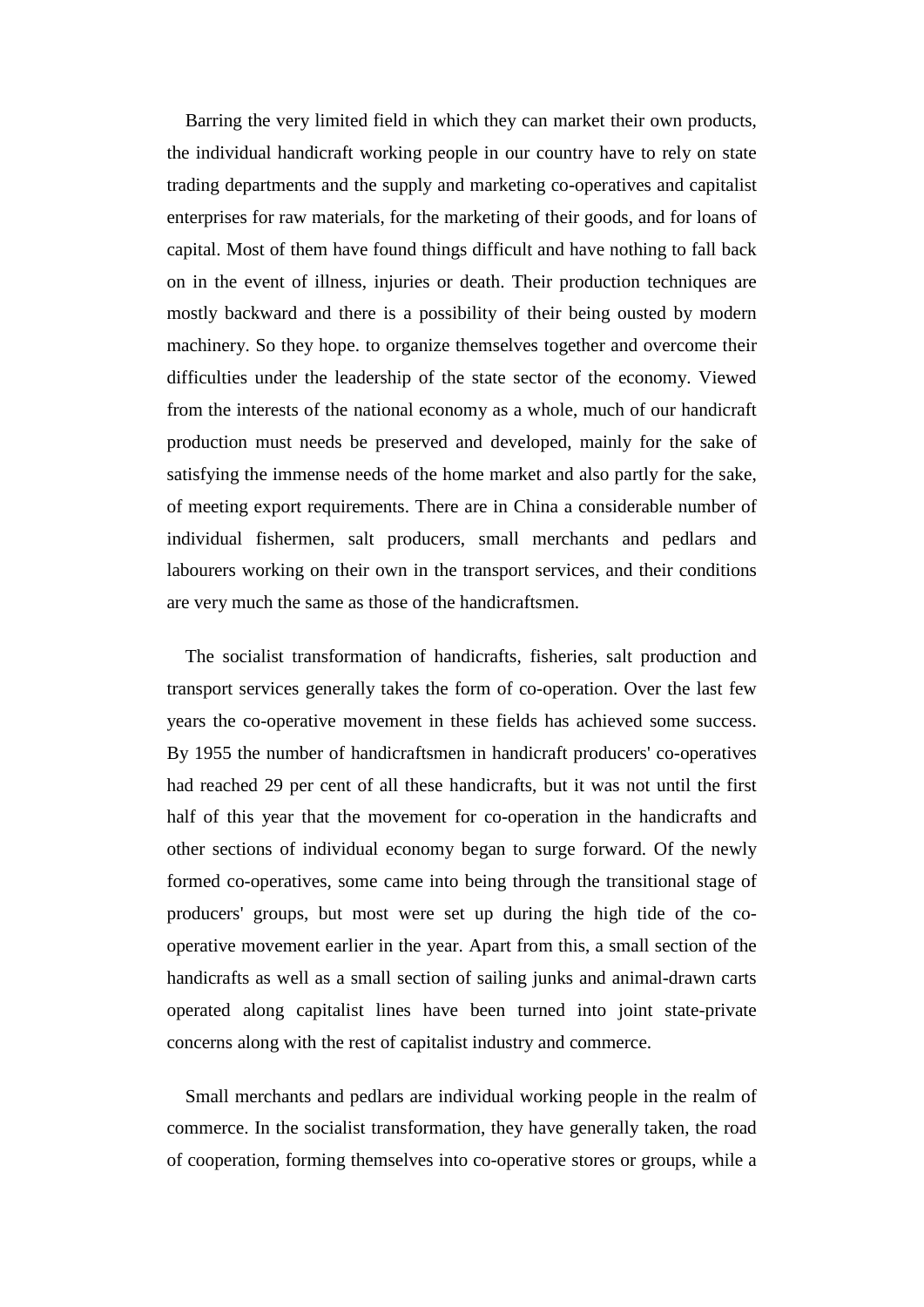small section of them have been drawn into joint state-private management along with the rest of capitalist commerce. The co-operative groups formed by the small merchants and pedlars act as commission agents

and make purchases for state trading departments and the supply and marketing co-operatives. Their way of management will follow the old practice of dispersed and mobile operations to suit the consumers' convenience, and features peculiar to their management which conform to social needs will be preserved as of old.

Lastly, we come to the question of the socialist transformation of capitalist industry and commerce.

The big bourgeoisie who held a dominant position in our country were chiefly the bureaucrat-comprador bourgeoisie. As has been said before, they have long since been eliminated as a class by the revolution. In the old China, there were contradictions between the national bourgeoisie on the one hand and imperialism, the feudal forces and bureaucrat-capital on the other. During the bourgeois-democratic revolution, the national bourgeoisie had a dual character: on the one hand they were willing, under certain conditions, to take part in the struggle against imperialism and the reactionary rule of the Kuomintang, and on the other they often tended to vacillate and compromise in the struggle. After the founding of the People's Republic of China, they have given support to the people's democratic dictatorship, the Common Programme and the Constitution, expressed their willingness to continue to oppose imperialism, and stood for the land reform; but they also have a strong desire to develop capitalism. Therefore our policy towards the national bourgeoisie is, as in the past, still one of simultaneously uniting with them and waging struggles against them, of attaining unity with them through struggle. That is to say, the working class maintains its political alliance with the national bourgeoisie on the basis of the worker-peasant alliance. Economically, there are two sides to capitalist industry and commerce: a positive side which is beneficial to national welfare and the people's livelihood, and a negative side which is not beneficial to national welfare and the people's livelihood. Because of this, the state has adopted a policy of using,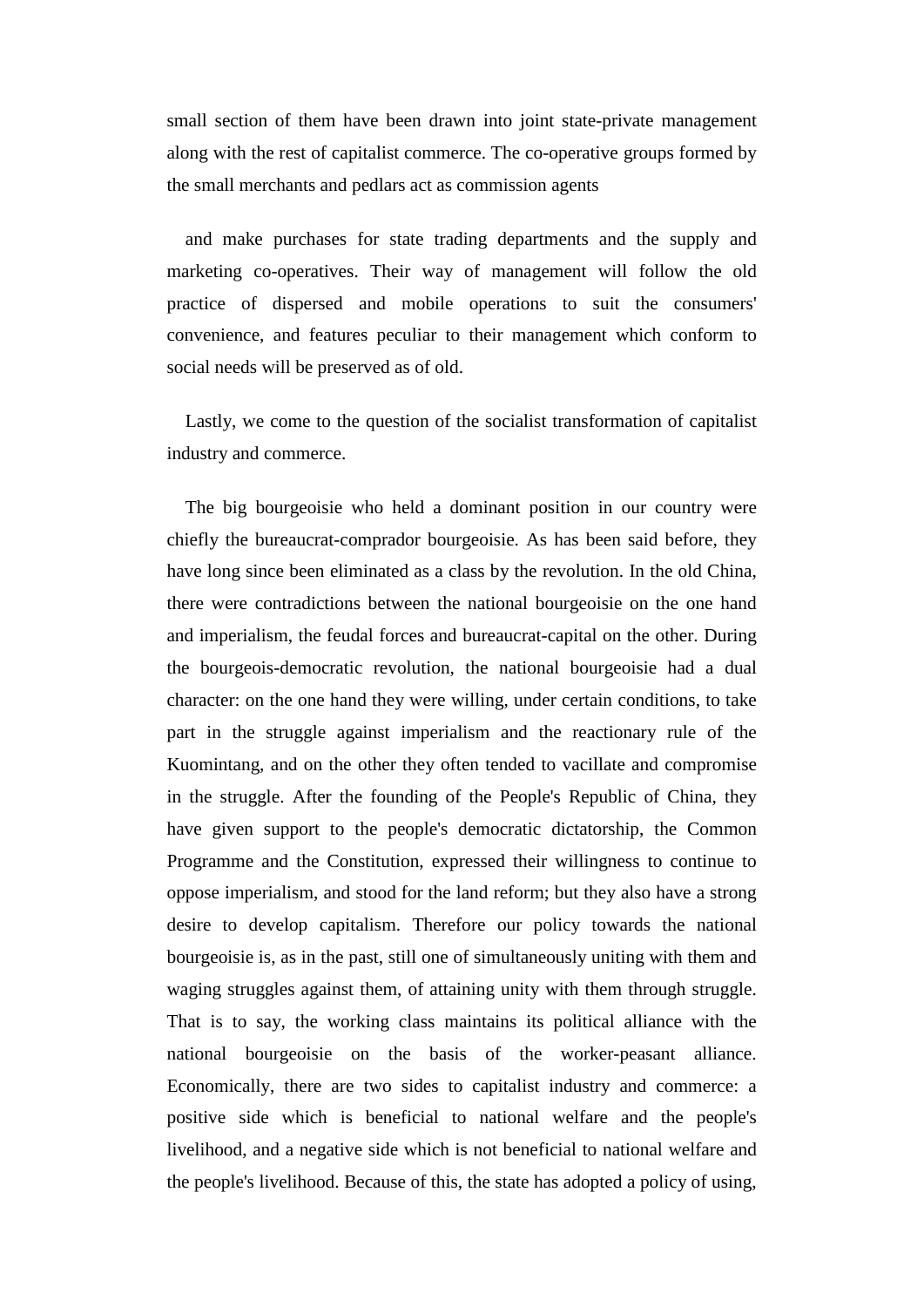restricting and transforming capitalist industry and commerce. In accordance with this policy, the working class has, moreover, established an economic alliance with the national bourgeoisie, in which the state sector of the national economy exercises its leadership over the capitalist sector, thus, through various forms of state capitalism, transforming step by step the capitalist system of private ownership into the system of socialist ownership by the whole people.

The state must adopt the policy of using capitalist industry and commerce not only because it is possible for the national bourgeoisie to accept this policy, but also because it is necessary to make use of them in the economic sphere during the transition period. In the early days after liberation of our country, we were confronted with the tremendous task of restoring our national economy which had been seriously damaged by imperialism and the reactionary rule of the Kuomintang. At the same time, because of a very backward economy and the preponderance of small production, it was necessary for us to make use of all available economic forces, so as to facilitate the work of rehabilitating and building up our national economy. While giving priority to the development of the state sector of the economy over the past few years we have carried out a policy of "taking into account both public and private interests and benefiting both labour and capital," and given equal treatment, by and large, to the private sector in the allocation of raw materials and certain other matters. In this way, workers in privatelyowned factories were saved from unemployment, and the capitalists were able to make some profits. Thanks to this policy, those industrial and commercial enterprises owned by capitalists that were beneficial to the national welfare and the people's livelihood were able to keep going and even expand to some extent, Facts prove that, during the period of restoring and building up our national economy, capitalist industry and commerce have in many respects served as an auxiliary-to the state sector of the national economy. The implementation of the policy of using capitalist industry and commerce enabled the state to obtain more industrial products which were used to exchange for grain, industrial raw materials and other agricultural products with the peasants and to have a constant and fairly adequate supply of goods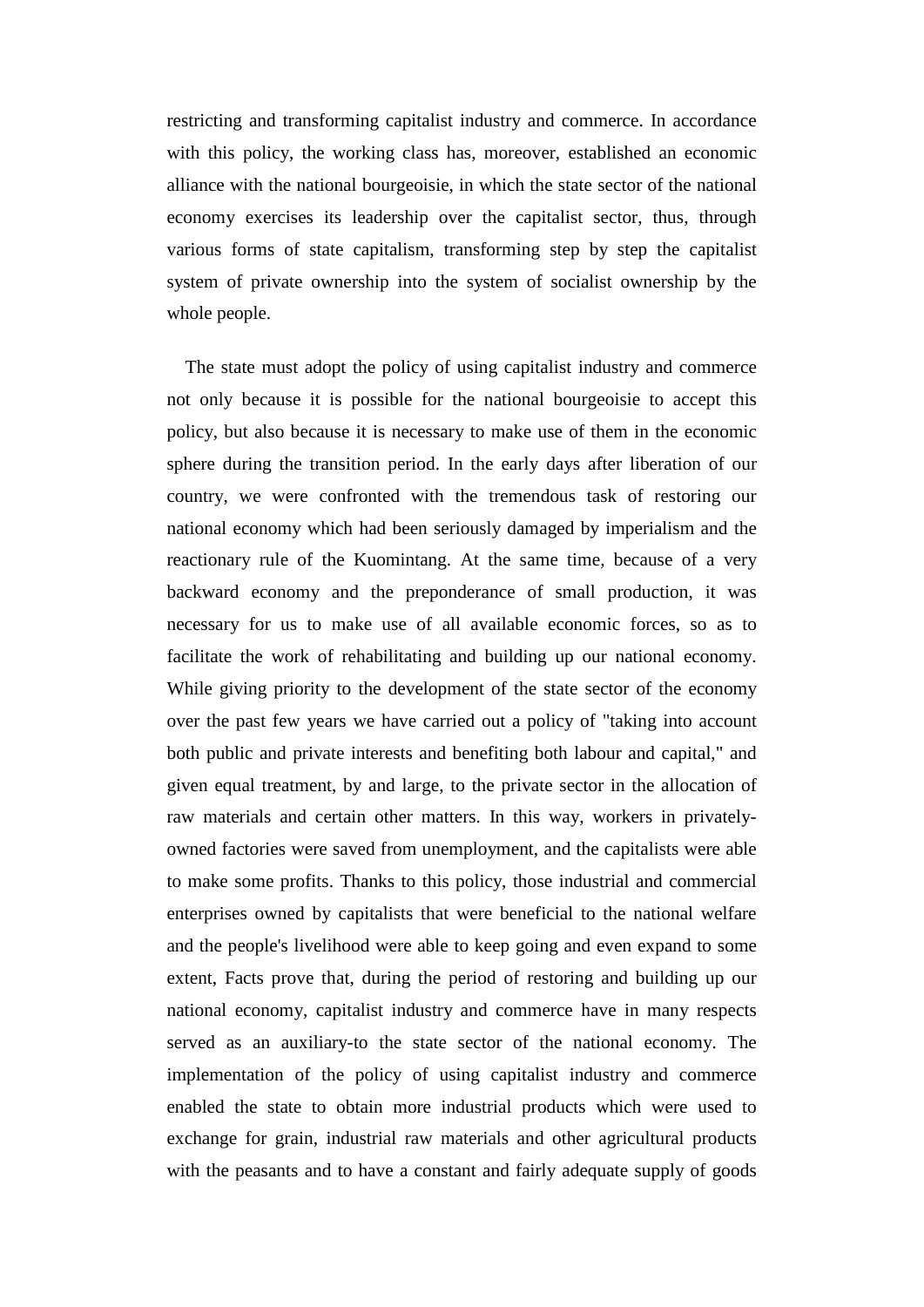and materials on the market; this facilitated stabilization of prices. Of course this policy is not, by any means, a policy that allows capitalism to develop unchecked. With regard to the negative side of capitalist industry and commerce which is not beneficial to the national welfare and the people's livelihood, the state must carry out a policy of restriction. Such a policy of restriction is inseparably linked with the policy of utilization.

As restrictions placed by the state on capitalist industry and commerce clash with the narrow class interests of the bourgeoisie, it is inevitable that many of the capitalists should show opposition to or violate these restrictions. The struggle between restriction and counter-restriction has been the chief form of class struggle inside our country for the past few years, reflecting the chief class contradiction in our country—the contradiction between the working class and the bourgeoisie. Since the founding of the People's Republic, constant and repeated struggles between restriction and counter-restriction have been waged between the state and the capitalist sector of the economy concerning the scope of activity; taxation; market prices; terms for the state placing orders with private enterprises to process and manufacture goods, for state purchasing and marketing of the products of private enterprises, and for using private enterprises as retail distributors or commission agents of the state; and working conditions for the workers. The chief struggles in this respect were the campaign in the spring of 1950 against profiteering in order to stabilize commodity prices and the wu fan movement in 1952 — a movement against the bribery of government workers, tax evasion, theft of state property, cheating on government contracts and stealing economic information from government sources. These struggles were waged because many capitalist elements were engaged in unlawful activities detrimental to the national welfare and the people's livelihood, and resolute measures had to be taken to stop them. In the course of these struggles, attention was paid to avoiding and correcting the mistake of imposing on capitalist economy too rigid or too many restrictions. The basic policy of the Party and the state has been to completely isolate, through these struggles, those few capitalist elements who persist in their illegal activities from the masses of people as well as from the other members of the bourgeoisie, and to rally together the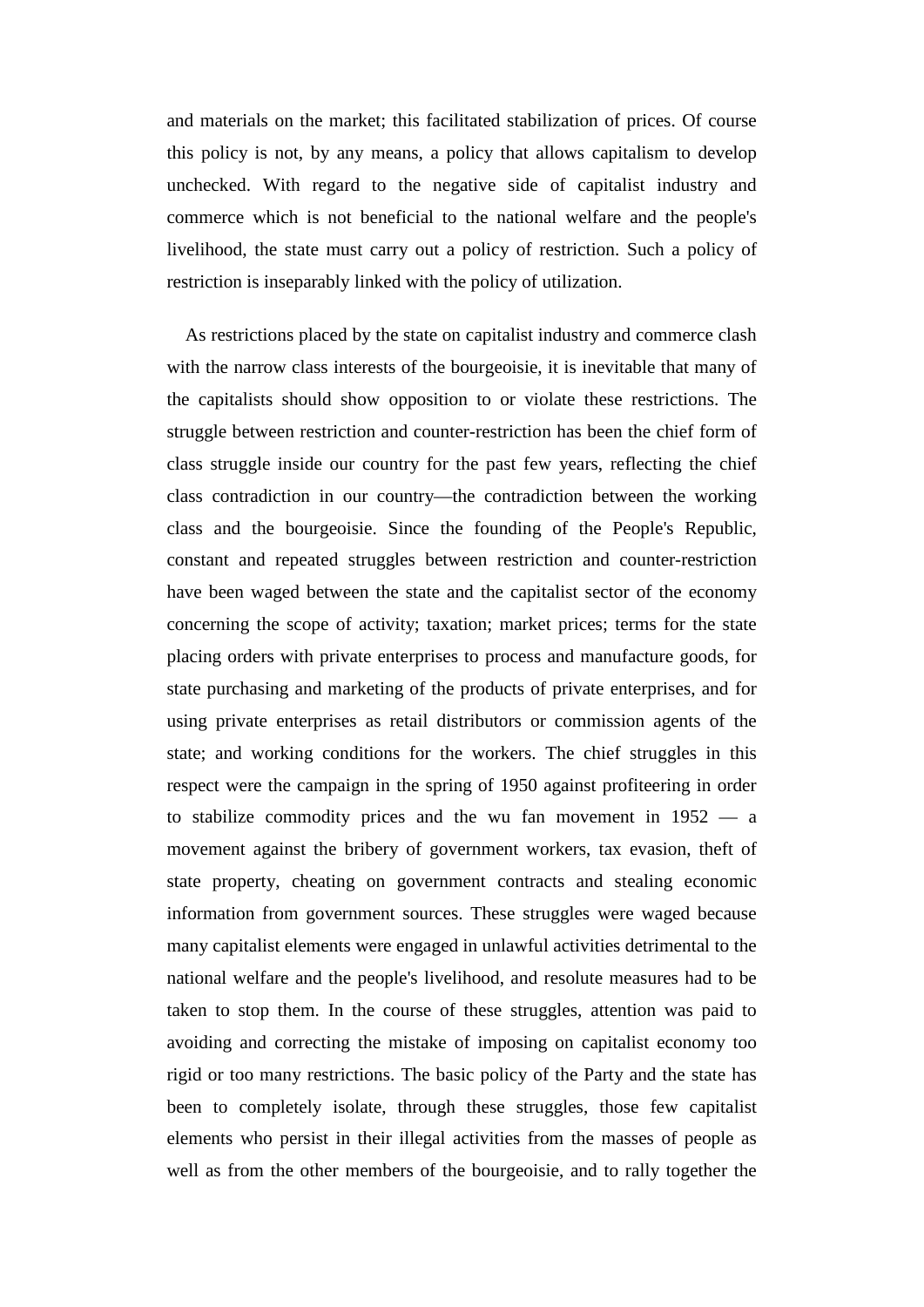great majority of the capitalist elements willing to abide by the laws and decrees of the state.

The aim of carrying out the policy of utilization and restriction by the state is to bring about the socialist transformation of capitalist industry and commerce. This transformation consists of two steps: the first is to transform capitalism into state capitalism, and the second is to transform state capitalism into socialism. What is state capitalism under the leadership of a state where the proletariat holds power? "State capitalism," said Lenin, "is capitalism which we shall be able to restrict, the limits of which we shall be able to fix." Through the transitional form of state capitalism we allow the national bourgeoisie a necessary period of time to gradually accept transformation, under the leadership of the state and the working class. In industry, as the state controlled most of the industrial raw materials, the method was Introduced in 1950 whereby private industrial enterprises were supplied with raw materials, orders were placed with them for processing and manufacturing goods, and their goods were exclusively purchased and marketed by state enterprises. Thus, as an initial step, private industry was brought into the orbit of state capitalism. By 1954, further steps were taken to transform capitalist industry in a planned way through the form of joint state-private operation of enterprises, and most of the important, large-scale privately-owned industrial enterprises were converted into joint state-private management. In commerce, as the state controlled the sources of all the important agricultural and industrial products through state and co-operative commerce, it has been possible to wholesale goods to private commercial enterprises according to terms laid down by the state, and get them to act as retail distributors or commission agents for the state. By 1954, the number of commercial enterprises assuming this elementary form of state capitalism — enterprises serving as retail distributors or commission agents for the state — had already increased considerably. With the ground thus laid, when, in the period between the autumn and winter of 1955, the high tide of agricultural co-operation blocked the way for the development of capitalism in the countryside once for all and so effected a basic change in the alignment of class forces in our country, conditions were ripe for converting capitalist industry and commerce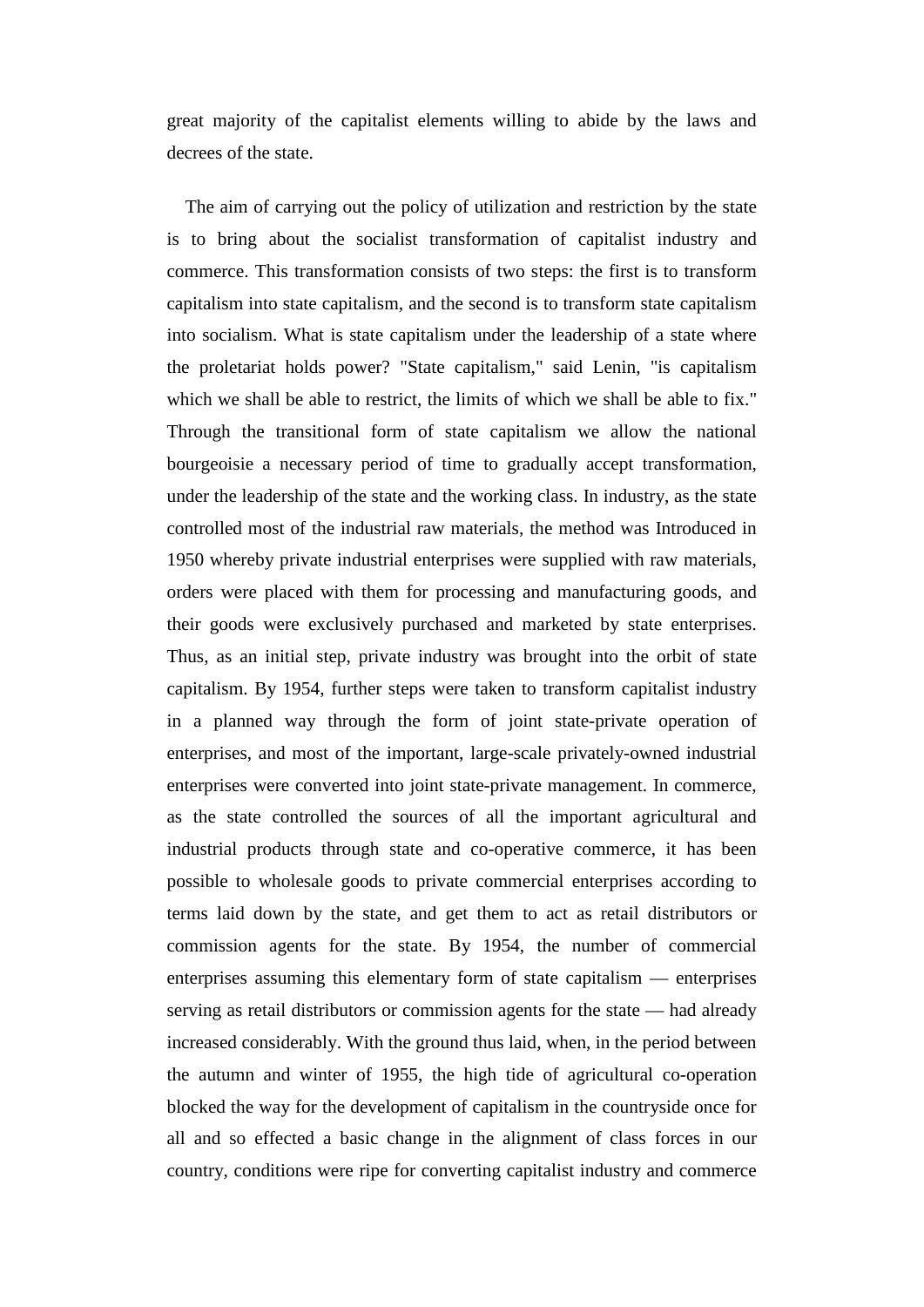by whole trades into joint state-private management. Such joint state-private management of whole trades is the highest form of state capitalism in our country and constitutes a major step of decisive importance in turning capitalist ownership into socialist public ownership.

In order to achieve socialism through state capitalism, which is a peaceful means of transition, we have adopted a policy of redemption by steps in nationalizing means of production privately owned by the bourgeoisie. Before the bringing of private enterprises into joint state-private management by whole trades, redemption took the form of distribution of profits, viz., portioning out to the capitalists part of the profit (say, one-fourth) according to the net earnings of the enterprises. After the conversion of private enterprises into joint state-private management by whole trades, redemption has taken the form of payment of a fixed rate of interest, i.e., for a certain period the state pays, through the special companies for whole trades, a fixed rate of interest on their investments to the capitalists. Furthermore, with regard to the capitalists and their representatives, work has been found by the government departments concerned for those who are able to work, and proper arrangements have been made or relief provided for those who cannot, so as to ensure their livelihood. This is also a necessary measure of redemption. Both Marx and Lenin pointed out that, under certain historical conditions, the adoption of the policy of redemption by the proletariat towards the bourgeoisie is permissible and advantageous. This has already been borne out by practice in our revolution.

In the course of bringing about the socialist transformation of capitalist industry and commerce, we have carried out the transformation of enterprises in conjunction with the remoulding of individuals. That is to say, while the enterprises are being transformed, educational measures are adopted to remould the capitalists gradually, enabling them to be transformed from exploiters into working people earning their own living. The chief aim of our policy of simultaneously uniting with the national bourgeoisie and waging struggles against them, of attaining unity with them through struggle, is to reeducate them. Restrictions imposed on the capitalist sector of the economy and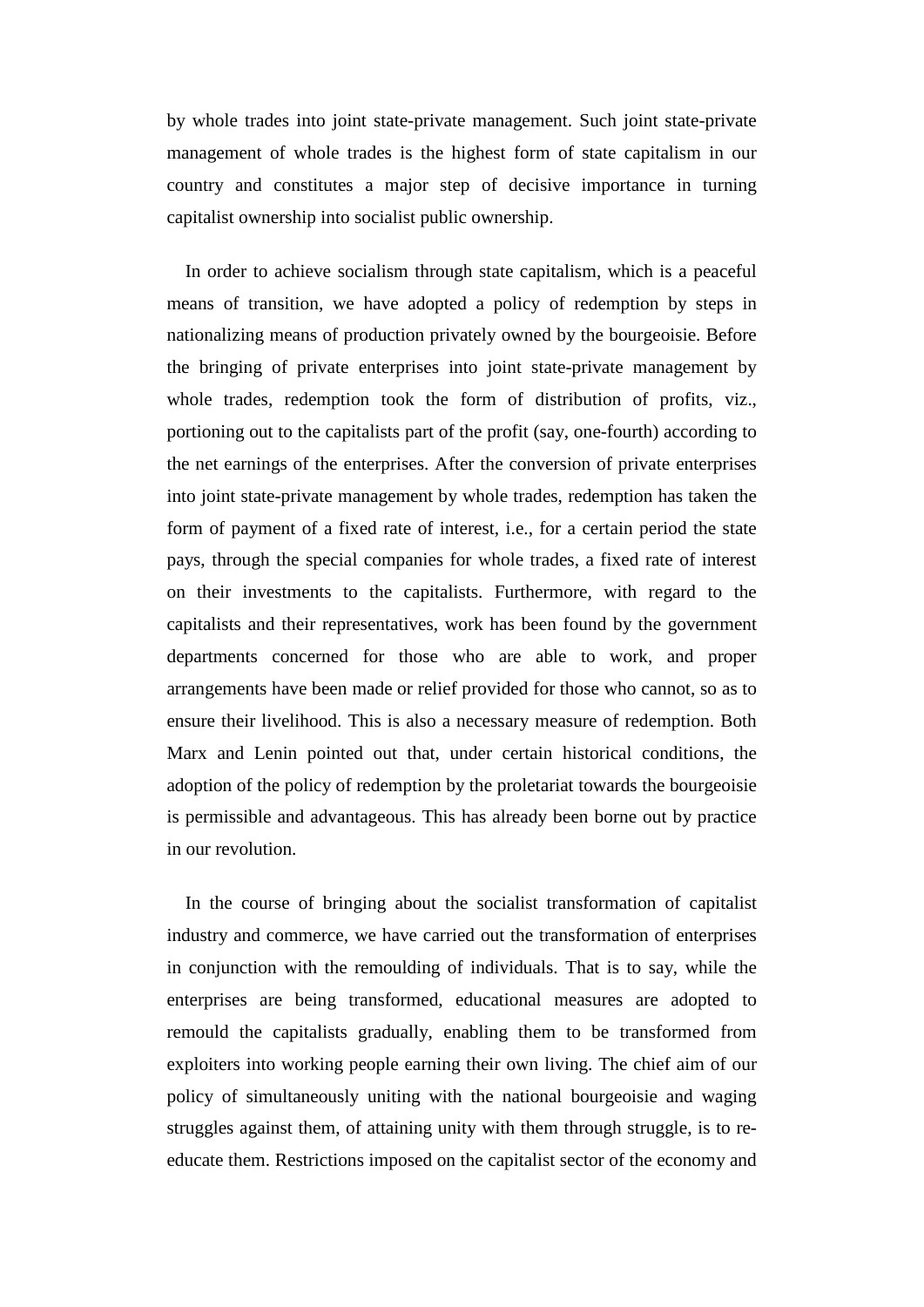struggles against the unlawful activities of the bourgeoisie were a kind of important practical education. Readjustments and overall arrangements of private enterprises, and unified planning with due consideration for all parties concerned, enabling the capitalists to play their respective parts, were yet another kind of important practical education. We welcomed those who adopted a positive attitude in the course of socialist transformation. As for those who remained skeptical, we educated them and indicated our willingness to give them time. In the case of those who put up resistance, we waged such struggles as were necessary, the aim still being to remould them. Such a policy of using different measures in different cases was also a kind of important practical education. Moreover, we have used such means as giving talks, holding discussion meetings and conducting classes among capitalists, organizing the capitalists and the members of their families to study, inducing the capitalists to practise criticism and self-criticism among themselves and so forth, to educate them and help them solve their ideological problems. This is aimed at raising the ideological level of the progressives among them — that is, those who support socialist transformation — and making the middle groups and backward elements gradually change their attitude and follow the example of the progressives, thereby disintegrating the die-hards. In a word, our aim is to rally together the majority and weaken resistance, so as to facilitate socialist transformation.

The policy of utilization, restriction and transformation of capitalist industry and commerce by the state and every single measure taken on the basis of it, are not the result of wishful thinking or arbitrary decision, but proceed from a study of actual conditions and situations and consideration of what the national welfare and the people's livelihood demand. This policy and the measures taken for its implementation enjoy the support of the broad masses of people, and the capitalists have not a leg to stand on to reject or oppose them. It can now be stated with conviction that with the exception of a very few die-hards who still attempt to put up resistance, it is possible, in the economic sphere, for the overwhelming majority of the national bourgeoisie to accept socialist transformation and gradually change into real working people.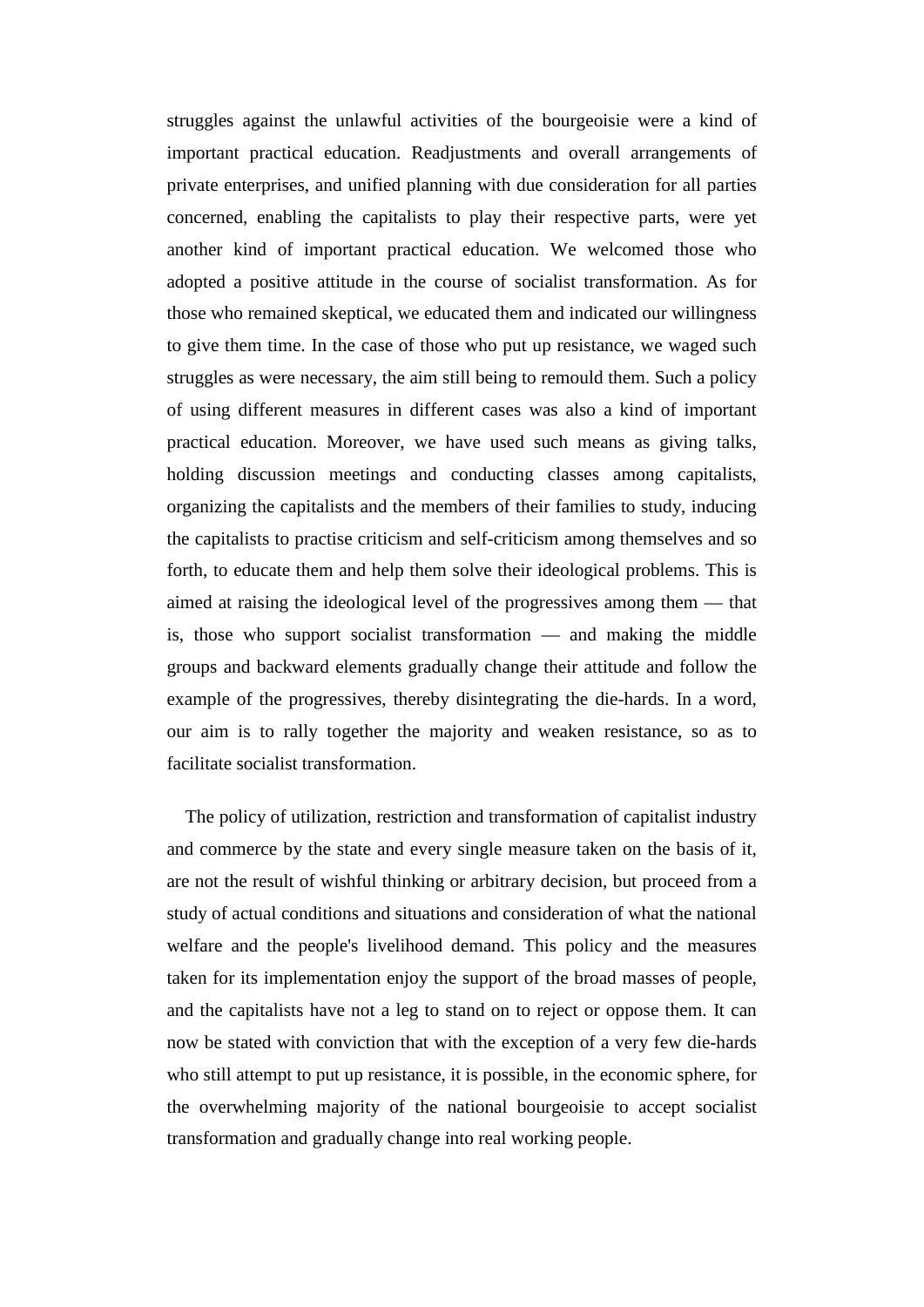Our work of bringing about the socialist transformation of agriculture, handicrafts and capitalist industry and commerce has not been free from shortcomings and mistakes; our policy was not mature from the very beginning and partial deviations occurred in carrying it out. Nevertheless, the extremely complex and arduous historical task of converting the system of private ownership of means of production into the system of socialist public ownership has now been basically accomplished in our country. The question of who will win in the struggle between socialism and capitalism in our country has now been decided.

This does not mean to say, however, that our task in socialist transformation is entirely completed. Many urgent and important problems remain for us to tackle. What are our tasks from now on?

In agricultural co-operation, we have to win over, on the basis of the policy of voluntariness and mutual benefit, a small number of peasant households still outside co-operatives to join the co-operatives, and give guidance to the transformation of elementary co-operatives into co-operatives of the advanced type. But we have to be patient and give them time; coercion or commands in any form will not be allowed. The most urgent problem awaiting solution now is that all possible efforts must be made to ensure an increase in the output of about a million co-operatives now existing and in the income of their members. Some of the co-operatives which were rather hastily set up have either to solve many problems which have been left unsolved or to readjust their present form of organization. Most of the co-operatives still do not have enough experience to lead scores or hundreds of peasant households in collective production; the Party must help the cadres in these co-operatives to gain such experience in the quickest way possible. Many co-operatives lay far too much emphasis on collective interests and collective management, mistakenly ignore the personal interests and freedom of the members and overlook domestic subsidiary occupations. Such mistakes must be quickly corrected. In order to bring into play the enthusiasm for production on the part of the members in an effective way and to consolidate the co-operatives, the principle of running the co-operatives industriously, economically and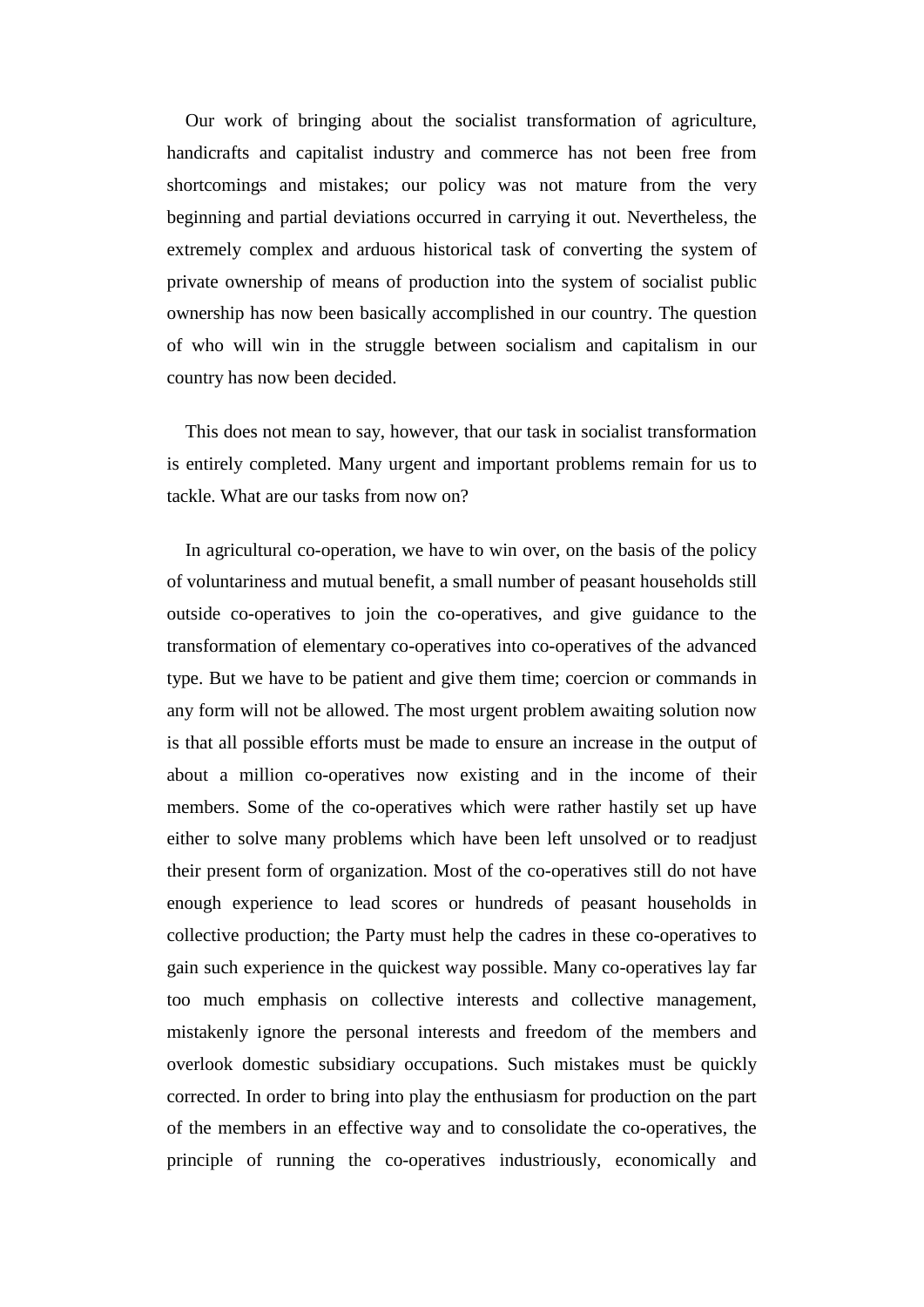democratically must be adhered to, and ideological education among the members in socialism and collectivism must be unceasingly strengthened. Peasants who until a short time ago had been working on their own have now become members of co-operatives; this is indeed a tremendous change in the life of hundreds of millions of peasants. Co-operative cadres must fully realize the significance of this change, assume with a proper sense of responsibility the important task of giving leadership which co-operative Members have entrusted to them, and whole-heartedly serve the interests of the members. They should realize that co-operatives can be consolidated only when the members themselves really feel that they are the masters of the cooperatives and when their income will increase every year.

In the transformation of handicrafts and what used to make up other sections of individual economy, actual problems arising in the course of development of various kinds of co-operative organizations must be tackled on the merits of each case, taking account of the characteristics of the different trades and using various forms. Here, it would be wrong to ignore different concrete conditions and use a set form for all cases. A number of co-operative organizations will, under suitable conditions, develop and become state enterprises or be amalgamated into state enterprises; others will for a long time to come maintain the collective ownership of means of production; and still others will, under the administration of socialist enterprises, keep their original form of management in which the co-operatives will enjoy the profit or bear the loss themselves. All kinds of co-operatives must pay attention to keeping and developing whatever fine traditions the original individual economy had in production and in management. After co-operation the quality of handicraft products must by all means be improved, and not deteriorate, while the range of their variety must be extended, and not reduced.

In the transformation of capitalist industry and commerce, the problems arising in the course of development should likewise be solved on the merits of each case, taking into consideration, as before, the characteristics of the different trades and the needs of various aspects of the social economy. Reckless application of a set method to different cases must also be avoided to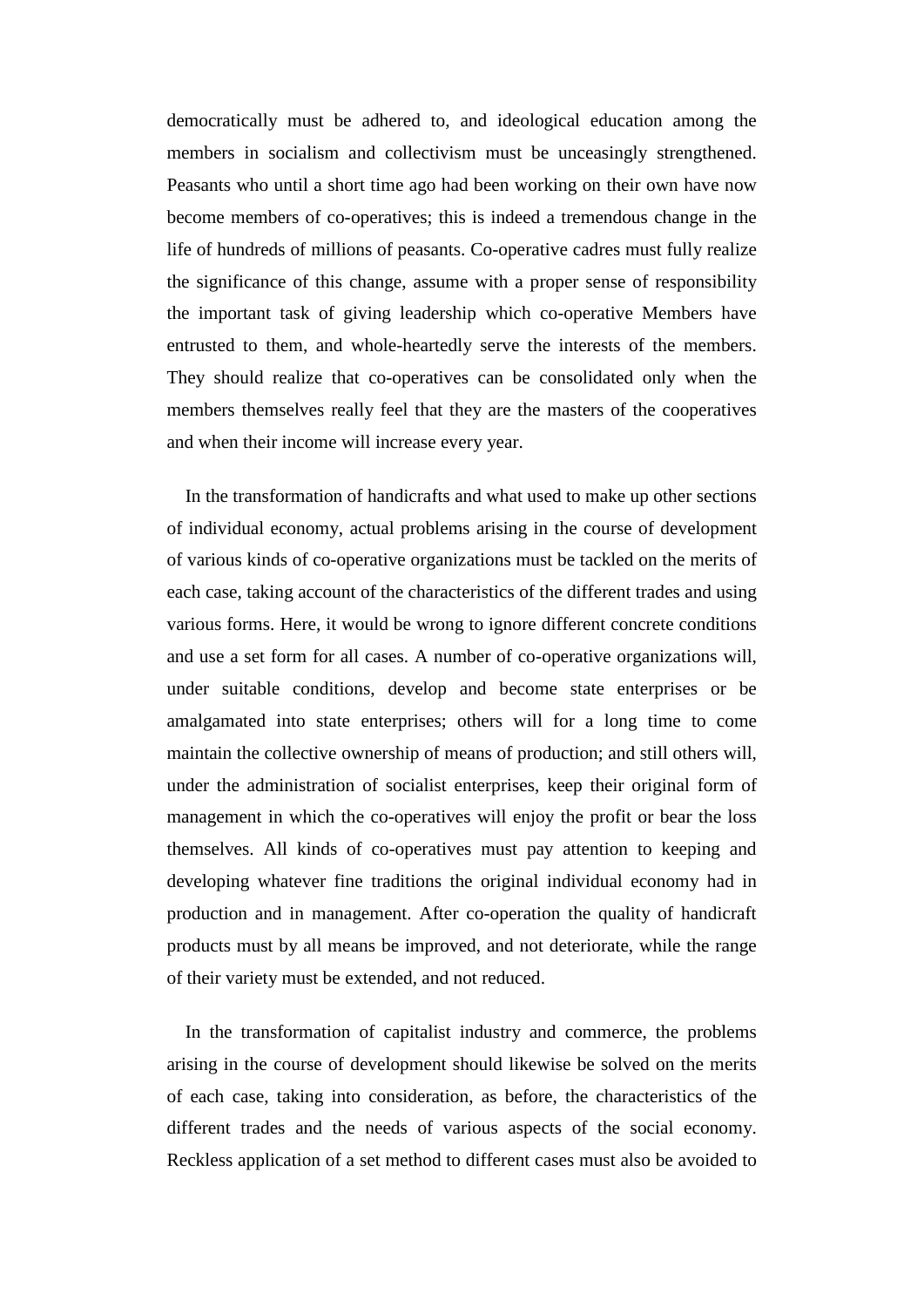prevent losses. Systematic educational and organizational work should be continued among the workers and staff in the enterprises, so that they will fully understand and carry out their tasks in the transformation of enterprises, in production, and in uniting with and educating the capitalists and their representatives. Outstanding workers and employees should be chosen to take part in the management of enterprises. With regard to the capitalists and their representatives, arrangements should be made for their work and livelihood; amicable working relations should be established between them and state representatives; and further efforts should be made to strengthen the political education of the capitalists and their representatives. As many of them have rich experience in management and technical knowledge, understand the actual needs of the consumers, are well acquainted with market conditions and are proficient in making careful and detailed calculations, our personnel working in the enterprises must, apart from helping to re-educate them, learn earnestly from them and take over their useful experience and knowledge as part of our social heritage. While the transformation of capitalist industry and commerce has now only reached the stage in which private enterprises have been converted into joint state-private management by whole trades, we must make preparations to transform these enterprises into state enterprises of a fully socialist character at some opportune moment in the future.

Only when we have accomplished the various tasks mentioned above can the question of socialist transformation in our country be thoroughly solved. We are convinced that our Party, working as ever in unity with the people of the whole country, will be able to accomplish these tasks successfully in the not distant future, so that the socialist construction of our country will enjoy the most favourable conditions for development.

# **III. Socialist Construction**

# **Implementation of the First Five-Year Plan and Preparations for the Second Five-Year Plan**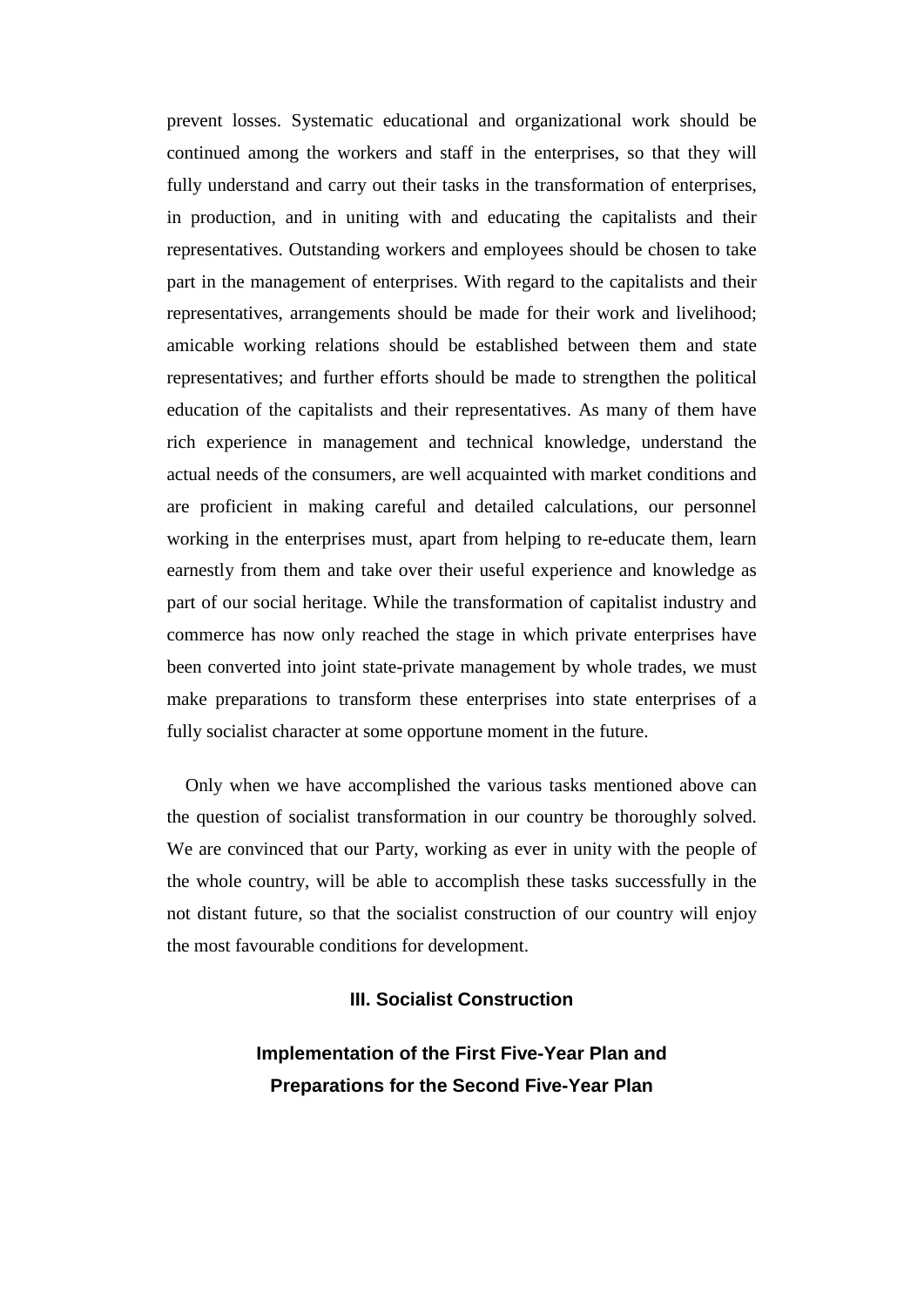Three years and eight and a half months have elapsed since we embarked on our First Five-Year Plan for development of our national economy. By next year, we shall have fulfilled this plan and drawn up the Second Five-Year Plan covering the period from 1958 to 1962. The central task that now confronts our Party and the whole people is to strive to overfulfill the First Five-Year Plan and to make vigorous preparations for the Second Five-Year Plan.

Tremendous successes have been achieved in implementing the First Five-Year Plan. Even our enemies cannot deny them.

We have made big advances in industrial capital construction. In the past few years, we have expanded our iron and steel base in the Northeast; started building two new iron and steel bases in Inner Mongolia and Central China respectively; built and expanded a number of power stations, coal-mines, oil wells, non-ferrous metallurgical works and mines, chemical works, factories producing building materials, machine-building works, and light industrial plants. The First Five-Year Plan has provided that construction should start on 694 above-norm projects in the field of industrial construction and that 455 of these are to be completed in the five-year period. Actually, some 800 projects can be started, and nearly 500 completed in this period. Investments in capital construction in the first three years of the plan plus the sum planned for this year already amount to 35,500 million yuan, or 83 per cent of the total investment of 42,700 million yuan which the plan sets aside for capital construction in the five-year period.

The First Five-Year Plan has provided for a 90.3 per cent increase in the total value of industrial production in the five-year period. This target will be exceeded. The total value of industrial output provided for in this year's annual plan has already reached the figure set for 1957 in the Five Year Plan, Furthermore, this year's planned production figures for steel, steel products, metal-cutting machine tools, cement, motor-car tires, cotton yarn, cotton piecegoods, paper, etc. have all surpassed the targets set for 1957. Thanks to the rapid development of her heavy industry, China has begun producing lorries, jet planes, and power generating equipment with a capacity of 6,000- 12,000 KW, etc. By 1957, we shall be producing for ourselves above 60 per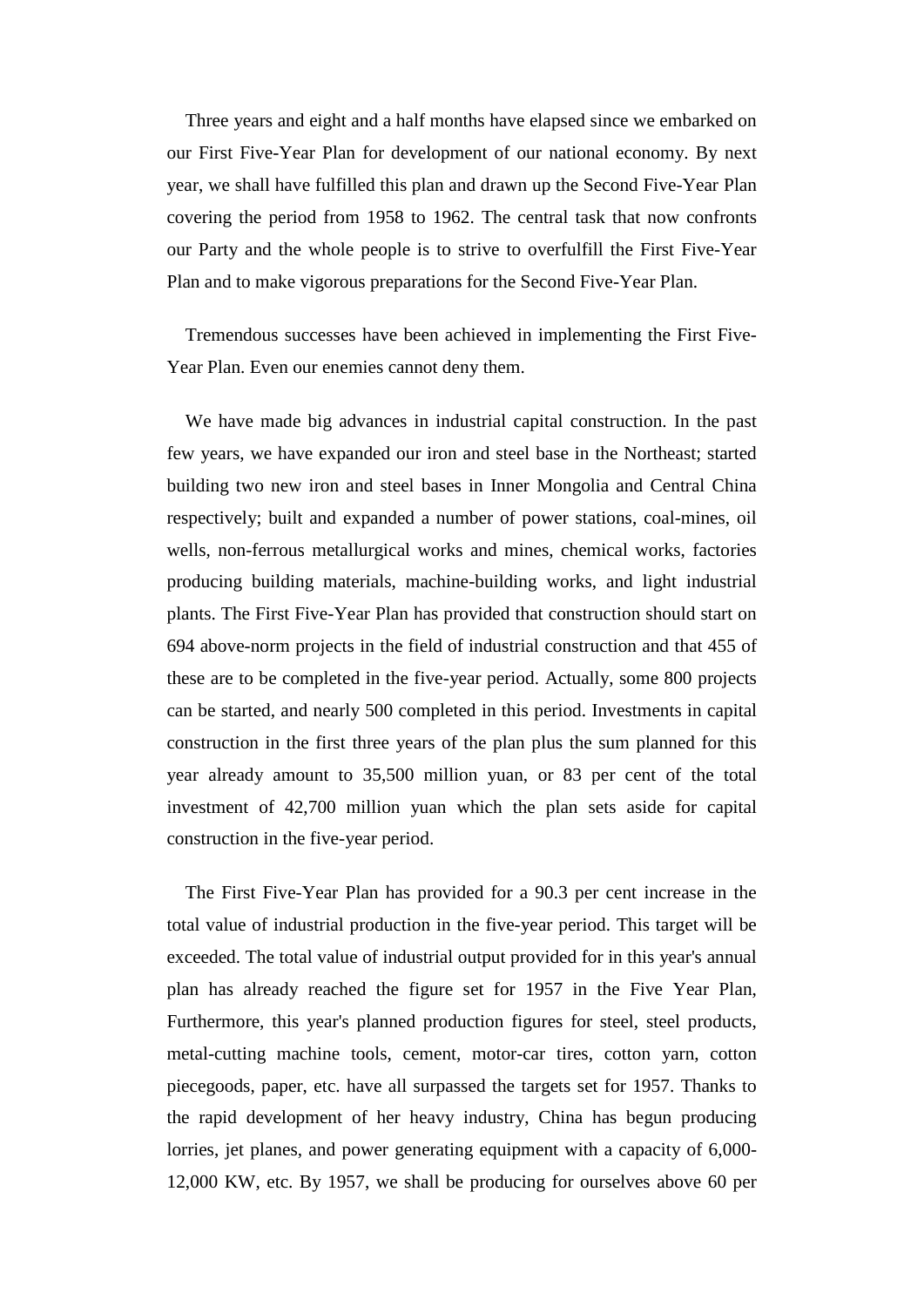cent of all the machinery and equipment needed for the economic construction of our country.

In agriculture, it is also possible to surpass the targets set by the First Five-Year Plan for total value of agricultural production and output of staple food and industrial crops. The plan provides for a 23.3 per cent increase in the total output value of agriculture and agricultural subsidiary occupations in 1957, compared with 1952. Owing to severe natural calamities, the increase in 1953 and 1954 was rather slight. But in 1955, a 14.8 per cent increase was registered as compared with 1952. Despite the fact that relatively severe floods, drought and wind-storms have again occurred this year, grain output can, on the basis of agricultural co-operation, still reach the level set for 1957.

In water conservancy, a series of projects have been undertaken in the past three years in the Huai River valley, along the middle reaches of the Yangtse, and along many other rivers. As regards the Sanmen Gorge multi-purpose water conservancy project on the Yellow River, preparations for actual construction have been made. Many minor water conservancy projects have also been completed in various rural areas.

In transport, the targets set by the First Five-Year Plan to build more than 4,000 kilometres of new railways and 10,000 kilometres of main highways will be surpassed this year.

Rapid strides have also been made in domestic and foreign trade, in education and culture, and in public health.

Initial improvements have been made in the living standards of workers and employees. It is estimated that, compared with 1952, the average wages of workers and employees throughout the country will increase this year by 33.5 per cent. The actual sum paid yearly by the state and individual enterprises for labour insurance, and for medical services, culture and education, and welfare facilities for workers and employees, amounts to approximately 13 per cent of their total annual wages, or about 4,400 million yuan in four years. The floor space in living quarters built by the state for workers and employees in the past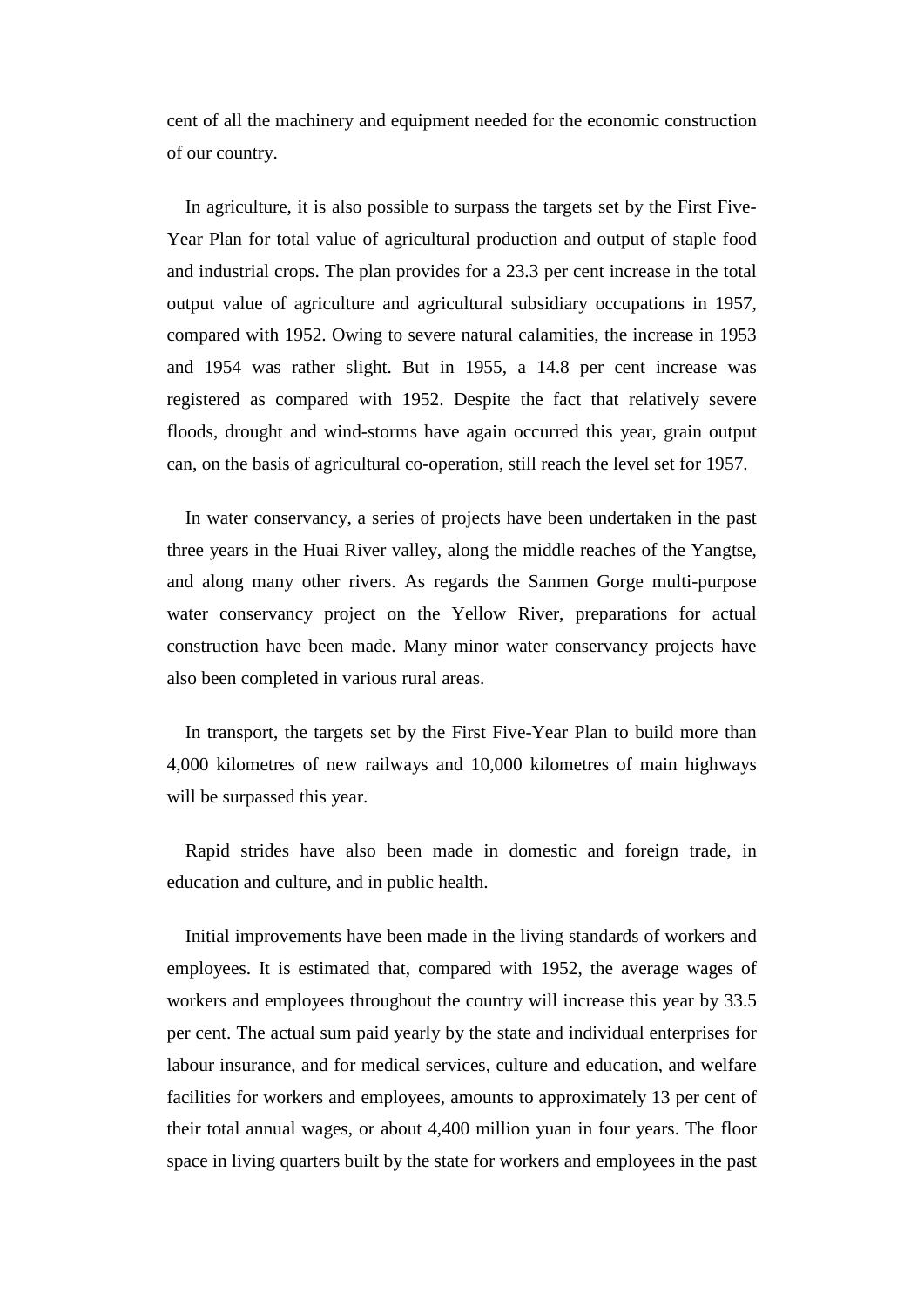three years plus that planned for the current year amounts to more than 50 million square metres.

It should be pointed out that, owing to objective limitations, it will not be possible to reach the targets set by the First Five-Year Plan for a few items of products such as crude oil, edible vegetable oils and cigarettes, but the First Five-Year Plan as a whole will be overfulfilled.

Though there is the possibility that we will overfulfil the First Five-Year Plan both in our total investment on capital construction and in construction projects, we must suitably mobilize the necessary financial and material resources and make energetic efforts to complete construction plans for part of certain important construction projects. As for other above-norm projects, we must also make every effort to fulfil the plan as far as possible.

Although the various heavy industrial departments have surpassed their production plans, we must continue our efforts to ensure the better fulfillment of the country's capital construction plan by producing more iron and steel, machinery, equipment and building materials, and by correspondingly increasing the output of coal, electricity, petroleum, non-ferrous metals, chemicals, etc. At the same time, related questions of transport and urban construction must also be solved.

We must also make serious efforts in the field of agriculture. We must make further efforts to increase the output of grain and cotton. We must see to it that agricultural and commercial departments take effective measures to bring about as quickly as possible an increase in the yield of oil-bearing crops, and in the number of pigs and other domestic animals, and the output of certain agricultural subsidiary occupations, which have not increased fast enough in the past few years and, on one occasion, even showed a drop in some cases.

As soon as we have fulfilled the First Five-Year Plan, we shall immediately start on the second. Therefore, it is necessary that the present Congress discuss and adopt the proposals of the Party concerning this second plan. With regard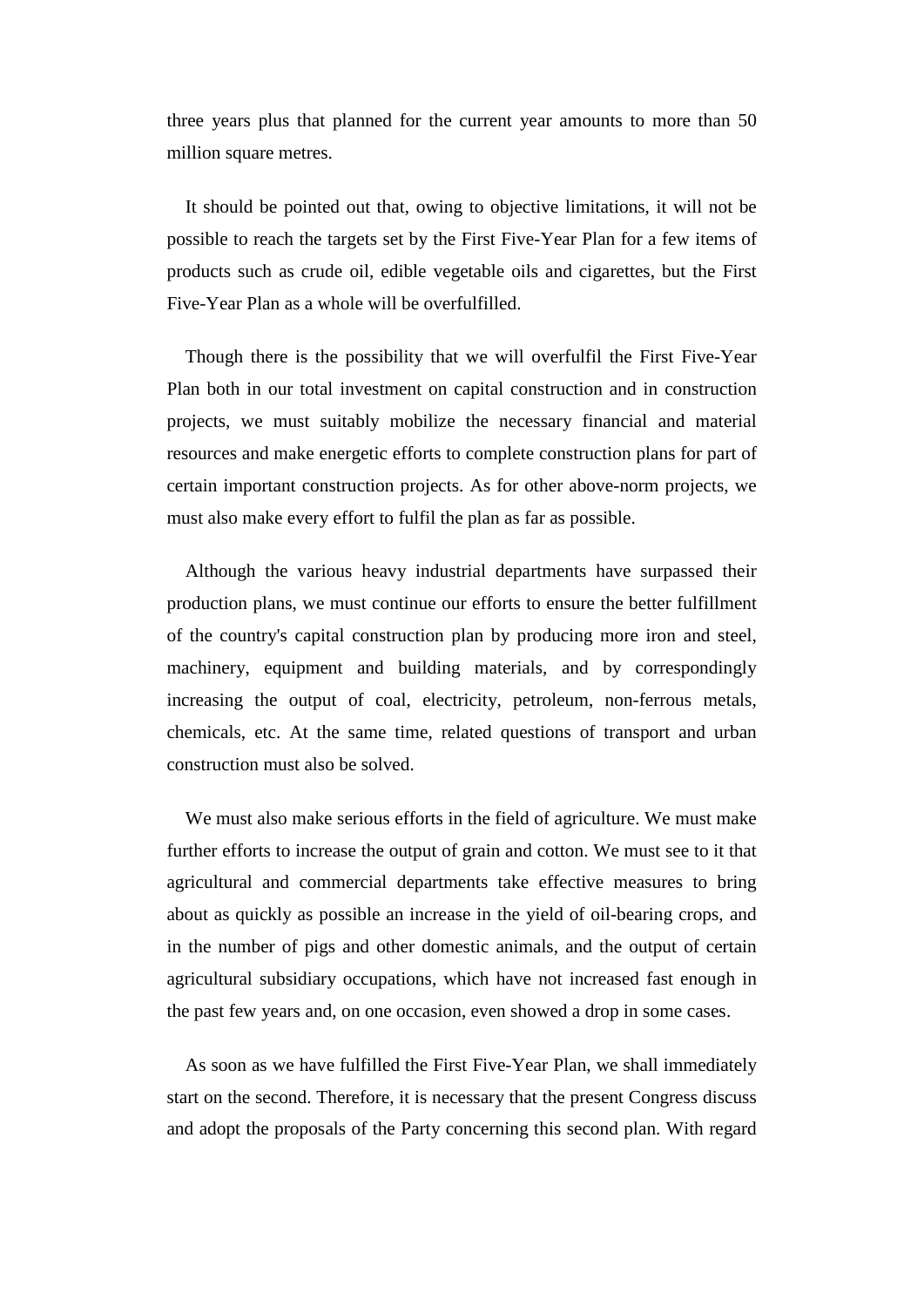to these proposals, Comrade Chou En-lai will make a special report on behalf of the Central Committee of the Party.

What is the basic task of the Second Five-Year Plan?

The Central Committee of the Party holds that, in order to satisfy the needs of socialist expanded reproduction in our country, fulfil the task of socialist industrialization, strengthen international co-operation between the countries of the socialist camp, and help to promote a common economic upsurge in all the socialist countries, we should build,

in the main, an integrated industrial system within the period of three fiveyear plans on the basis of our large population and rich resources. Working along this line, the basic task of the Second Five-Year Plan, briefly speaking, is as follows: (1) to continue industrial construction centred on heavy industry, promote the technical reconstruction of our national economy and lay a firm foundation for the socialist industrialization of our country; (2) to continue our efforts in socialist transformation and to consolidate and extend the system of collective ownership and ownership by the whole people; (3) to develop the production of our industry, agriculture and handicrafts, and correspondingly develop our transport and commerce, on the basis of developing capital construction and completing socialist transformation; (4) to make energetic efforts to train personnel for construction and strengthen scientific research so as to meet the needs of socialist economic and cultural development; and (5) to strengthen the national defences and raise the level of material and cultural well-being of the people on the basis of the growth of industrial and agricultural production.

During the period of the First Five-Year Plan, generally speaking, we have not been able to make heavy and precision machinery ourselves and, therefore, cannot ourselves supply many major projects with the main equipment they need. In the case of home-made steel products, we have not been able to keep up with demands, in terms of either quantity or variety; there are many kinds of high-grade alloy steel which we cannot yet produce; the non-ferrous metals industry has only a limited range of products; our radio-engineering industry is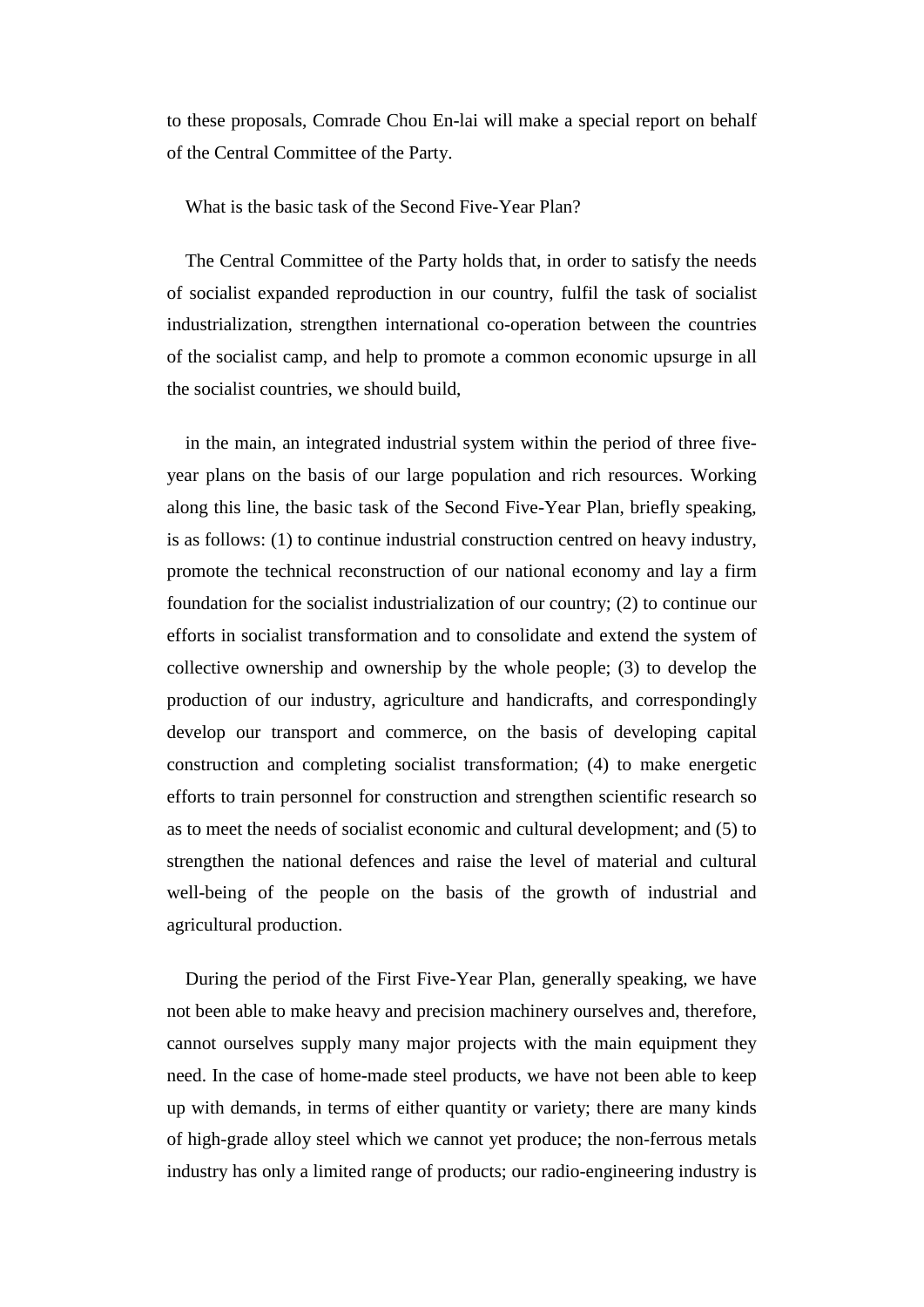still very weak; and we have practically no organic synthetic chemical industry to speak of. In the second five-year period, we should make efforts to build up those branches of industry which, as mentioned above, are weak or which we lack. We should redouble our efforts so that, by 1962, we shall ourselves be able to produce approximately 70 per cent of the machinery and equipment needed for our economic construction, including some heavy and precision machinery. With regard to fuels, the output of petroleum falls far short of demand. We must gradually improve this situation.

During the Second Five-Year Plan period, we must carry on geological prospecting on a larger scale so as to unearth a greater variety and greater quantities of hidden resources; the work of capital construction too must be pressed ahead on a larger scale. During the second five-year period, investments in capital construction will approximately be double what they were in the first five-year period. Besides continuing the construction of bases for the iron and steel industry in Northeast and Central China, and in Inner Mongolia, new industrial bases will be established in the area of the Sanmen Gorge, in the Kansu-Chinghai area, in Sinkiang, and in Southwest China. When the capital construction plan for the second five-year period is completed, many of our machine-building and metallurgical works, power stations, coal-mines, petroleum enterprises, chemical works, and factories manufacturing building materials will have modern, advanced technical equipment.

Production should be greatly increased in the various branches of heavy industry. By 1962, production of steel must be raised from the 4.12 million tons planned for 1957 to 10.5-12 million tons; coal, from 113 million tons to 190210 million tons; and electricity, from 15,900 million KWH to 40,000- 43,000 million KWH.

There must, likewise, be a relatively high rate of development of light industry. By 1962, the output of cotton yarn should be increased from the 5 million bales planned for 1957 to 8-9 million bales; edible vegetable oils, from 1.79 million tons to 3.1-3.2 million tons; sugar, from 1.1 million tons to 2.4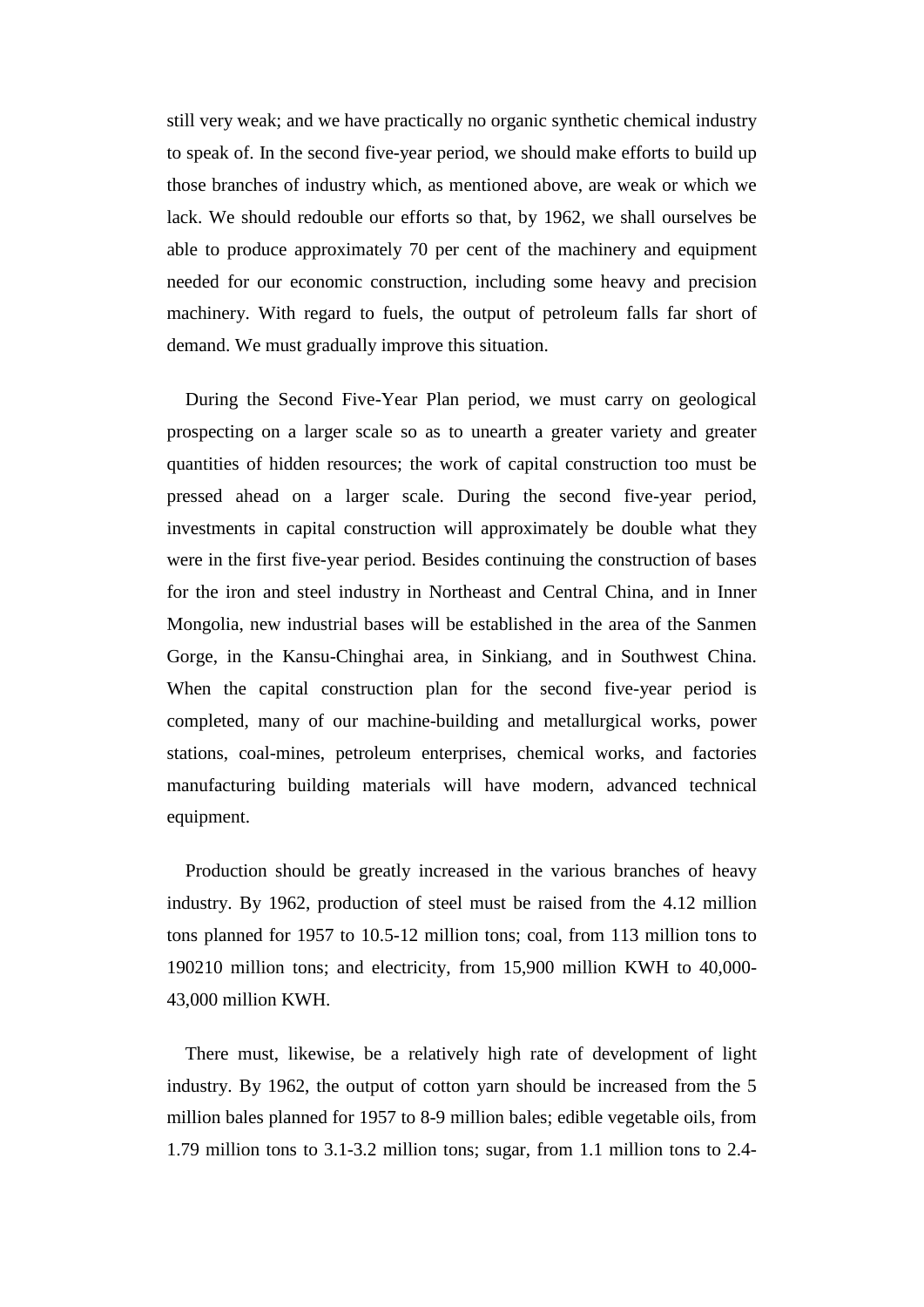2.5 million tons; and machine-made paper, from 650,000 tons to 1.5-1.6 million tons.

In order to meet the requirements of the national economy as a whole, the Second Five-Year Plan should raise agricultural production to a higher level along the line laid down in the Draft National Programme for Agricultural Development (1956-1967). In 1962, the output of grain should be about 500,000 million catties; of cotton, about 48 million tan'; furthermore, efforts should be made to surpass these two targets. Energetic steps should be taken to increase the output of soya beans, oil crops, sugar crops, and other industrial crops and agricultural subsidiary occupations. Among subsidiary occupations special efforts should be made to develop pig-breeding.

It is necessary to continue to expand rail, road, water transport and telecommunications facilities. Existing lines of communication should, step by step, undergo necessary technical reconstruction. We must continue to rationalize the transport system, make full use of the potentialities of the existing facilities. At present there is a heavy strain on railway traffic on certain lines. We must pay attention to improving this situation. During the second five-year period, 8,000-9,000 kilometres of new railways will be built; the Lanchow-Sinkiang Railway will be extended to the Chinese-Soviet border, and trunk lines will link the provinces of the Northwest and the Southwest.

In order to increase the variety of available materials and equipment, we must make full use of all our own technical personnel, make efforts to improve research and the designing of products, and manufacture new products. It is wrong to neglect our own technical personnel and not make the best use of them and train them.

According to preliminary estimates, our national income at the end of the Second Five-Year Plan should be about 50 per cent bigger than it will be at the end of the First Five-Year Plan. In addition to bigger capital accumulations for the state, the people's livelihood will also be improved to a fair extent. Within the five-year period, there will be an increase of about six to seven million in the number of workers and employees. The average wages of workers and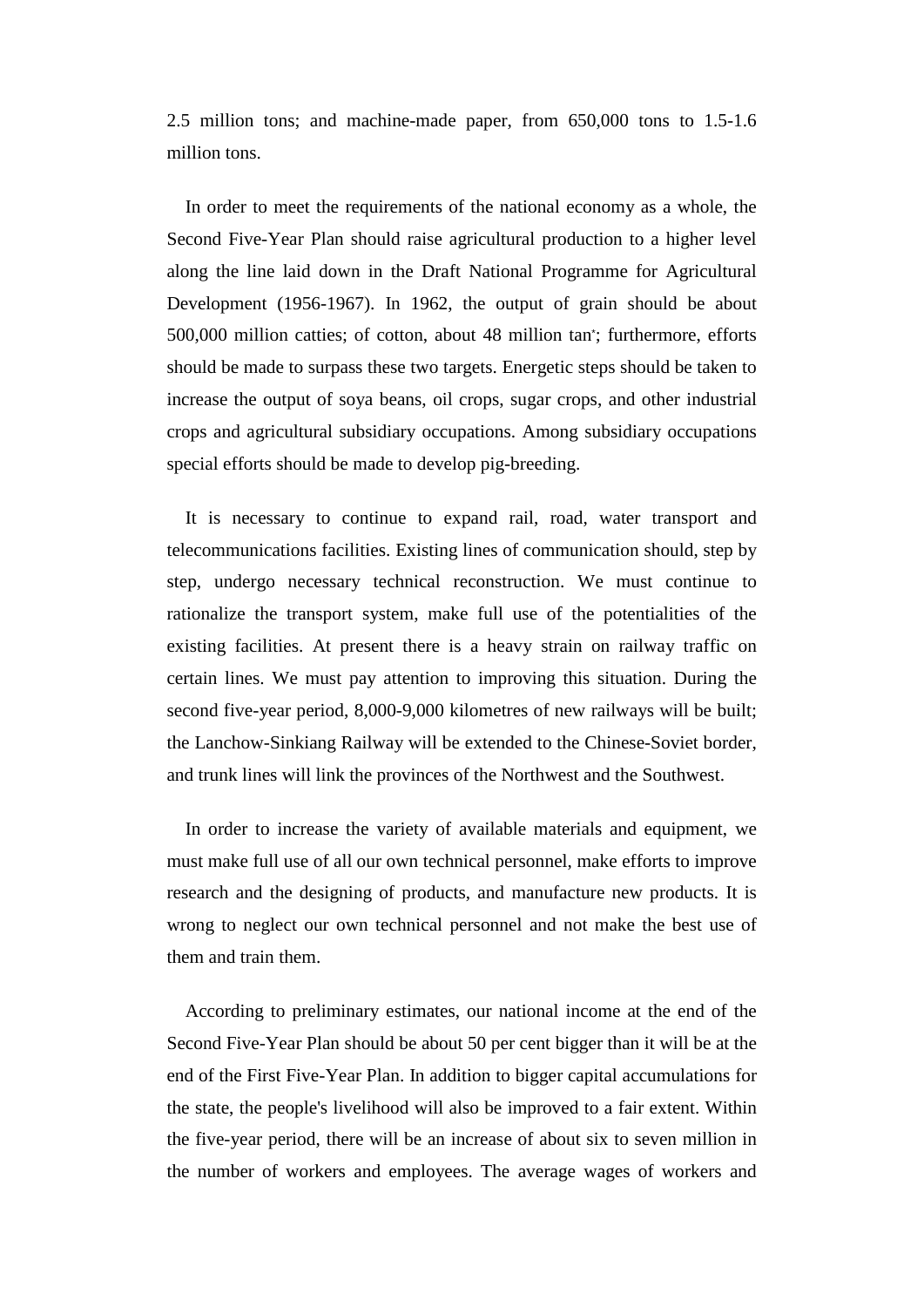employees will be increased by 25-30 per cent, while the total income of the peasants will also be increased by 25-30 per cent. Supplies of grain, cotton piece-goods and other important consumer goods, such as edible oils, sugar, kerosene and coal, will also show an increase.

The brief outline given above shows that the proposals of the Party for the Second Five-Year Plan envisage a tremendous and rapid development of our national economy. According to these proposals, fulfillment of the Second Five-Year Plan will provide the necessary conditions for fulfilling in the main in the Third Five-Year Plan the general task in the transition period.

The rate of development in the Second Five-Year Plan as proposed by the Central Committee of the Party is both forward-looking and feasible. It must be forward-looking, or else we shall let slip the good opportunities that we have today and fall into the error of conservatism. But it must also be feasible, or else it will not enable the economy to develop in the correct ratio, and will put too great a burden on the people, or result in divergences among the different branches of the national economy, making it impossible to fulfil the plan, and causing waste. This would be an error of adventurism.

It is obvious that the Second Five-Year Plan calls for a bigger investment than does the first. Our national economy has developed, and our financial situation, along with it, has improved. But we must realize that our funds are still limited, and we must use them as effectively and economically as we can. One important way of increasing our fund for construction is to economize more on military and administrative expenses. The Central Committee of the Party had already decided on this policy in 1950. But it was not carried out earlier because of the outbreak of the war to resist U.S. aggression and aid Korea. Though in recent years we have made great efforts to economize on military and administrative expenses, the estimated expenditure on national defence and for administrative purposes will still account for 32 per cent of all state expenditure in the first five-year period; appropriations for economic construction and cultural development will amount to approximately 56 per cent. During the second five-year period, the proportion going to military and administrative expenses must be reduced to about 20 per cent so that the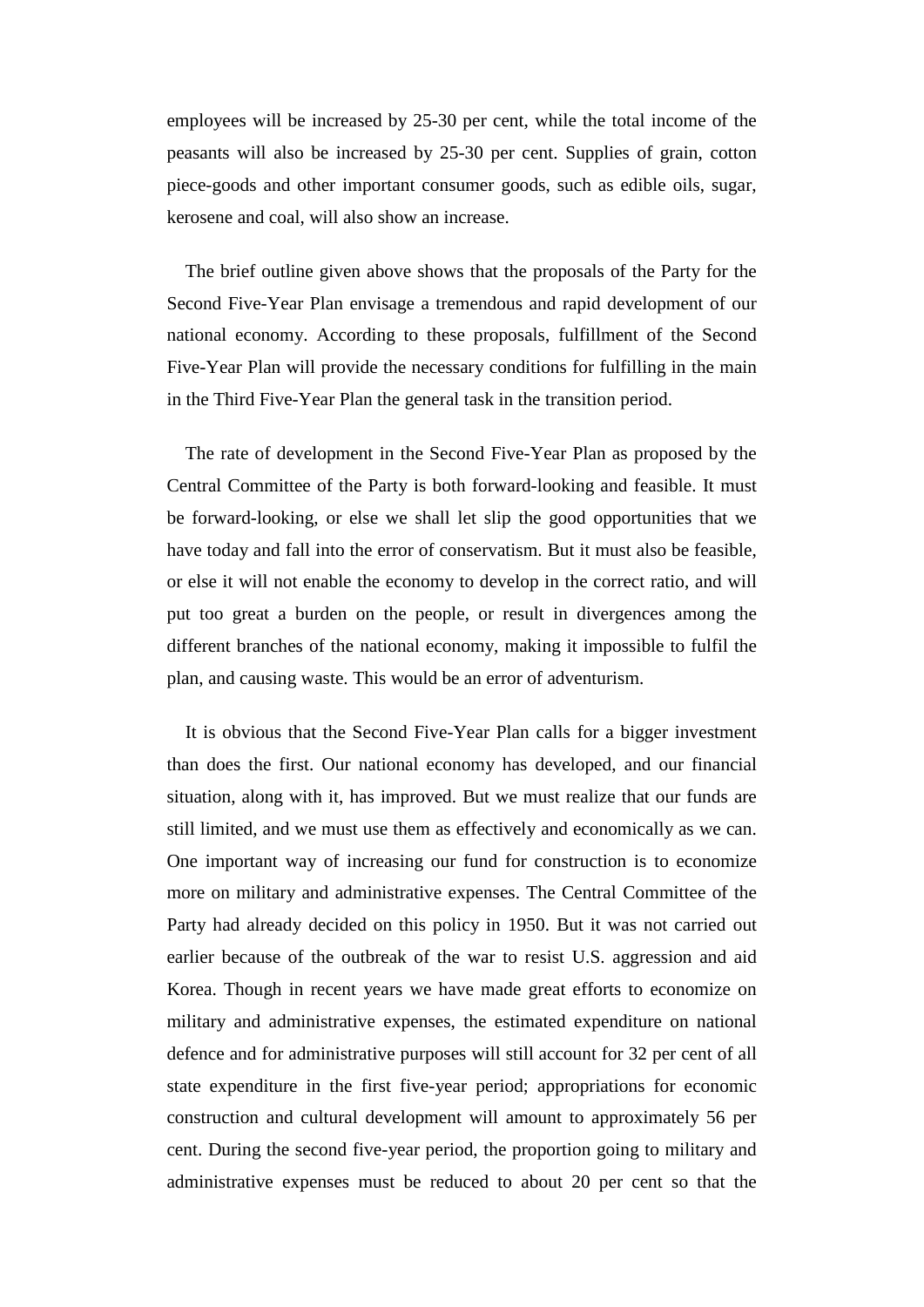proportion of expenditure on economic construction and cultural development can be raised to 60-70 per cent. In economic construction and cultural development, it is, nevertheless, imperative that funds be spent rationally and with due emphasis on certain key fields. Thus, in the second five year period, the technical reconstruction of our national economy must be centred, first and foremost, on heavy industry, particularly the machine-building and metallurgical industries. In the meantime in all enterprises, all state organs, and in social life as a whole, we must continue to practise economy and eliminate waste. Waste, under all circumstances, is a hindrance to the development of production and the improvement of our living standards. We have just begun our national construction so it behoves us to strive all the harder to save every bit of money we can for construction and to use it to the best advantage. We will have to export part of our consumer goods in exchange for machinery and equipment needed by our industrial construction. We will have to bear with certain temporary difficulties in our daily life for the sake of our future happiness. It is our Party's long-term policy in building socialism to carry on national construction, to run enterprises and cooperatives, and handle all other affairs in an industrious and economical way. This is also the principle that must be followed in drafting and implementing the Second Five-Year Plan.

Now, we shall explain in general terms some of the experience we have gained in the past few years in industry, agriculture, commerce, and education and culture as well as some problems which we must now try to solve.

#### **Industry**

In regard to industry, we shall deal here only with a few relatively important questions, namely, the relationship between heavy and light industries, the geographical distribution of industries, the quality of products and construction work, the livelihood of workers and employees, and leadership in enterprises.

The industrialization of our country is based upon the development of heavy Industrial production, that is, production of industries manufacturing means of production. In old China, the value of production of industries manufacturing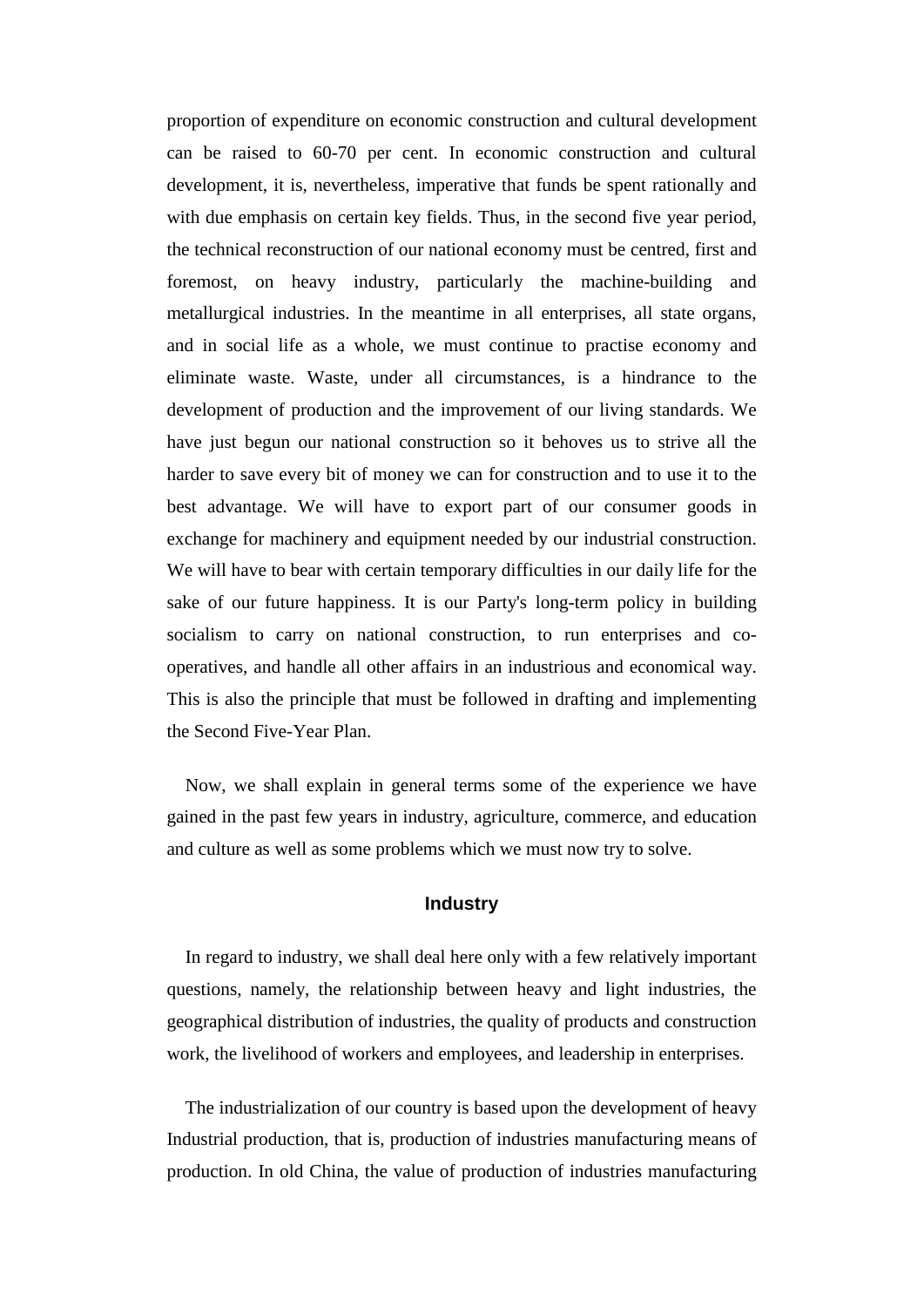means of production made up a very small proportion in the total value of industrial production, and in 1949, it only amounted to 26.6 per cent. This is an indication of the backwardness of China's productive forces. The policy of socialist industrialization followed by our Party calls for a fundamental change in this situation and ensures that priority will go to development of industries manufacturing means of production. In 1952, the value of production of industries manufacturing means of production was about 35.6 per cent of the total value of production of our industries; by the end of the First Five-Year Plan, the proportion will probably rise to more than 40 per cent.

In order to develop our national economy according to plan, we must carry through the policy of giving priority to the development of heavy industry. Some comrades want to lower the rate of development of heavy industry. This line of thinking is wrong. We put this question to them: If we do not very quickly establish our own indispensable machine-building industry, metallurgical industry and other related branches of heavy industry, how are we going to equip our light industry, transport, building industry and agriculture? Unless we do this we shall not be able to get various kinds of machines, steel products and cement, electric power and fuel, all of which are essential, and our national economy will remain in a backward state for a long time. It is obvious that we cannot afford to let this happen.

But there are also other comrades who one-sidedly stress the importance of developing heavy industry. They want to lower the rate of development of light industry and other branches of the national economy. This line of thinking is also wrong. They do not realize, firstly, that with the people's demands for consumer goods growing day by day, a shortage of commodities may result if there is no adequate development of light industry, and this, in turn, will affect the stability of commodity prices and of the market. In the countryside in particular, if there is not a sufficient supply of industrial products to exchange at stable and reasonable prices for agricultural produce, the consolidation of the worker-peasant alliance as well as the development of agricultural production may be adversely affected. Secondly, light industry needs comparatively small investments, and enterprises in this field can be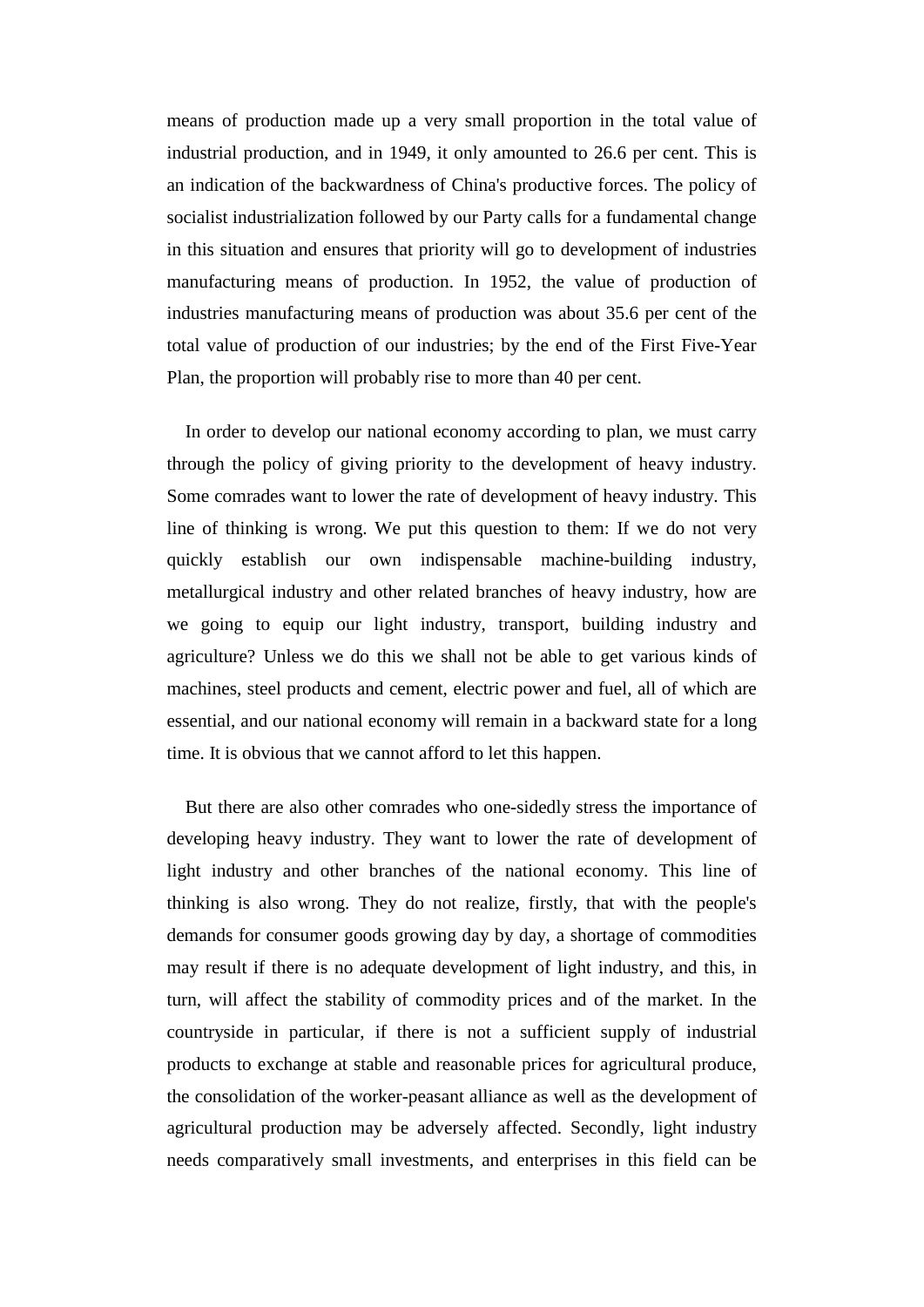established in a relatively short time. So the turnover of capital is relatively quick, and funds can be accumulated relatively rapidly. Furthermore we can use the funds accumulated by light industry precisely to help develop heavy industry. This shows that, funds, raw materials and market permitting, appropriate attention to the development of light industry will not hamper but, on the contrary, will benefit the building up of heavy industry.

As to the geographical distribution of industries, attention must be paid at present to co-ordination between the coastal regions and the interior, between large enterprises on the one hand and medium and small on the other, and between state enterprises run by the central authority and those run by local authorities.

During the period of the First Five-Year Plan, we have gradually shifted the emphasis of our industrial development to the interior in order to achieve a rational distribution of our productive forces, give industrial enterprises better access to natural resources and secure a balanced development of our industry and the national economy as a whole. This is changing the abnormal state of affairs left over from pre-liberation days when more than 70 per cent of China's industries were concentrated in the coastal provinces. But this does not mean that we can deny or at all ignore the part played by the industries in the coastal provinces. We must make full use of the favourable conditions existing in the coastal provinces, develop the industries there in a suitable way and use them to support the development of industries in the interior, and so accelerate the industrialization of the country. Liaoning, Shanghai, Tientsin and other industrial areas have made an outstanding contribution in this respect in the period of the First Five-Year Plan. In the second five-year period, in addition to making maximum use of the industrial bases in Northeast and East China, we must also appropriately bring the facilities of Hopei, Shantung and South China into full play in developing industry.

In the second five-year period, we must build and renovate small and medium enterprises in a planned way while building our large enterprises, in order to co-ordinate them with the building and operation of these large enterprises, accelerate industrial development, strengthen co-operation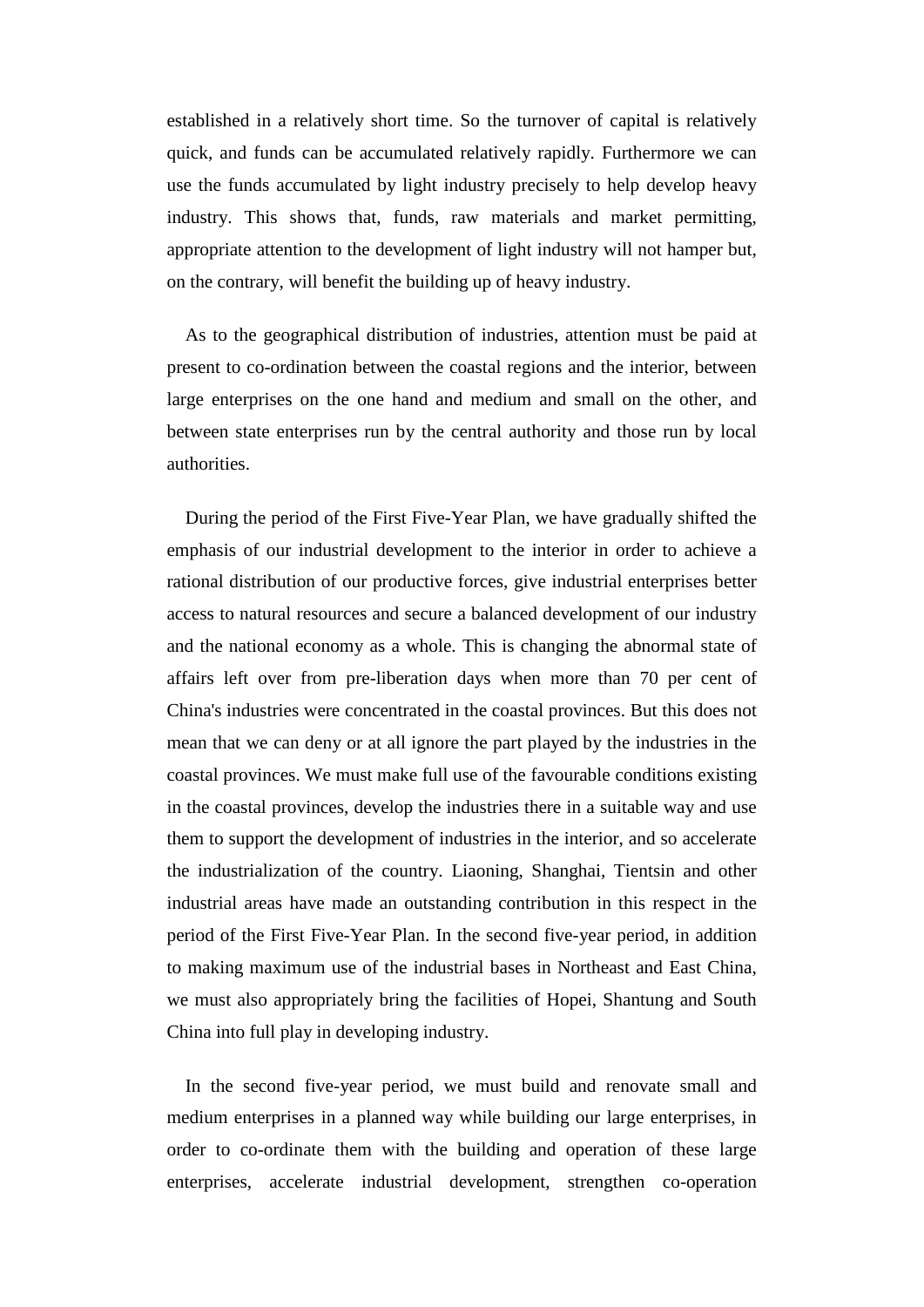between industries, enlarge the variety of products, and facilitate full utilization of our resources and existing enterprises, particularly the large number of joint state-private enterprises.

We must take care to properly co-ordinate the initiative displayed by the various economic departments under the central authority with that of the local economic organizations. In the past, some central departments did not pay enough attention to the development and overall arrangement of local industries, and thus made it impossible for them to tap their potentialities. On the other hand, some local authorities went blindly ahead building and expanding certain industries, regardless of whether there was enough equipment in the country to spare for them, and without reference to the resources and other economic conditions in the localities concerned. This has also caused loss to the state. Both these deviations must be corrected.

To fulfil the state production plan, efforts must be made to improve the quality of products, both in light and heavy industry, in state enterprises run by the central authority and those under the charge of local authorities. In the same way, to fulfil the state construction plan, capital construction departments in industry and transport and in every other field must strive to improve the quality of engineering work. This is one of the most urgent questions in our socialist construction.

The superiority of socialism should reveal itself not only in the quantity and speed, but also in the quality, of our economic achievements. We have turned out quite a number of heavy and light industrial products of fine quality and have completed quite a number of engineering projects of fine quality too. However, owing to the backward equipment and low technical level of some enterprises, the absence in others of proper standards for finished products or of proper technological regulations, the failure in other cases to introduce a strict system of checks for quality and technical supervision, and particularly the fact that the leading bodies of some enterprises have not paid sufficient attention to guaranteeing the quality of their products and the quality of construction projects but placed one-sided emphasis on quantity of products and speed of construction, the quality of quite a number of products and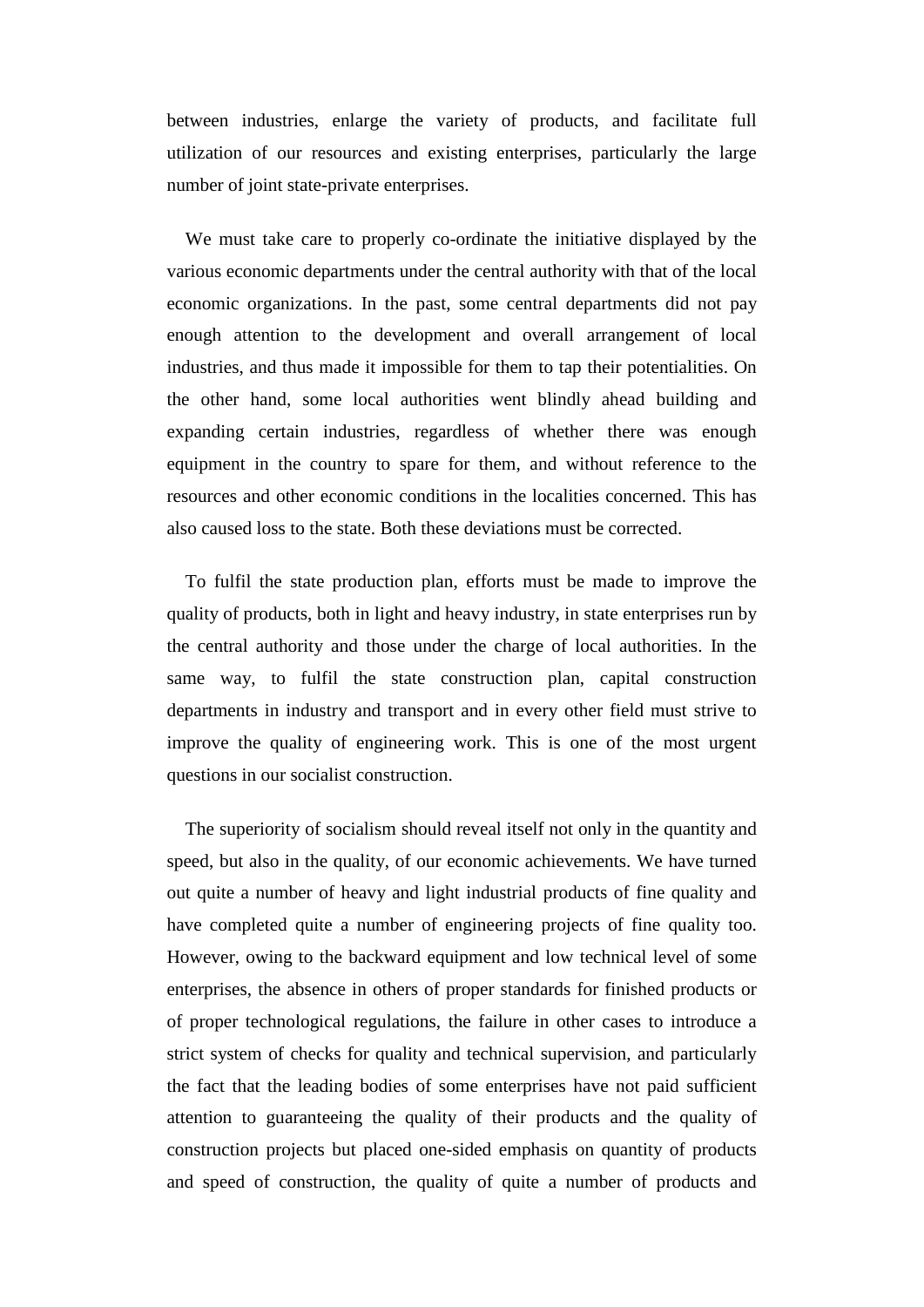engineering projects is not as good as it should be. Certain products fail to measure up to the required specifications and had to be classified as low quality goods. The indirect effects of the system of exclusive purchase and marketing by the state of the products of the private enterprises in the commercial sphere, and the defects which arose in the process of its operation, as well as a certain amount of confusion in the transformation of private industry and commerce, all served to dull the sense of responsibility in a number of light industrial enterprises in regard to the quality of their products and even led to serious cases where the quality of many products fell off. All this has caused loss to the state and the people, and we must put an end to this sort of thing without delay. All enterprises whose technical level is not as high as it should be and whose equipment is backward must take effective measures so as to master their respective techniques in a short time and gradually bring about a change in the backward state of their equipment. All enterprises should set up reasonable standards for finished products and adequate technological regulations. All factories, mines and construction sites which do not have a strict system of inspection should without delay set up departments and a system to check quality and provide technical supervision, and work out appropriate measures for dealing with products which do not come up to the required standards and engineering work which falls short of specifications. Vigorous measures should be taken to improve the quality of raw materials and other materials as well as the supply of them. As regards light industrial products, the policy of grading products and fixing prices according to quality should be strictly carried out and, in the case of a certain number of products, the system of selective purchasing should step by step be put into practice. What is even more important, educational work should be carried on among all workers and employees concerned, regarding the need to guarantee and raise quality, so that those who lack a sense of responsibility for quality can rid themselves completely of this wrong attitude.

To gradually improve the livelihood of workers and employees on the basis of increased production plays an important part in elevating the enthusiasm of the broad masses of workers and employees. What problems call for solution with regard to improving the livelihood of workers and employees? First and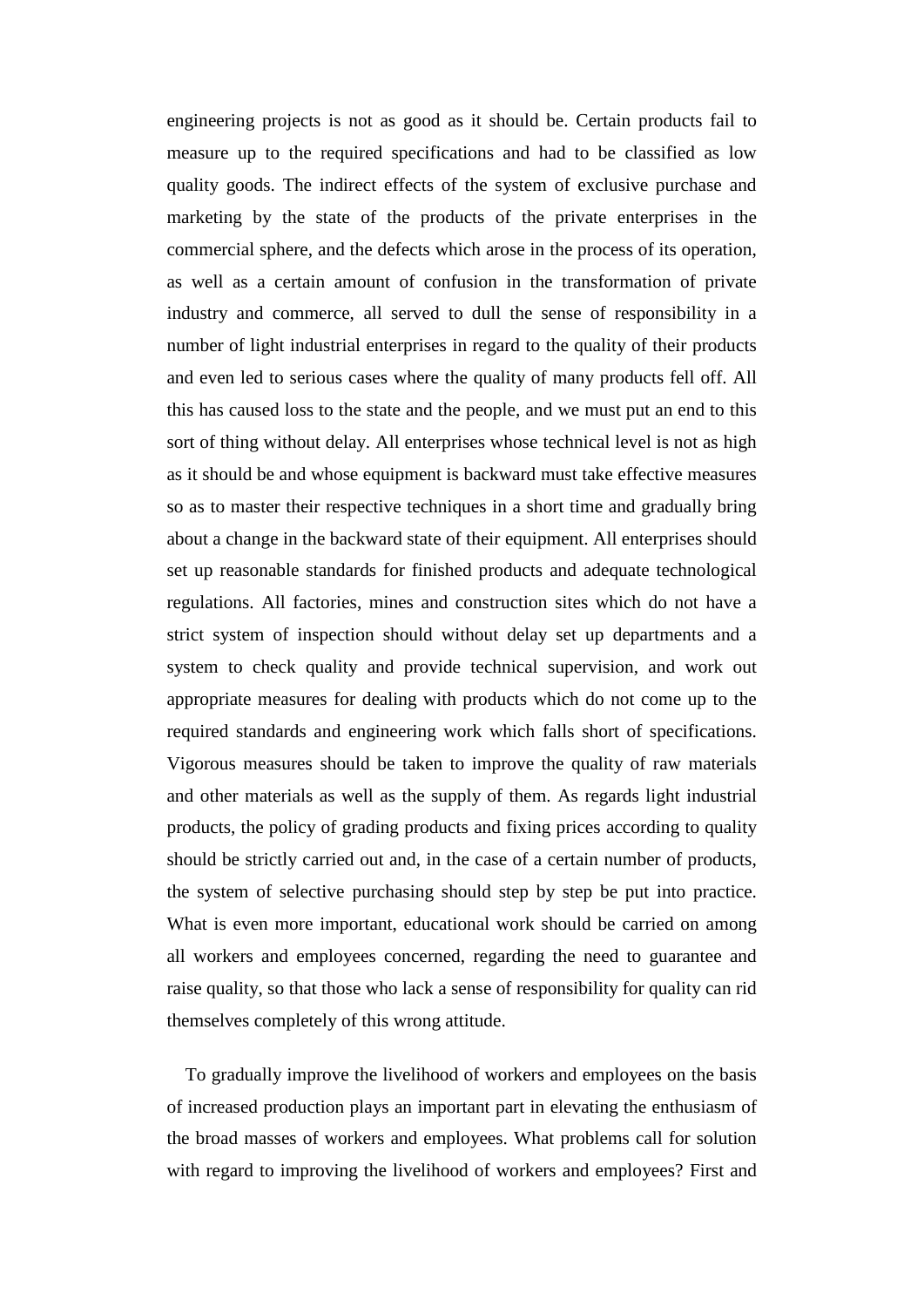foremost, we must see to it that their wages are gradually increased on the basis of the development of production; we must thoroughly carry out the principle of "to each according to his work," to improve the wage system and the system of incentive- payments. Secondly, we must make conscientious efforts to improve safety measures in production and intensify labour protection. Thirdly, we must ensure and improve the supply of non-staple foods. Fourthly, we must gradually increase welfare facilities for workers and employees and make energetic efforts to solve their housing and other urgent problems. Fifthly, we must ensure that workers and employees have time to look after their domestic affairs and take proper rest.

Many problems which confront the workers and employees cannot be solved in a short time until we make greater advances in socialist construction. We must work hard. We should not concentrate on individual and immediate interests at the expense of national, long-term interests. This must be made clear to the workers and employees. But, on the other hand, it is wrong to place a one-sided stress on the national, long-term interests and neglect the individual and immediate interests of the workers and employees. Some problems relating to the livelihood of workers and employees at present must and can be solved. They remain unsolved only because leaders of enterprises, trade union organizations and the departments concerned have not made serious efforts to solve them. We must resolutely oppose such bureaucratic attitude of indifference to the welfare of the masses.

The principles mentioned above with regard to questions of the livelihood of the workers and employees apply to workers and employees in all enterprises as well as to all state employees.

Whether the initiative of the workers and employees can be given full play depends largely on whether the system and work of leadership in enterprises is sound. What do we mean by sound leadership in enterprises?

A system of leadership which combines collective leadership with personal responsibility, with the Party as the nucleus should be set up in all enterprises. All major problems should be brought up for collective discussion and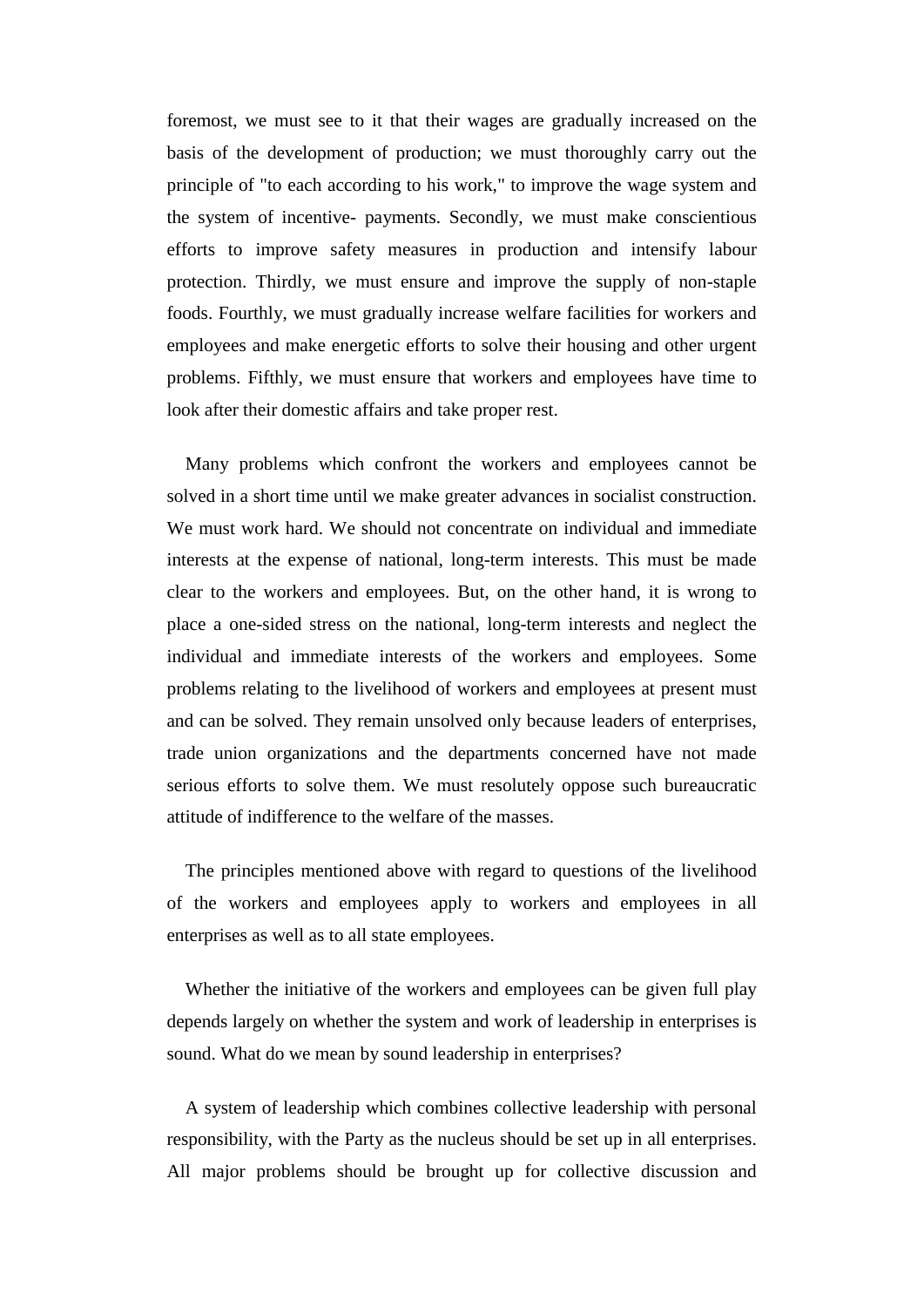decisions arrived at as a result of joint effort; all day-to-day affairs should be handled according to the principle of division of labour and fixed responsibility. The leaders of enterprises, Party organizations, administrative departments, and the trade union and Youth League organizations in enterprises should know how to explain to the masses clearly the immediate tasks confronting their enterprises; they should learn to be good at rousing the masses to start socialist emulation and advanced workers campaigns, to put forward rationalization proposals, and constantly improve the work. The leading personnel of the various organizations in the enterprises should know how to keep in close touch with the masses, how to identify themselves with the rank and file, understand their feelings and demands, and actively help them solve their problems.

Improvement of the leadership in enterprises is not the concern only of the enterprises themselves; it also concerns the higher state organs. Here it should be pointed out that the higher state organs have often been too strait-laced and too rigid in controlling enterprises, thereby hampering the initiative and flexibility of the enterprises and causing losses to our work which might have been avoided. We must make sure that, under the unified leadership and plan of the state, the enterprises have appropriate powers to make their own decisions in the management of plans, finance and personnel, in the allotment of workers and employees, in regard to welfare facilities, etc. But this does not mean that the higher state organs should slacken their leadership. Just the contrary. Quite a number of the higher state organs did not really keep in close touch with their enterprises, and their leadership of these enterprises was often ill-timed and not specific enough. The leading organs of our economic departments should make a serious effort to do a good job of what they are charged with; they should not meddle with what is none of their business and what they can afford to ignore. Only by combining strong leadership at the higher state organs with initiative exercised by the enterprises themselves can we forge ahead rapidly with our work.

## **Agriculture**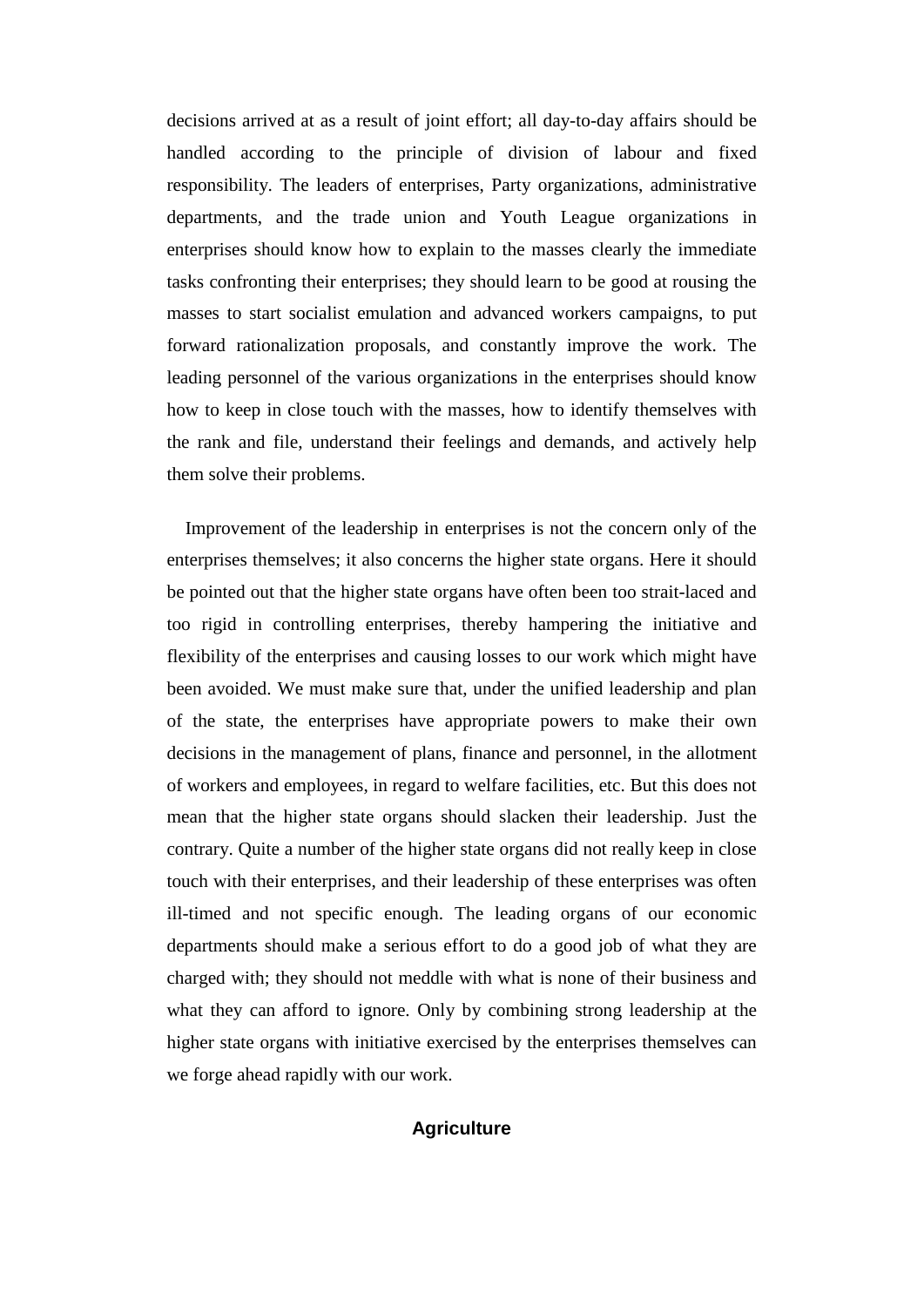The proposals for the Second Five-Year Plan have set immense tasks for increasing agricultural production and the peasants' income. How are we to fulfil these tasks?

We are carrying out agricultural co-operation without farming machinery. The mechanization of agriculture in our country can only be brought about in a proper and gradual way, after the country is industrialized and in accordance with different farming conditions in different localities. It is estimated that by the end of the Second FiveYear Plan the acreage of land cultivated by machines will be only one-tenth of the land under cultivation in this country. As in the first five-year period, the amount of new land to be brought under cultivation will only amount to some tens of millions of mou, that is, approximately one-twentieth of the area of land already under cultivation. By 1962 the amount of chemical fertilizer produced in China will be only enough to provide, on an average, each mou of crop area with less than three catties. Under these circumstances, the main method of increasing agricultural production in the second five-year period will still be to rely on the agricultural producers' co-operatives and the peasants to raise per mou yields by such means as building water conservancy works, applying more manure to the land, ameliorating the soil, improving seeds, introducing the use of newtype farm tools on a wider scale, increasing the area sown to more than one crop a year, improving methods of cultivation, and preventing plant diseases and insect pests.

We should take note of the fact that such measures open up tremendous possibilities for increasing farm output. In regard to water conservancy, for instance, the present irrigated area only amounts to one-third of all the cultivated land in the country, but water sources can be found in many parts of the remaining two-thirds of the land and these can be used for irrigation purposes. With regard to fertilizer, there is an abundant supply of such natural fertilizer as night soil, animal manure and green manure, all of which are of great value in increasing yields. But in quite a number of places, these sources of manure have not yet been fully utilized. China's countryside, furthermore, has tremendous reserves of manpower organized on the basis of agricultural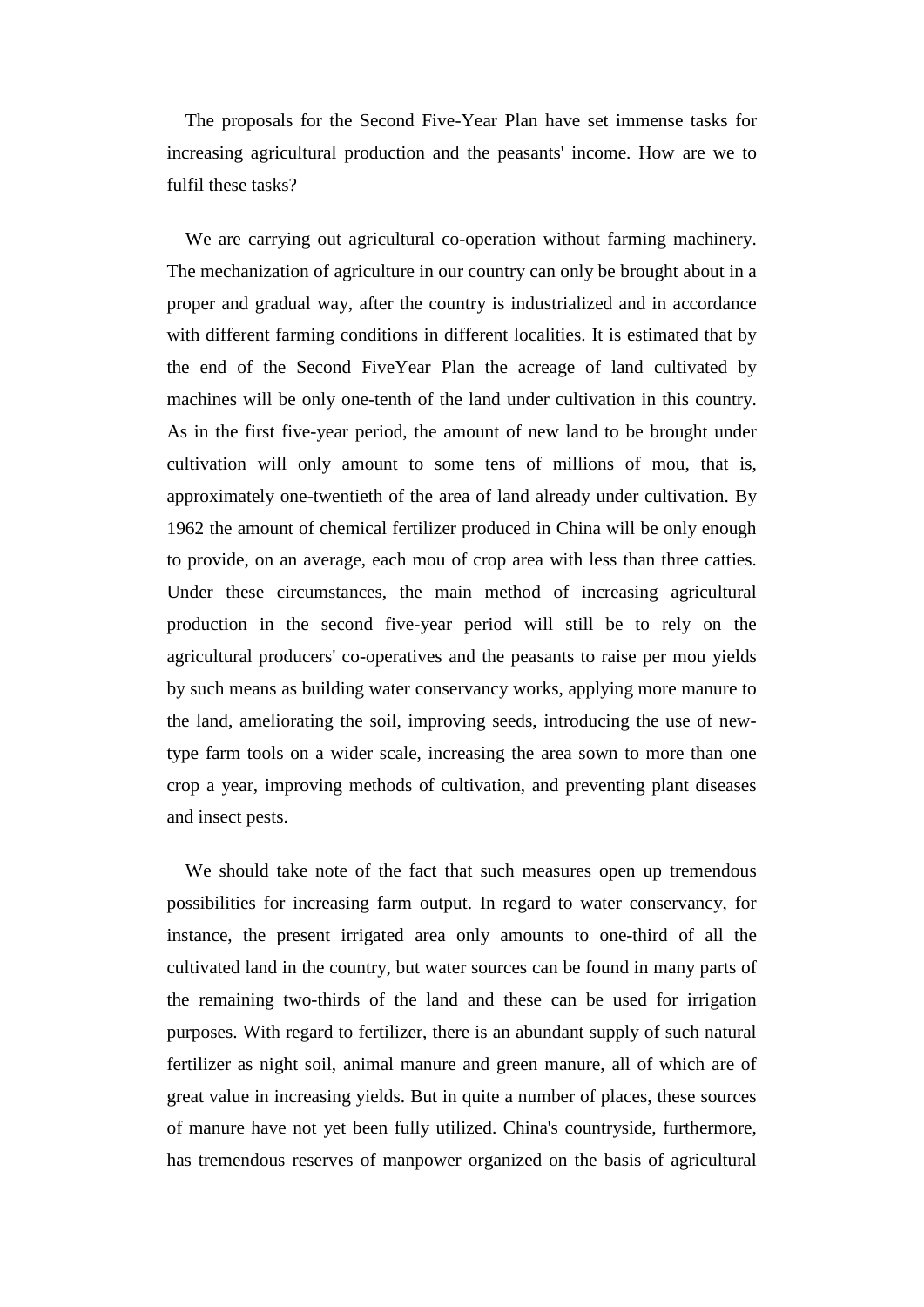co-operation. If we press ahead persistently with these measures in a proper way, there is every possibility of reaching the targets for increased output envisaged in the proposals for the Second Five-Year Plan.

It is still a very important task to ensure increases in the output of grain and cotton in the second five-year period. Meanwhile, it is also an important task to ensure increases in the yields of other industrial crops and in the output of animal husbandry and subsidiary occupations. According to statistics, even excluding the output produced by the peasants in subsidiary occupations for their own consumption, the value of output of various industrial crops, animal husbandry and subsidiary occupations amounts to some 50 per cent of the total value of agricultural products in the country, which approximates to and even exceeds the percentage accounted for by grain, and is therefore of great importance to the peasants' income. These industrial crops, and products of animal husbandry and subsidiary occupations are furthermore of tremendous importance to light industry, to the supply of non-staple foods for the people and of products for export. Take pig-breeding as an example. In the second five-year period, we expect to increase the number of pigs from 138 million head as planned for 1957 to some 250 million in 1962. This is because pig breeding is of importance to the supply of meat both in towns and villages throughout the country, manure for farm crops, as well as meat and bristles for export. We must do all we can to promote pig-breeding. All local Party organizations, local governments and departments in charge of agriculture, therefore, must effectively improve the guidance they give to the cultivation of industrial crops and promotion of animal husbandry and subsidiary occupations. In the light of local and state needs and guided by the plans of the central and local authorities, they should help agricultural producers' cooperatives to map out comprehensive plans, suited to their own conditions, to increase the production of grain, industrial crops, animal husbandry and subsidiary occupations. In promoting subsidiary occupations, we should take account of the necessary division of labour between the collective management of the co-operative and the domestic arrangements of its individual members, so that the enthusiasm and initiative of both sides can be given proper scope. At present, many co-operatives tend to neglect or even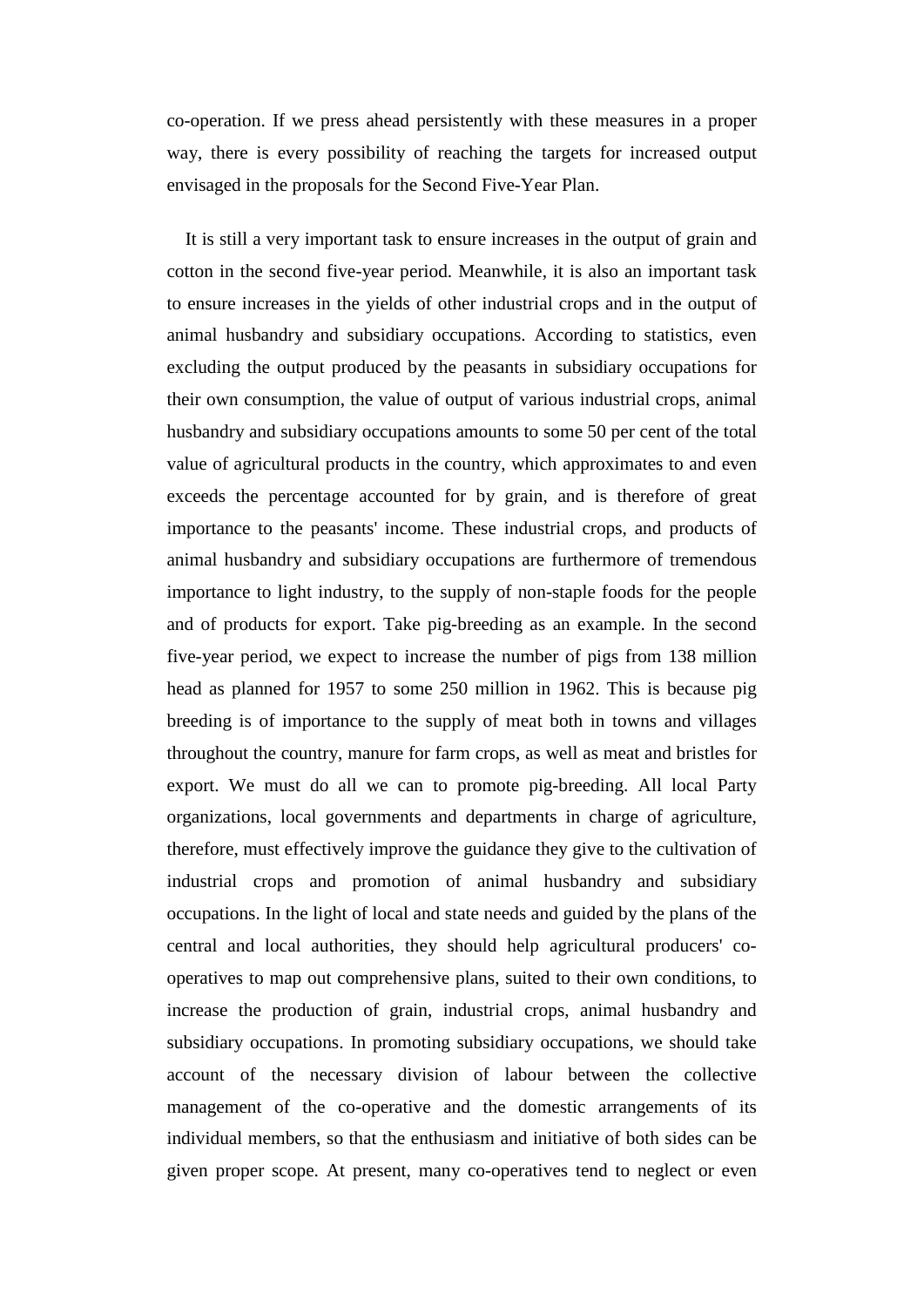unreasonably restrict their members in managing their own subsidiary cottage occupations. This deviation should be corrected.

A correct price policy has to be implemented to increase the production of industrial crops and promote development of animal husbandry and subsidiary occupations. Our price policy since the founding of the People's Republic has, in general, been correct and mindful of the interests of the peasants. But some mistakes have nevertheless been committed in implementing this policy. During the past few years, production of certain kinds of industrial crops, pigbreeding, and other subsidiary occupations did not increase -fast enough or even decreased. This was partly due to the fact that purchasing prices for these products were fixed at a rather low level. Those prices which were set too low should be properly readjusted after investigation and study.

To ensure development of agricultural production, it is important to make sure that, alongside that development, the income of the peasants is increased. The Central Committee of the Party requires that co-operatives throughout the country in the first few years after they are set up should, under normal harvest conditions, strive to increase the income of 90 per cent of their members; afterwards, on the basis of developing production, the members in general should be able to increase their income every year. To this end, it is not only necessary for the state to have correct tax and price policies, it is also necessary for the co-operatives to fix a correct ratio between the co-operative's reserve fund and the personal income of members. The co-operatives should therefore refrain from making arbitrary increases in expenditure for production or management, or in the amounts going to reserve or welfare funds; at the same time state taxes should be held at an appropriate rate. We should firmly maintain a policy of distribution which takes proper account of the interests of the state, of the collective and of the individual members.

#### **Commerce**

In keeping with industrial and agricultural development, our country has also achieved remarkable successes in home and foreign trade during the period of the First Five-Year Plan. In home trade, the volume of domestic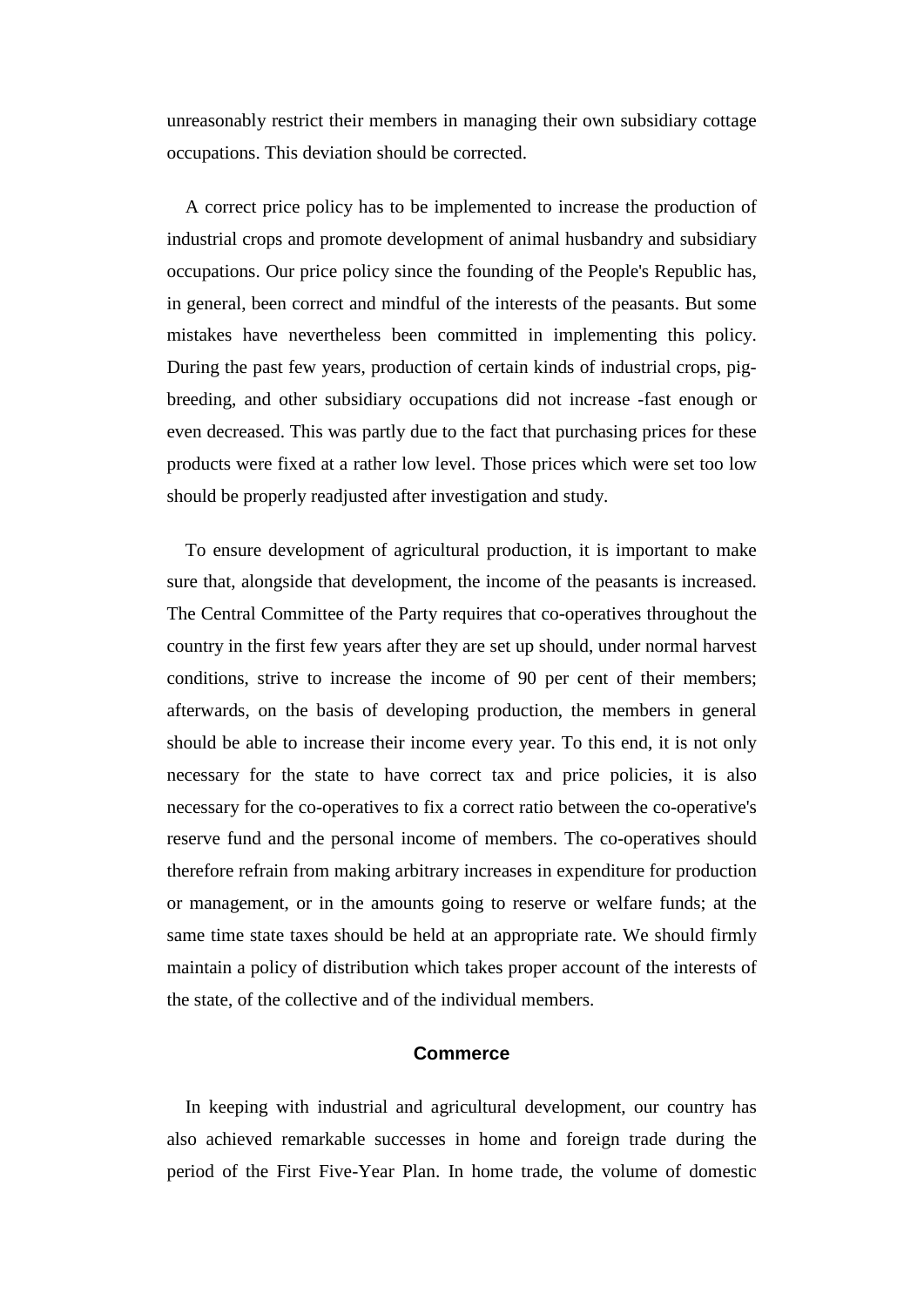retail sales, according to this year's plan, will be 66.3 per cent more than in 1952. During the last few years, we have stabilized commodity prices, increased the exchange of goods between city and countryside and met the needs of the people. In foreign trade, the total value of our import and export trade this year will be 65 per cent greater than in 1952. Before the liberation of the country, China mainly imported consumer goods. Since 1950, over 90 per cent of our imports have been means of production. Our foreign trade has ensured the needs of national construction for equipment and materials and has developed our country's economic co-operation and bonds of friendship with the Soviet Union, the People's Democracies and other countries.

According to preliminary estimates for the Second Five-Year Plan, the volume of domestic retail sales in our country in 1962 will, on the basis of further development of the national economy, be about 50 per cent more than in 1957, while the total value of import and export trade will also be greatly increased.

The socialist transformation of private commerce having, in the main, been completed, a unified socialist market has come into existence, and socialist commerce is now playing an extremely important role in the national economy. It is through the medium of socialist commerce that consumer goods and a part of the means of production coming from industry, and the marketable portion of agricultural products are distributed to departments of industrial production, the agricultural producers' co-operatives and the broad masses of consumers. Our country's commercial work will be still heavier in the future owing to the growing purchasing power of the people, their increasing needs for consumer goods, especially for non-staple foods, the rapid development of agricultural co-operation and industrial construction, and the daily increasing demands of foreign trade on export products. Commercial departments must, in accordance with the needs of the people and export requirements, do all they can by means of price policy and purchasing measures to help improve the quality and quantity of industrial and agricultural products. They must continue to develop the commercial network, increase the circulation of commodities, improve the purchasing and supply of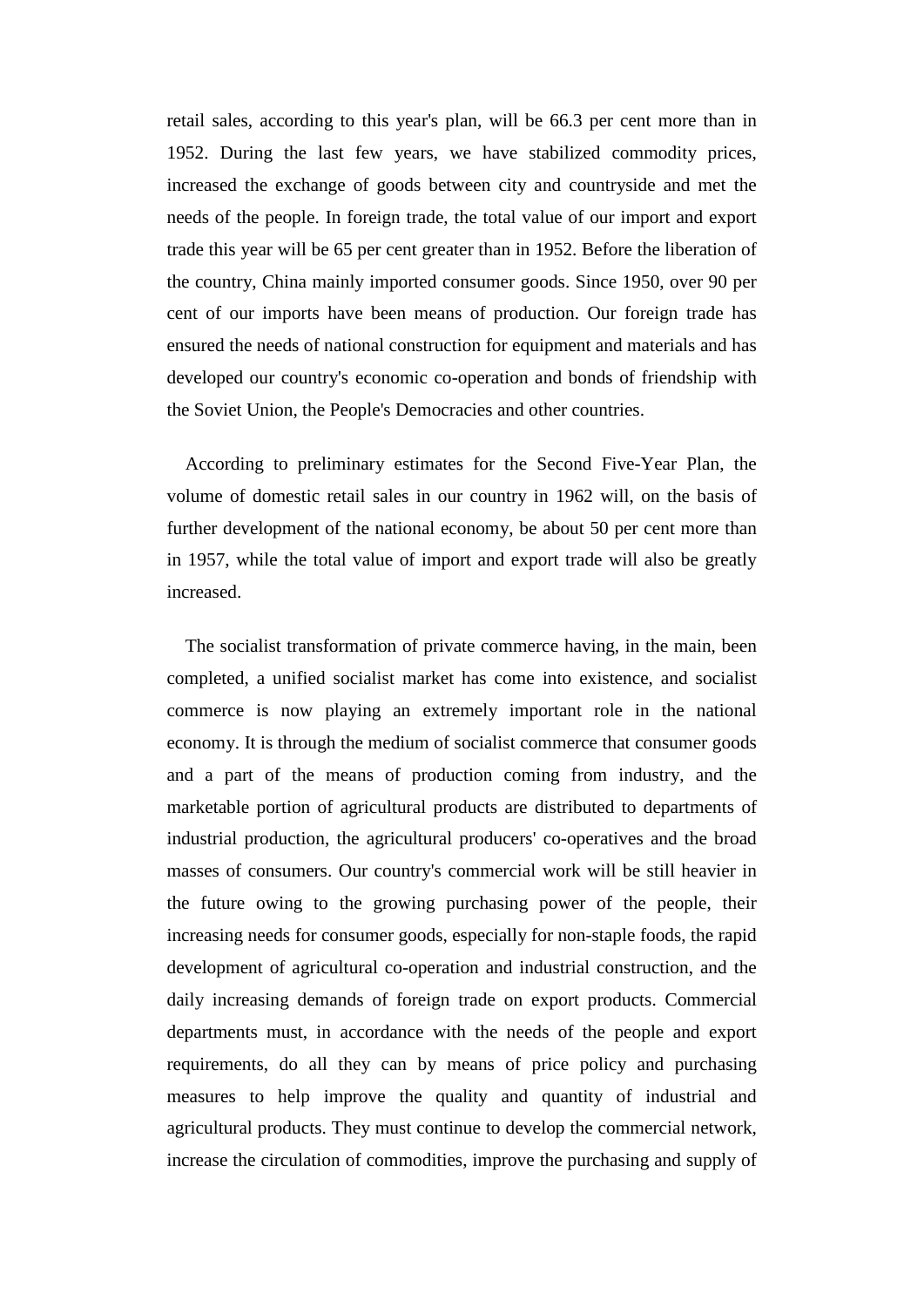industrial and agricultural products, and see to it that the commercial network is so arranged as to facilitate procurement of commodities as well as sales of goods to the people.

The further development of commerce demands in particular that earnest efforts be made to improve co-ordination between purchasing and marketing, correctly implement the price policy and properly readjust the prices of certain commodities.

Many measures concerning purchasing and marketing which were taken during the period when capitalist enterprises were utilized, restricted and transformed must now be changed and replaced by measures which suit existing economic conditions in our country. Before the changeover of capitalist industry and commerce into joint state-private management by whole trades took place, in the case of industrial products produced by capitalist concerns, our state trading organizations placed orders with private enterprises for processing and manufacturing goods, and purchased and marketed all their products. In regard to agricultural products, apart from the planned purchase by the state of grain, cotton, and oil-bearing crops, the supply and marketing co-operatives were entrusted with making unified purchases, or the state trading organizations themselves made direct purchases, of the greater part of the remaining products. Strict control was enforced on the market of cities and towns, uniform prices were fixed for commodities, and restrictions were placed on the scope of certain commercial activities of private merchants. These measures were at the time necessary and effective. But their implementation also resulted in some undesirable effects as mentioned above: the quality of some industrial products fell off and there was less variety to choose from; the output of some agricultural products and products of subsidiary occupations decreased; the exchange of some commodities was hampered. We must overcome these defects. We should improve the present system of market control and abolish restrictions that are too strict and inflexible. Within the limits of the unified socialist market, we should permit a free market, subject to the guidance of the state, to exist and develop to a certain extent, and to supplement the state market.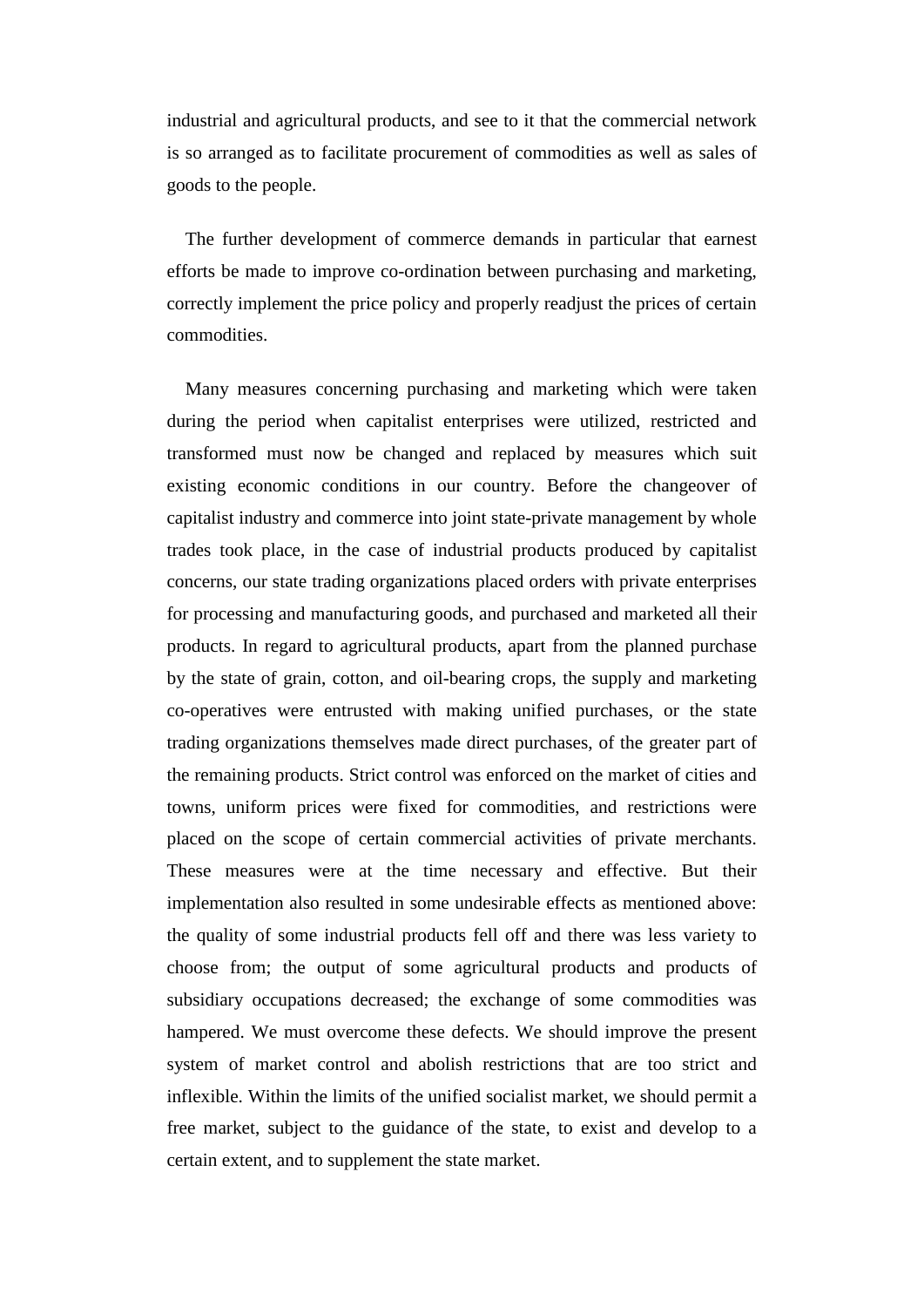For twelve years before the liberation our country was in the grip of severe inflation and commodity prices constantly fluctuated. In view of this, the Party's basic policy after the liberation was to stabilize commodity prices. That is to say, regardless of whether certain commodity prices were reasonable or not, the first thing to do was to stabilize the prices of various commodities at the levels then prevailing. After this had been done, readjustments were then made in regard to certain very unreasonable commodity prices. This basic policy of our Party was correct and its implementation was crowned with success. It played a beneficial role in promoting the growth of the country's industrial and agricultural production. Nevertheless, there have been many mistakes and shortcomings in implementing our price policy. Commercial departments must sum up their past experience and, acting under the principle of continuing to stabilize commodity prices, work out a more comprehensive policy and price structure suited to present concrete conditions and beneficial to industrial and agricultural production. An important principle governing our price policy is to fix purchasing prices so that they help to increase production. In order to improve the quality of industrial and agricultural products, the policy of grading products and fixing prices according to quality must be carried out both in purchasing and marketing. If the difference between buying and selling prices of goods bought and sold locally is too big, it should be suitably reduced. The difference between wholesale and retail prices of lowpriced petty commodities should be suitably increased. All attempts to extract excessive commercial profits in violation of the state's price policy must be strictly prohibited.

The importance of commercial work demands that all personnel engaged in it throughout the country must learn how to do business better. We must make a careful study of all the useful experience accumulated in the commercial field, and train the necessary cadres and experts according to plan, so as to raise socialist commerce in our country to a still higher level.

# **Culture and Education**

Cultural and educational work occupies an important place in socialist construction as a whole. During the past few years, it has made great headway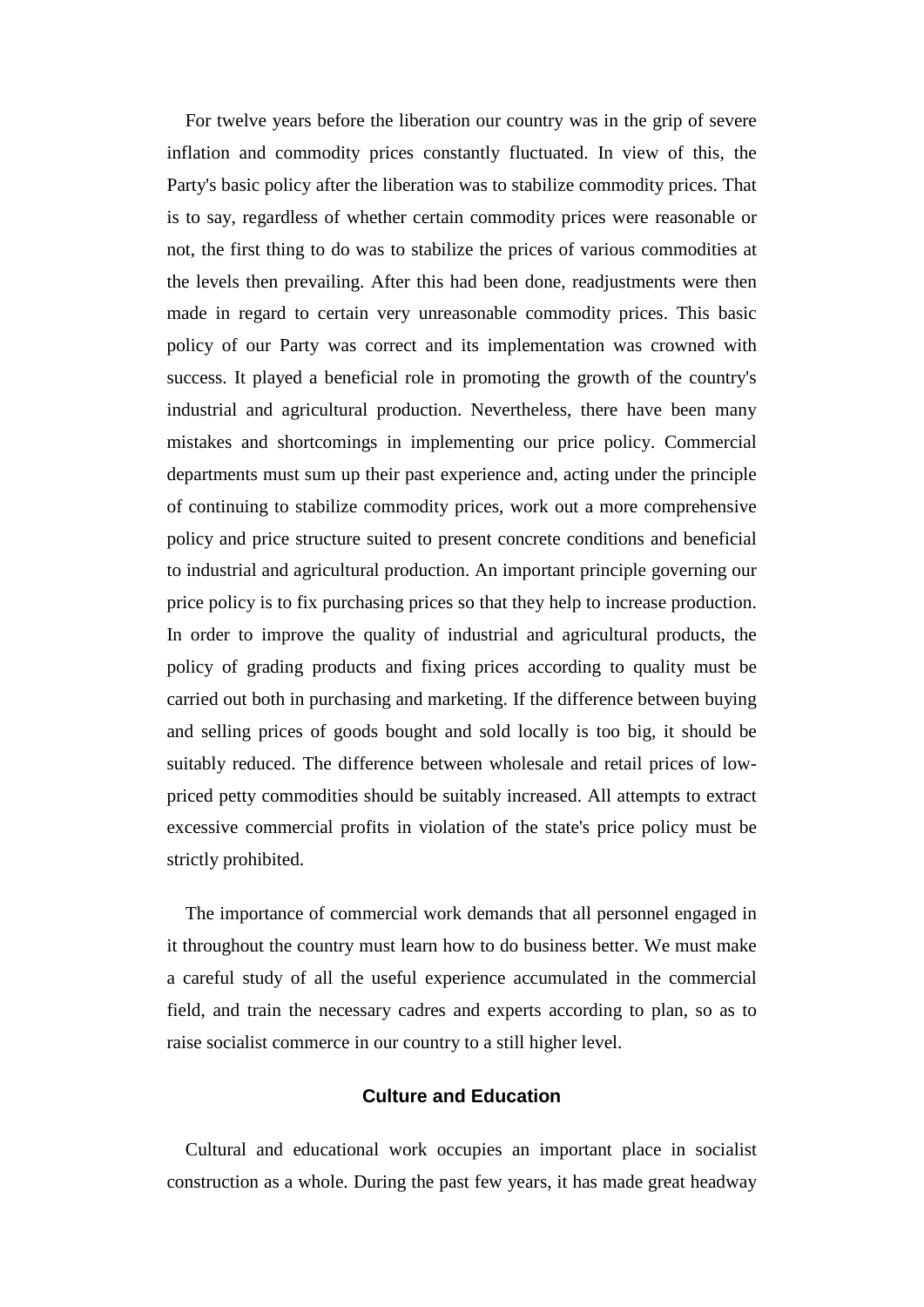in our country. The enrolment in institutions-of higher learning has increased from 116,000 in 1949 to 380,000, as planned, in 1956; in middle schools, from 1,268,000 to 5,860,000; and in primary schools, from 24,390,000 to some 57,700,000. The number of books printed has risen from over 100 million copies in the early period of liberation to 1,600 million this year; during the same period, the number of hospital and sanatorium beds has risen from 106,000 to 339,000.

The Second Five-Year Plan provides that the enrolment in institutions of higher learning should increase by about 100 per cent; the enrolment in secondary vocational schools, senior middle schools and junior middle schools should increase correspondingly. The Second Five-Year Plan requires that special efforts be made to step up the training of specialists and the development of scientific research, so that we may speedily master the latest scientific achievements of the world. Our scientists have already drawn up a preliminary overall plan for the development of science in 1956-1967. This plan lays it down that in those urgently needed branches of science and technology we should approach the advanced levels in the world in about twelve years' time. We should firmly support all scientific research bodies and institutions of higher learning in their concerted effort to realize this aim.

To enable our science and art to flourish and serve the cause of socialist construction, the Central Committee of the Party has put forward the policy "Let flowers of many kinds blossom, let diverse schools of thought contend!" Scientific truth is such that the more it is subjected to argument, the clearer it becomes; while in art there must be room for diversity of styles. On questions of an academic or artistic nature, the Party should not rely on administrative orders to exercise its leadership; it should promote free discussion and free emulation to foster the development of science and art.

To bring our cultural revolution to fruition, we must do our best, step by step, to wipe out illiteracy. Furthermore, financial resources permitting, we must gradually expand our primary education, with a view to introducing in different areas and by stages universal, compulsory primary education within twelve years. At the same time, we must continue to strengthen general and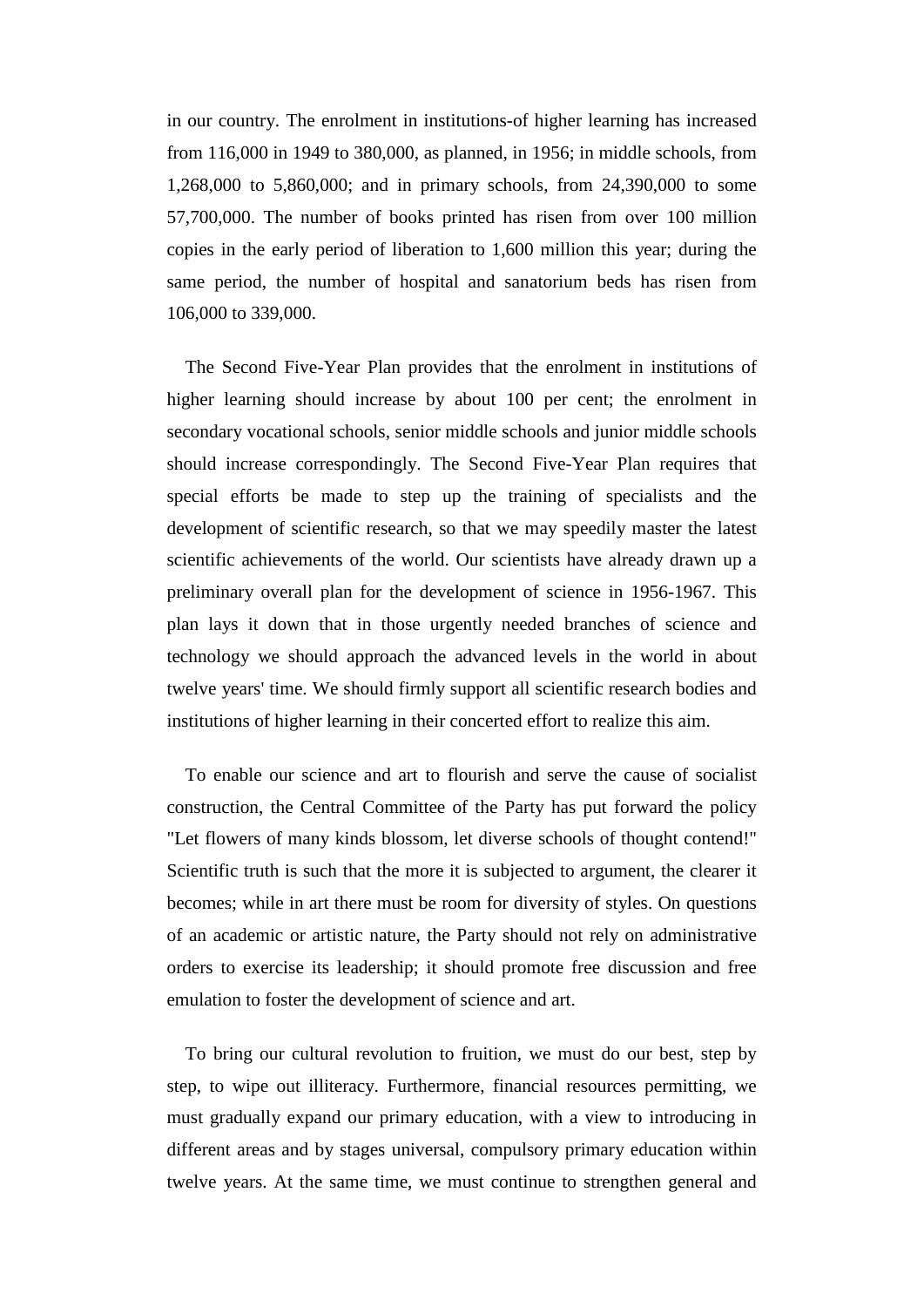technical education for workers and employees, and general education for that section of government workers whose educational level is rather low. We should help those national minorities who are without a written language to create one.

We should arm our intelligentsia and all our people with socialist, Marxist-Leninist ideology, and criticize feudal and bourgeois ideologies. We have done extensive work along these lines during the past few years, and this has contributed greatly to the success of socialist transformation in our country. But we all know that it is more difficult and it will take more time to change old ideologies than to transform old relations of production. We must continue to intensify our work on the ideological front. While criticizing feudal and bourgeois systems of thought, we must exercise great care in taking over what is of use to the people from the cultural heritage of the past.

In order to accomplish the various tasks set in culture and education, we must further expand and strengthen the ranks of our intellectuals. We must train an enormous number of new intellectuals, especially intellectuals of labouring-class origin, in the schools and by means of spare-time education for cadres. At the same time, we must enlist the services of bourgeois and pettybourgeois intellectuals in building socialism and learn from them. However, we must not allow the bourgeois and petty-bourgeois ideas which they bring with them to corrupt the ranks of the proletariat. On the contrary, we must make every effort to help them become new intellectuals closely linked with the working people. Thanks to the systematic work our Party has done over a long period of time, the great bulk. of our intellectuals have already formed a close alliance with the workers and peasants; a considerable number of the intellectuals have become believers in communism and have joined our Party. Our task from now on should be to carry through the policy of uniting, educating and remoulding the intellectuals, and make better use of them, so that they will render still more effective service to the great cause of building up our motherland.

### **IV. The Political Life of the State**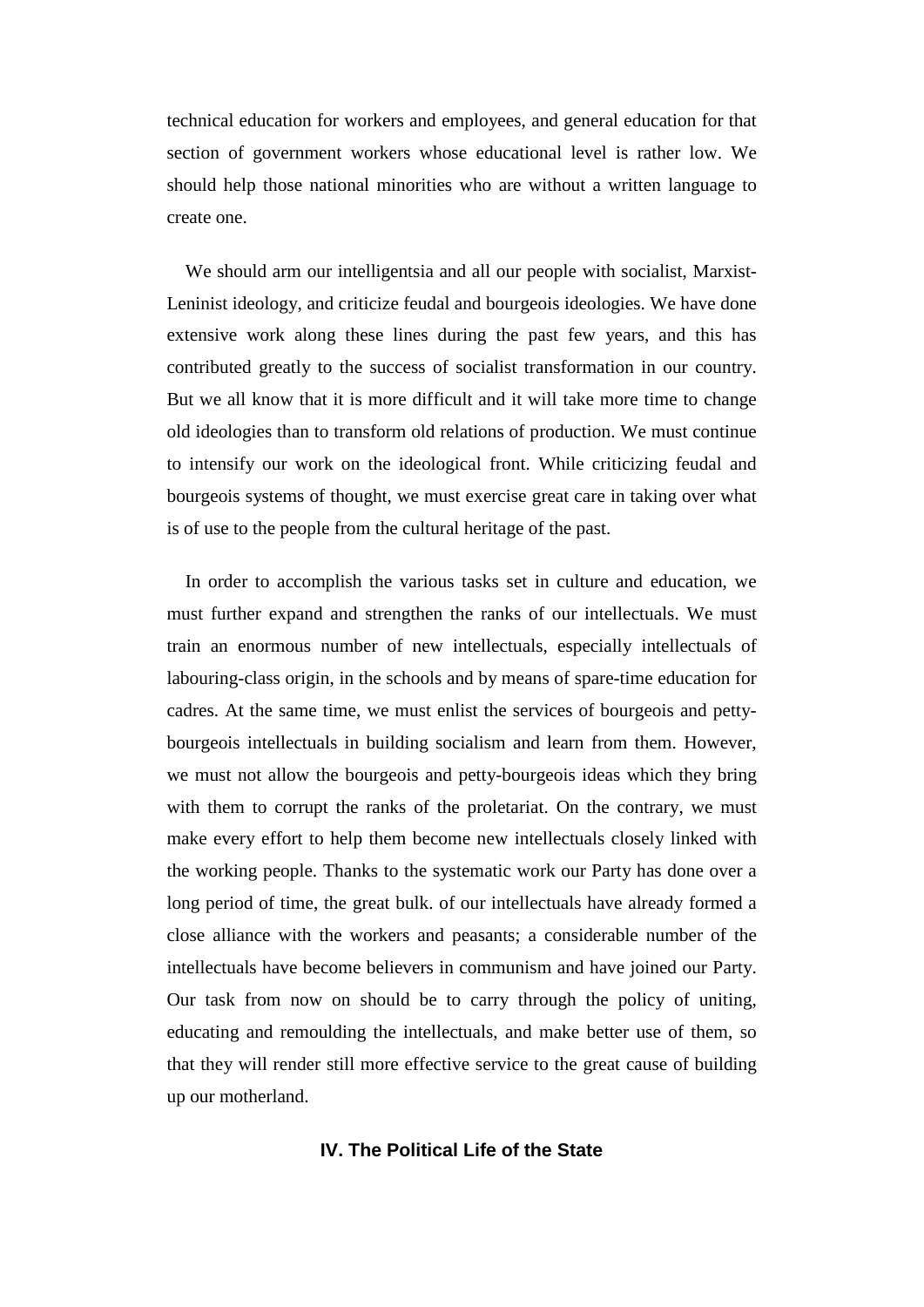The fundamental question of the revolution is the question of state power. Why is it that we have been able to bring about a fundamental change in the face of our country and score such tremendous achievements. in socialist transformation and socialist construction within the short space of seven years? Is it not because we have succeeded in leading the working class and the broad masses of people to seize political power throughout the country? Is it not because ours is an entirely new type of state power — the state power of the people's democratic dictatorship ?

In order to develop on a large scale our socialist construction, which has already started, and to bring the socialist transformation in our country to completion, we must continue to consolidate the people's democratic dictatorship, and improve the work of the state.

The state founded by us, like that in other socialist countries, is the most democratic, the most efficient, and the most consolidated in the history of mankind. The founding of the People's Republic of China has lifted several hundred million people, hitherto insulted and injured, suffering from cold and hunger, from the position of slaves to the position of masters. Consequently, their life and liberty are now guaranteed, their labour is honoured, and women enjoy equal status with men. Large numbers of outstanding workers, peasants, women and youth participate in the administration of the state, thus turning our state organs into organs serving the people industriously and honestly. Our country is now united as never before. As a result of thorough democratic reform, and the victory in the suppression of counter-revolutionaries; of the achievements we have made in socialist transformation, and of the development in our socialist construction; and also because of other measures taken by the people's government, our society has reached an unprecedented state of stability.

All states in the world are, in essence, class dictatorships. The question is which classes exercise dictatorship over the other classes. All landlordbourgeois states are the tools with which a minority rules over the majority, the exploiters rule over the labouring people. The great achievement of the Russian October Revolution is that it reversed this situation for the first time,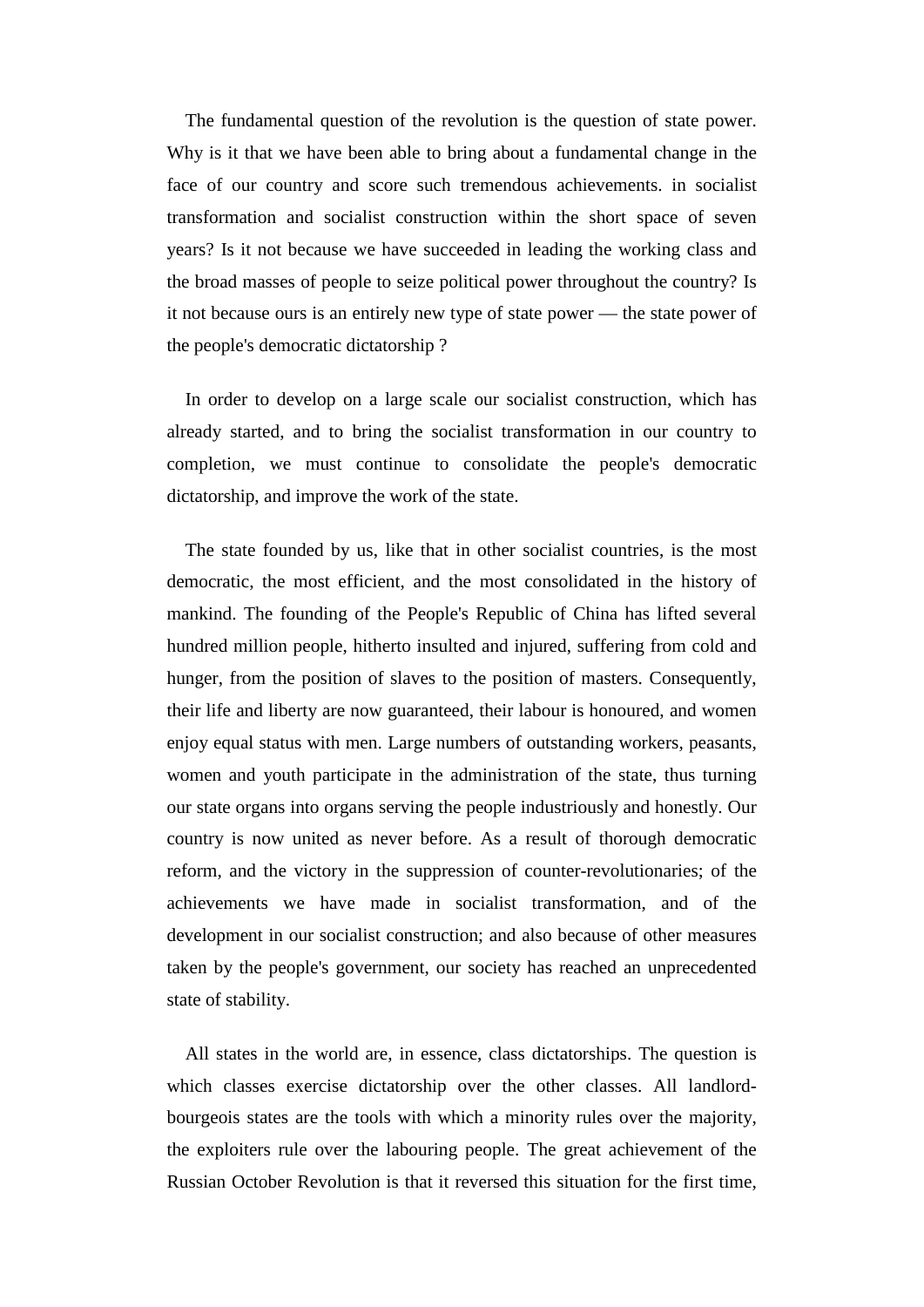turning the state into an instrument with which the majority rules over the minority, the labouring people rule over the exploiters. Despite the fact that the revolution in our country has many characteristics of its own, Chinese Communists regard the cause for which they work as the continuation of the great October Revolution. Our people's democratic dictatorship is the dictatorship of the masses of people, headed by the working class, over the reactionary classes, reactionary cliques and the exploiters who oppose the socialist revolution. Ours is a democracy that belongs not to a minority but to the overwhelming majority — to the workers, peasants and all other labouring people, as well as all those who support socialism and love their country.

The people's democratic dictatorship in our country has gone through the period of bourgeois-democratic revolution and is passing through the period of the socialist revolution. Before the nation-wide victory of the bourgeoisdemocratic revolution, the people's democratic dictatorship had already been established in the revolutionary bases. This dictatorship was meant to fulfil the task of the bourgeois-democratic revolution because it only brought about reforms in the feudal land system. It did not change the ownership of means of production by the national bourgeoisie, or individual ownership by the peasants. After the founding of the People's Republic of China, the people's democratic dictatorship began to shoulder the task of bringing about the transition from capitalism to socialism. That is to say, it was to change the private ownership of means of production by the bourgeoisie and the small producers into socialist, public ownership; and to eliminate in a thorough way the exploitation of man by man. Such state power, in its essence, can only be the dictatorship of the proletariat. Only when the proletariat, through its vanguard, the Chinese Communist Party, has employed this weapon of state power without the slightest hindrance and closely rallied around itself all the working people and all other forces that are ready to accept socialism, jointly to implement the line of policy of the proletariat and, on the one hand, build the economic and cultural life along the road to socialism and, on the other, suppress the resistance of reactionary classes and cliques and guard against the intervention of foreign imperialism, will it be able to fulfil this serious and complex task.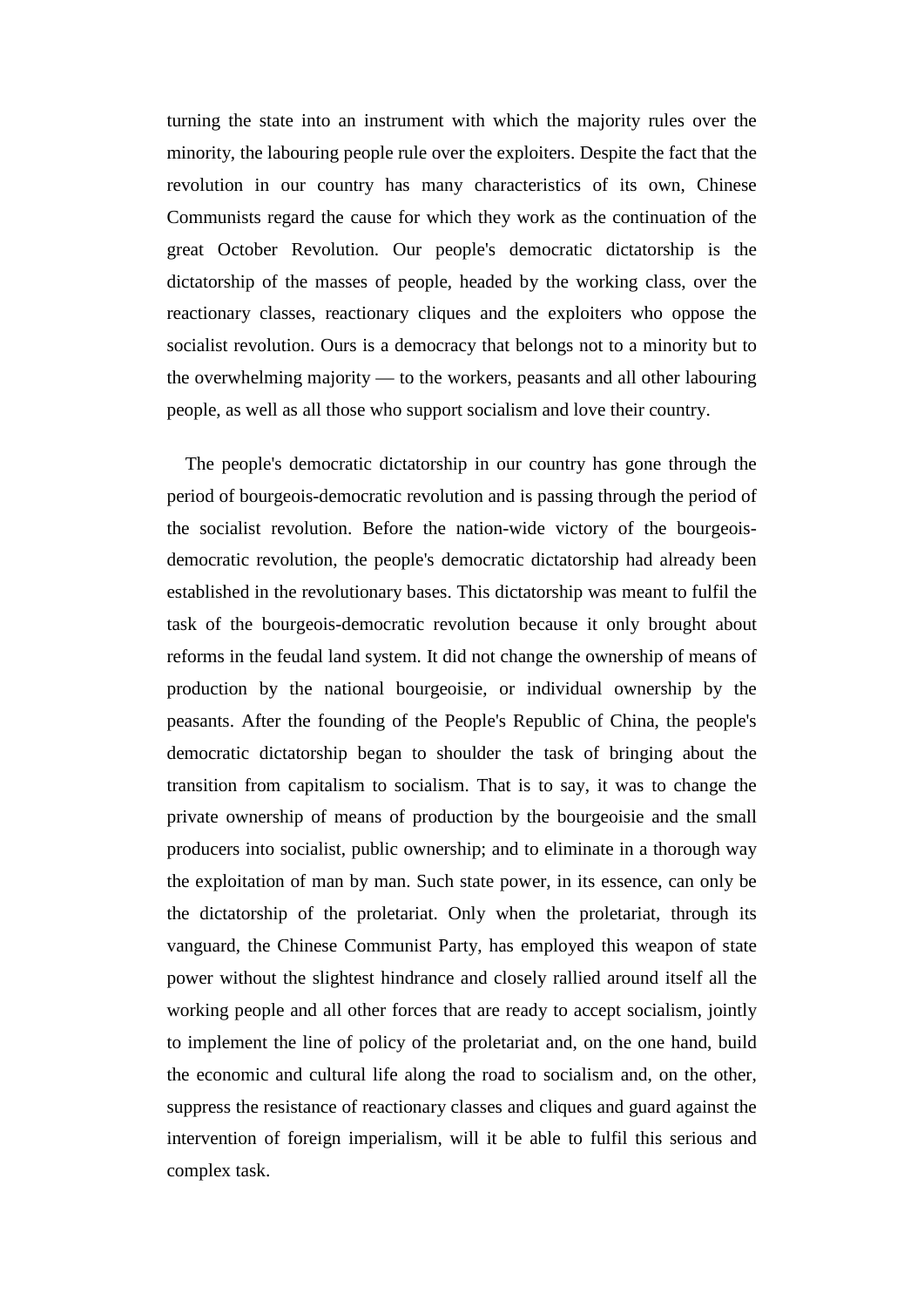It is quite obvious: If without the leadership of the proletariat, our peasants and national bourgeoisie were not able to gain victory even in the stage of bourgeois-democratic revolution. then what social force other than the proletariat can take up the responsibility of such leadership in the stage of socialist revolution? Without the firm, far-sighted, impartial and selfless leadership of the proletariat, even the poverty-stricken peasants cannot really move towards socialism, much less the bourgeoisie, which, by nature, is utterly alien to socialism. The fact that our bourgeoisie has heralded its acceptance of socialist transformation with a fanfare of gongs and drums is something of a miracle. What this miracle shows is precisely the great strength of the correct leadership of the proletariat and the absolute need for the dictatorship of the proletariat.

Some people may ask: Since our people's democratic dictatorship at the present stage is in essence a form of the dictatorship of the proletariat, how is it that other classes, other parties and democratic personalities having no party affiliations participate in exercising state power? Why is it necessary that the people's democratic united front in our country should continue to exist?

We must realize that the dictatorship of the proletariat requires not only that the proletariat should exercise strong leadership over the state organs, but also that the broadest masses of the people should participate actively in the state organs. Neither of these can be dispensed with. The proletariat can establish the dictatorship of the great majority over the reactionary classes, and achieve socialism only by entering into an alliance with the broad masses of people who are capable of embracing socialism. Is this not perfectly clear? "The dictatorship of the proletariat," said Lenin, "is a special form of class alliance between the proletariat, the vanguard of the working people, and the numerous non-proletarian strata of working people (the petty bourgeoisie, the small proprietors, the peasantry, the intelligentsia, etc.), or the majority of these; it is ... an alliance aiming at the final establishment and consolidation of socialism." The scope of the class alliance spoken of by Lenin may vary with varying historical conditions, but there should be no doubt whatever that the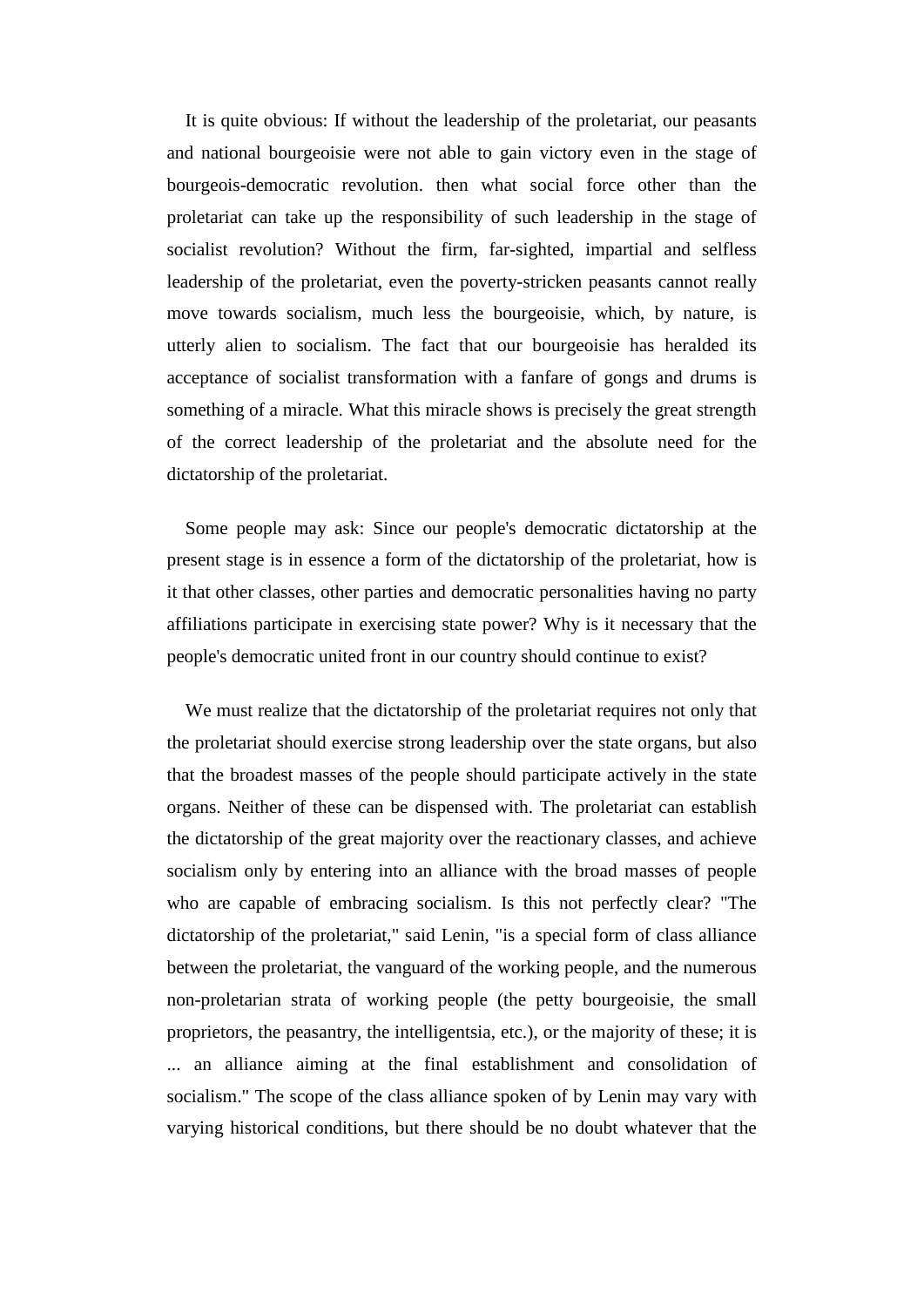dictatorship of the proletariat is always a definite form of alliance between classes.

The worker-peasant alliance is the basis of the people's democratic dictatorship and of the people's democratic united front in our country. Over 80 per cent of our whole population are peasants. It would be out of the question to realize socialism without an alliance with the peasantry. In the course of protracted revolutionary struggles, our Party entered into flesh-andblood relations with the peasantry. Since the founding of the People's Republic we have paid attention to the further strengthening of these relations: in the land reform, in the movement for mutual aid and co-operation, in the guidance of agricultural production and economic and cultural affairs in the villages, in the formulation and implementation of tax, food and price policies. The peasantry has taken the important position due to it in the political life of our country. Practically all the working personnel in the numerous organs of state in the rural districts throughout the country are peasants. However, we must admit that the defect of not paying enough attention to the concrete interests of the peasantry is still by no means infrequent in our work. Since the realization of agricultural co-operation, the worker-peasant alliance has entered a new and more advanced stage But at the same time, overestimation of the present economic capacity of the agricultural co-operatives by many Party organizations and organs of state and\* their abuse of the "conveniences" resulting from co-operation have given rise once more to a tendency towards bossiness in village work. In order to further consolidate the worker-peasant alliance, we must resolutely overcome these defects.

This policy towards the peasants likewise applies to handicraftsmen, small shopkeepers and pedlars, and other individual working people, who have recently joined various kinds of co-operatives. They too form an important social stratum in our country. Because they live and pursue their economic activities in scattered localities, our work among them has been rather inadequate. They have now organized themselves, and many urgent problems which they face have to be solved. We must take effective measures to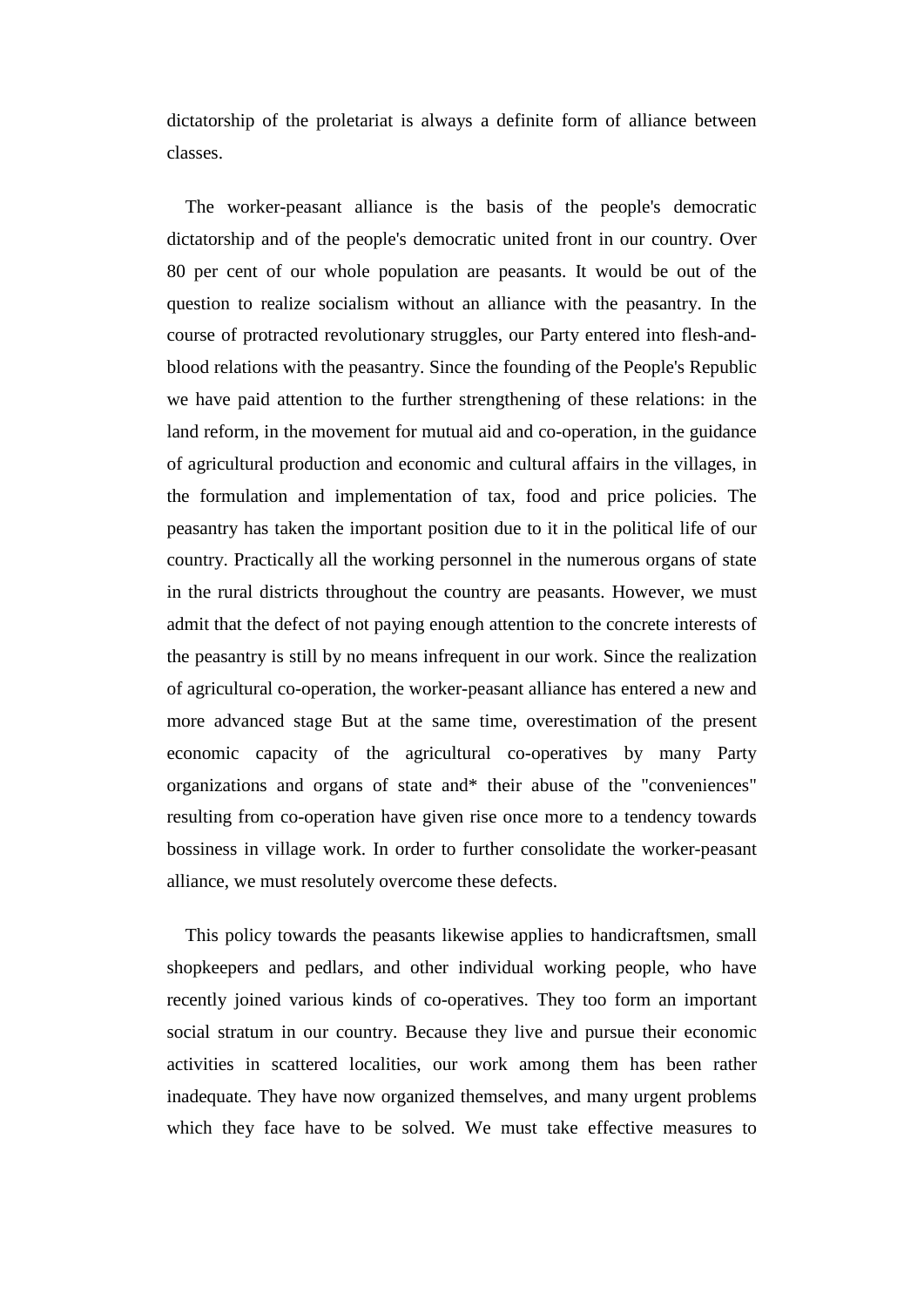strengthen our relations with them, so that proper attention may be given to their economic and political interests.

The national bourgeoisie occupies a special position in our people's democratic dictatorship and in our people's democratic united front. During the War of Resistance to Japanese Aggression, certain representative individuals from among the national bourgeoisie had already been brought into the government organs in the revolutionary bases.

Since this was done during the period of bourgeois-democratic revolution, it was easy to understand. Since the founding of the People's Republic, even more representatives of the national bourgeoisie and its parties have been taking part in the organs of our state, which is a dictatorship of the proletariat in its character. Furthermore, they have continued to maintain the political alliance with the working class and the Communist Party in the building of socialism. How has this come about? What can be the meaning of such an alliance today, When socialist transformation has already been achieved in the main? Isn't it something of a burden?

True, our national bourgeoisie, including big, middle, and small capitalists and bourgeois intellectuals, constitutes a class which, next to the bureaucratbourgeoisie, has been the smallest in our society. Furthermore this class is very feeble both politically and economically. However, both now and in the past, it has always had a considerable influence and played an important role in our society. On the one hand, this is because, historically, it developed modern industry, and led the old democratic revolution; because it participated in the new-democratic revolution to a certain degree; and because, under the particular conditions obtaining after the founding of the Chinese People's Republic, it took the attitude of accepting the leadership of the working class and the Communist Party, and later gradually took the attitude of accepting socialist transformation. On the other hand, this is because, at a comparatively early date, this class became acquainted with modern knowledge, and some knowledge of technology and management of modern enterprises. Even today, it is a class which is comparatively rich in modern knowledge, and includes a comparatively large number of intellectuals and specialists. During the past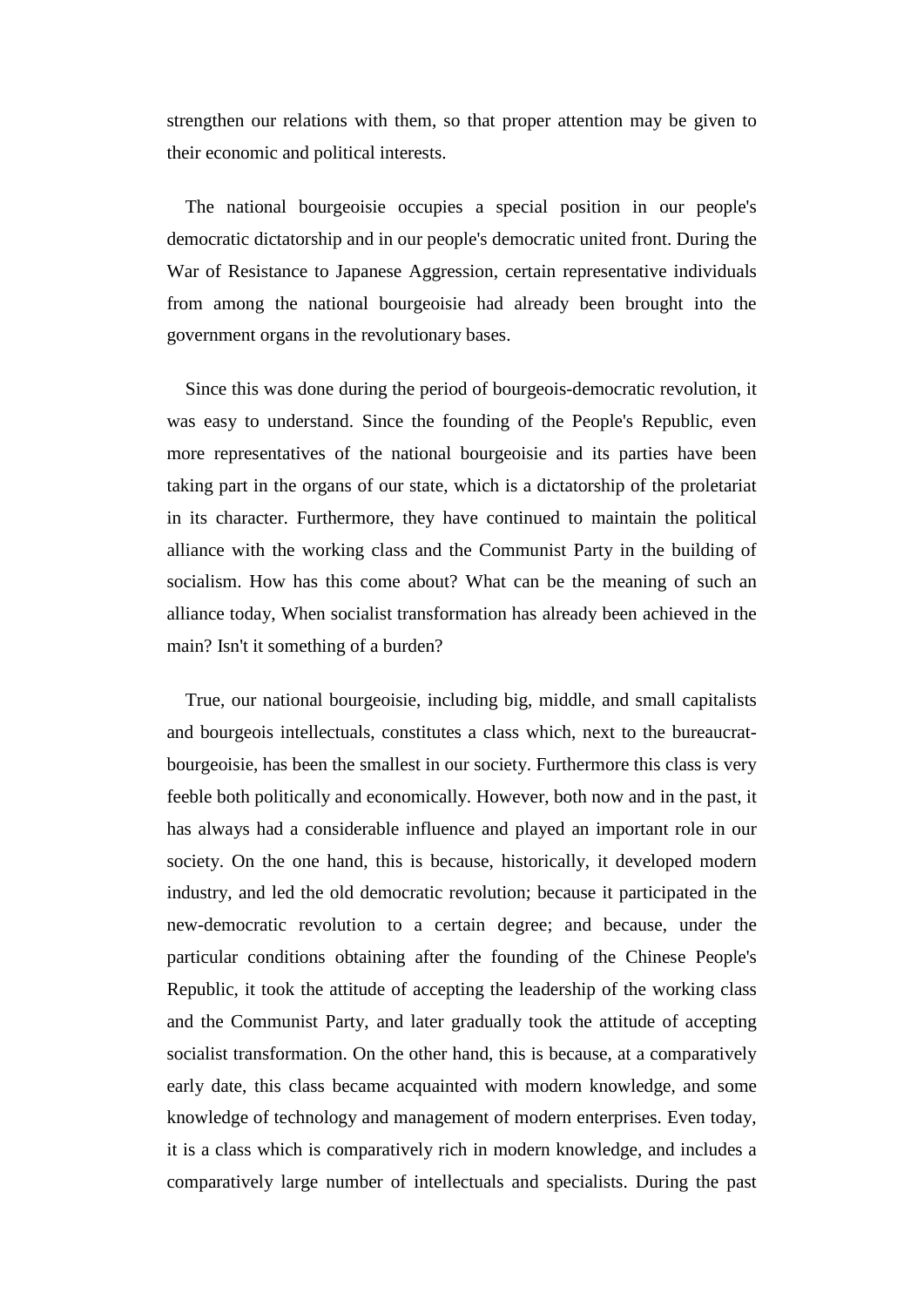few years, the national bourgeoisie has taken part in the rehabilitation of the national economy. It has participated in, or given support to, such struggles as the land reform, the suppression of counter-revolutionaries, and the Movement to Resist U.S. Aggression and Aid Korea. It has thus helped us to isolate the enemy to the greatest possible extent and has added to the strength of the revolution. In the course of socialist transformation, the alliance of the working class with the national bourgeoisie has played a positive role in educating and remoulding the bourgeois elements. In the future we can continue our work of uniting, educating and remoulding them through this alliance so that they may place their knowledge in the service of socialist construction. Thus, it can be readily seen that it is wrong to regard this alliance as a futile encumbrance.

In recent years, most of the national bourgeoisie have experienced the profound change of socialist transformation. Our task is to continue and to improve our co-operation with them, with a view to giving full play to their abilities and expert knowledge, and helping them to further remould themselves. Such co-operation should, as in the past, be at once uniting with them and waging struggles against them. Class struggle will go on until socialist transformation is completed. Even after that, there will still be struggles between socialist and capitalist stands, viewpoints and methods over a long period of time. Our principal ways of conducting such struggles are education and persuasion. It is only for the few individuals who adopt a hostile attitude towards socialism and violate laws of the state that necessary compulsory methods of reform are adopted in accordance with the circumstances in each case.

The democratic parties in our country were organized mainly during the War of Resistance to Japanese Aggression, and their relationship with our Party has long been one of co-operation. When the People's Republic of China was founded, they took part in the people's government. Thereafter, they came gradually to support the cause of socialism. It is our view that, from now on, a policy of long-term co-existence of the Communist Party and the democratic parties and of mutual supervision between them should be adopted. The social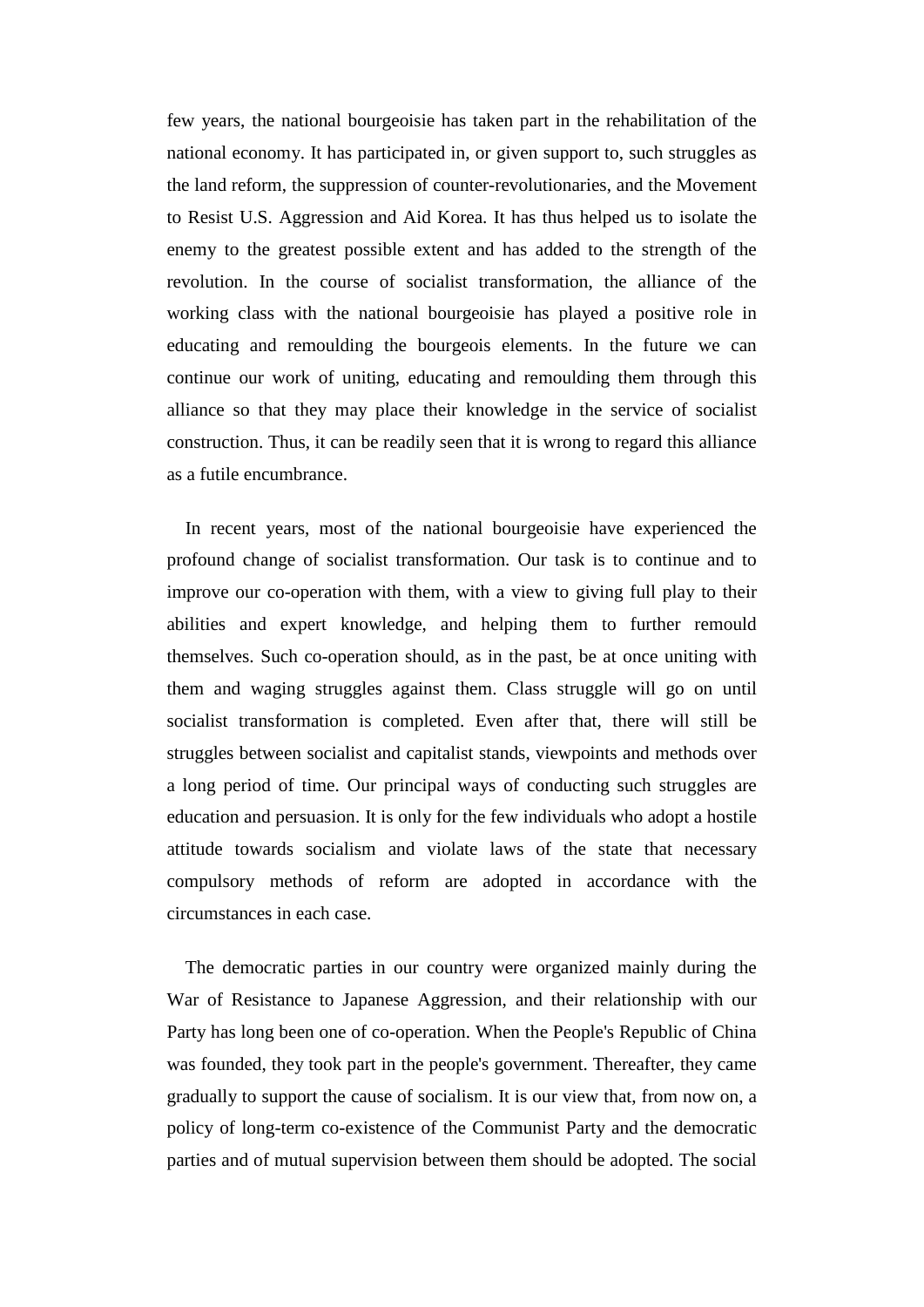basis of China's democratic parties is the national bourgeoisie, the upper strata of the petty-bourgeoisie and intellectuals of these classes. After the completion of socialist transformation, members of the national bourgeoisie and the upper strata of the petty-bourgeoisie will become a section of the socialist working people; and the democratic parties will become parties of this section of the working people. Since survivals of bourgeois ideology will linger on for a long time in the minds of this part of working people, there will be need for the democratic parties, over a long period, to keep in touch with them, represent them, and help them to remould themselves. At the same time, as the democratic parties and the Communist Party will co-exist for a long time, the parties will be able to supervise each other. Our Party is not one that works for self-interest, it is one that places itself whole-heartedly in the service of the people. We still have shortcomings. It is certain that we shall have shortcomings even in the future; nor is it likely that we shall make no mistakes. Of course, to overcome these shortcomings and mistakes, we must, first of all, encourage more vigorous self-criticism within our Party, and rely on supervision by the masses of the working people as a whole. But at the same time, we should be adept in benefiting from supervision and criticism by members of all democratic parties, and by democrats without party affiliations.

Representatives of the democratic parties and democrats without party affiliations occupy important posts in many of our state organs. There are also a large number of non-Party personnel working in our government organs, schools, enterprises and armed forces. This situation requires that members of our Party establish good relations and work in co-operation with them. The reason why we must raise this question is that there are still some members of our Party who hold that everything should absolutely be "of one colour"; who are unwilling to see non-Party people work in state organs; who do not consult with them when circumstances require, and do not respect the authority that goes with their posts. This is a kind of sectarian viewpoint. The Communists, at any given time, constitute a minority of the people. Therefore they have the obligation to co-operate with non-Party people under all circumstances. The Party must teach its members who are not good at co-operating with non-Party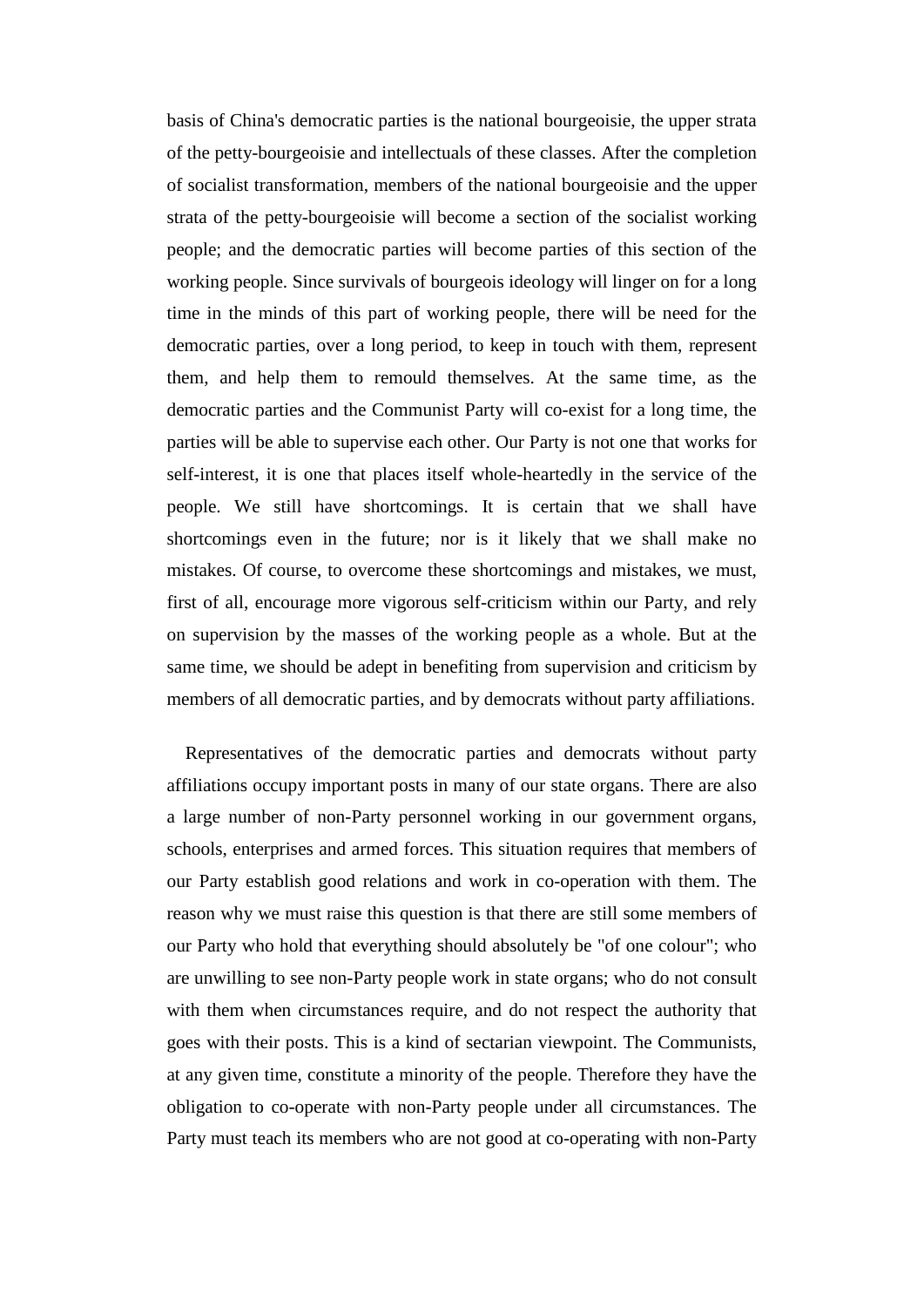people to speedily overcome such shortcomings. This, at present, is one of the important tasks in consolidating the people's democratic united front.

With the triumphant advance of the socialist cause in our country, the scope of our people's democratic united front will become ever broader. We must persist in uniting with individuals from the upper strata of the national minorities, patriotic people in religious circles, and other patriotic personalities who are influential in society in one way or another. We must continue to unite with patriotic Chinese living in various places abroad; they too are a component part of the united front. In short, our task is to mobilize all positive factors to contribute to the building of socialism.

It can be seen from this that the broadest united front and the broadest patriotic unity, instead of impairing our proletarian dictatorship, are conducive to its consolidation and development.

Our state system combines a high degree of democracy with a high degree of centralism. This system has shown its superiority during the last few years. Of course this does not mean that the work of the state is perfect and flawless. Many of our organs of state, and their functionaries, often depart, in their way of work, from the correct principles of our state system; they obstruct the vigour and strength of our state system instead of turning it to full account. Nor do we mean that our state system has perfected itself in every respect. It will still take a fairly long time for it to mature and perfect itself step by step.

What major tasks now confront us in improving our state administration?

In keeping with the new situation in socialist transformation and socialist construction, an important task in the work of the state today is to extend democracy and to carry on the struggle against bureaucracy.

There is bureaucracy in many of our state organs characterized by arm-chair leadership which does not understand and which suppresses the opinions of subordinates and the masses, and pays little attention to the life of the masses. Such bureaucracy takes the form of isolation from the masses and a break with reality, seriously hinders the growth of democracy in national life, hampers the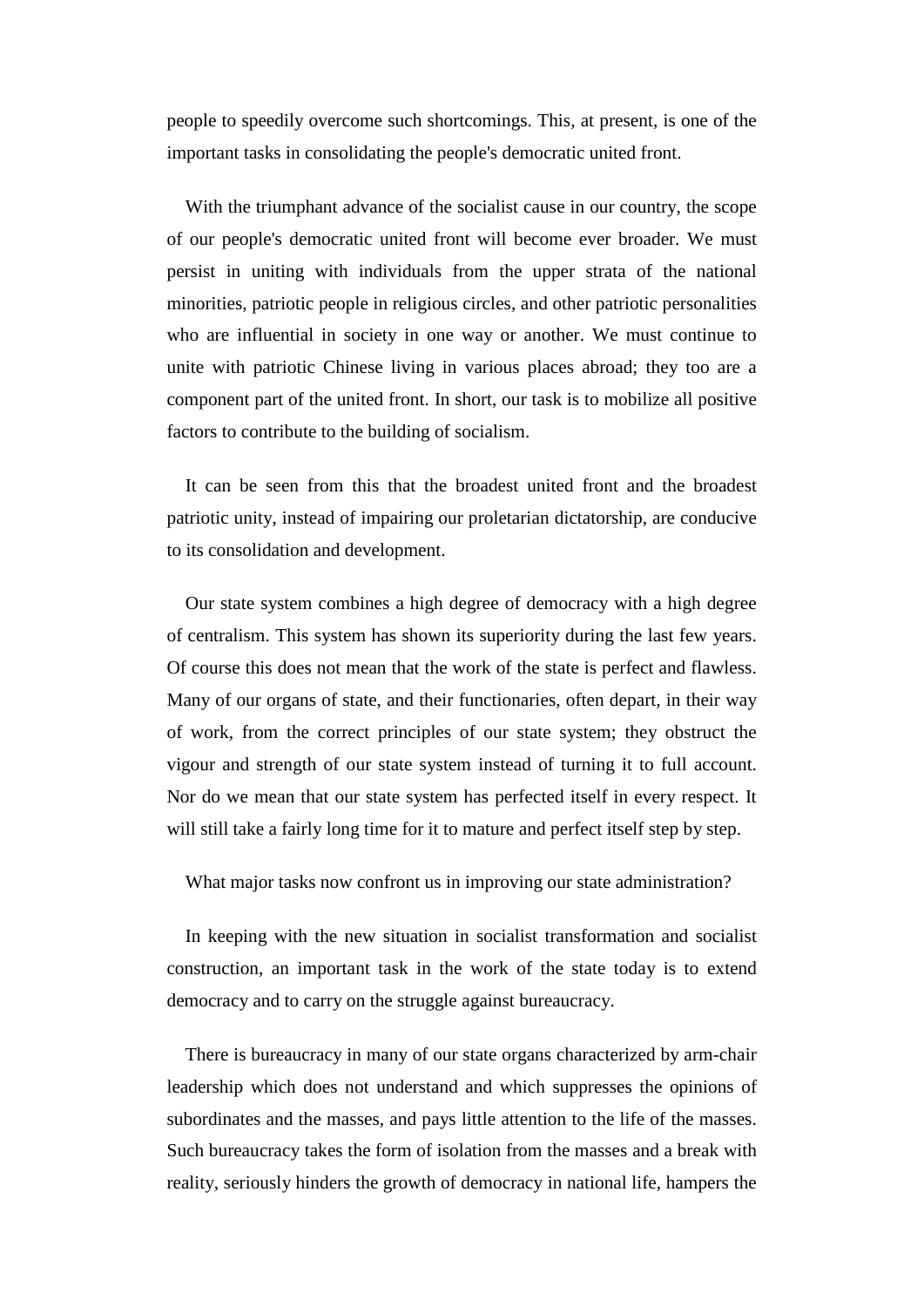unfolding of popular initiative, and holds back the advance of the cause of socialism. We must make earnest, systematic efforts to improve the work of state organs, trim and simplify their organizations, clearly define the responsibility of every government worker, and help functionaries to change such ways of work as busying themselves exclusively with holding meetings and signing documents without contacting the people or studying the relevant policies and the actual situation. We must work out concrete measures to ensure that responsible personnel of all departments of the Central People's Government, and of the provincial and municipal governments frequently visit subordinate organizations, acquaint themselves with their conditions, check upon the work done and listen to opinions. We must 'See to it that they strictly put these things into practice.

The struggle against bureaucracy will be a long one. But we are fully confident that, under our people's democracy, we shall gradually eliminate the bureaucratic vices. This is because our state is poles apart from the exploiters' states, in which a minority of the people oppress the majority, and because our system, instead of protecting bureaucracy, is opposed to it. In order to combat bureaucracy effectively, we must strengthen supervision of the work of the state through several channels at the same time.

Firstly, we must strengthen the leadership of state organs, and supervision over them, by the Party. Party committees at all levels must, from time to time, check up on the work of Party organizations within the government organs at all levels. Apart from this, all departments under Party committees should be responsible for constant supervision over Party organizations and Party members in the government departments concerned.

Secondly, we must reinforce supervision by the National People's Congress and its Standing Committee over the departments of the Central People's Government; and supervision by all local people's congresses over all local government organs. To achieve this end, the practice of inspection by the people's deputies must be strengthened, so that they can collect the opinions of the masses of the people in an extensive way. The people's congresses at all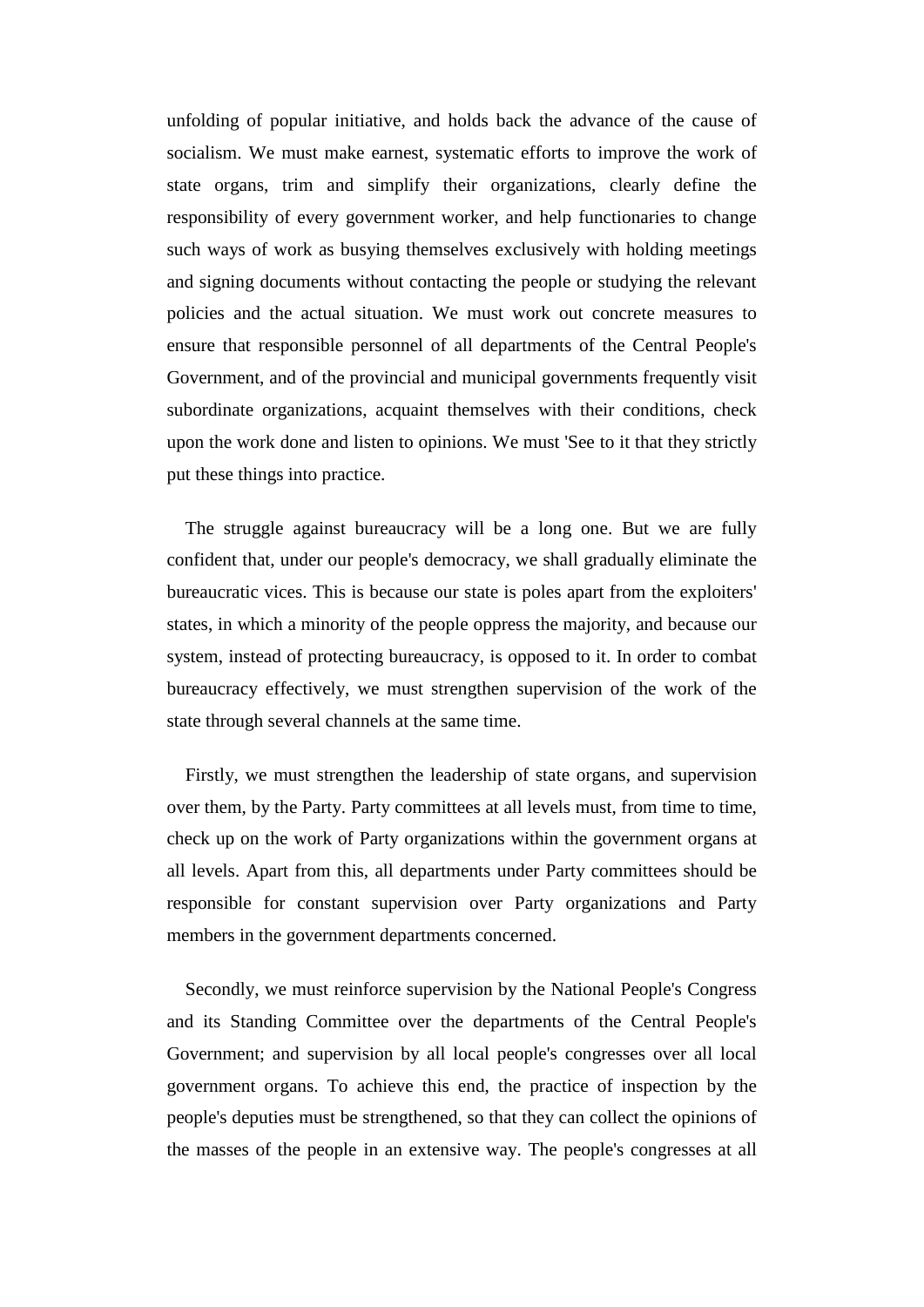levels must do their utmost to examine, criticize and discuss the work done by the governments.

Thirdly, we must reinforce supervision over subordinates by superiors, and vice versa within government organs at all levels. In the struggle against bureaucracy, the supervisory organs of the state should fully carry out the role assigned to them.

Fourthly, we must strengthen supervision by the masses of the people, and by the low-ranking government workers, over the organs of state. Criticisms and exposures from below must be encouraged and supported. Those who suppress people making criticism or avenge themselves on the critics must be duly punished.

Another important problem in state administration today is the need to properly readjust the administrative powers and functions of the central and local authorities. This also accords with the needs of extending democratic life and overcoming bureaucracy.

With the founding of the People's Republic of China, in order to establish and consolidate the unity of the country, we opposed departmentalism; we concentrated in the hands of the central authority a large number of affairs which should come within the province of the central authority. This was absolutely necessary, but during the past few years, some departments under the central authority have taken on too many jobs and imposed too many or too rigid restrictions on local departments and ignored special circumstances and conditions in the localities. Even when they should have consulted with the local authorities they did not do so. Some departments issued too many formalistic documents and forms, imposing too much of a burden on the local authorities. This not only did not facilitate the work of the local authorities, but dissipated the energies of the central authority and fostered the growth of bureaucracy. It is unthinkable that, in such a big country as ours, the central authority could take on itself all the various jobs of the state and do them well. It is absolutely necessary for the central authority to devolve some of its administrative powers and functions onto the local authorities. As regards a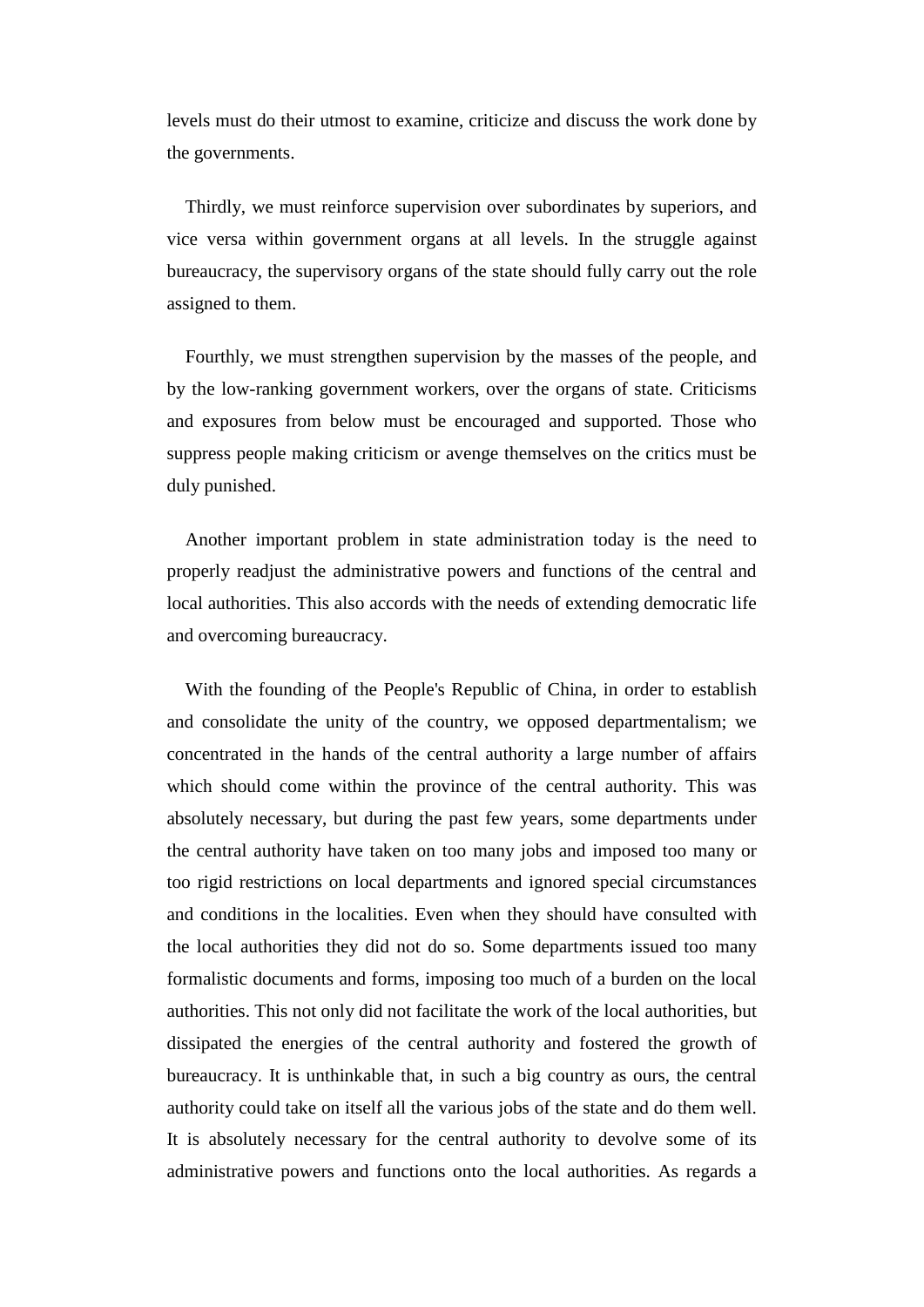good deal of the work of the state, such as agriculture, small and "medium industries, local transport, local commerce, primary and secondary education, local health services, local finance, and so forth, the central authority should only put forward general principles and policies and map out general plans, while the actual work should be referred to the local authorities for them to make arrangements for carrying it out in a manner suitable to a particular place and a particular time. Some of the cadres working in the central organs should also be sent to work in the localities. The provinces, municipalities, counties and townships should be given a definite range of administrative powers and functions. On the basis of such a principle, the central authority, in conjunction with the local authorities, is now making a study of the problem, drawing up a concrete plan and preparing to put it step by step into practice. In this way, the initiative of both the central organs and the local organs will be brought into full play, and both the central and local authorities will have the necessary flexibility; and it will also be more convenient for them to carry out mutual supervision. This is of great importance in pushing forward socialist construction on every front in our country.

It is an important task in the conduct of state affairs to deal correctly with questions concerning the national minorities. We must put still greater efforts into helping the national minorities make economic and cultural progress so that they can fully play a positive part in the socialist construction of our country.

Very great changes have taken place in the conditions of the national minorities in the past few years. In most areas a decisive victory has been won in democratic reform and socialist transformation within the national minorities. Of the more than 35 million people of the national minorities in China, 28 million inhabit areas where socialist transformation has been basically completed; 2.2 million inhabit areas where socialist transformation is being carried out; and nearly 2 million inhabit areas which are undertaking democratic reforms; thus only some 3 million still inhabit areas which have not yet carried out democratic reforms. In the future, in regions which still await democratic reform and socialist transformation, we must continue to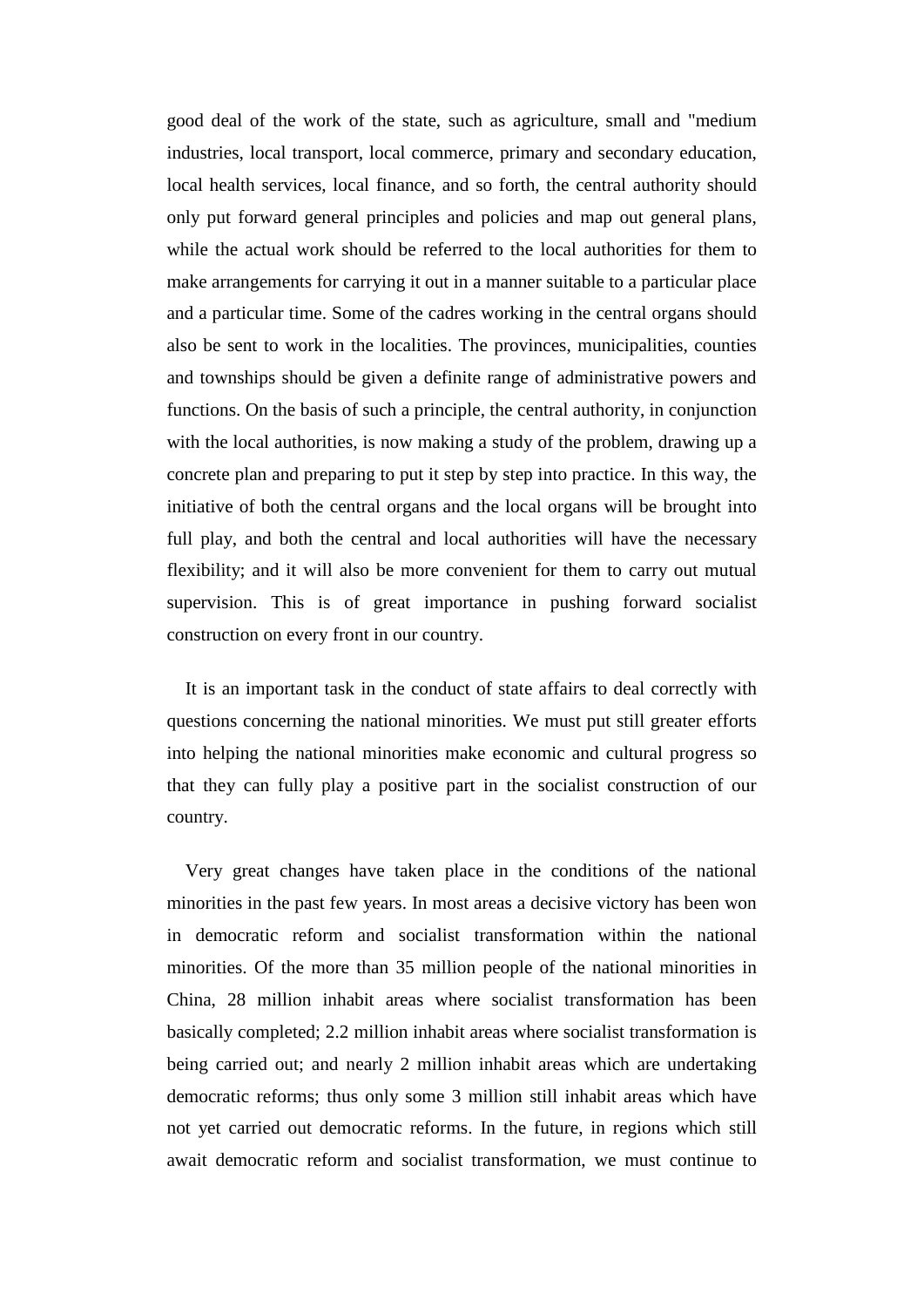pursue the prudent policy we have been pursuing all along. That is to say, all reforms must be deliberated in an unhurried manner and settled through consultation by the people and the public leaders of the nationality concerned, the settlement being in accord with the wishes of the nationality itself. In carrying out reform, peaceful means must be persisted in, and no violent struggle should be resorted to. In regard to the members of the upper strata of the national minorities, after they have given up exploiting and oppressing the working people, the state will take appropriate measures to see that they do not suffer as regards political treatment or in their standards of living, and will. convince the people of the need for co-operation with them for a long time to come. In regard to religious beliefs in the areas of the national minorities, we must continuously and persistently adhere to the policy of freedom of religious belief and must never interfere in that connection during social reform. We should help those who live by religion as a profession to find a proper solution of any difficulties of livelihood with which they are faced.

In order that the national minorities may grow into modern nationalities, the most fundamental thing, the key, besides carrying out social reforms, is to develop modern industries in the areas they inhabit. During the First Five-Year Plan period, the state has established a number of new industrial bases in some national minority areas and started a number of large-scale modern industries and transport services. It will continue to do so in the period of the Second Five-Year Plan. This is in accord with the common and fundamental interests of the people of all nationalities in the country. The people of Han nationality and all minority nationalities should work hard together for the complete realization of this state plan. At the same time, to meet the special needs of the minority peoples, central ministries and departments and provincial governments and governments of the autonomous areas should step by step start up a number of local industries in areas inhabited by the national minorities, observing the principle of keeping within the objective possibilities and not going beyond what is economically justified. In all industries in these areas, whether they are state-owned under the central authority or are run by local authorities, attention must be paid to helping the national minorities to form their own working class and create their own scientific-technical and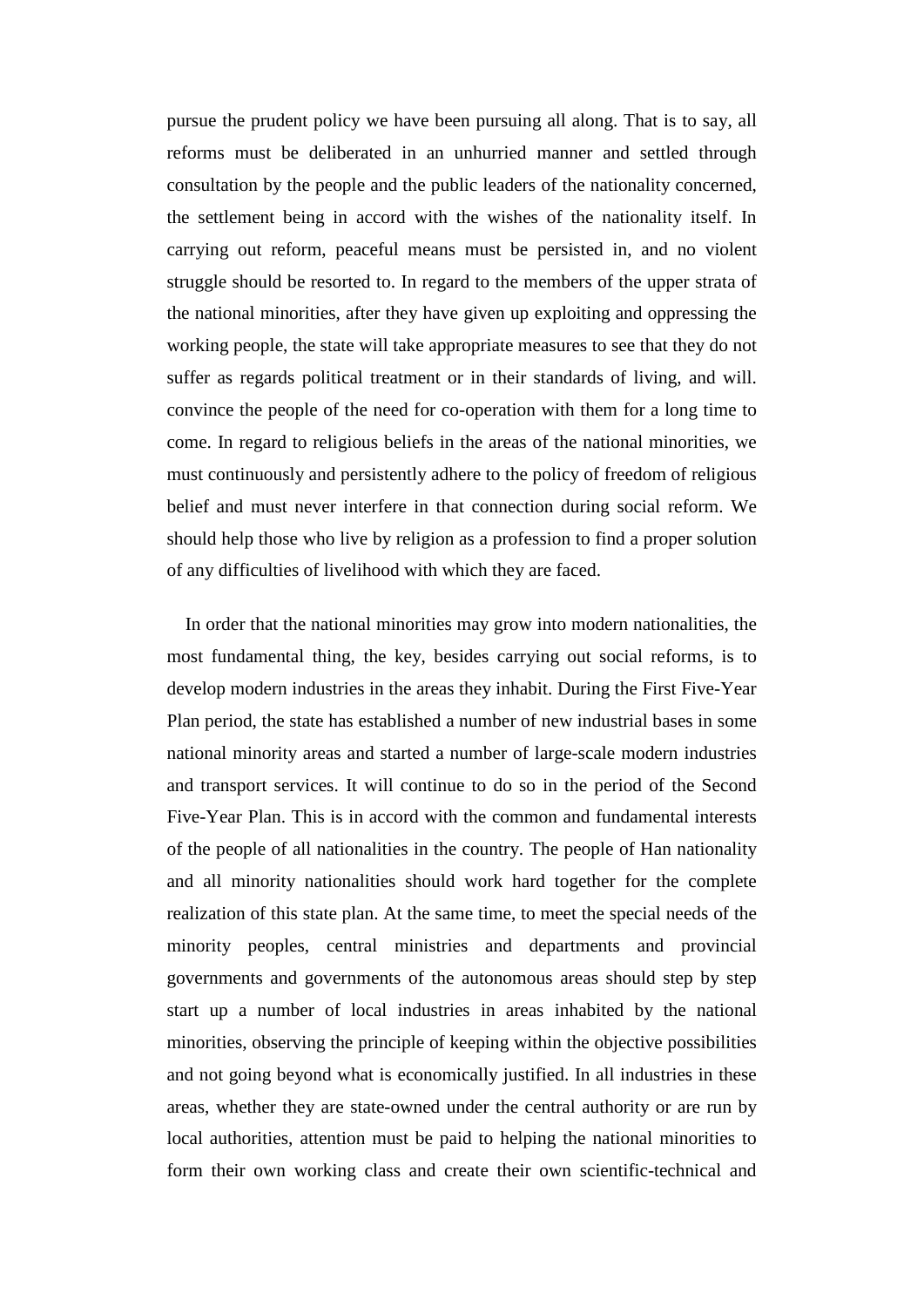administrative personnel. Only thus can the national minorities achieve modern levels in their development in all fields at a relatively rapid rate.

Owing to actual conditions created by history, the national minorities stand in need of large-scale aid by the people of Han nationality in carrying out social reform and in economic and cultural construction. Hence the continued improvement of relations between the Han and minority peoples and between the Han and minority cadres assumes particular importance. At present, in order to improve these relations, the main thing is to overcome great-Hanism.

In the past few years, a great many Han cadres have been working in areas inhabited by the national minorities. Most of them correctly followed the Party's policy towards nationalities, fulfilled the tasks assigned them by the Party, and earned the appreciation of the national minorities. But there have also been a section of Han cadres who did not respect the authority that goes with the posts of the minority cadres and their opinions and, instead of patiently helping the national minorities run their own house, simply took everything into their own hands. These shortcomings and mistakes are attributable to the tendency of great-Hanism existing in the minds of some comrades, a tendency to look down upon the national minorities.

As all the nationalities in China have worked side by side to give the country her history and her culture, so too in future they will certainly work side by side to build our great socialist motherland. While the levels attained by China's national minorities in their development vary, it is absolutely not true that all of them are backward in all aspects. Some of them have attained the same or roughly the same level as the Han nationality, others have attained a higher level in one or another respect, and it is worthwhile for the Han people to learn from them. Each nationality has its own strong points. The idea that the national minorities are good at nothing and are inferior to the Han nationality in everything is a viewpoint characteristic of great-Hanism.

To overlook the important part played by the national minorities in the socialist construction of our country is another manifestation of great-Hanism. Although the minority peoples constitute only 6 per cent of the country's total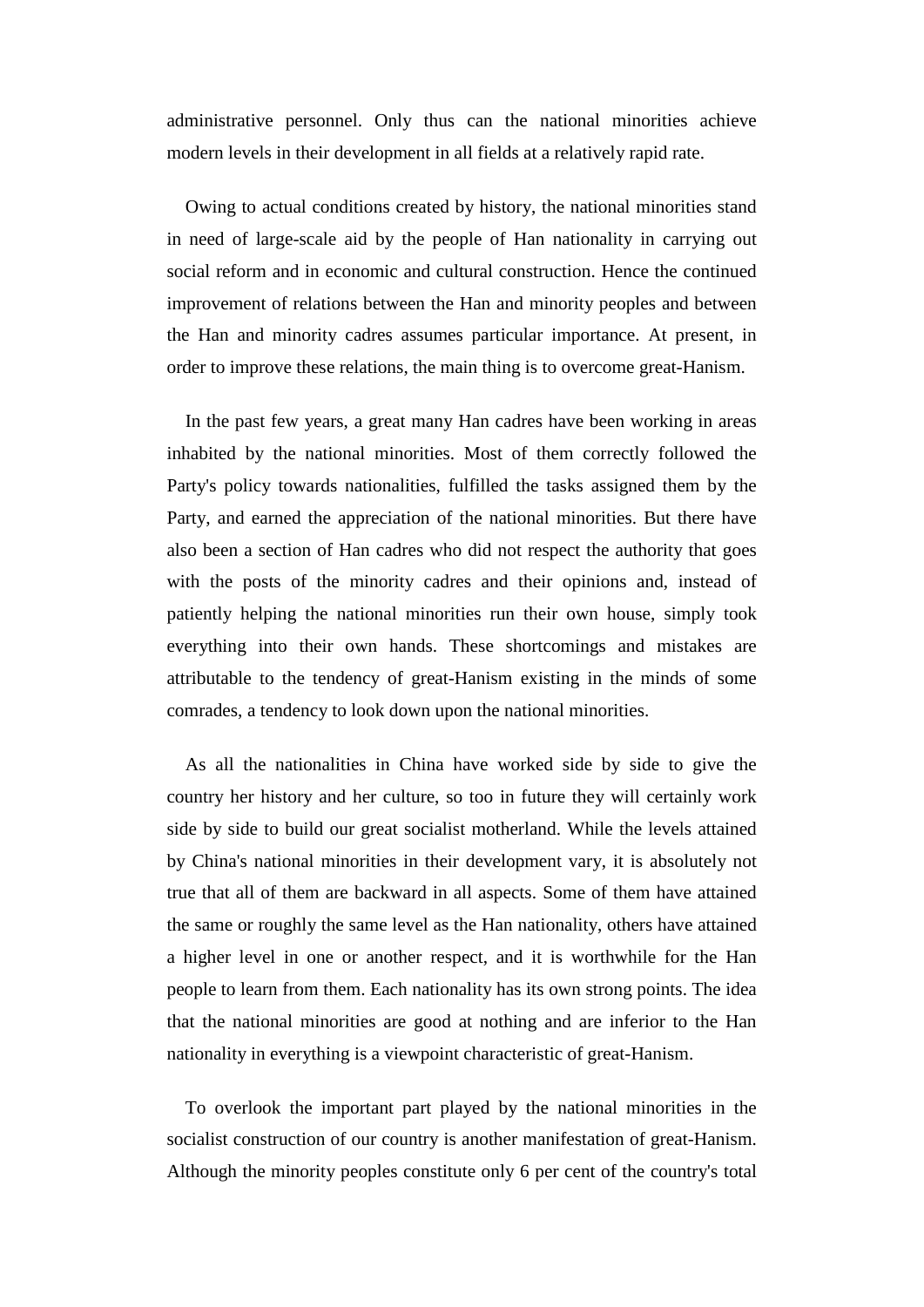population, the areas inhabited by them roughly amount to 60 per cent of the country's total area. Many of these areas are rich in various kinds of industrial resources. It is clearly wrong to think that our country can be built into a great socialist country through the efforts of the Han people alone, without the concerted efforts and active participation of the national minorities.

All such great-Hanist tendencies and viewpoints as mentioned above must be effectively corrected. Only by overcoming even the slightest manifestation of great-Hanism will it be possible to successfully overcome the sentiments of local nationalism among the national minorities and to enable all the fraternal nationalities to unite all the more closely in our big family of the people's democracy.

In order to consolidate our people's democratic dictatorship, to preserve order for socialist construction and safeguard the people's democratic rights, and to punish counterrevolutionaries and other criminals, one of the urgent tasks facing our state at present is to begin the systematic codification of a fairly complete set of laws and to put the legal system of the country on a sound footing.

During the period of revolutionary war and in the early days after the liberation of the country, in order to weed out the remnants of our enemies, to suppress the resistance of all counter-revolutionaries, to destroy the reactionary order and to establish revolutionary order, the only expedient thing to do was to draw up some temporary laws in the nature of general principles in accordance with the policy of the Party and the people's government. During this period, the chief aim of the struggle was to liberate the people from reactionary rule and to free the productive forces of society from the bondage of old relations of production. The principal method of struggle was to lead the masses in direct action. Such laws in the nature of general principles were thus suited to the needs of the time. Now, however, the period of revolutionary storm and stress is past, new relations of production have been set up, and the aim of our struggle is changed into one of safeguarding the successful development of the productive forces of society, a corresponding change in the methods of struggle will consequently have to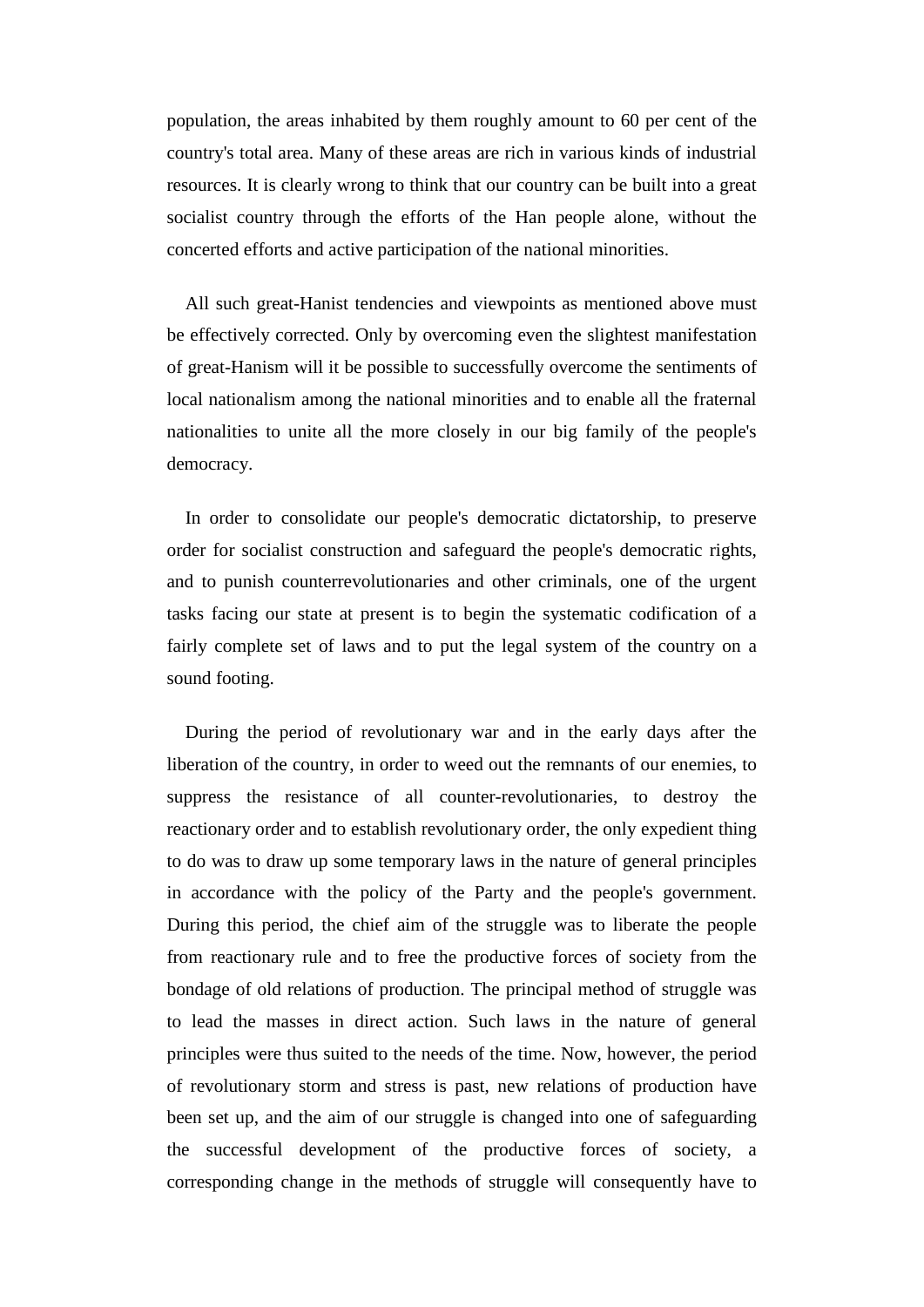follow, and a complete legal system becomes an absolute necessity. It is necessary, in order to maintain a normal social life and to foster social production, that everyone in the country should understand and be convinced that as long as he does not violate the laws, his civil rights are guaranteed and will suffer no encroachment by any organization or any individual. Should his civil rights be unlawfully encroached upon, the state will certainly intervene. All state organs must strictly observe the law, and our security departments, procurator's offices and courts must conscientiously carry out the system of division of function and mutual supervision in legal affairs.

The counter-revolutionaries are bent on undermining our state and our construction and endangering the security of the people, so it is the duty of our state organs to suppress and weed out counter-revolutionaries. In 1950, we led a nation-wide struggle for the suppression of counterrevolutionaries and dealt their activities a severe blow. In 1955, we carried out another struggle against counter-revolutionaries in the country at large and we ferreted out counterrevolutionaries hidden in public organizations throughout the country. As a result of these large-scale mass campaigns, social order has been greatly improved and national security strengthened.

In dealing with counter-revolutionaries and other criminals, we have all along followed the policy of combining punishment with leniency. All those who make honest confessions, repent of their crimes and make some amends by doing something to their credit, receive lenient treatment. As everyone knows, this policy has achieved great results. Since the second half of last year, because of the effect of this policy of combining punishment with leniency, because of the upsurge of socialist transformation, and because the masses of the people have a higher level of political consciousness and are better organized, counterrevolutionaries have met with increasing difficulties in their activities. As a result, a sharp split has taken place among the counterrevolutionaries. Whole batches of counterrevolutionaries have given themselves up to the government. This fact proves on the one hand that there are counter-revolutionaries still at large and it is absolutely wrong to think that we can relax our vigilance; and on the other hand, that so long as our policy is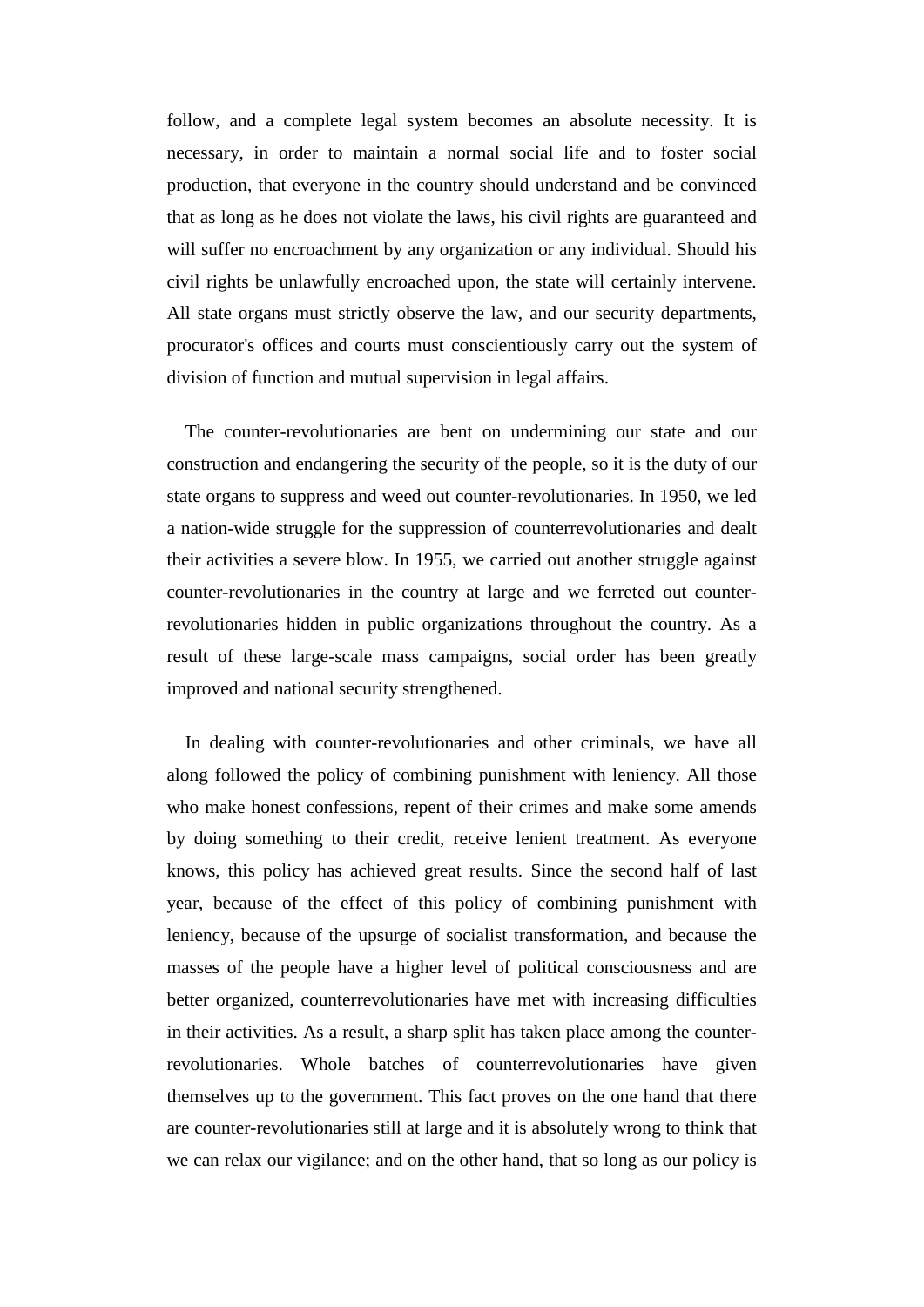correct, counterrevolutionaries can be wiped out, and there are no grounds for the belief that counter-revolutionary activities are getting more serious.

Our public security organs, our procurator's offices and our courts must continue to wage a determined struggle against counter-revolutionaries and other criminals. But, as has been mentioned above, this struggle must be conducted with strict observance of the law, and, in accordance with the new situation which obtains today, further steps must be taken to put the policy of leniency into practice. The Central Committee of the Party holds that, with the exception of a handful of criminals who have to be condemned to death in response to public indignation caused by their atrocious crimes, no offenders should be given the death penalty, and, while serving their terms of imprisonment, they should be accorded absolutely humane treatment. All cases involving the death penalty should be decided upon or sanctioned by the Supreme People's Court. In this way step by step we shall be able to achieve our aim of completely abolishing the death penalty, and this is all to the good of our socialist construction.

Furthermore, in order to defend our country, we must continue to strengthen our national defence, we must continue to strengthen our national defence army-the glorious Chinese People's Liberation Army. The People's Liberation Army must strive to raise its fighting capacity to a higher level, guard our frontiers and coast lines vigilantly and defend our territorial integrity.

Our motherland's territory Taiwan is still under the occupation of the U.S. imperialists. This is a most serious threat to the security of our country. The liberation of Taiwan is entirely China's internal affair. We are willing to bring Taiwan back to the embrace of the motherland through the peaceful means of negotiation, and avoid the use of force. If force has to be used, it would only be when all possibilities for peaceful negotiation have been exhausted or when peaceful negotiations have failed. Whatever means we adopt, we shall win the ultimate victory in the just cause of liberating Taiwan.

## **V. International Relations**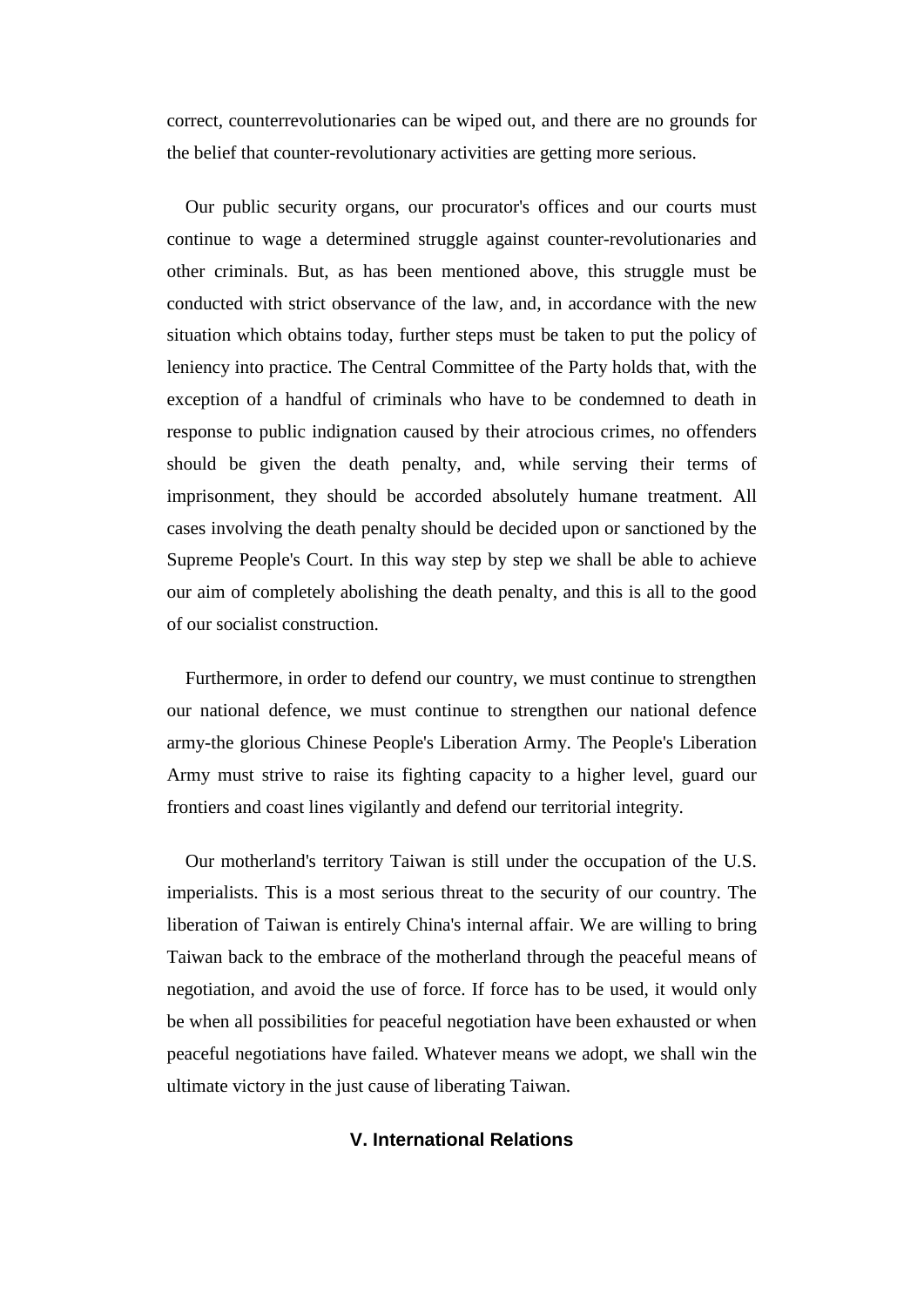In order to build our country into a great socialist state, we must not only unite with all the forces at home that can be united with, we must also strive to bring about all favourable international conditions and unite with all forces throughout the world that can be united with.

What is the international situation in which our country now finds itself?

Generally speaking, the present international situation is favourable to our socialist construction. This is because since the Second World War the forces of socialism, national independence, democracy and peace have grown to an unprecedented extent, whereas the policy pursued by the imperialist aggressive bloc for active expansion, for opposing peaceful co-existence and for preparing a new world war, has become increasingly unpopular. In these conditions, the world situation cannot but lead to a relaxation of tension; lasting world peace is beginning to become a possibility.

There was no other socialist country in the world when ,the people of the Soviet Union embarked upon their socialist construction after the October Revolution, but the conditions are fundamentally different now when the people of our country are carrying on socialist construction. After the Second World War, not only has the Soviet Union become more powerful, but many new socialist countries have come into being in Europe and Asia. The socialist countries, including China, have a combined population of over nine hundred million-one-third of the world's total population and are geographically linked together as one vast expanse of land, forming a big family of fraternal, socialist countries headed by the Soviet Union. The fraternal friendship, mutual assistance and co-operation that exist among us are being constantly developed and consolidated. The Soviet Union and other socialist countries have re-established friendly relations with the Federal People's Republic of Yugoslavia. Our country has also established diplomatic relations and developed friendly intercourse with the Federal People's Republic of Yugoslavia.

At the present time, the socialist countries are mobilizing all the efforts of their peoples at home in the service of peaceful socialist construction; their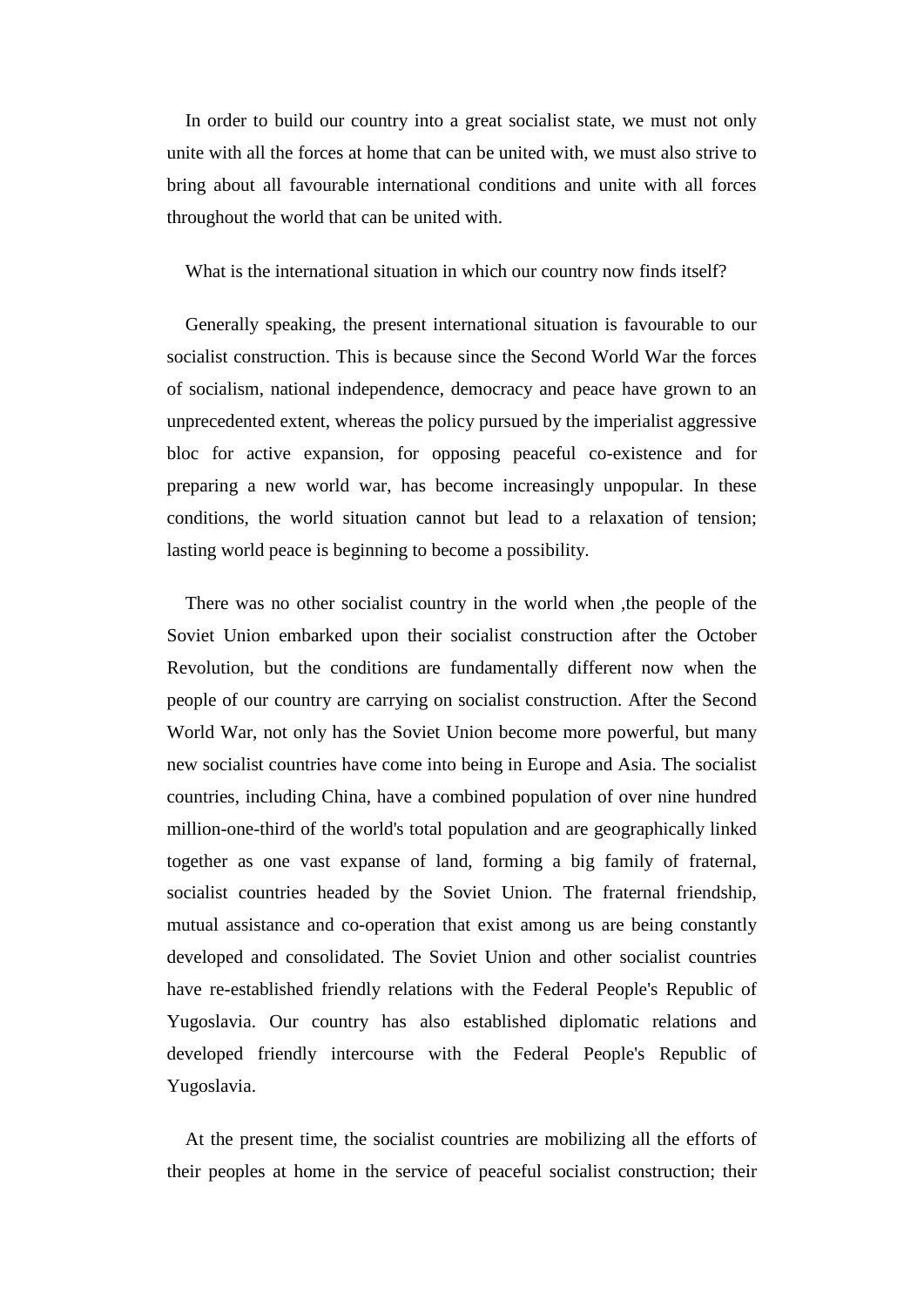industrial and agricultural production is forging ahead at a rate which the capitalist countries can hardly equal. In our foreign relations, we consistently follow a fixed policy of peace and advocate peaceful co-existence and friendly co-operation among all nations. We believe in the superiority of the socialist system and we are not afraid to engage in peaceful competition with capitalist countries. Our policy accords with the interests of all the peoples of the world. All forces that love peace, demand national independence and strive for social progress will have our sympathy and support. The socialist countries enjoy ever increasing prestige among the peoples throughout the world and are exerting an ever greater influence on the development of the international situation. The socialist countries headed by the Soviet Union have become a stout bulwark in the struggle for lasting world peace.

The Twentieth Congress of the Communist Party of the Soviet Union, held last February, was an important political event of world significance. It not only drew up the Sixth Five-Year Plan of gigantic proportions, decided on many important policies and principles for further development of the cause of socialism and repudiated the cult of the individual which had had grave consequences inside the Party. It also advocated further promotion of peaceful co-existence and international co-operation, making an outstanding contribution to the easing of international tension.

The strength and monolithic solidarity of the socialist countries constitute a most favourable international condition for the socialist construction of our country.

Another development of great historic significance after the Second World War is the extensive victories gained in the movement for national independence. Besides the Democratic Republic of Viet-Nam, the Democratic People's Republic of Korea and the People's Republic of China which have already taken the road to socialism, there are a number of countries in Asia and Africa which have shaken off the colonial bondage and achieved national independence. These nationally independent countries, our great neighbour India included, have a total population of more than 600 million, or one-fourth of the human race. The overwhelming majority of these countries are all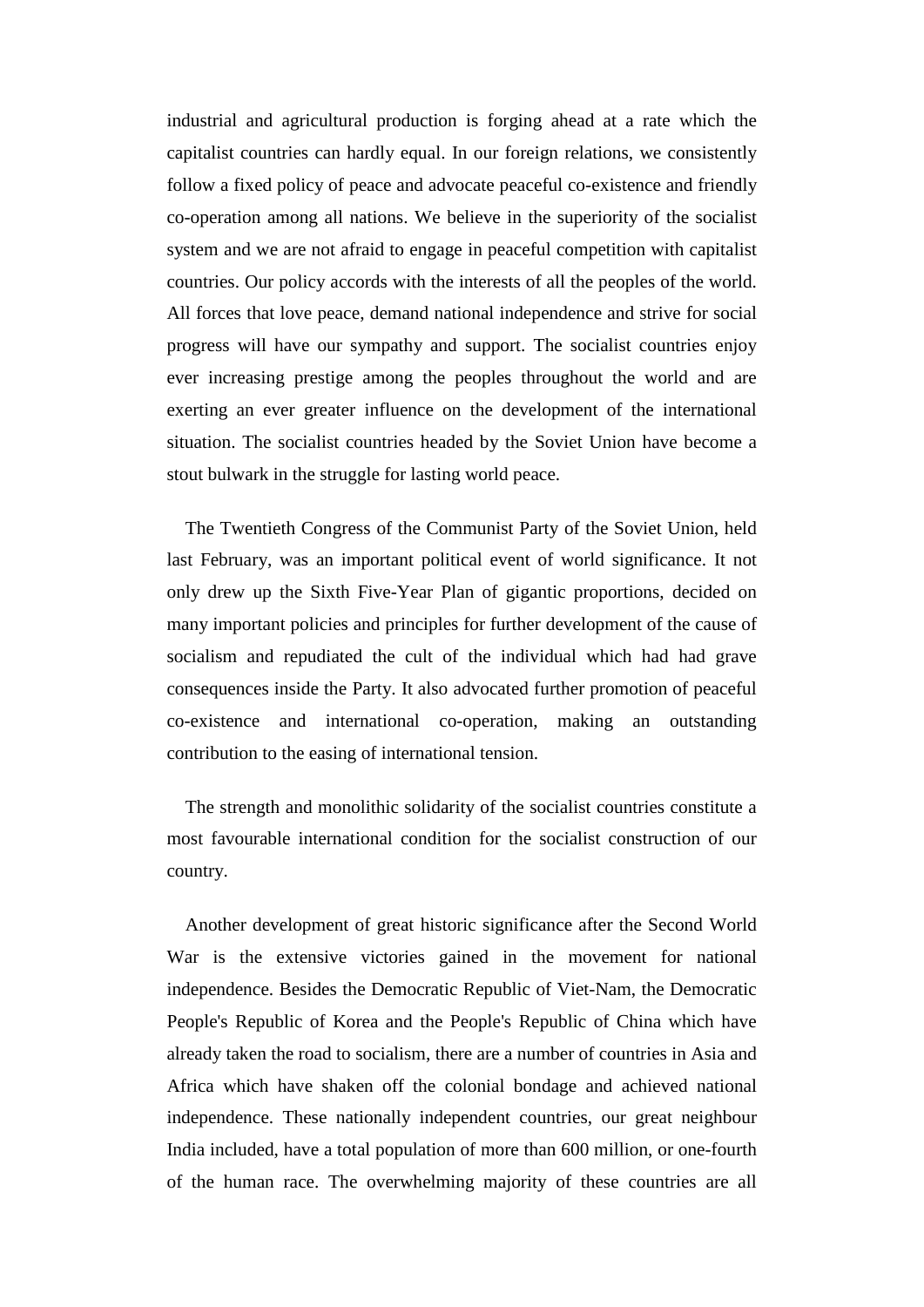pursuing a peaceful, neutral foreign policy. They are playing a growing role in world affairs. The success of the Asian and African Conference at Bandung, and the new developments in the national independence movements in many Asian and African countries, especially the recent world-shaking event — the nationalization of the Suez Canal Company by Egypt — prove that the movement for national independence has become a formidable world force. In the past, most of the countries in Asia and Africa were colonies or semicolonies of imperialism and were converted by the imperialists into their rear in preparing and waging wars. But now these countries have become forces opposing colonialism and war, and upholding peaceful co-existence. In the meantime, the struggle against colonialism is also spreading in the Latin American countries. The imperialists are doing their utmost to hold back the rising tide of the national independence movement. But this tide cannot be held back. It will, in the end, sweep over the whole of Asia, Africa and Latin America, and thus put an end to the rule of colonialism once and for all.

There can be no doubt that the existence of the socialist countries and their sympathy and support for the national independence movement have greatly facilitated the development and victory of this movement. At the same time, the upsurge of the national independence movement has likewise weakened the imperialist forces of aggression. This is favourable to the cause of world peace, and therefore favourable to the peaceful construction of the socialist countries. That is why the friendship and co-operation between the socialist countries and the nationally independent countries conform not only to their common interests but to the interests of world peace as well.

These great historical changes run counter to the desires of imperialism, especially U.S. imperialism. U.S. monopoly capital, taking advantage of the favourable position it gained as a result of the wealth amassed by it during the Second World War, has engaged in frantic expansionist activities after the war, first and foremost, to gain control over the vanquished countries—Germany, Japan, etc., to seize the spheres of influence of Britain, France and other countries in Asia and Africa, and has done its utmost to dominate the world. It has organized military blocs, established military bases, created international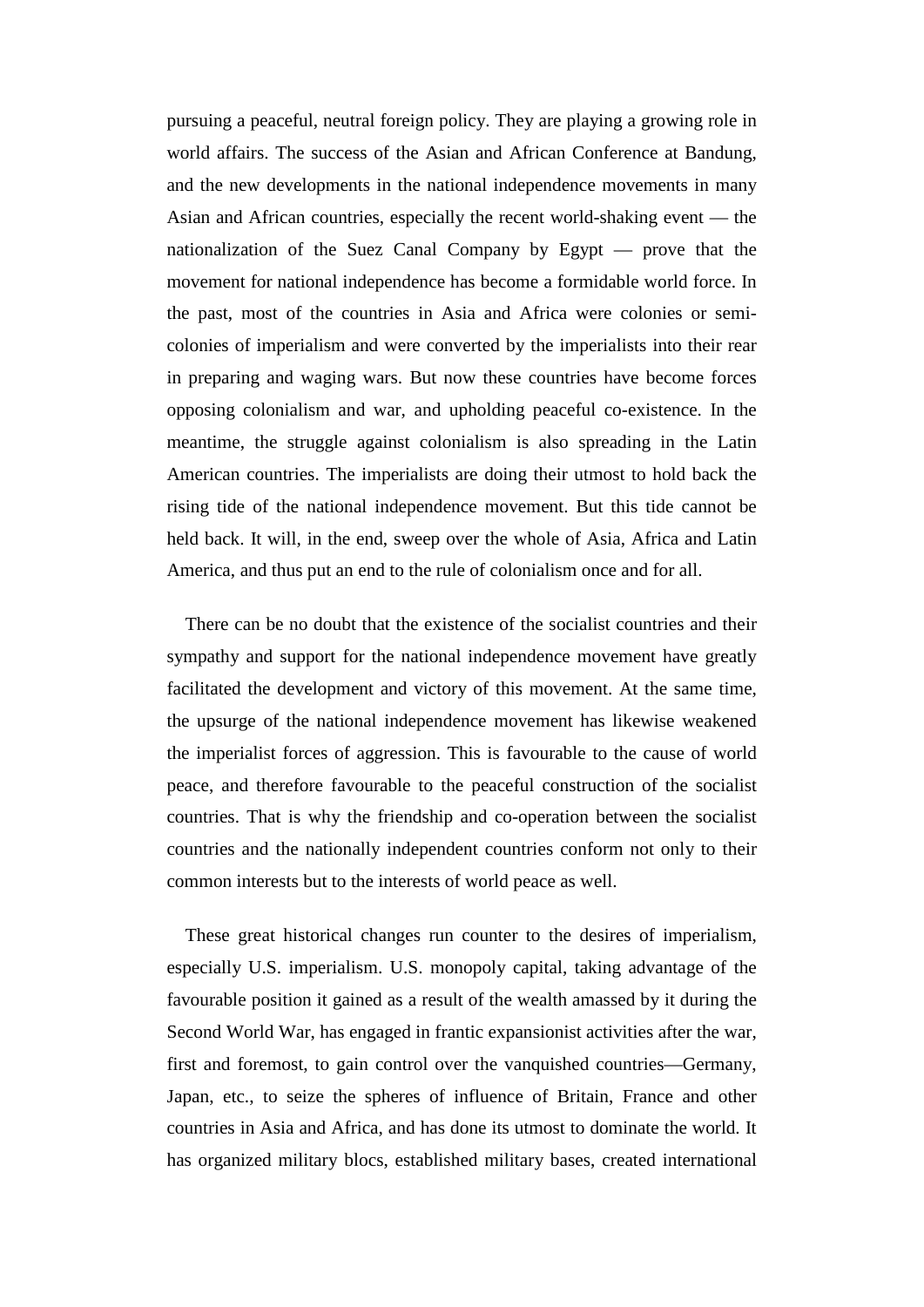tension, and prepared for a new war. U.S. imperialism describes all these activities as "defence against communist aggression." But, after all, lies cannot cover up facts. Aggression is utterly incompatible with socialism. In socialist countries, the class depending upon aggression, colonies and foreign markets for their fortunes has been eliminated, and the social roots of aggression against foreign countries have, therefore, been completely destroyed. In imperialist countries, on the other hand, those groups which depend upon aggression to make their fortunes will never, of their own accord, desist from aggression. The facts are very clear to the people of the world. The Soviet Union, China, and the other socialist countries actively champion the principle of peaceful coexistence, and the development of economic and cultural relations between East and West, and these countries have taken the lead in reducing their armed forces and military expenditures. U.S. imperialism is doing just the opposite; it continues with its arms drive, opposes the development of East-West relations, and fears peaceful co-existence as it does doomsday. At this very moment, U.S. armed forces are still occupying China's Taiwan and overrunning the territories of Japan, South Korea, the Philippines and the countries of Western Europe, all of which are thousands of kilometres away from the borders of the United States.

The use of the slogan of "defence against communism" and "fighting communism" as a smoke screen to cover up the attempt of a country to dominate the world was already prevalent even before the Second World War. Naturally the imperialists nurse extreme hatred for the socialist countries. But they too know that the socialist countries, strong and united as one, cannot be shaken. Therefore, the main activities of U.S. imperialism at present are actually, under the pretext of "fighting communism," to suppress its own people, and, as far as possible, to control and interfere in the vast areas lying between the socialist countries and the United States.

These activities of the U.S. imperialists have met with increasing opposition from all quarters, and have further intensified the inherent contradictions within the capitalist system itself. The countries and peoples which once suffered, or are suffering, from colonialism are becoming increasingly aware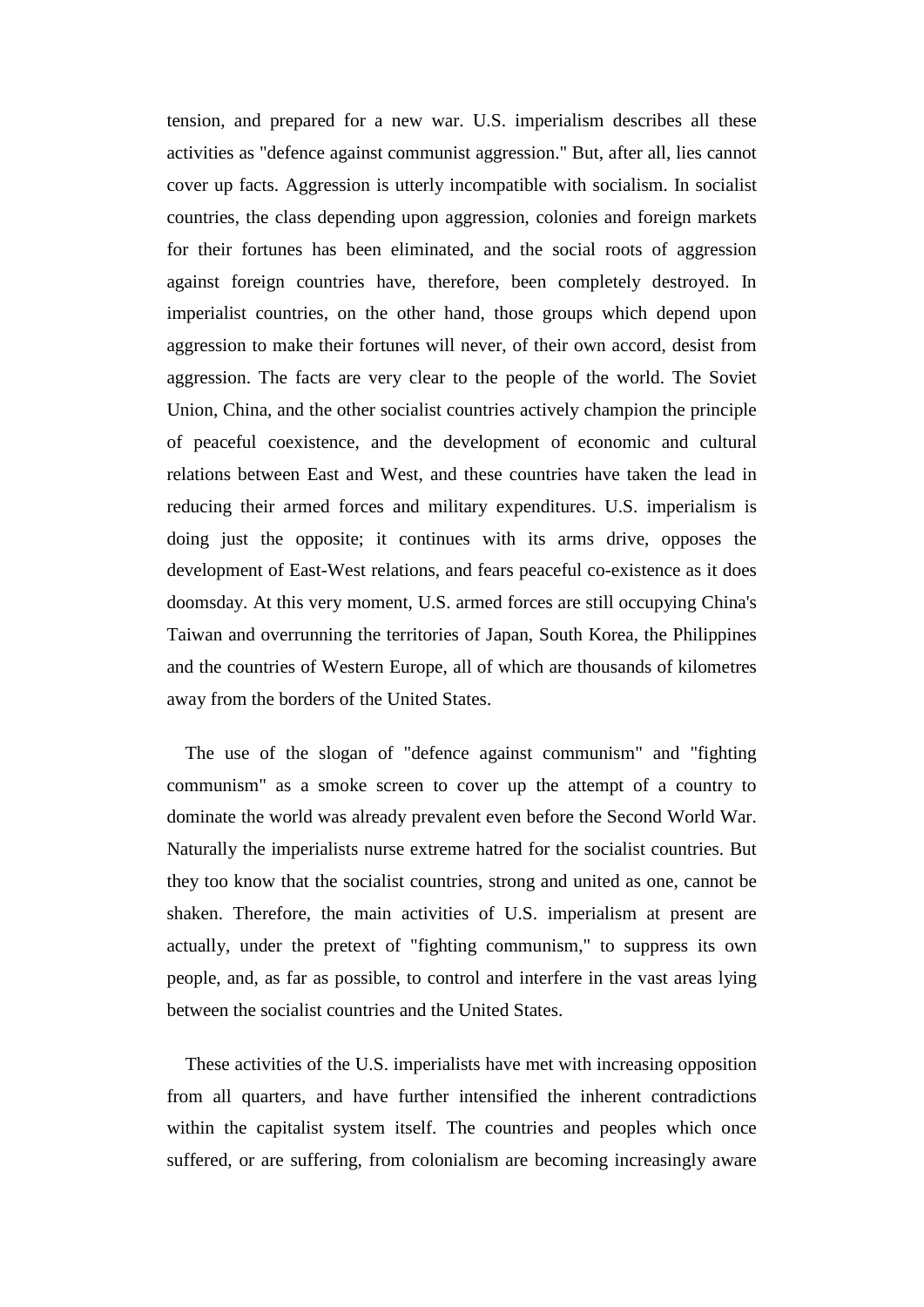that U.S. imperialists are today the biggest colonialists, and the most predatory. In Asia and in Africa, an ever growing number of nationally independent countries have adopted the policy of peace and neutrality, refusing to join the aggressive military blocs of the United States. This has put a powerful check on the colonial expansion of U.S. imperialism. Among the Western nations, too, an ever larger number have gradually come to realize the real damage done to them by the expansionist policy of the United States. Neutralist tendencies on the part of these nations are also growing with each passing day. They refuse to let themselves be tied to the American war-chariot and they favour, instead, peaceful co-existence with socialist countries. Britain and France, the two major allies of the United States, once hoped to maintain their vested interests by relying upon the power of the United States. But in fact, trailing after the U.S. policy of arms drive and war preparations has only exposed them to penetration by American influence, while the heavy burden of military expenditure has an increasingly harmful effect on the development of their national economies. This has in turn intensified the dissatisfaction with and opposition to American monopoly and American domination on the part of the major allies of the United States, and has particularly intensified the contradictions between Britain and the United States. At the same time, among the broad masses of the people in various Western countries, the movements for peace and democracy, in opposition to the U.S. policy of arms drive and war preparations, are expanding on an ever wider scale. The American people themselves have gradually come to realize what back-breaking burdens this policy has imposed on them, and the peril of war it has brought. Even inside the ruling circles of the United States, there is a section of more sober-minded people who are becoming more and more aware that the policy of war may not, after all, be to America's advantage.

The foreign policy of the ruling circles of Britain and France has now bogged down in a morass of contradictions and confusion. Under the impact of the existing international situation as a whole, Britain and France have to some extent expressed their desire for peaceful co-existence, but still attempting to cling to the privileges of colonialism. They are unwilling to abandon the policy of resorting to force and the threat of force against the national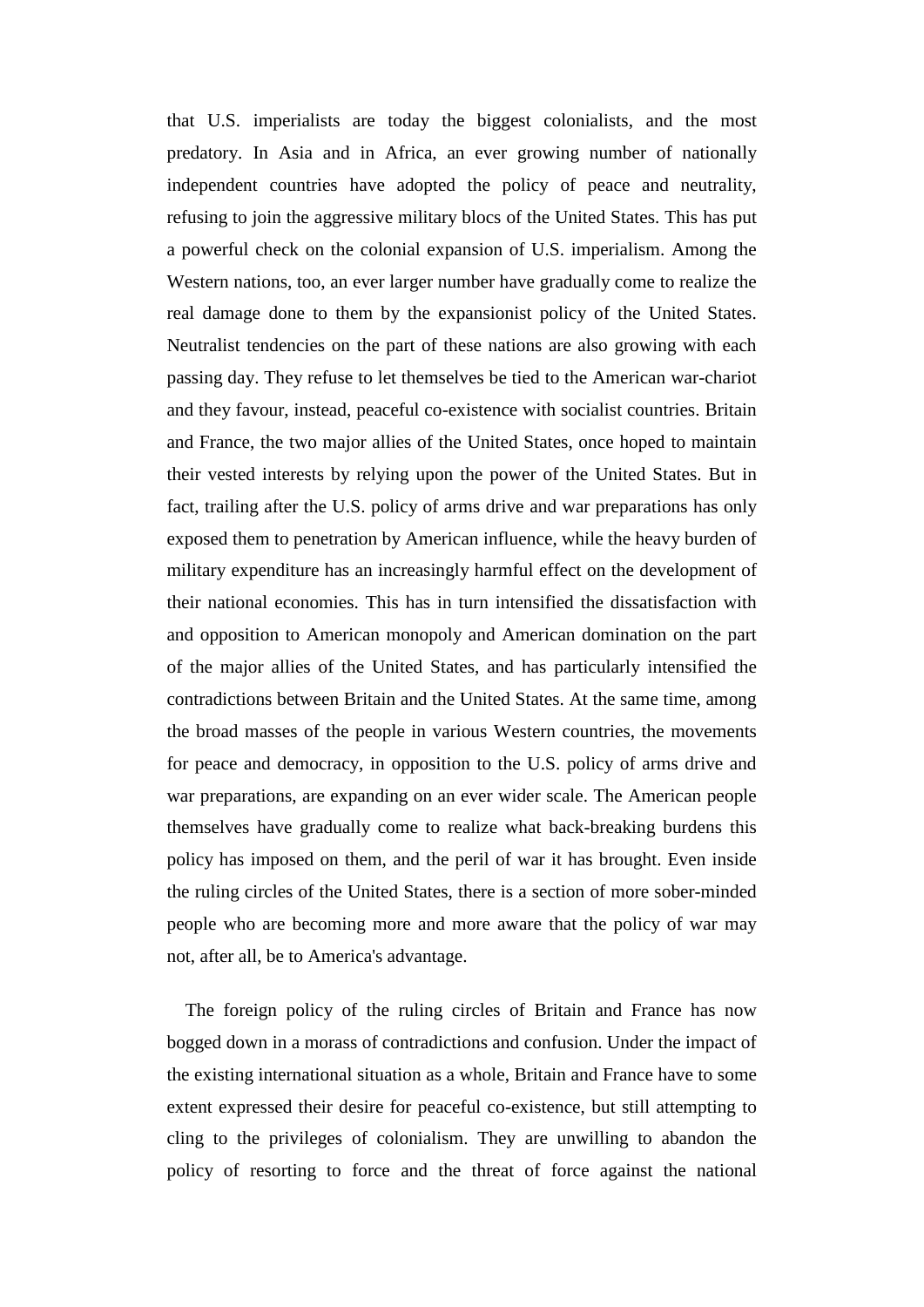independence movements. This has been particularly clearly shown by developments since the government of Egypt took back the Suez Canal Company. The British and French governments plan to resort to military intervention to violate the sacred sovereignty of Egypt and seize the Suez Canal again. The United States supports the aggressive actions of Britain and France on the one hand while on the other, it attempts to take advantage of the situation to seize their interests in the Middle East. The struggle between the aggressive policy of imperialism and the anti-aggression movement of nationally independent states is being intensified in the Middle East. Egypt has the widespread sympathy all over the world Public opinion throughout the world demands a peaceful settlement of the dispute over the Suez Canal. If, instead of following the road of peaceful settlement, Britain and France choose to carry out armed intervention, they will not only meet with the heroic resistance of the Egyptian people and the people of the Arab countries but inevitably they will arouse the resolute opposition of the broad masses of the people of the whole camp of socialism, the people of Asia and Africa and Latin America and the people of the Western countries as well as the resolute opposition of the broad masses of the people of Britain and France themselves. The world is heading for peace. The policy of armed intervention on the question of the Suez Canal, and indeed on all other questions relating to the national independence movements can only result in utter failure.

There can be no doubt that the imperialists will continue to create tense situations, that they will continue to oppress all peoples whom it is within their power to oppress, and that the danger of war still exists. We shall be making a mistake if we slacken our vigilance on this point. In its struggle for peace and progress, mankind has still to traverse a most tortuous and devious path. But the overall outlook for the world is a bright one. Given the solidarity and the concerted efforts of the forces of the socialist countries and the forces for peace and democracy the world over, lasting peace for the world and the cause of human progress will eventually triumph.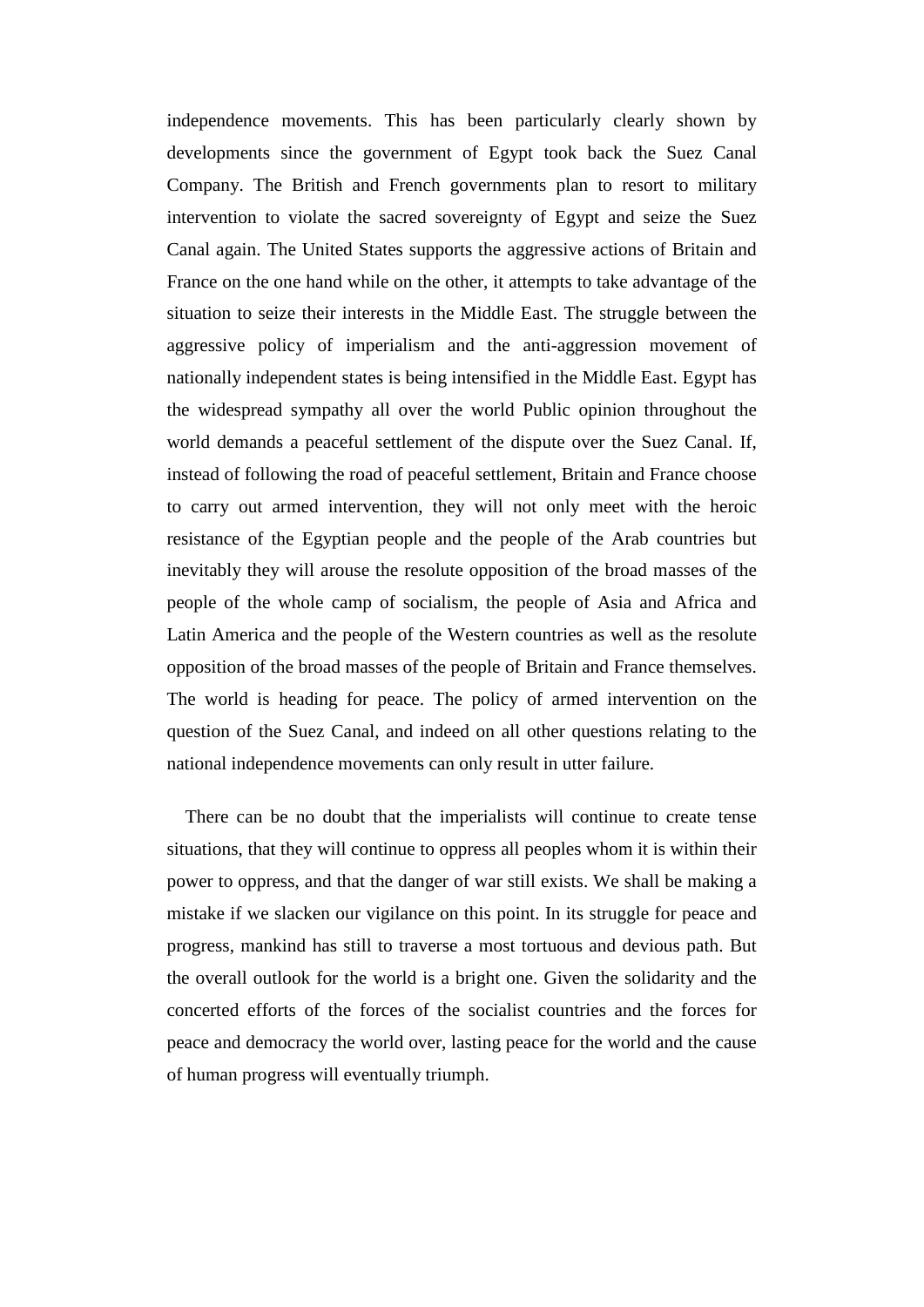Our firm and steadfast policy in international affairs is to strive for world peace and human progress. During the past few years, our efforts in this respect have been fruitful.

During their revolutionary struggle, the Chinese people had the support of the camp of peace, democracy and socialism, headed by the Soviet Union. Shortly after the founding of. the People's Republic of China, we concluded a Treaty of Friendship, Alliance and Mutual Assistance with the great Soviet Union. Events over the past few years have shown that the great alliance, between China and the Soviet Union is a main pillar of peace in the Far East and the world. The Soviet Union has given great assistance to socialist construction in our country; and the People's Democracies in Europe and Asia have also given. us help in various ways. The Chinese people will never forget this comradely assistance from fraternal countries. Such assistance has been and will always be indispensable to us. The unity and friendship between China, the great Soviet Union and the other socialist countries, built upon the basis of a community of objectives and mutual assistance, is unbreakable and eternal. To further consolidate and strengthen this unity and friendship is our supreme international duty, and is the basis of our foreign policy.

China has herself suffered from the scourge of colonialism. China's territory, Taiwan, is even now under the control of the United States. The Chinese people deeply sympathize with and actively support the struggle which all oppressed peoples and all countries that are suffering from aggression are waging against colonialism and for national independence. Every victory won in this struggle, whether in Asia, Africa or in Latin America, will further strengthen the forces of peace.

China has much in common in past experience, in present circumstances, and in cherished hopes, with the other countries of Asia and Africa which have just freed themselves from the rule of colonialism. In international relations in general, and in our mutual relations in particular, we all share the desire for mutual respect for territorial integrity and sovereignty, non-aggression, noninterference in each other's internal affairs, equality and mutual benefit, and peaceful co-existence. These common desires are embodied in the five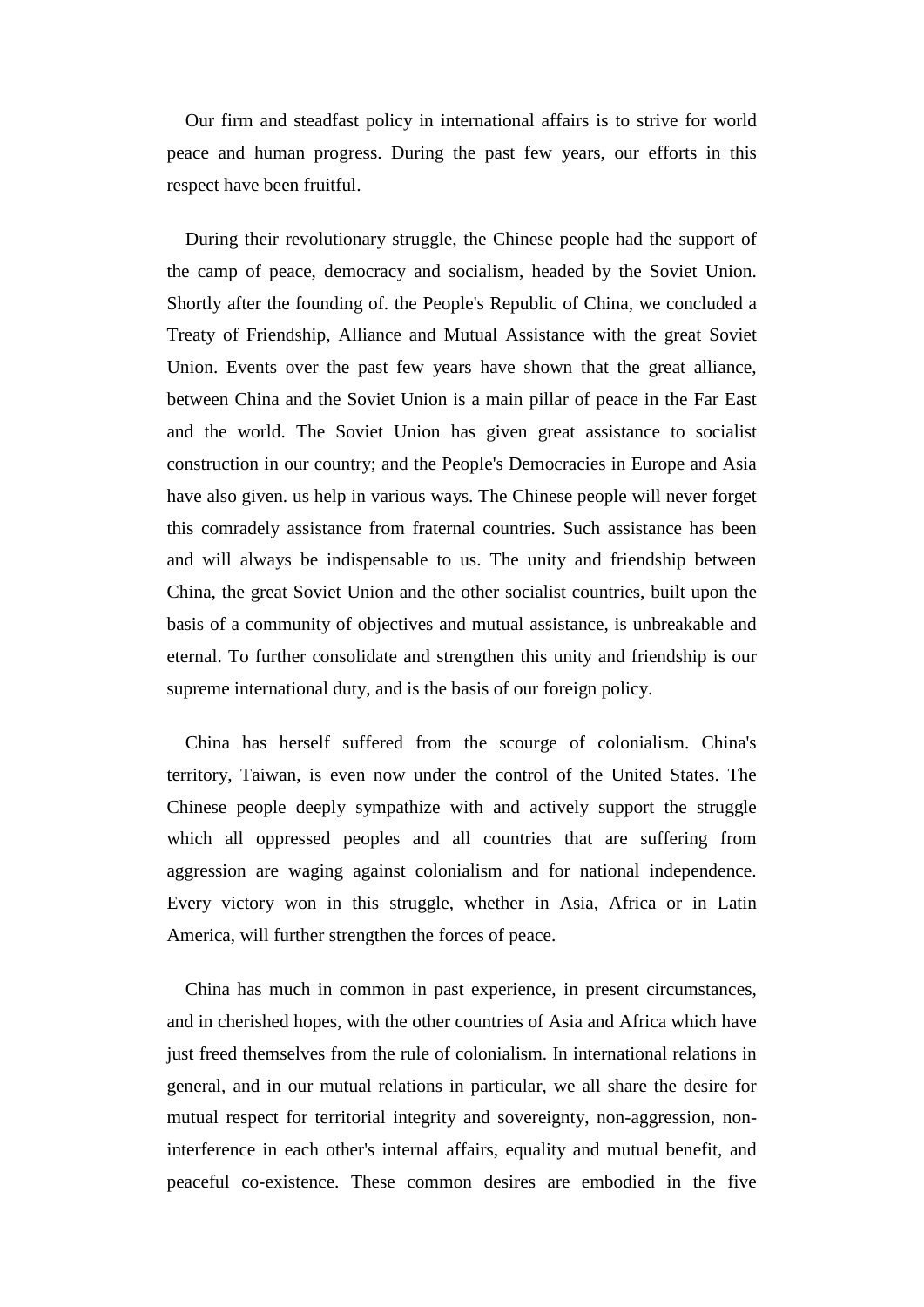principles initiated by China and India. Acting on these principles, we have already established ties of friendship and co-operation with many Asian and African countries, thereby promoting peace in this area.

On the basis of the five principles we are striving, in the first place, to establish good neighbourly relations with all neighbouring countries. We have profound and traditional friendships with these countries and there is no dispute between us that cannot be settled. There exist between our country and some neighbouring countries certain questions left over from the past. The imperialists are doing their utmost to take advantage of this situation to undermine and disrupt our efforts to develop or establish friendly relations with neighbouring countries. But this attempt is doomed to failure. All questions between China and her neighbouring countries can be settled by peaceful negotiation in accordance with the five principles. The development or establishment of friendly relations between China and her neighbouring countries is in our interests as well as theirs.

Our country has already established normal relations with a number of Western countries in Europe.

Our country is prepared to establish normal diplomatic relations with all of those countries which have not yet established diplomatic relations with our country. We believe that the establishment of such relations is beneficial to both sides.

Our policy of peaceful co-existence based on the five principles does not exclude any country. We have the same desire for peaceful co-existence with the United States. But the United States has been consistently hostile to our country. It has occupied our territory Taiwan, sent spies into our country to engage in subversive activities, imposed an embargo on our country, done its utmost to bar us from international affairs, and insolently deprived us of our country's rightful place in the United Nations. Despite all this, our government has made efforts to settle our disputes with the United States by peaceful negotiation. We have repeatedly proposed a conference between the foreign ministers of China and the United States to settle the question of easing as well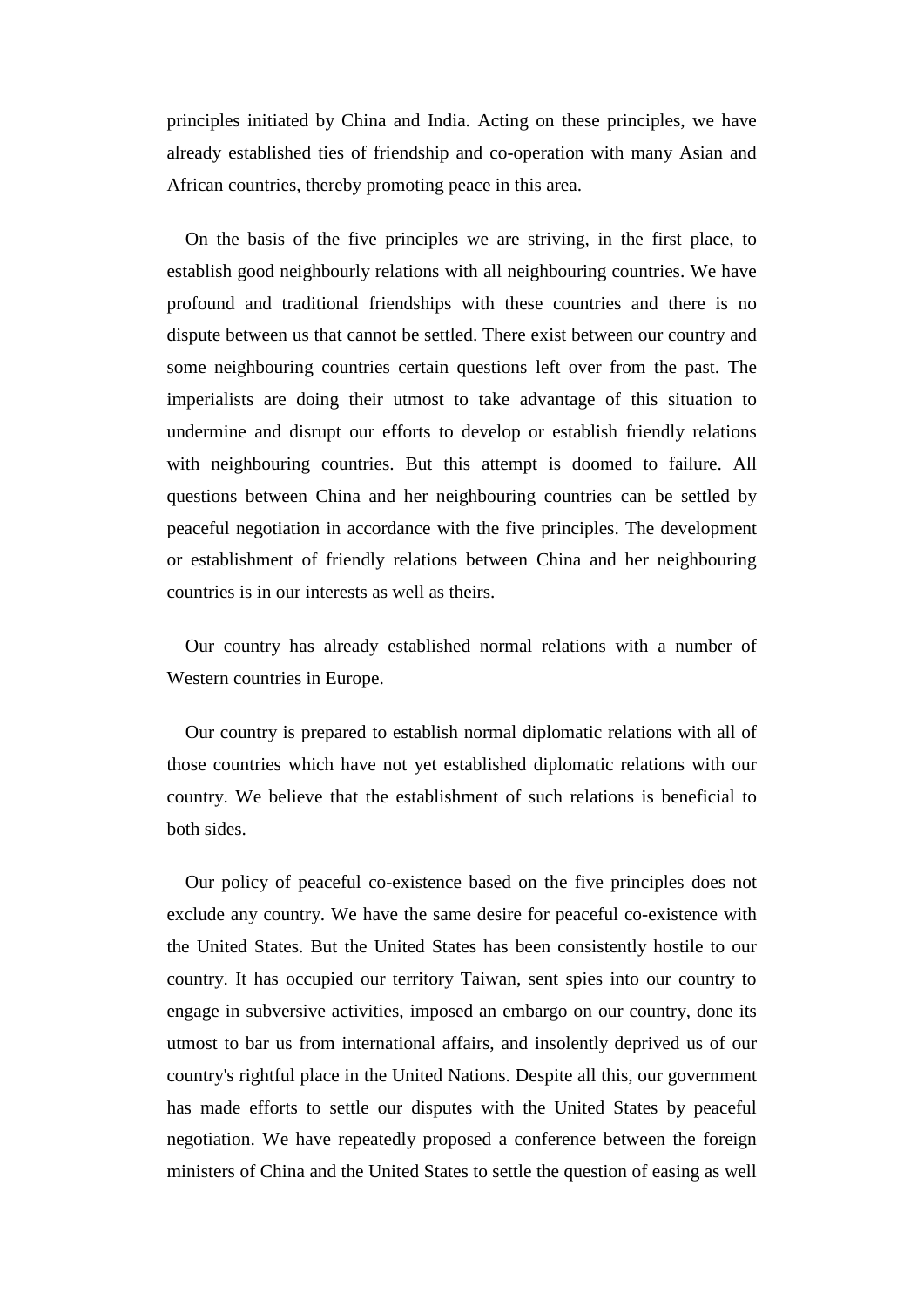as eliminating the tension in the Taiwan area. Our efforts in this connection are made solely for the purpose of easing international tension, and by no means signify acquiescence in aggression. As the whole world knows, the Chinese people will not hesitate to make sacrifices to safeguard the independence and security of their motherland. But even now, the attitude of the United States government towards us is far from, realistic or reasonable. And what is the result? Despite the fact that the U.S. imperialists have resorted to all kinds of vicious means to disrupt our country and attempted to isolate us, the great New China stands firm on its feet in this world. Justice is on our side; world-wide sympathy is with us. It is not we that stand isolated in the world, but precisely the U.S. imperialists themselves. If the U.S. imperialists do not want to suffer further setbacks, their only way out is to adopt a realistic, reasonable attitude towards our country. This fact is no longer a secret even to the Americans themselves.

The Chinese people and all the peoples of the world need peace. They all want to promote economic and cultural relations and friendly contacts with one another. In the past few years the Chinese people have participated actively in all kinds of international activities beneficial to world peace. We have actively developed economic and cultural exchanges with the peoples of various countries. We have also increased our contacts with the people's organizations and personages of every walk of life in various countries. Though we have come up against many man-made obstacles in all these activities, every day we are winning more friends all over the world. Facts prove that the iron curtain is not on our side; our doors are wide open to all.

Such is the basic policy which we have followed in dealing with international affairs. We shall continue to carry out this policy.

#### **VI. The Leadership of the Party**

During the period from the Seventh to the Eighth National Congress of the Party, along with the victory of the revolution and the changes that have taken place in the situation of our country, there have also been great changes in the Party itself. It is now a party that leads the state power over the whole country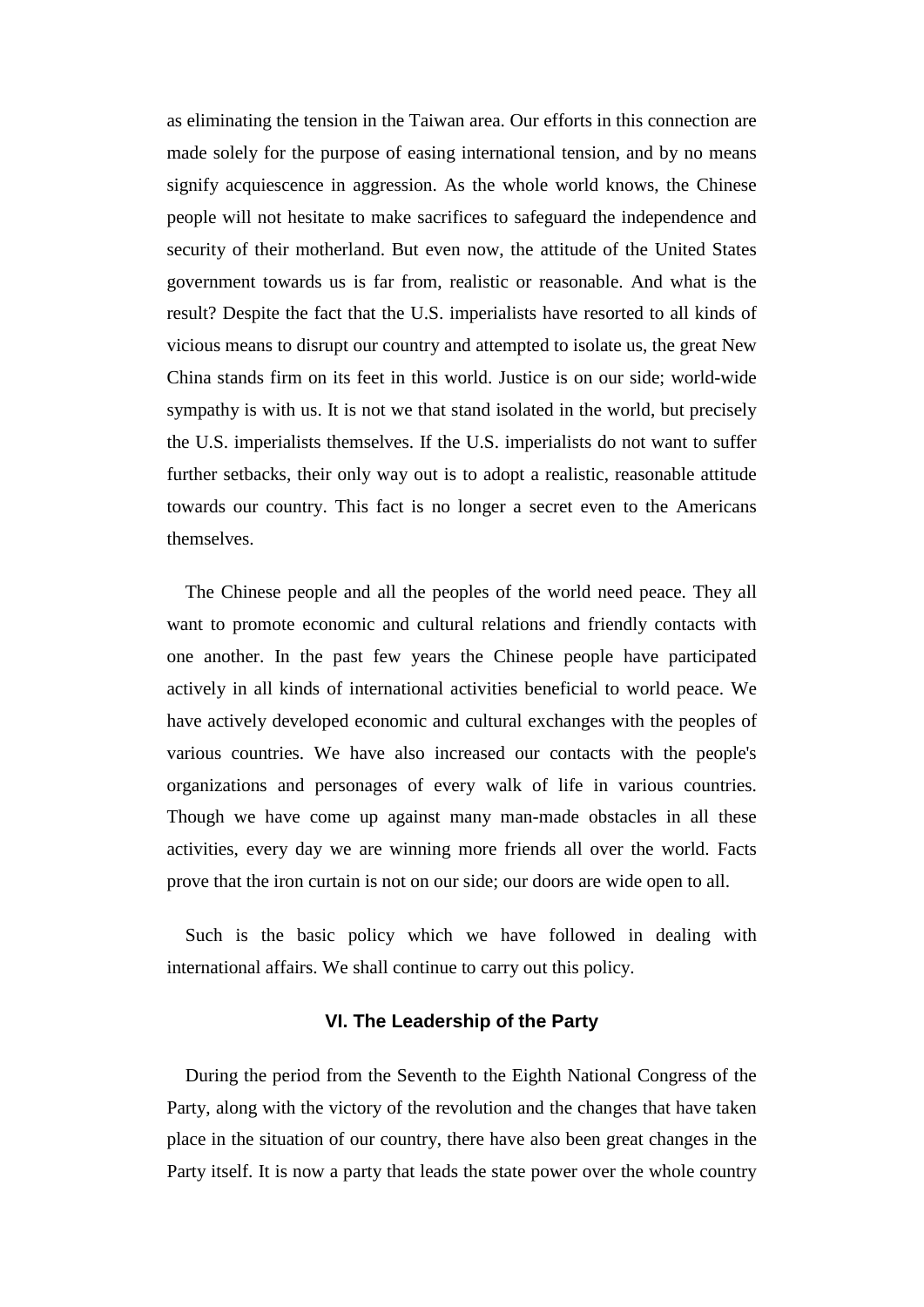and it enjoys very high prestige among the masses of the people. The Party organization has grown; it has a membership of 10,730,000, of whom 14 per cent come from the ranks of the workers, 69 per cent from the peasantry and 12 per cent from the intellectuals. Party organizations are spread throughout the country, and among the various nationalities as well. The overwhelming majority of Party members have been tempered in great revolutionary struggles. Even the new members who joined the Party after 1949 — and who constitute more than 60 per cent of the membership — are, in the main, outstanding and active elements who have come forward in the mass revolutionary struggles and in socialist labour over the last few years. On the whole, the Party is more closely bound to the masses of the people; it has gained richer and more comprehensive experience in its work; and never before has its unity been as strong as it is today.

As we have said before, the cause of socialism in our country cannot do without the dictatorship of the proletariat which is realized through the leadership of the party of the proletariat—the Communist Party. The strength of leadership of the Chinese Communist Party lies in the fact that it is armed ideologically with Marxism-Leninism, is correct in its political and organizational lines, rich in experience in struggle and in work, skilled in crystallizing the wisdom of the people of the whole country and turning that wisdom into a united will and disciplined action. And not only in the past, but in the future too, the leadership of such a party is essential in order to ensure that our country can deal effectively with complex domestic and international affairs. This view is shared by all sections of the people and democratic parties in our country as a result of their experience in life.

Nevertheless, in the work of our socialist construction there are comrades, though very few, who have tried to weaken the leading role of the Party. They confuse the question of the Party giving leadership in various spheres of state affairs in regard to principles and policies with the question of purely technical matters; they think that since the Party is still a layman in the technical side of these things, it should not exercise leadership over such work, while they themselves can go on taking arbitrary action. We have criticized this wrong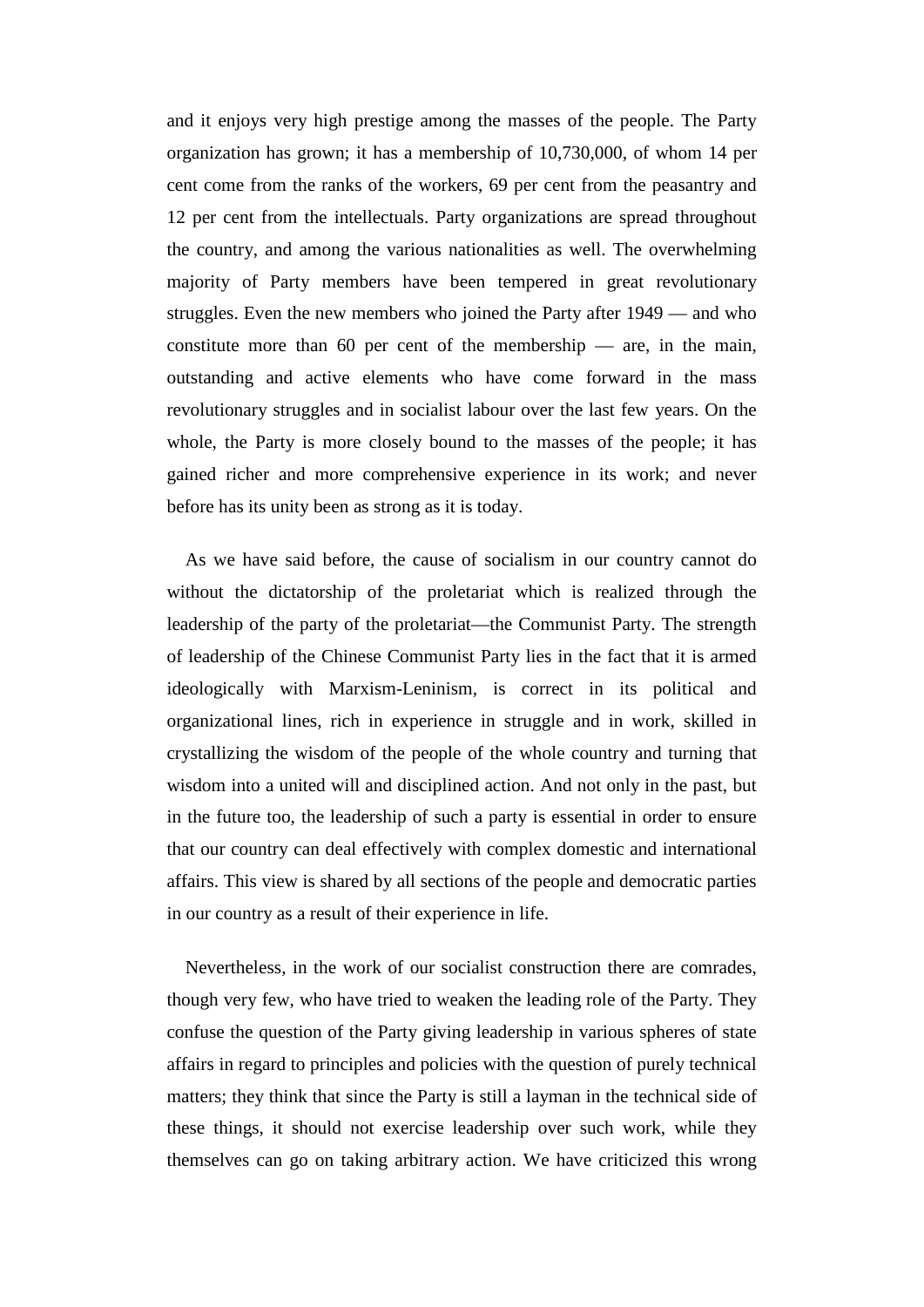viewpoint. In all work the Party should and can play a leading role ideologically, politically and in matters of principle and policy. Of course, that does not mean that the Party should take everything into its own hands, or interfere in everything. Neither does it mean that it should be content with being a layman in things it does not understand. The Party calls on its cadres and members to study painstakingly in order to master the things they do not understand in their work. For the more we study, the better will we be able to lead.

As we have said before, the line followed by the Party since its Seventh Congress has been correct and this has been proved by facts. But it must be admitted that in shouldering the increasingly heavy tasks of today the Party is not without difficulties, nor will it make no mistakes. In the sphere of socialist transformation and socialist construction and in the political life of the country, we have had shortcomings and made mistakes of a temporary nature and of limited scope. In handling international affairs we have also not been entirely free from shortcomings and mistakes. Therefore, one of the tasks confronting the Party leadership is to study and analyse past mistakes, draw lessons from them, so as to be able to make fewer mistakes in our future work, and, as far as possible, avoid repeating past mistakes, and prevent small mistakes from developing into big ones.

To enable our Party to continue to maintain its correct and sound leadership in the future, the main thing is to see to it that Party organizations and Party members make fewer ideological mistakes. There are struggles in our Party between correct ideology and wrong ideology and between the correct line and the wrong line. These struggles are the reflection of the class struggle and various social phenomena. Since the petty-bourgeoisie originally constituted the majority of the population of our country, the feelings and sentiments of this class often influence us, and constantly exert pressure on us. The bourgeoisie likewise influences us in various ways. The Party must constantly carry on inner-Party education so as to prevent the bourgeois and pettybourgeois ideologies from impairing its political purity. Our mistakes have not only social roots, but also ideological roots. If a person does not understand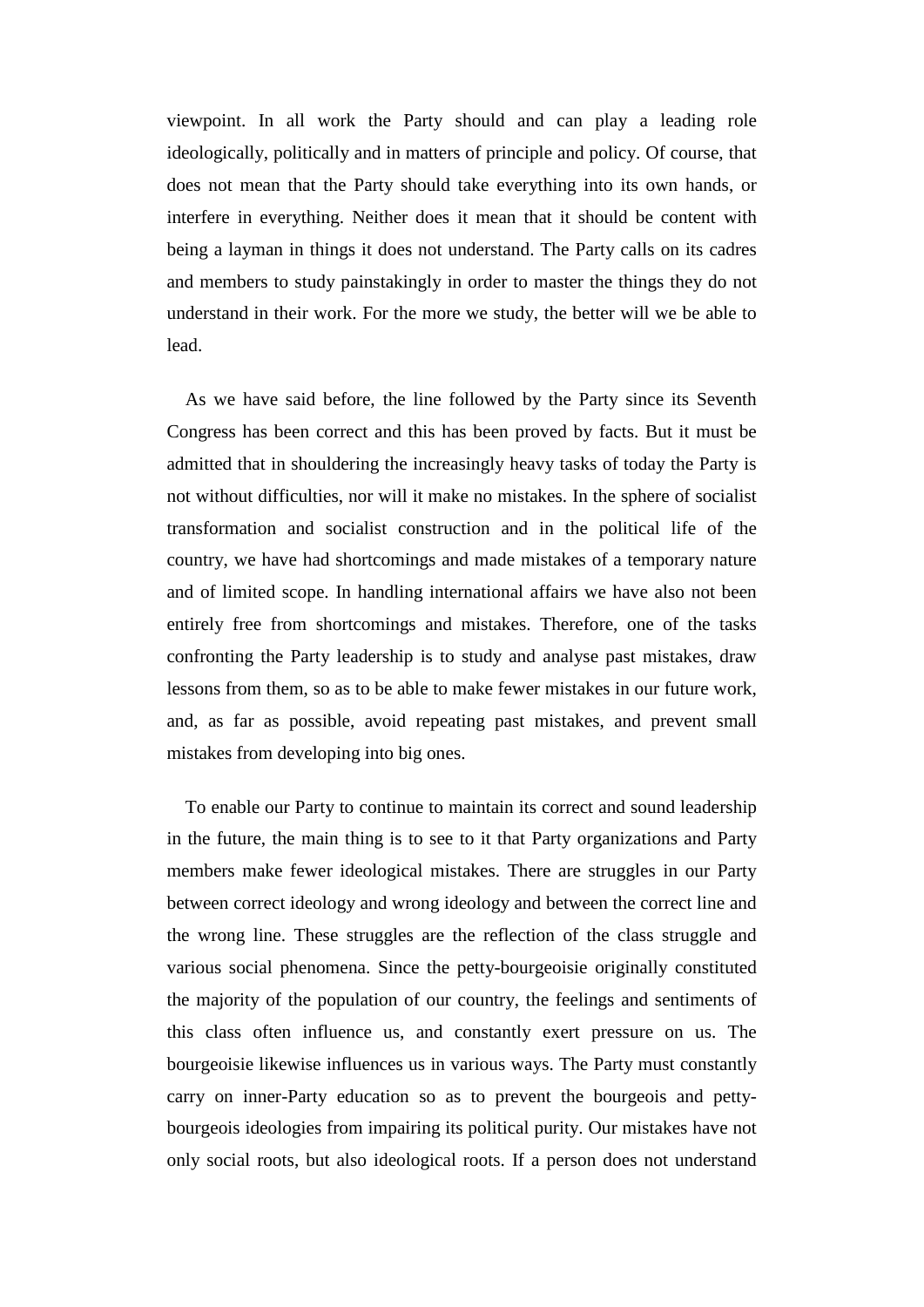that a correct understanding of things can only be based on an objective and all-round reflection of reality, but insists on acting according to his own subjective and one-sided approach to things, then he will go on making mistakes, great or small, even though his intentions are good. In order to prevent mistakes, therefore, the basic thing is to acquire an accurate knowledge of objective reality, and correctly differentiate between right and wrong.

In view of the fact that at present nine out of ten of our members joined the Party after the Seventh Congress, we think it will not be without practical value to review briefly the basic experience in the history of the Party showing how the correct line effectively overcame the wrong one.

During the thirty-five years of its existence, our Party has four times made serious mistakes in its line: namely, the mistakes of Chen Tu-hsiu's Rightistopportunist line in the first half of 1927 and the mistakes of the "Leftist" opportunist line on three occasions in the following seven years. But during the twenty-one years since the Tsunyi Conference of January 1935, our Party, under the leadership of the Central Committee headed by Comrade Mao Tsetung, has not made any mistake in its line. How can this historical change be explained? Quite obviously, it cannot be explained merely by the length of the Party's existence, or the amount of experience gained by the Party, for the mistakes committed by the Party between 1931 and 1934 were even more serious than the "Leftist" mistakes twice committed before. Neither can it be explained merely by the personal qualities of the leading personnel of the Party in a certain period, for the majority of the leading personnel who had previously made mistakes later did good work for the Party. The history of the Party leads us to this conclusion: the amount of experience gained by the Party and the choice of leaders do have an important bearing on whether the Party makes mistakes, but what is more important is whether the rank-and-file Party members, and primarily the highranking cadres, can, in the various periods, apply the Marxist-Leninist stand, viewpoint and method to sum up experience in the struggle, hold fast to the truth and correct mistakes. This is the primary criterion by which the level of Marxist-Leninist understanding of Party cadres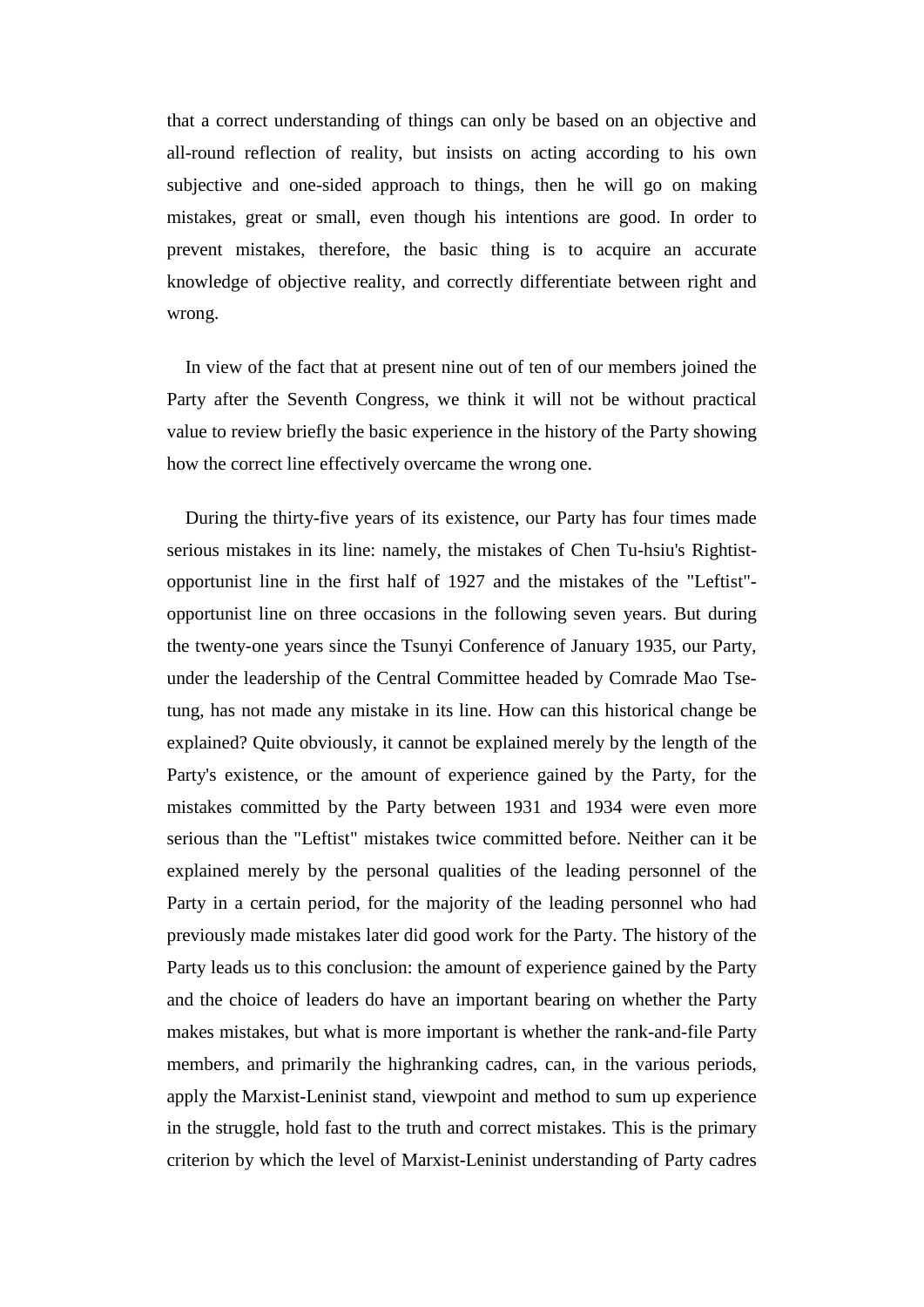is judged. The higher the level of Marxist-Leninist understanding of Party cadres, the greater will be their ability to distinguish between correct and wrong opinions, between good and bad leading personnel, and the greater will be their ability in work.

Before 1934, the Party had accumulated rich experience, but its leading organs at the time did not make a serious study of it. Although the Party on several occasions repudiated the wrong lines, in practice it confined itself to taking disciplinary measures against the leading personnel who had made mistakes; it did not make a correct analysis of these mistakes nor point out how these mistakes had stemmed from their ideological understanding, and thus it failed to help the Party cadres to raise the level of their understanding. Particularly during the years 1931-1934 when the "Leftist" opportunists headed by Wang Ming and Po Ku and other comrades held sway in the Party, they failed to learn lessons from the mistaken lines followed on several occasions in the past; moreover, their dogmatic way of thinking and their highhanded arbitrary way of doing things increased the mistakes of subjectivism and sectarianism to proportions unheard of in the history of our Party. They adopted extremely adventurist policies both in political and in military affairs, completely disregarding the actual conditions of the various classes of our country at that time and ignoring the relative strength of our side compared with that of the enemy. In inner-Party life, too, they completely wrecked the democratic system within the Party and waged unbridled inner-Party struggles. Their mistaken leadership caused serious defeats in the revolutionary struggle, and resulted in the loss of 90 per cent of the revolutionary bases and of the Workers' and Peasants' Red Army, and of practically all the Party organizations and revolutionary organizations led by the Party in Kuomintangcontrolled areas.

But things have been different since 1935. This change which the Party underwent in 1935 comes about chiefly from the fact that the majority of the high-ranking Party cadres had raised their level of political understanding by learning from the experience of their failures. After that, instead of meting out severe punishment to comrades who had made mistakes, the Central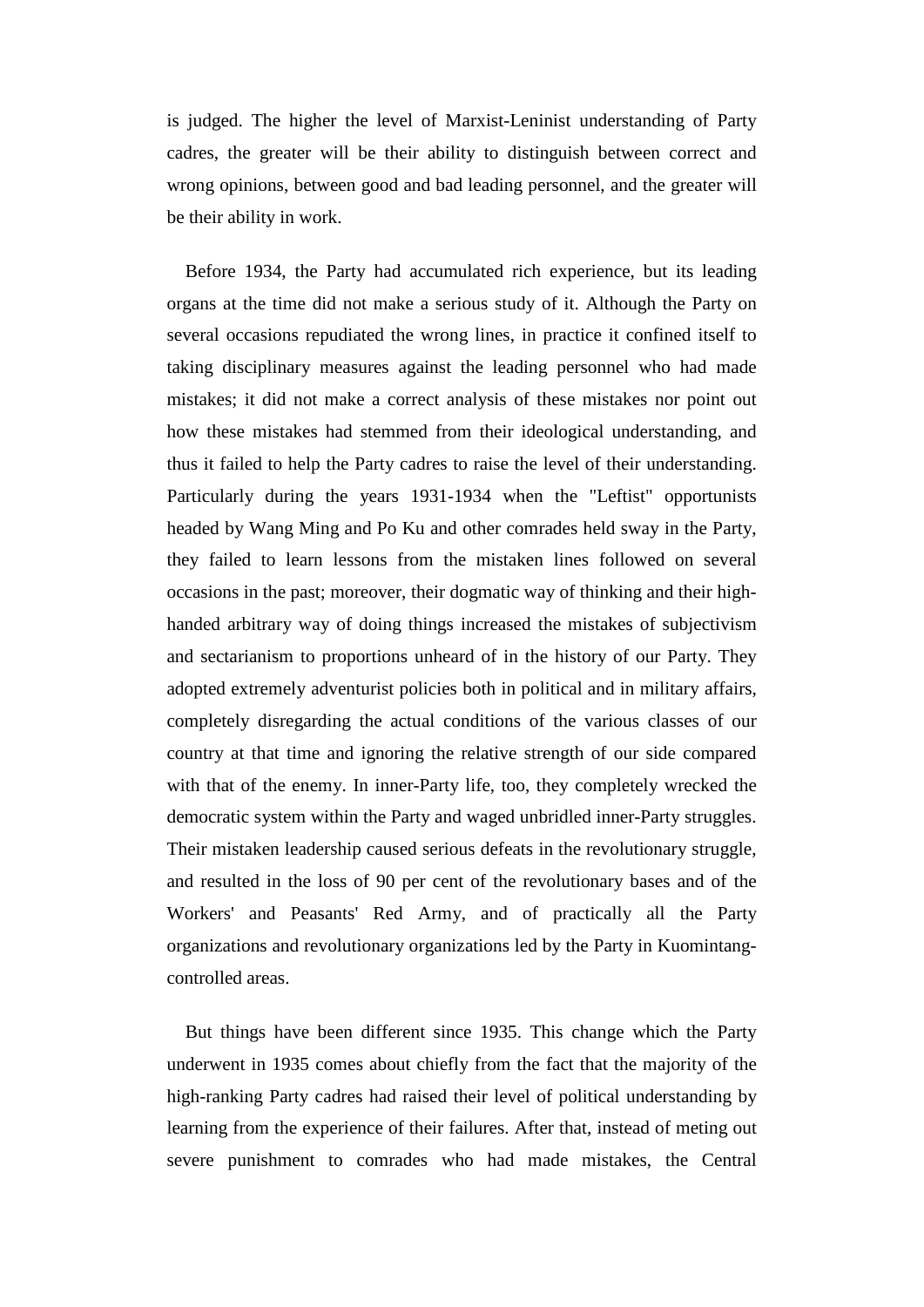Committee of the Party ,still assigned them to suitable leading posts. The Party patiently waited for and helped these comrades to recognize their mistakes ideologically. Furthermore, the Central Committee of the Party systematically helped all Party cadres to gradually grasp the principle of integrating Marxist-Leninist theory with practice and to understand the principle that our subjective knowledge must conform to objective reality. Thanks to the great improvement in the Party's ideological and organizational work, the cause of the Party had a speedy development. In order to help all Party cadres, including comrades who had made mistakes, make an earnest study of the historical experience of the Party and master the correct method of thinking and of work so as to make fewer mistakes; the Central Committee of the Party, seven years after the Tsunyi Conference, launched throughout the Party the famous "Rectification Campaign" to combat subjectivism, sectarianism and Party jargon. In the course of the campaign, all Party cadres carefully checked up on their own ideology and work, checked up on the Party's leadership on the ideological, political and organizational planes and conducted sharp criticism and self-criticism — all in accordance with the Marxist-Leninist stand, viewpoint and method. This raised the level of Marxist understanding of large numbers of Party cadres and improved their ability to distinguish between right and wrong within the Party. Large numbers of cadres began to understand the mistakes caused by doctrinairism which represents a divorce from reality, and the mistakes of empiricism which represents a divorce from theory. They adopted the style of work based on maintaining a close contact with the masses, conducting investigations and studies, and seeking the truth from a study of facts. They were thus able to do their work both within and without the Party more in conformity with reality and fewer major mistakes were made.

The above-mentioned historical experience gained by our Party fully demonstrates that, in order to ensure the smooth advance of the Party's work and to avoid major mistakes, the key lies in overcoming subjectivism ideologically.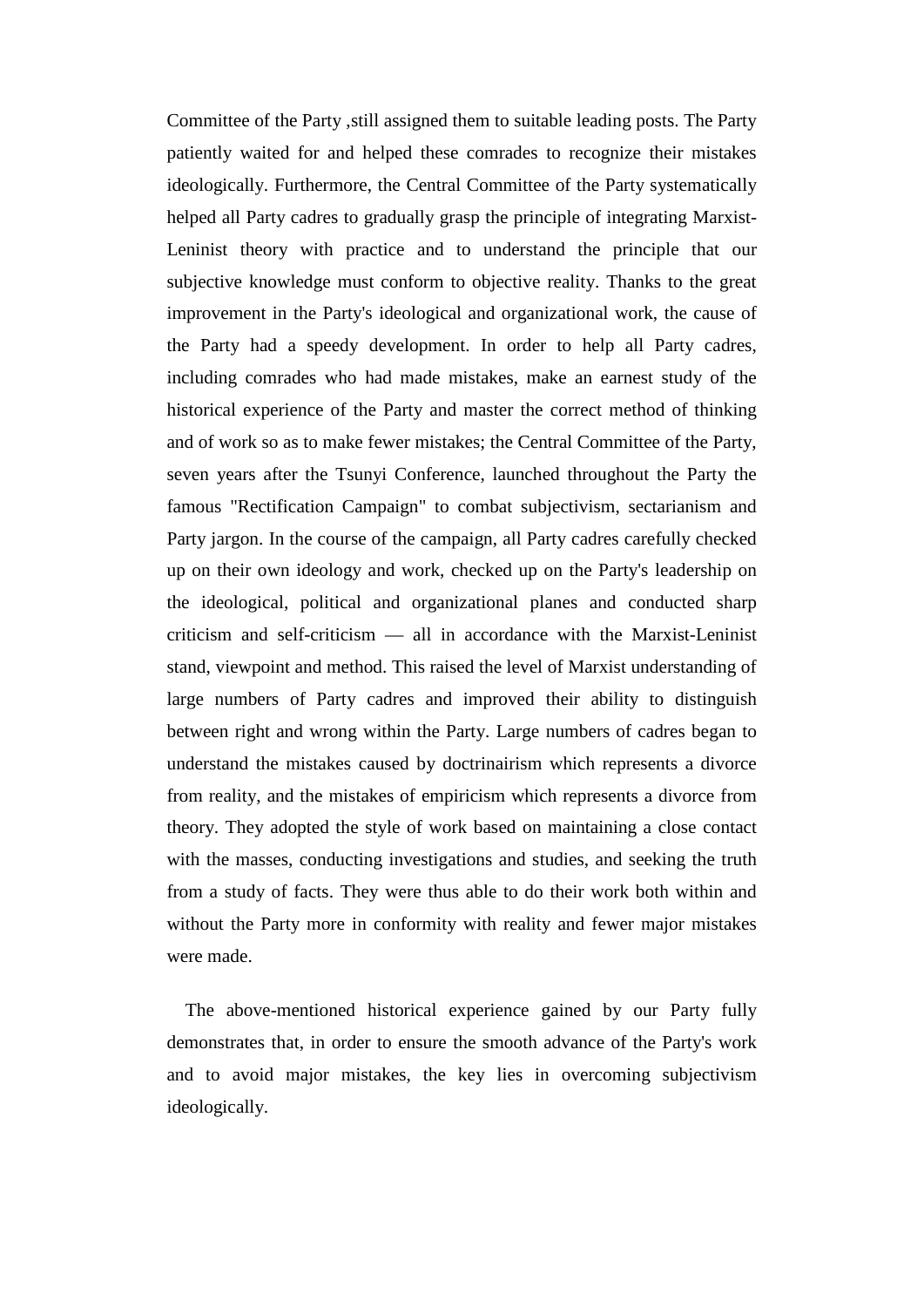At the present time serious mistakes of subjectivism are found in the thought and work of many cadres; they have caused losses to our work which could have been avoided. We are now confronted with new conditions and new tasks, and we must solve many problems which are more complicated than those of the past, and with which we are unfamiliar. Under such circumstances, subjectivist mistakes will inevitably grow if we do not endeavour to raise the level of our Marxist-Leninist understanding, do not strive to acquire new knowledge, do not diligently learn new ways of work, but instead rest content with praise for our past victories. At the same time, the great multitude of new members who have joined our Party have not yet received adequate training in Marxism-Leninism. It is also very easy for them to fall under the influence of subjectivism and doctrinairism.

In order to effectively combat subjectivism, it is necessary to make systematic efforts to raise the Marxist-Leninist level of our Party. Firstly, we must make serious effort to intensify the systematic study of Marxism-Leninism by our cadres, primarily our high-ranking cadres. This will enable them to become adept at applying the Marxist-Leninist stand, viewpoint and method, in observing and solving problems in actual life; increase their ability to keep their bearings and distinguish between right and wrong in complex situations; and know how to study and sum up their own working experience with the aid of Marxist-Leninist theory and derive from experience a knowledge of the laws governing the development of things. Secondly, it is necessary to step up the teaching of integration of theory with practice among the masses of new Party members, so as to enable them to understand step by step the Marxist-Leninist stand, viewpoint and method, acquire a basic knowledge of the general principles of Marxism-Leninism, the Party's history and the present state of our socialist construction, and realize what damage may result from subjectivism, including doctrinairism and empiricism. Among new Party members who are intellectuals, particular stress must be laid on recognizing the danger of doctrinairism. Thirdly, it is necessary to strengthen the theoretical work of the Party. We should quickly rally, both inside and outside the Party, the necessary forces for carrying on Marxist-Leninist scientific studies — the study of major problems and basic experience in the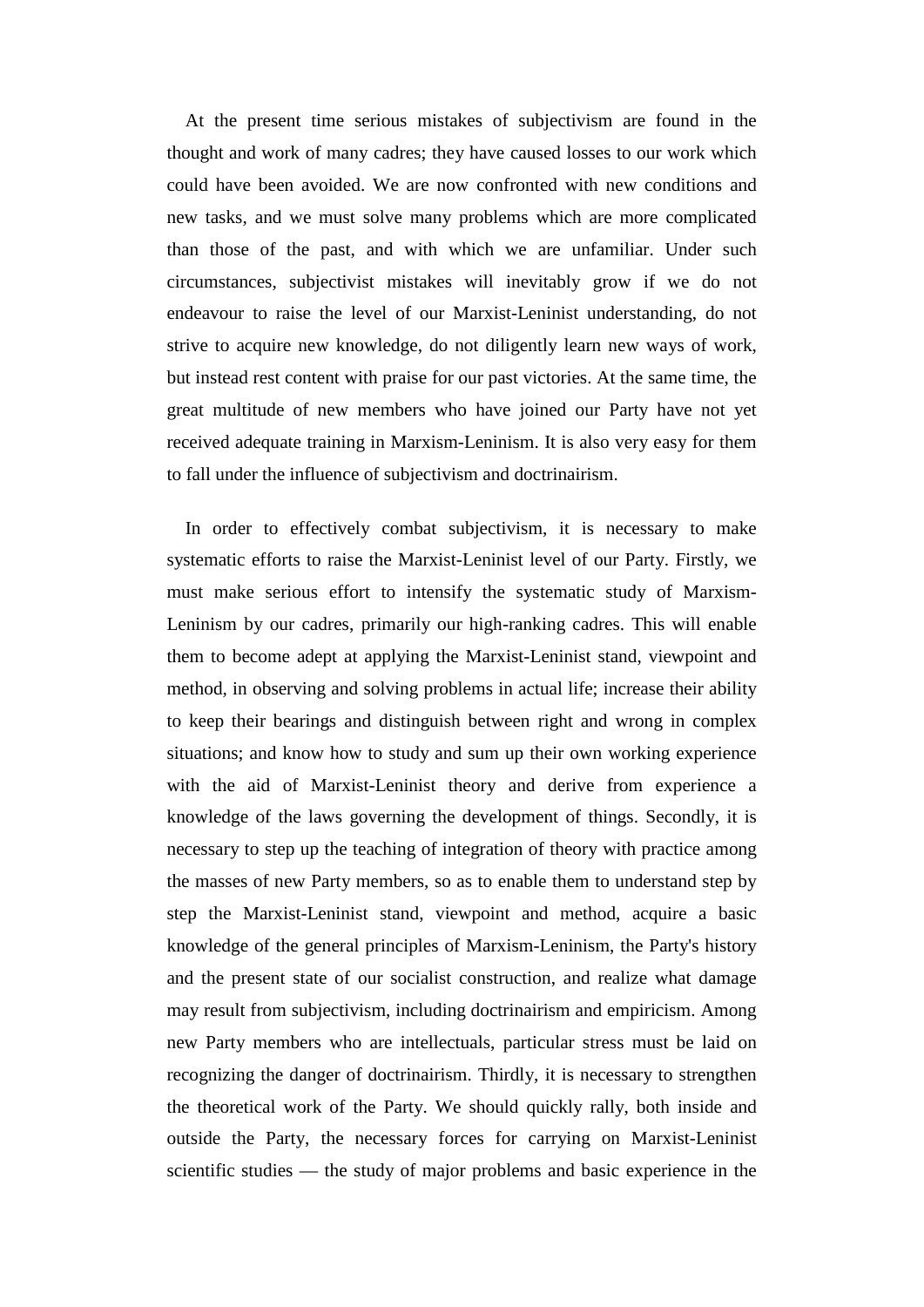socialist transformation and socialist construction of our country, of current international problems, of basic Marxist-Leninist theory and other branches of science closely connected with Marxism-Leninism. This series of studies should be brought into line with the pressing needs of the practical work of the Party, and also with the pressing need to carry on Marxist-Leninist teaching of the integration of theory with practice, among the broad masses of Party members and young people.

In order to effectively combat subjectivism, the Party's leading organs at all levels should all considerably strengthen the work of investigation and research into actual conditions. The mistakes of Rightist conservatism, of impetuosity and rashness, of trying to do things by coercion and commands, that have occurred in the Party's work in the past few years, have all stemmed from a lack of earnest effort to analyse correctly the actual conditions of things and to sum up the experience of the masses. Like certain working personnel in the state organs referred to above, not a small number of Party functionaries have begun to get conceited and complacent. Ensconced in their offices, they substitute empty talk for investigation, and formulate policies on the basis of their impressions, rather than go into the midst of their subordinates and listen to their opinions, check up on how Party decisions are being carried out and see whether or not these decisions have proved correct in the course of practice, and take pains to study new things and correctly further their development. The Party must educate them to keenly realize what damage has been done the work by subjectivist methods of work as described above; must help them learn how to carry out matter-of-fact investigations and studies of conditions among the masses; must help them to learn the method of work "from the masses and back to the masses"; and make them realize that this is indispensable if they are to continue to hold leading posts in the Party.

In order to bring the Party's role of leadership as much in line as possible with objective realities, to facilitate the summing up of the experience and opinions of the masses and reduce the possibility of making mistakes, Party organizations at all levels must without exception adhere to the Party's principle of collective leadership and broaden democratic life within the Party.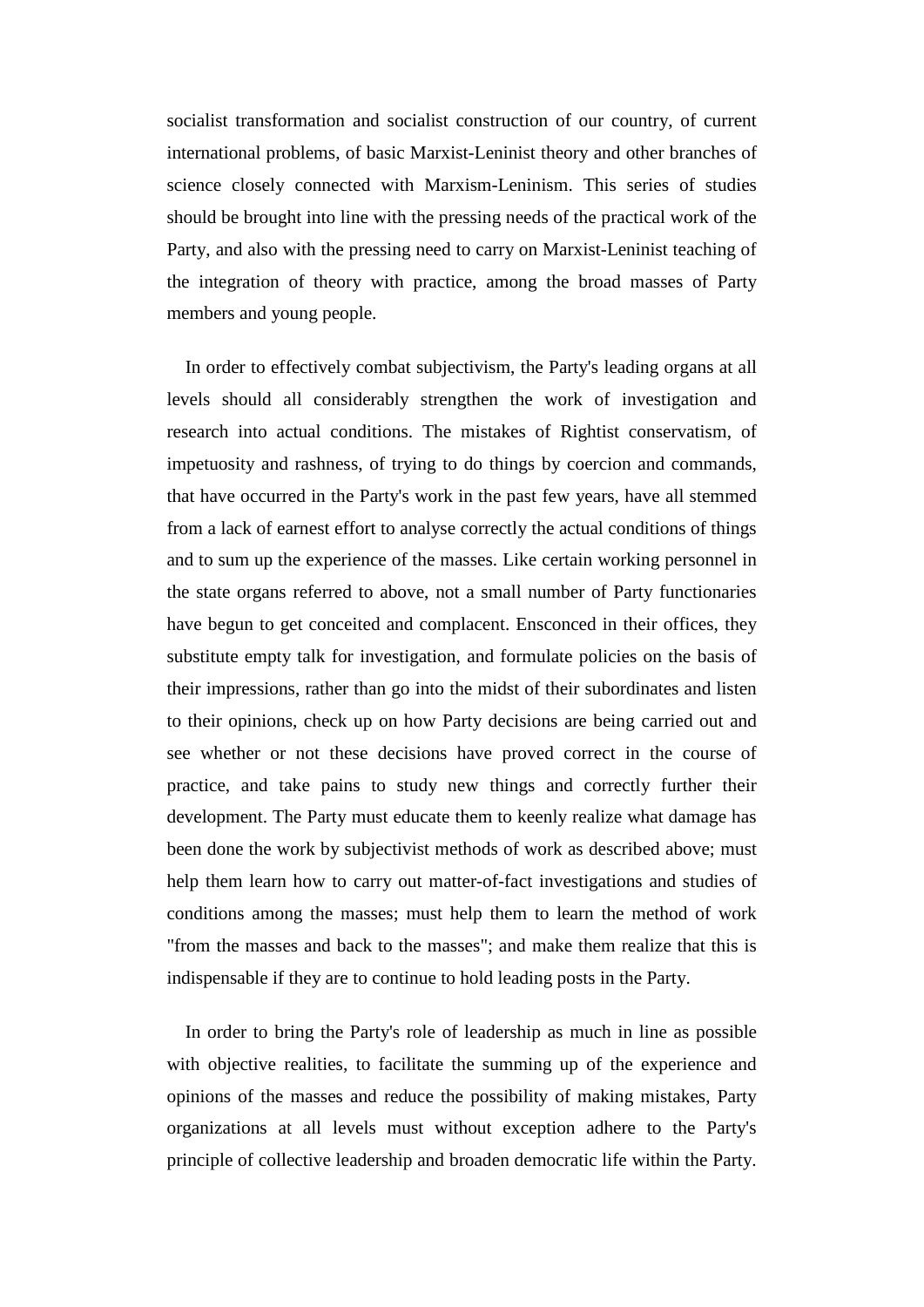All important questions must be thoroughly discussed by the proper collective bodies before decisions are taken, and argument and debate on diverse viewpoints must be allowed without any restraint, in order that various opinions from the masses, both inside and outside the Party, may be more or less fully reflected; in other words, in order that the various aspects present in the course of development of objective realities will be more or less fully reflected. Every leader must be good at listening patiently to and taking into careful consideration opinions contrary to his own, and resolutely approve opposite views if reasonable, or whatever is reasonable in them; he must continue to work amicably with and never turn his back on any comrade who, prompted by the correct motives and following normal procedure, may have put forward an opinion contrary to his own. Only in this way can we achieve collective leadership and Party unity in deed, and not in name only, and assure that its\* organization will improve and its cause prosper.

The question of thorough application of the Party's principle of collective leadership and the extension of inner Party democracy is given full attention in the new draft of the Constitution of the Communist Party of China put forward by the Central Committee. As Comrade Teng Hsiaoping is going to give a detailed explanation of the draft Constitution, there is no need for me to dwell on it here. The draft Constitution makes some new provisions in respect of the rights of Party members and of Party organizations at lower levels. It is provided in the draft Constitution that Party members have the right to give full play to their creative ability in work, and, while unconditionally carrying out Party decisions, have the right to reserve and submit their own views to a leading body of the Party, in case they should disagree. The draft Constitution provides that all questions of a local character or questions that need to be decided locally should be handled by local organizations so as to find solutions appropriate to local conditions, and that should a lower Party organization find that a decision made by a higher organization does not suit the actual conditions in its locality or department, it should request the higher organization to modify the said decision. The draft Constitution further provides that Party congresses at and above the county level will have a fixed term, and will meet once a year. These provisions will certainly give a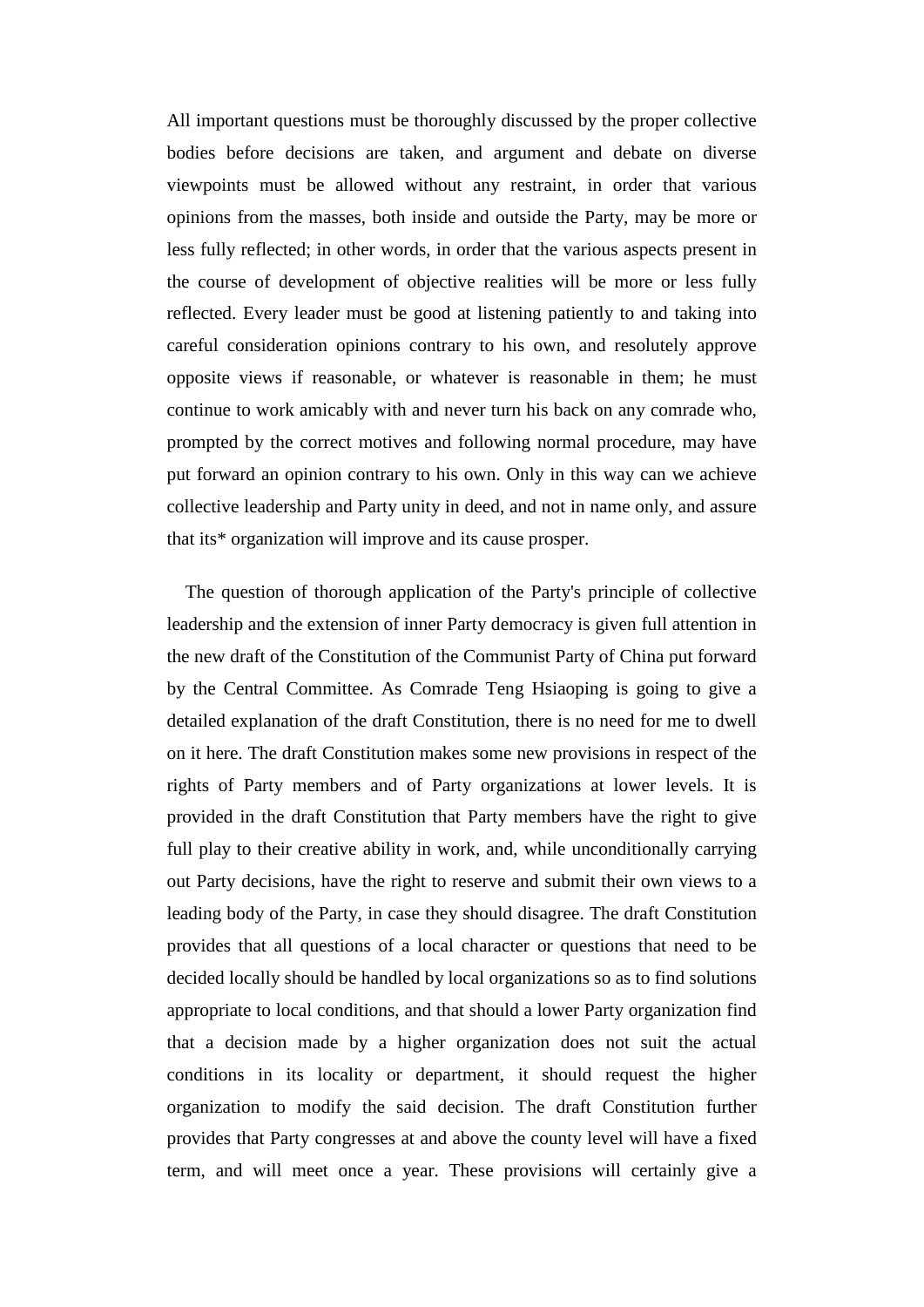powerful impetus to the initiative of Party organizations of all levels and of the entire membership.

Naturally, the extension of democratic life in our Party will not in any way weaken our Party's centralism, but,, on the contrary, strengthen it; the full play of the initiative of our Party members will not in any way weaken Party discipline, but, on the contrary, strengthen it. Similarly, our Party's principle of collective leadership does not in any way negate the need for personal responsibility or the important role of leader; on the contrary, it is the guarantee that a leader can play his personal role in a correct and most effective way. As everyone knows, the reason why the leader of our Party, Comrade Mao Tse-tung, has played the great role of helmsman in our revolution and enjoys a high prestige in the whole Party and among all the people of the country is not only that he knows how to integrate the universal truth of Marxism-Leninism with the actual practice of the Chinese revolution, but also that he firmly believes in the strength and wisdom of the masses, initiates and advocates the mass line in Party work, and steadfastly upholds the Party's principles of democracy and collective leadership.

A correct attitude towards comrades who have committed mistakes is one of the necessary conditions of correct Party leadership.

It is very easy to take severe disciplinary measures against comrades who have committed mistakes even to the point of expelling them from the Party. But if the ideological cause of those mistakes is not removed, severe disciplinary measures not only cannot ensure that the Party will not again make the same mistakes, but may lead to making even greater mistakes. When, the "Leftist" opportunist line held sway in our Party, the practice of "ruthless struggle and merciless blows" in inner-Party struggle only resulted in obscuring the line between right and wrong and the loss of vitality within the Party; it sapped the effective strength of the Party, and brought great losses to its cause.

Having corrected the mistakes resulting from the opportunist lines of Wang Ming and Po Ku and other comrades, the Party's Central Committee headed by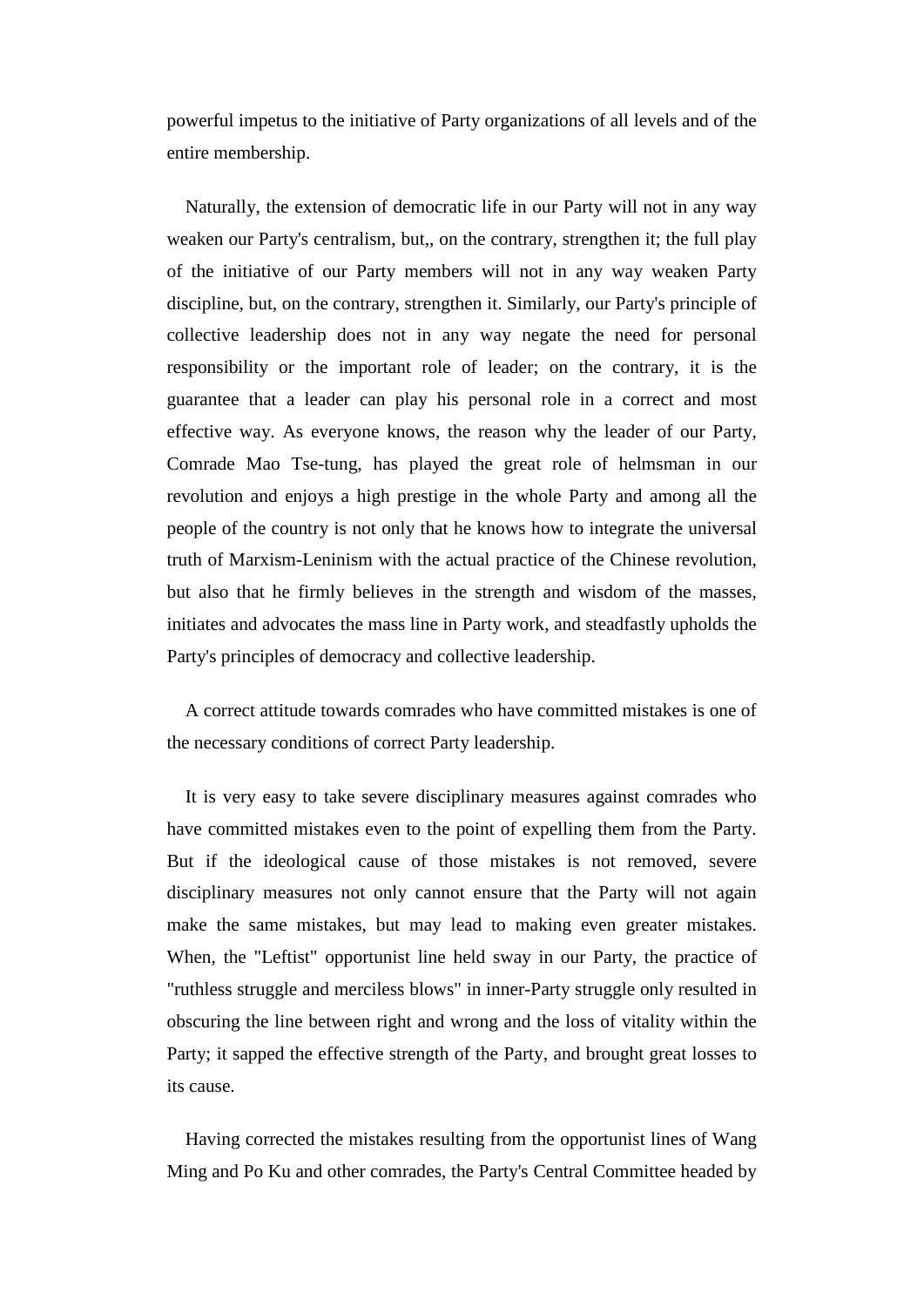Comrade Mao Tse-tung also radically altered the wrong forms of inner-Party struggle.

In inner-Party struggle the Party first of all draws a strict line between the question of right and wrong within the Party and the question of the counterrevolutionaries, the degenerate elements and other bad elements who have sneaked into the Party.

The Party adopts a firm attitude and weeds out the counter-revolutionaries who have sneaked into the Party, alien class elements who persistently engaged in splitting and disruptive activities inside the Party, and other incorrigibly corrupt and degenerate elements. It is true that some counterrevolutionaries and other bad elements have sneaked into our ranks. We have weeded out some of them, and we will continue to keep a close watch on them and weed them out. But facts prove that there are only a very small number of such people. Since our Party came to power, however, the tendency to corruption and degeneration, violation of laws and discipline and moral degeneration has developed to a certain extent. We must resolutely put an end to this grave state of affairs. In the past we conducted a mass struggle against corruption, waste and violation of laws and discipline, and later on, smashed the anti-Party bloc of Kao Kang and Jao Shu-shih who tried to seize the leadership of the state and Party by conspiratorial means. In the future too we must wage a constant struggle, ideological and organizational, against corruption and degeneration and constantly expel the incorrigibly corrupt and degenerate elements from the Party.

But the Party steadfastly adheres to the following principles in dealing with any comrade who has made mistakes in his work owing to a faulty ideology: "Take warning from the past in order to be more careful in the future; treat the illness in order to save the patient," and "not only clear up a man's ideological problem but also unite with him as a comrade." Emphasis is placed on ideological education; disciplinary action is not to be resorted to rashly. It is necessary to criticize these comrades', mistaken ideas in a practical manner and analyse the causes of their mistakes. This is the way to help them and continue to unite with them so that we can carry on our work together.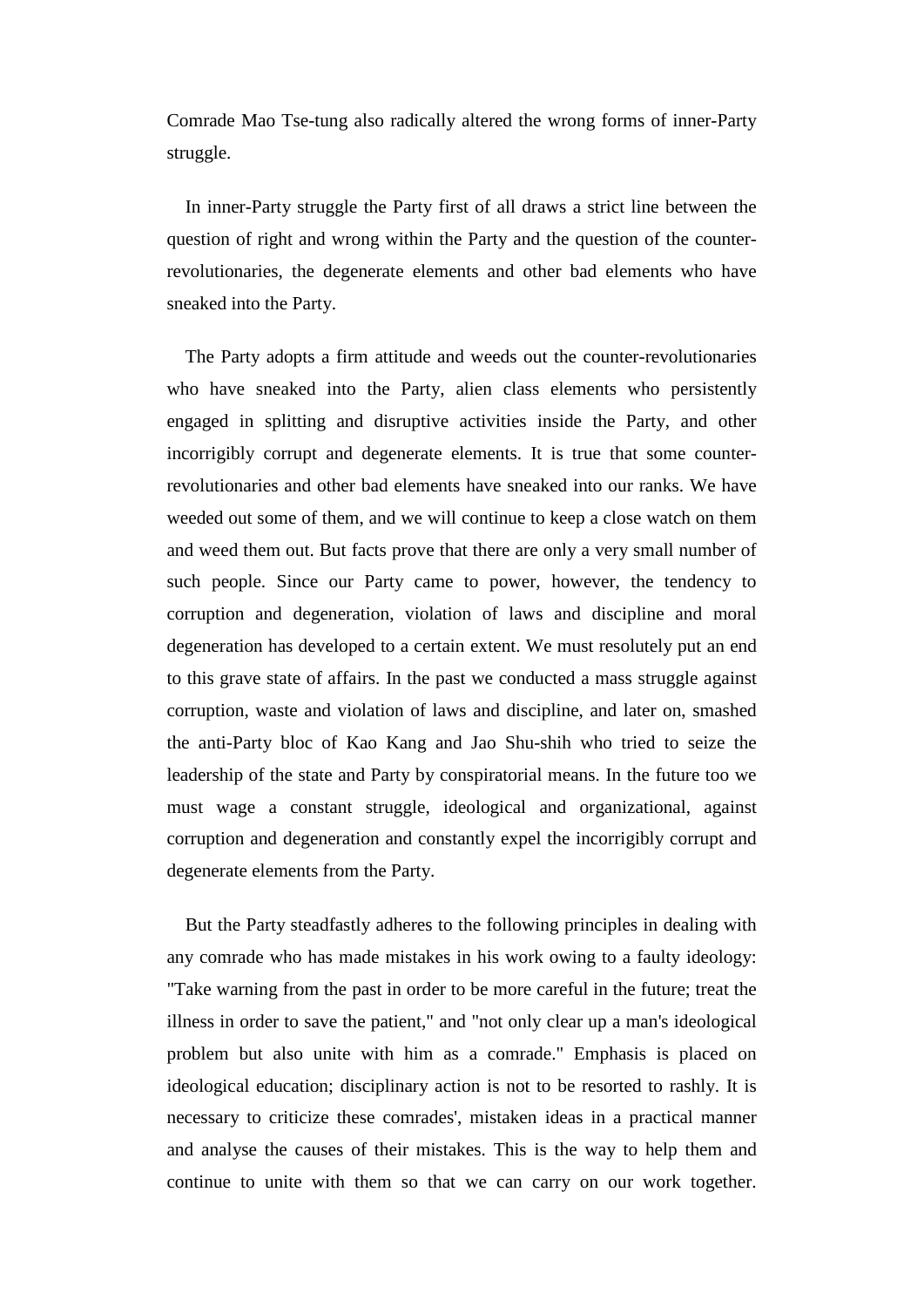Although, when necessary, appropriate disciplinary action may be taken against comrades who have made serious mistakes in work or they may be transferred to other suitable posts, it is essential to help them patiently and in a comradely manner to see and correct their mistakes so that we can achieve unity with them. In a word, a comrade who has made a mistake, provided the mistake is one that permits of correction within the Party, and that he himself is ready to make the effort, must be allowed to stay in the Party and correct his mistake; there should be no abuse of organizational powers by taking inappropriate disciplinary measures against him. On the other hand, if rough and crude methods are used to rectify mistakes of an ideological nature, not only will these mistakes remain uncorrected, and be liable to be repeated, but the feeling of harmony which should exist in the Party is bound to be impaired, and ordinary differences of opinion may even develop into an organizational split.

The Party has raised the level of Marxist-Leninist understanding among its members, strengthened the investigation and study of the actual situation, broadened democracy within the Party, and adopted a correct policy regarding mistakes in work. As a result, the unity and solidarity of the Party are bound to grow stronger day by day. And this, of course, is to the advantage not only of the Party, but of the entire working class and the people of the whole country since the Party is the leading core of the entire working class and the masses of people of the whole country.

We must firmly rally the entire Party, and this we do precisely for the purpose of building the solidarity of the entire working class and the people of the whole country on a firm basis. The source of our strength lies in our ability to rely closely on the working class and on the masses of the people. In order to build China into a great socialist country, we must do our utmost to continue to strengthen solidarity between the Party and the masses.

The overwhelming majority of the people of our country have already got themselves organized. The various, people's organizations are the essential ties with which our Party links itself with the masses. In addition to the cooperatives organized by the peasants which I have dealt with previously, the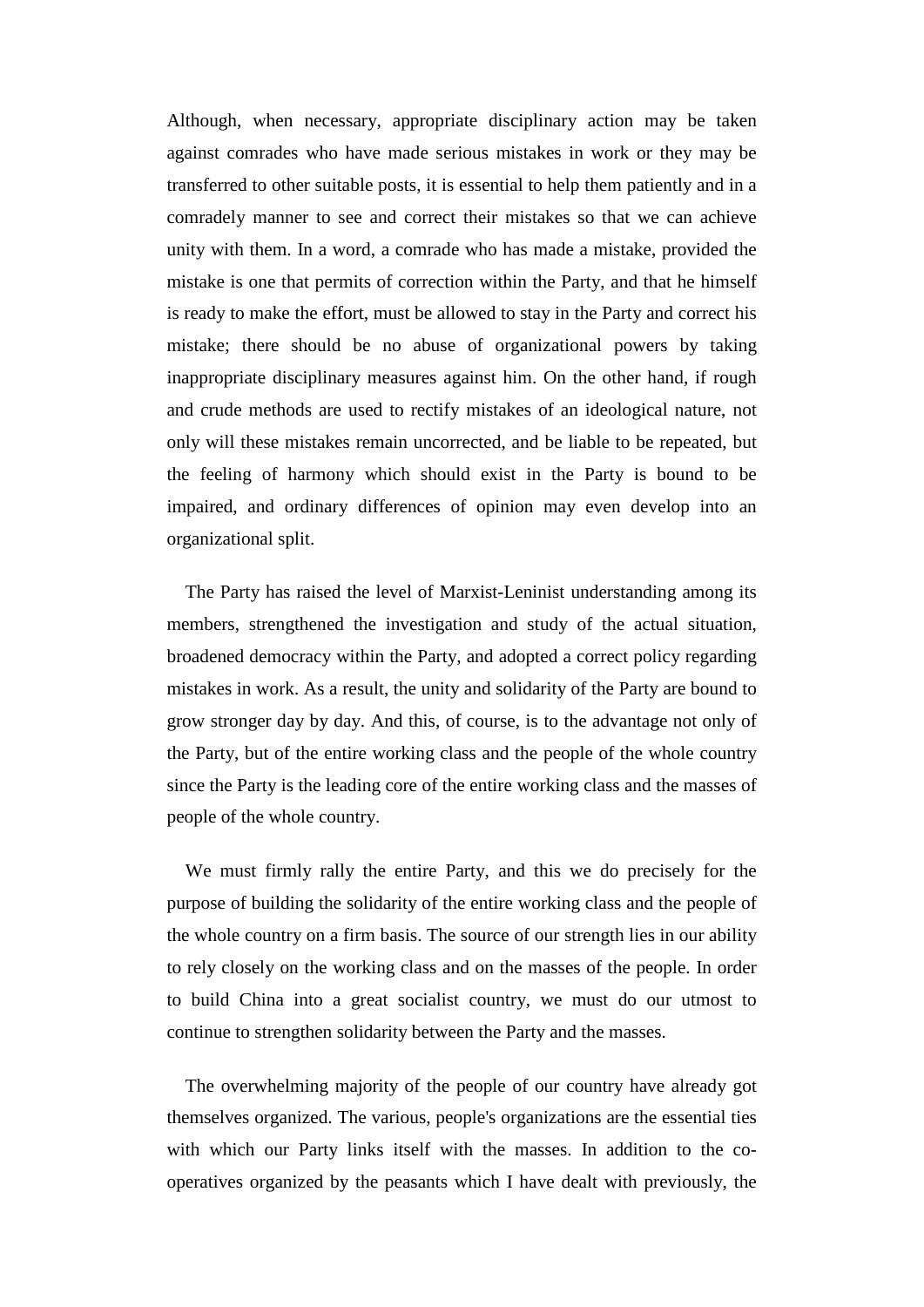most important people's organizations are the trade union organizations, the Youth League organizations and the women's organizations.

Our trade union organizations now have 12,000,000 members and play an important part in national construction. The Party should improve its leadership over the work of the trade unions, and through them, foster our working class so that it will become an organized and politically conscious class possessed of culture and technique, and rally the masses of workers closely round the Party. In socialist construction, trade union organizations should, on the one hand, rally the workers, by means of education and persuasion, to strive for a constant rise in labour productivity through socialist emulation drives and campaigns for outstanding workers, and on the other hand, they should intimately concern themselves with the livelihood of the masses, develop their function of supervision and carry on a valiant struggle against bureaucracy in all enterprises which manifests itself in violation of laws and discipline, and in infringement of the interests of the masses, and in showing no regard for the livelihood of the masses. The tendency to neglect either side of this twofold task is wrong and should be corrected.

The China New Democratic Youth League with a membership of 20,000,000, will soon be renamed the Chinese Communist Youth League. Thanks to the fruitful efforts made by the Youth League over the past few years, shock forces for socialist construction are constantly emerging from among our energetic young workers and employees, young peasants, young scientific and technical personnel and all other young intellectuals. They form a vast reserve of new recruits for the Party. Led by the Party, the Youth League should carry on ideological and organizational work in a more vigorous way among Youth League members and the broad masses of the young people, and overcome the defects of certain of its organizations which paid no heed to adopting a style of work suited to the characteristics of the youth, refusing to give full play to the activity and initiative of the broad masses of young people through education and persuasion.

Our Party has all along concerned itself with and supported the women's emancipation movement; it has made the complete emancipation of women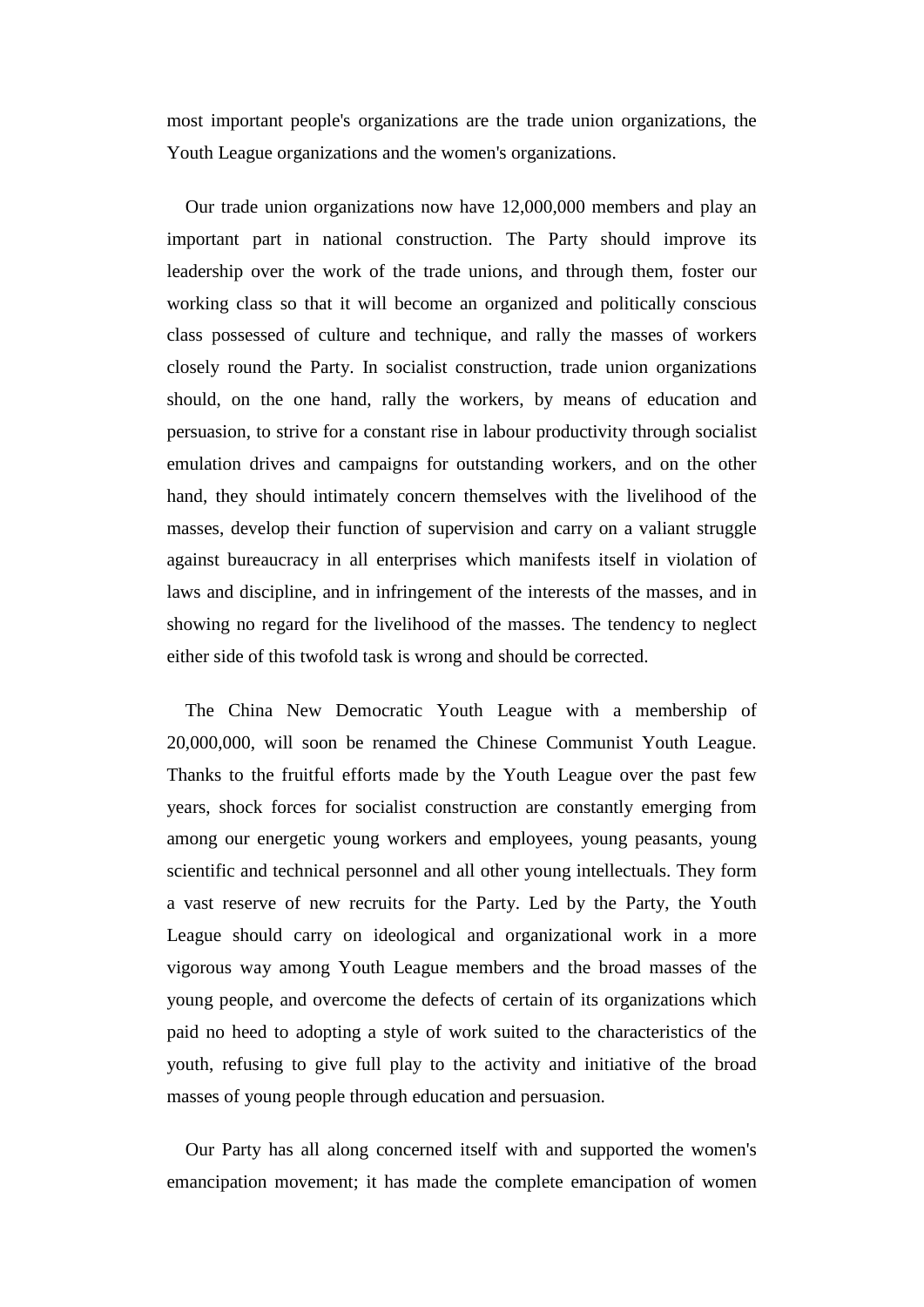one of the important objectives of the cause it works for. The women of our country now occupy a more and more important position in industrial and agricultural work and in many professions. Women cadres at various posts are rapidly becoming an impressive force. The Party should continue to give them every encouragement in their desire to advance, help women overcome certain special difficulties in taking up work, and assist them in improving their skills. The Party should also correct any mistaken ideas of discrimination against women which exist either inside or outside the Party, and pay attention to the introduction of a new spirit of ethics in social and family life based on the equality of men and women and the protection of women and children. The Democratic Women's Federation with branch organizations throughout the country is a popular women's organization, The Party should concern itself with these organizations and help them in their work, and through them strengthen the ties between the Party and the broad masses of women.

In order to make the close ties between our Party and the masses of the people still firmer, we must continue to intensify our work in every field among the masses. Constant education in wholehearted service to the people must especially be given to all cadres and Party members. An important hallmark of a good Party member and a good leader is that he is familiar with the living and working conditions of the people, concerns himself with their welfare and knows what lies uppermost in their hearts. He sticks to hardworking and plain-living, and shares the people's joys, sorrows and hardships. He can accept their criticism and supervision and does not put on airs in front of them. He takes his problems to the masses to consult with them, and the masses willingly tell him what they have to say. As long as our Party is made up of such Party members, our strength will be for ever inexhaustible and unconquerable.

Just as at home, our Party relies on the support of the people, so, internationally, we rely on the support of the international proletariat and the peoples of all countries. Without the great internationalist solidarity of the proletariat of the various countries, without the support of the world's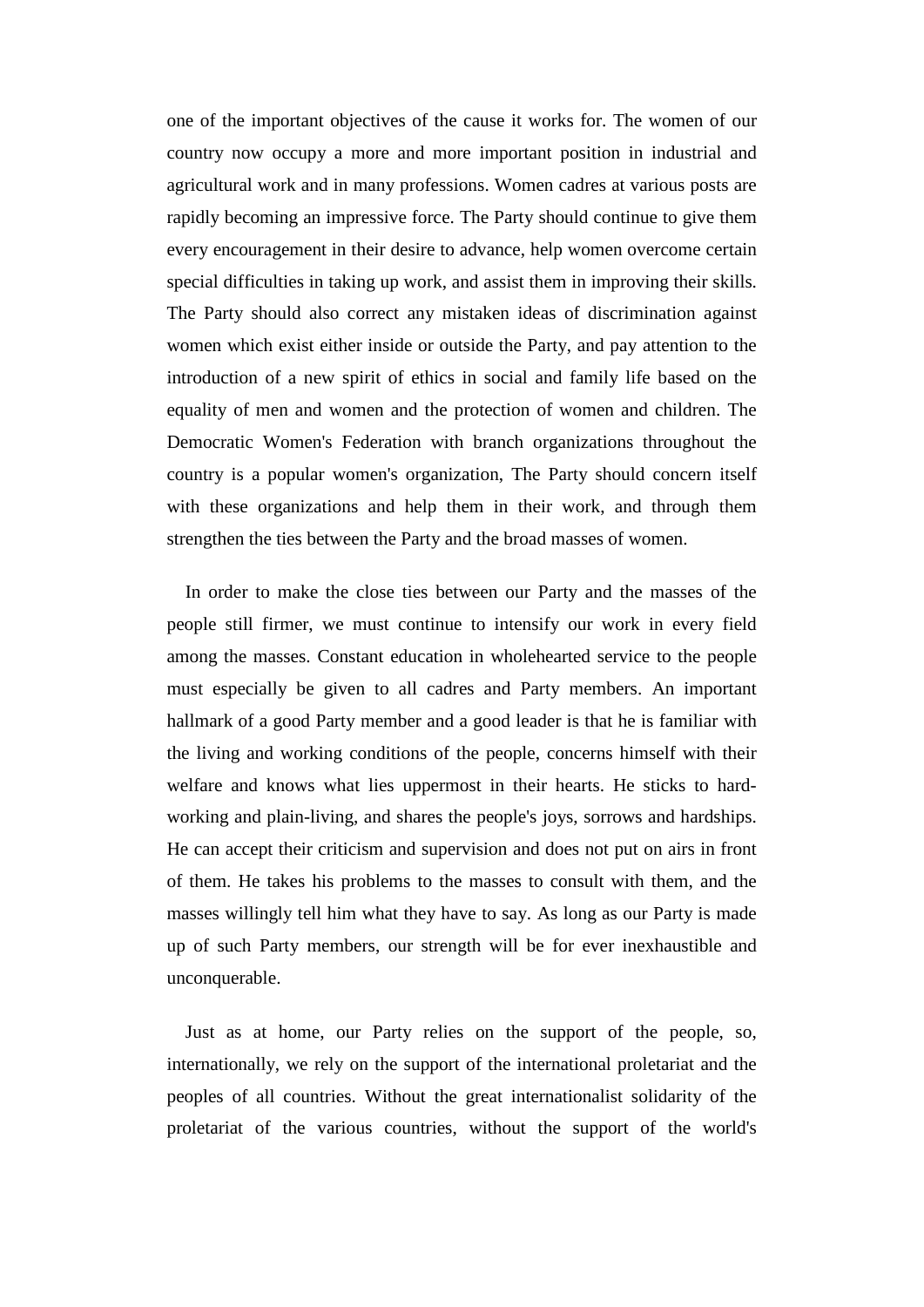revolutionary forces our socialist cause cannot advance to victory, nor can that victory be consolidated even when it is won.

We must continue to strengthen our fraternal solidarity with the Communist Parties and the Workers' Parties of all countries; we must continue to learn from the experience of the Communist Party of the Soviet Union and the Communist Parties of all other countries in regard to revolution and construction. In our relations with all fraternal parties, we must show the warmth of our feelings and take a modest attitude. We must resolutely oppose any dangerous inclination towards great-nation chauvinism or bourgeois nationalism.

The Chinese revolution is part of the world's proletarian revolution. In our achievements are the fruits of the struggle of the working class and working people of all countries. The Central Committee of the Communist Party of China avails itself of this opportunity to extend heartfelt thanks and pay its respects to the fraternal parties of all countries and, through them, to the working class and working people of their countries, and assure them of our lasting solidarity with them.

Let all comrades of our Party be for ever united! Let us be for ever united with the masses of the people of our country, with the working class of all countries and with the peoples of the whole world! Our great cause of socialism will definitely. triumph! No force in the world can stop us from winning victory!

Communist China 1955-1959: Policy Documents with Analysis. Contributors: Robert Bowie R. - author, Harvard University. Center for International Affairs. | Harvard University. East Asian Research Center. | | author. Publisher: Harvard University Press. Place of Publication: Cambridge. Publication Year: 1962. Page Number: 164.

Section III of Liu's report covers in detail the problems of "socialist construction" to which the bulk of the Congress' resolution is devoted. The resolution, approving and following the main